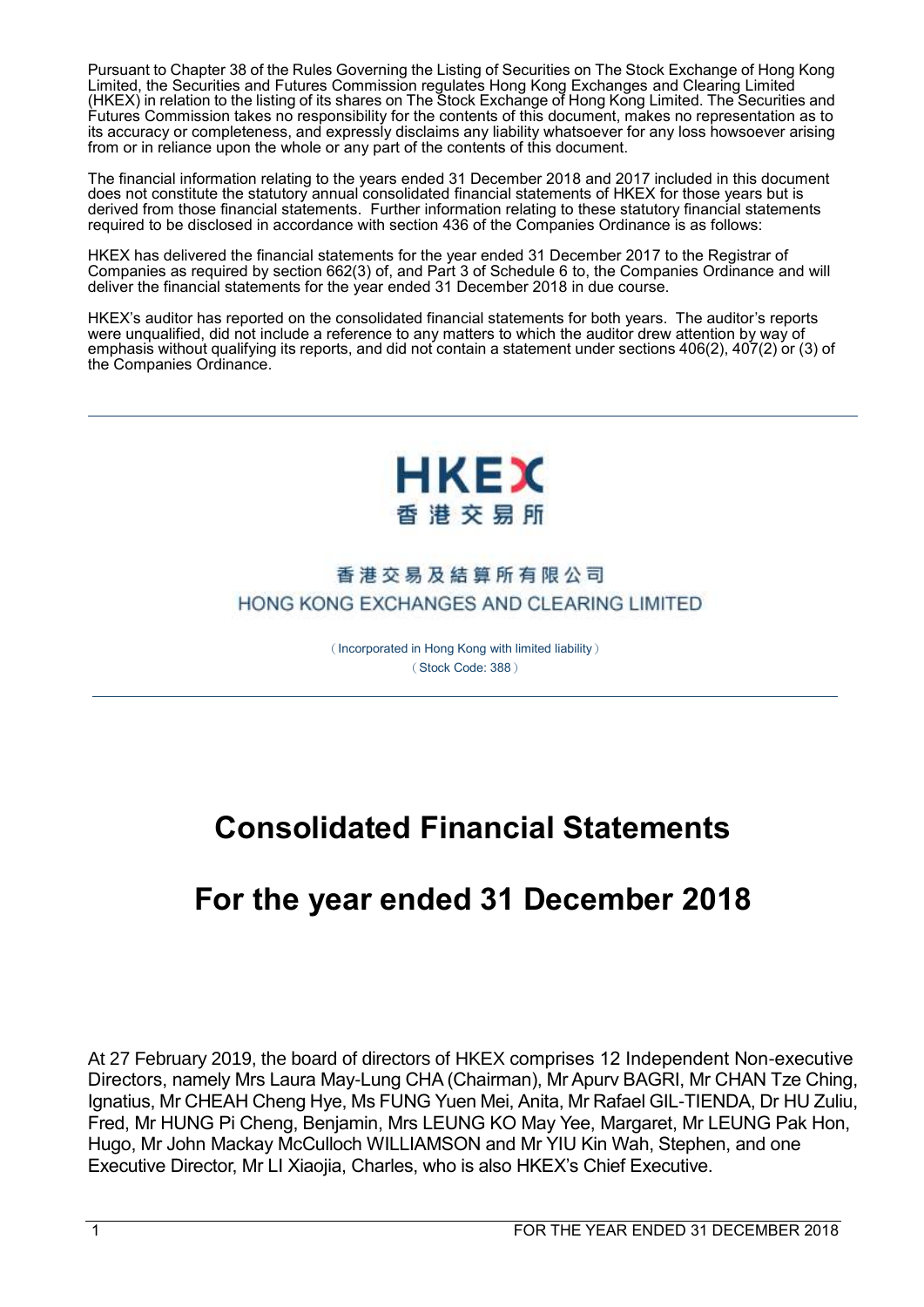## **CONSOLIDATED INCOME STATEMENT FOR THE YEAR ENDED 31 DECEMBER 2018**

(Financial figures are expressed in Hong Kong Dollar)

|                                                          | Note           | 2018<br>\$m | 2017<br>\$m |
|----------------------------------------------------------|----------------|-------------|-------------|
|                                                          |                |             |             |
| Trading fees and trading tariffs                         | 5(a)           | 6,339       | 4,856       |
| Stock Exchange listing fees                              | 5(b)           | 1,721       | 1,333       |
| Clearing and settlement fees                             |                | 3,281       | 2,691       |
| Depository, custody and nominee services fees            |                | 979         | 892         |
| Market data fees                                         |                | 899         | 857         |
| Other revenue                                            | 5(c)           | 1,033       | 945         |
| <b>REVENUE</b>                                           | 5              | 14,252      | 11,574      |
| Investment income                                        |                | 2,655       | 2,171       |
| Interest rebates to Participants                         |                | (1,071)     | (572)       |
| Net investment income                                    | 6              | 1,584       | 1,599       |
| Sundry income                                            | $\overline{7}$ | 31          | 7           |
| <b>REVENUE AND OTHER INCOME</b>                          |                | 15,867      | 13,180      |
| <b>OPERATING EXPENSES</b>                                |                |             |             |
| Staff costs and related expenses                         | 8              | (2, 540)    | (2, 273)    |
| Information technology and computer maintenance expenses | 9              | (508)       | (433)       |
| Premises expenses                                        |                | (437)       | (354)       |
| Product marketing and promotion expenses                 |                | (52)        | (47)        |
| Legal and professional fees                              |                | (132)       | (79)        |
| Other operating expenses                                 | 10             | (441)       | (380)       |
|                                                          |                | (4, 110)    | (3, 566)    |
| <b>EBITDA</b>                                            |                | 11,757      | 9,614       |
| Depreciation and amortisation                            |                | (762)       | (858)       |
| <b>OPERATING PROFIT</b>                                  | 11             | 10,995      | 8,756       |
| Finance costs                                            | 12             | (114)       | (134)       |
| Share of profits less losses of joint ventures           |                | 2           | (12)        |
| <b>PROFIT BEFORE TAXATION</b>                            |                | 10,883      | 8,610       |
| TAXATION                                                 | 15             | (1, 592)    | (1, 255)    |
| <b>PROFIT FOR THE YEAR</b>                               |                | 9,291       | 7,355       |
| PROFIT/(LOSS) ATTRIBUTABLE TO:                           |                |             |             |
| Shareholders of HKEX                                     | 42             | 9,312       | 7,404       |
| Non-controlling interests                                | 25(a)(ii)      | (21)        | (49)        |
| PROFIT FOR THE YEAR                                      |                | 9,291       | 7,355       |
| <b>Basic earnings per share</b>                          | 16(a)          | \$7.50      | \$6.03      |
| Diluted earnings per share                               | 16(b)          | \$7.48      | \$6.02      |
|                                                          |                |             |             |

The notes on pages 9 to 103 are an integral part of these consolidated financial statements.

Details of dividends are set out in note 17 to the consolidated financial statements.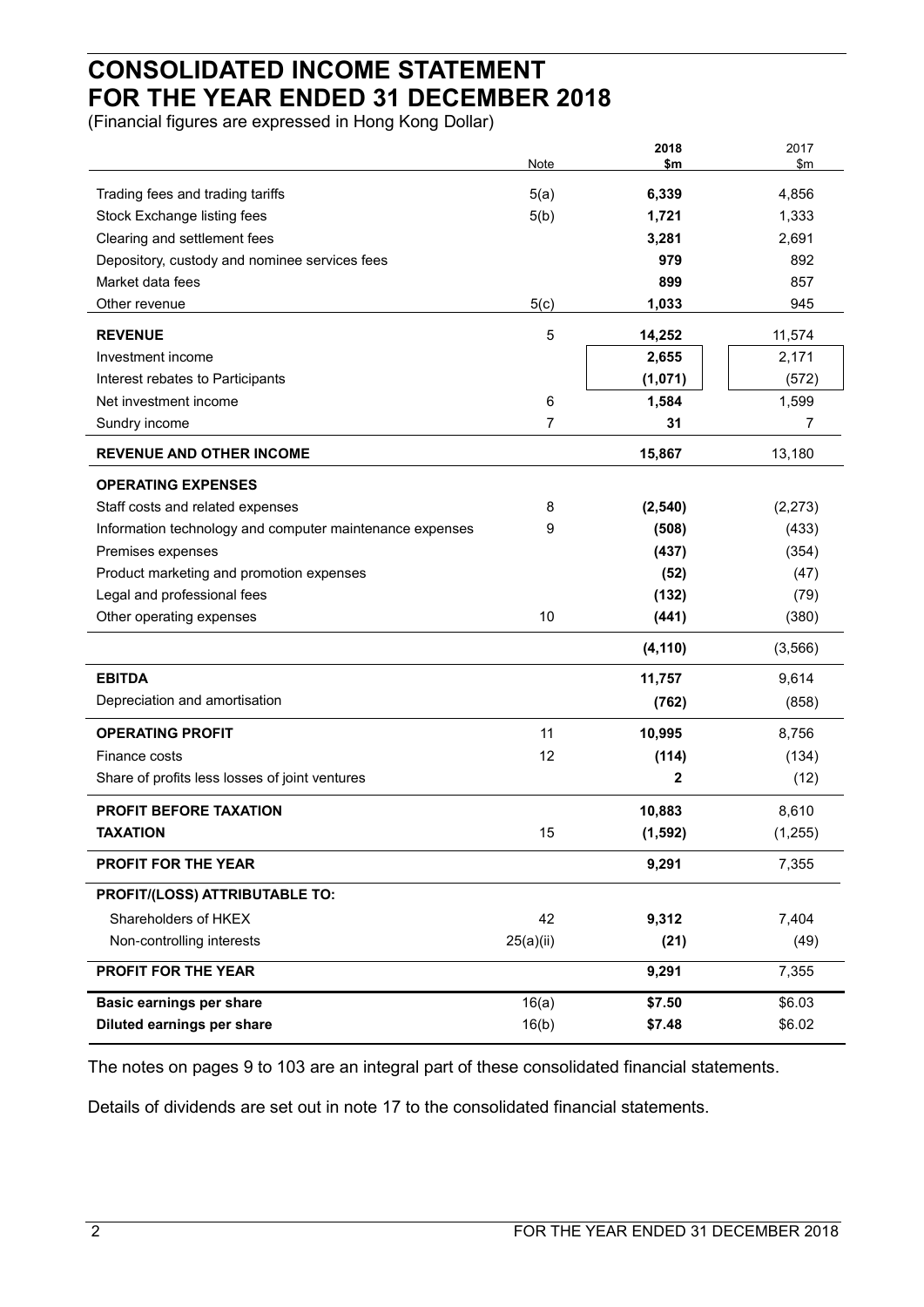## **CONSOLIDATED STATEMENT OF COMPREHENSIVE INCOME FOR THE YEAR ENDED 31 DECEMBER 2018**

(Financial figures are expressed in Hong Kong Dollar)

|                                                                 | Note      | 2018<br>\$m | 2017<br>$\mathsf{Sm}$ |
|-----------------------------------------------------------------|-----------|-------------|-----------------------|
| <b>PROFIT FOR THE YEAR</b><br><b>OTHER COMPREHENSIVE INCOME</b> |           | 9,291       | 7,355                 |
| Items that may be reclassified subsequently to profit or loss:  |           |             |                       |
| Currency translation differences of foreign subsidiaries        | 2(f)(iii) | 21          | 156                   |
| Cash flow hedges                                                | 40(a)     | (1)         | 1                     |
| Changes in fair value of financial assets measured at fair      |           |             |                       |
| value through other comprehensive income                        | 40(b)     | (2)         |                       |
| <b>OTHER COMPREHENSIVE INCOME</b>                               |           | 18          | 157                   |
| <b>TOTAL COMPREHENSIVE INCOME</b>                               |           | 9,309       | 7,512                 |
| TOTAL COMPREHENSIVE INCOME ATTRIBUTABLE TO:                     |           |             |                       |
| Shareholders of HKFX                                            |           | 9,329       | 7,561                 |
| Non-controlling interests                                       |           | (20)        | (49)                  |
| <b>TOTAL COMPREHENSIVE INCOME</b>                               |           | 9,309       | 7,512                 |

The notes on pages 9 to 103 are an integral part of these consolidated financial statements.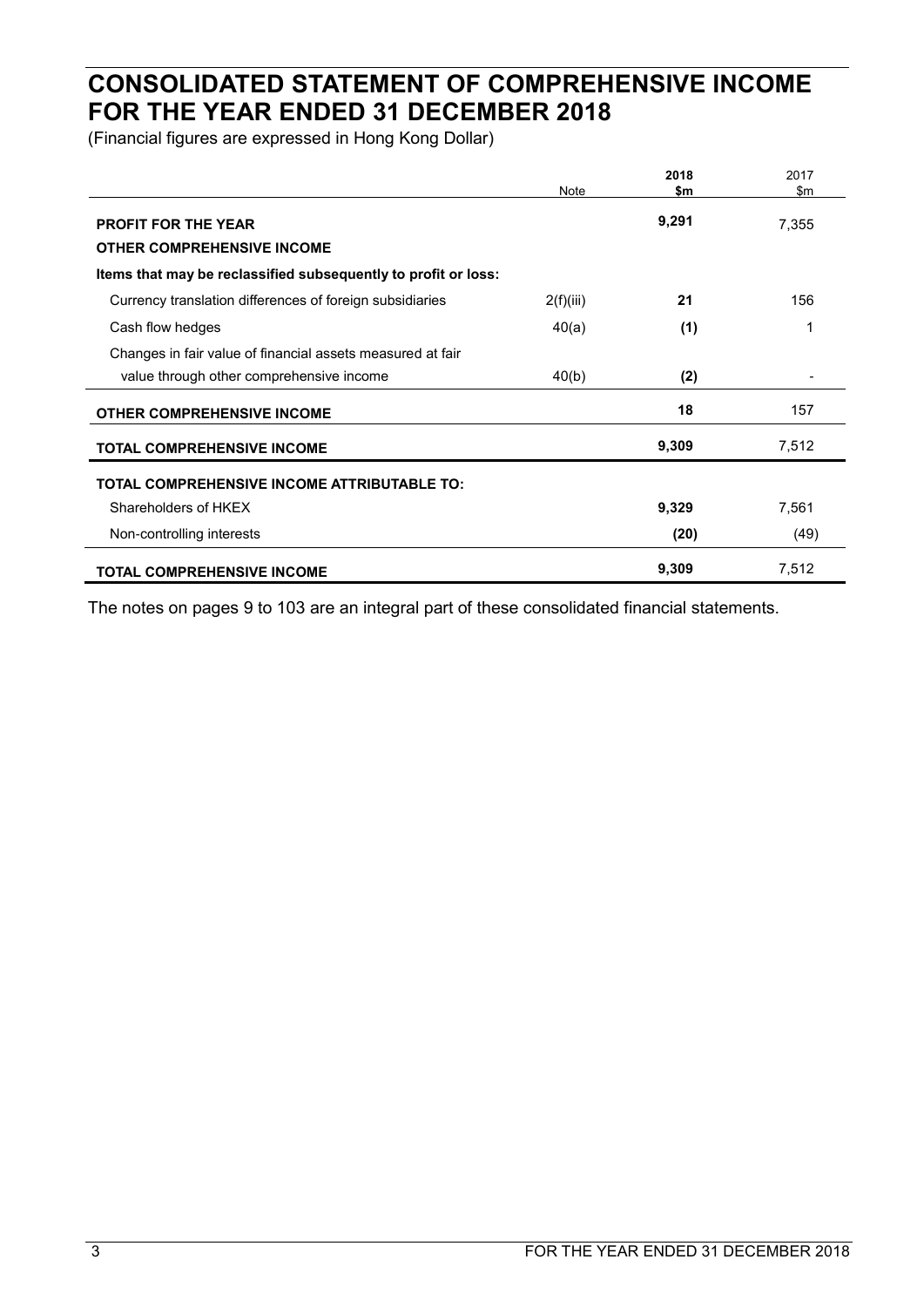## **CONSOLIDATED STATEMENT OF FINANCIAL POSITION AT 31 DECEMBER 2018**

(Financial figures are expressed in Hong Kong Dollar)

|                                                                                                                  |                   |         | At 31 Dec 2018               | At 31 Dec 2017 |         |                |         |
|------------------------------------------------------------------------------------------------------------------|-------------------|---------|------------------------------|----------------|---------|----------------|---------|
|                                                                                                                  |                   | Current | Non-current                  | <b>Total</b>   | Current | Non-current    | Total   |
|                                                                                                                  | Note              | \$m     | \$m                          | \$m            | \$m     | \$m\$          | \$m\$   |
| <b>ASSETS</b>                                                                                                    |                   |         |                              |                |         |                |         |
| Cash and cash equivalents                                                                                        | 18, 19            | 121,196 | $\qquad \qquad \blacksquare$ | 121,196        | 155,660 | ÷,             | 155,660 |
| Financial assets measured at fair value<br>through profit or loss                                                | 18, 20            | 61,004  |                              | 61,004         | 95,037  |                | 95,037  |
| Financial assets measured at fair value<br>through other comprehensive income                                    | 18, 21            | 3,755   |                              | 3,755          |         |                |         |
| Financial assets measured at amortised<br>cost                                                                   | 18, 22            | 31,487  | 398                          | 31,885         | 30,757  | 60             | 30,817  |
| Accounts receivable, prepayments and<br>deposits                                                                 | 24                | 18,341  | 21                           | 18,362         | 16,564  | 21             | 16,585  |
| Interests in joint ventures                                                                                      | 26                |         | 63                           | 63             |         | 61             | 61      |
| Goodwill and other intangible assets                                                                             | 27                |         | 18,019                       | 18,019         | L       | 17,925         | 17,925  |
| <b>Fixed assets</b>                                                                                              | 28                | ٠       | 1,625                        | 1,625          |         | 1,469          | 1,469   |
| Lease premium for land                                                                                           |                   |         | 20                           | 20             |         | 20             | 20      |
| Deferred tax assets                                                                                              | 37 <sub>(d)</sub> |         | 19                           | 19             |         | 30             | 30      |
| <b>Total assets</b>                                                                                              |                   | 235,783 | 20,165                       | 255,948        | 298,018 | 19,586         | 317,604 |
| <b>LIABILITIES AND EQUITY</b>                                                                                    |                   |         |                              |                |         |                |         |
| <b>Liabilities</b>                                                                                               |                   |         |                              |                |         |                |         |
| Financial liabilities at fair value through<br>profit or loss                                                    | 29                | 53,915  |                              | 53,915         | 85,335  |                | 85,335  |
| Margin deposits, Mainland security and<br>settlement deposits, and cash collateral<br>from Clearing Participants | 18, 30            | 123,728 |                              | 123,728        | 157,814 |                | 157,814 |
| Accounts payable, accruals and other<br>liabilities                                                              | 31                | 18,316  | 53                           | 18,369         | 16,159  | 51             | 16,210  |
| Deferred revenue                                                                                                 | 32                | 1,000   | 418                          | 1,418          | 957     |                | 957     |
| <b>Taxation payable</b>                                                                                          |                   | 678     | $\blacksquare$               | 678            | 505     | $\overline{a}$ | 505     |
| Other financial liabilities                                                                                      | 33                | 59      |                              | 59             | 58      |                | 58      |
| Participants' contributions to Clearing<br><b>House Funds</b>                                                    | 18, 34            | 14,787  | $\blacksquare$               | 14,787         | 16,626  | ä,             | 16,626  |
| <b>Borrowings</b>                                                                                                | 35                | 1,005   | 161                          | 1,166          | 1,027   | 833            | 1,860   |
| Provisions                                                                                                       | 36                | 93      | 89                           | 182            | 85      | 68             | 153     |
| Deferred tax liabilities                                                                                         | 37(d)             |         | 743                          | 743            | L.      | 711            | 711     |
| <b>Total liabilities</b>                                                                                         |                   | 213,581 | 1,464                        | 215,045        | 278,566 | 1,663          | 280,229 |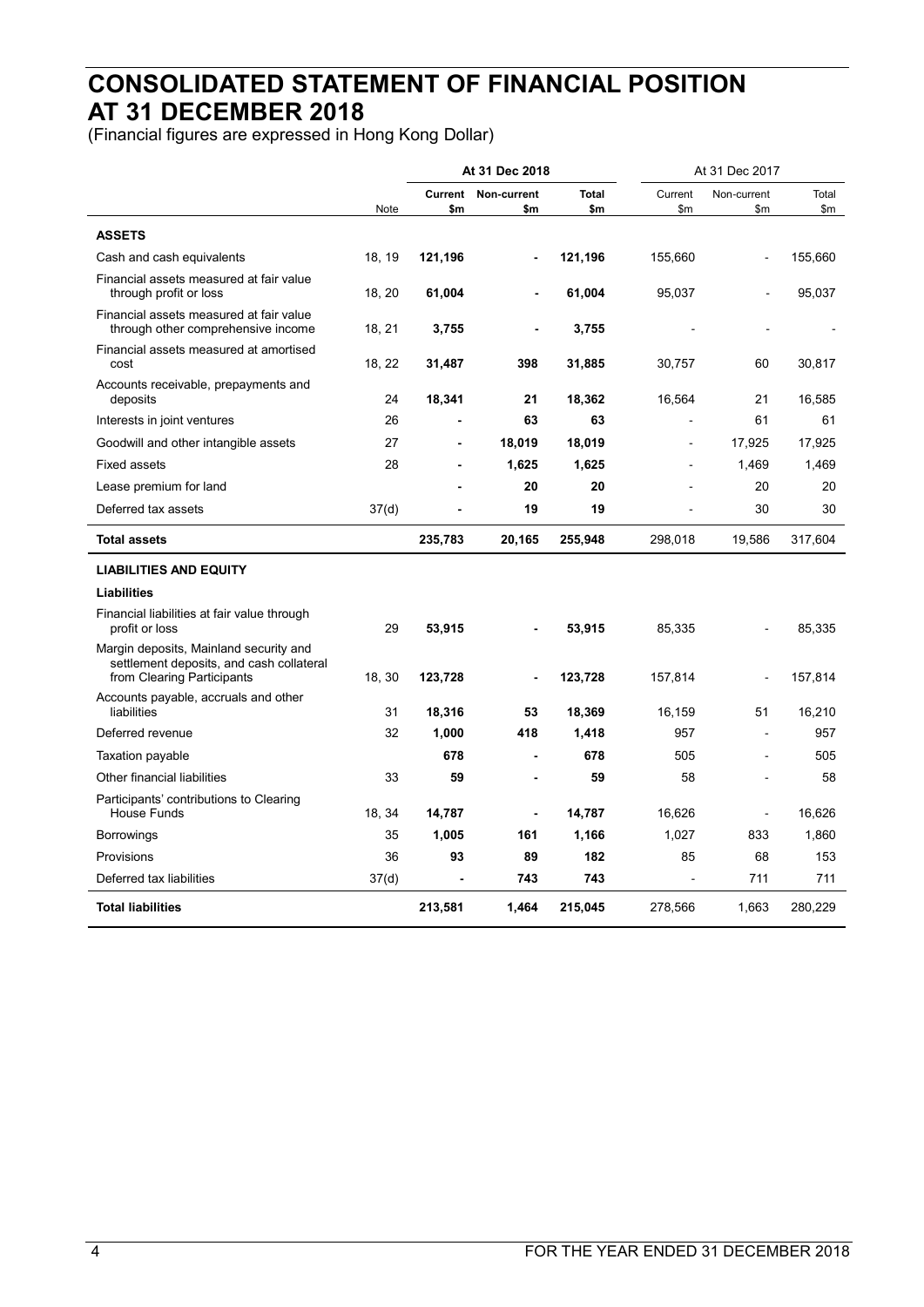## **CONSOLIDATED STATEMENT OF FINANCIAL POSITION (CONTINUED) AT 31 DECEMBER 2018**

|                                                                         |             | At 31 Dec 2018 |                            |              | At 31 Dec 2017 |               |         |
|-------------------------------------------------------------------------|-------------|----------------|----------------------------|--------------|----------------|---------------|---------|
|                                                                         |             |                | <b>Current Non-current</b> | <b>Total</b> | Current        | Non-current   | Total   |
|                                                                         | <b>Note</b> | \$m            | \$m                        | \$m          | \$m\$          | $\mathsf{Sm}$ | \$m     |
| <b>Equity</b>                                                           |             |                |                            |              |                |               |         |
| Share capital                                                           | 38          |                |                            | 27,750       |                |               | 25,141  |
| Shares held for Share Award Scheme                                      | 38          |                |                            | (682)        |                |               | (606)   |
| Employee share-based compensation<br>reserve                            | 39          |                |                            | 218          |                |               | 222     |
| Hedging and revaluation reserves                                        | 40          |                |                            | (6)          |                |               |         |
| Exchange reserve                                                        | 2(f)(iii)   |                |                            | (84)         |                |               | (104)   |
| Designated reserves                                                     | 34, 41      |                |                            | 523          |                |               | 822     |
| Reserve relating to written put options<br>to non-controlling interests |             |                |                            | (369)        |                |               | (293)   |
| Retained earnings                                                       | 42          |                |                            | 13,379       |                |               | 12,090  |
| Equity attributable to shareholders of HKEX                             |             |                |                            | 40,729       |                |               | 37,273  |
| Non-controlling interests                                               | 25(a)(ii)   |                |                            | 174          |                |               | 102     |
| <b>Total equity</b>                                                     |             |                |                            | 40,903       |                |               | 37,375  |
| <b>Total liabilities and equity</b>                                     |             |                |                            | 255,948      |                |               | 317,604 |
| <b>Net current assets</b>                                               |             |                |                            | 22,202       |                |               | 19,452  |

The notes on pages 9 to 103 are an integral part of these consolidated financial statements.

Approved by the Board of Directors on 27 February 2019

Director Director

**Laura M CHA LI Xiaojia, Charles**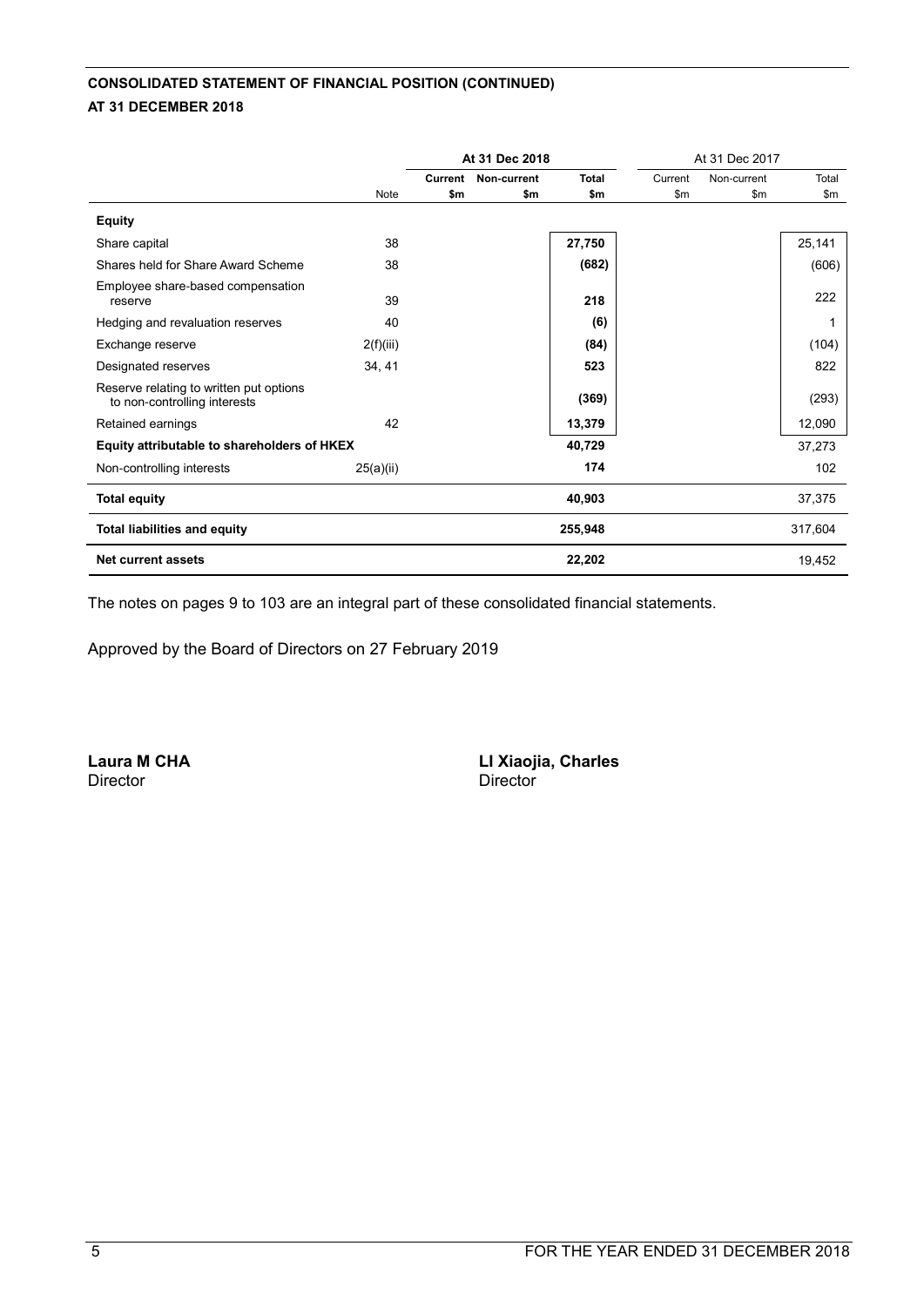## **CONSOLIDATED STATEMENT OF CHANGES IN EQUITY FOR THE YEAR ENDED 31 DECEMBER 2018**

(Financial figures are expressed in Hong Kong Dollar)

|                                                            | Attributable to shareholders of HKEX |                          |                          |                          |                          |                          |           |          |                          |          |
|------------------------------------------------------------|--------------------------------------|--------------------------|--------------------------|--------------------------|--------------------------|--------------------------|-----------|----------|--------------------------|----------|
|                                                            | Share capital                        |                          |                          |                          |                          | Reserve                  |           |          |                          |          |
|                                                            | less shares                          | Employee                 | Hedging                  |                          |                          | relating to              |           |          |                          |          |
|                                                            | held for                             | share-based              | and                      |                          |                          | written                  |           |          |                          |          |
|                                                            | <b>Share Award</b>                   | compensation             | revaluation              |                          | Designated               | put options to           | Retained  |          | Non-                     |          |
|                                                            | Scheme                               | reserve                  | reserves                 | Exchange                 | reserves                 | non-controlling          | earnings  |          | controlling              | Total    |
|                                                            | (note 38)                            | (note 39)                | (note 40)                | reserve                  | (note 41)                | interests                | (note 42) | Total    | interests                | equity   |
|                                                            | \$m                                  | \$m                      | \$m                      | \$m\$                    | \$m                      | \$m\$                    | \$m       | \$m\$    | \$m\$                    | \$m      |
|                                                            |                                      |                          |                          |                          |                          |                          |           |          |                          |          |
| At 1 Jan 2017                                              | 21,486                               | 226                      |                          | (260)                    | 773                      | (293)                    | 10,334    | 32,266   | 118                      | 32,384   |
| Profit for the year                                        |                                      | $\overline{\phantom{a}}$ | $\overline{\phantom{a}}$ |                          | $\overline{\phantom{a}}$ | $\sim$                   | 7,404     | 7.404    | (49)                     | 7,355    |
| Other comprehensive income                                 | $\blacksquare$                       | $\sim$                   |                          | 156                      |                          |                          |           | 157      | $\overline{\phantom{a}}$ | 157      |
| Total comprehensive income                                 |                                      | $\sim$                   |                          | 156                      | $\sim$                   | $\sim$                   | 7,404     | 7.561    | (49)                     | 7,512    |
| Total transactions with shareholders of HKEX, recognised   |                                      |                          |                          |                          |                          |                          |           |          |                          |          |
| directly in equity:                                        |                                      |                          |                          |                          |                          |                          |           |          |                          |          |
| - 2016 final dividend at \$2.04 per share                  |                                      |                          |                          |                          |                          | $\overline{\phantom{a}}$ | (2,491)   | (2, 491) | ٠                        | (2, 491) |
| - 2017 first interim dividend at \$2.55 per share          |                                      |                          |                          |                          |                          | $\sim$                   | (3, 133)  | (3, 133) | $\sim$                   | (3, 133) |
| - Unclaimed HKEX dividends forfeited (note 31(a))          |                                      |                          |                          |                          |                          |                          | 26        | 26       | $\sim$                   | 26       |
| - Shares issued in lieu of cash dividends                  | 3,037                                | $\overline{\phantom{a}}$ |                          |                          |                          |                          | $\sim$    | 3,037    | $\sim$                   | 3,037    |
| - Shares purchased for Share Award Scheme                  | (228)                                | $\overline{\phantom{a}}$ |                          | $\overline{\phantom{a}}$ | $\overline{\phantom{a}}$ | $\sim$                   | $\sim$    | (228)    | $\sim$                   | (228)    |
| - Vesting of shares of Share Award Scheme                  | 240                                  | (224)                    |                          |                          |                          | $\sim$                   | (16)      |          | $\sim$                   |          |
| - Employee share-based compensation benefits               |                                      | 220                      |                          | $\sim$                   |                          | $\sim$                   |           | 220      | $\sim$                   | 220      |
| - Tax relating to Share Award Scheme                       |                                      | $\overline{\phantom{a}}$ |                          | $\sim$                   |                          | $\overline{\phantom{0}}$ | 3         | 3        | $\sim$                   | 3        |
| - Transfer of reserves                                     |                                      |                          |                          | $\overline{\phantom{a}}$ | 49                       | $\overline{\phantom{a}}$ | (49)      |          | $\overline{\phantom{a}}$ |          |
| - Changes in ownership interests in a subsidiary (note 46) |                                      | $\sim$                   |                          | $\sim$                   | $\overline{\phantom{a}}$ | $\sim$                   | 12        | 12       | 33                       | 45       |
|                                                            | 3,049                                | (4)                      | $\overline{\phantom{a}}$ | $\sim$                   | 49                       | $\sim$                   | (5,648)   | (2, 554) | 33                       | (2, 521) |
| At 31 Dec 2017                                             | 24,535                               | 222                      |                          | (104)                    | 822                      | (293)                    | 12,090    | 37.273   | 102                      | 37,375   |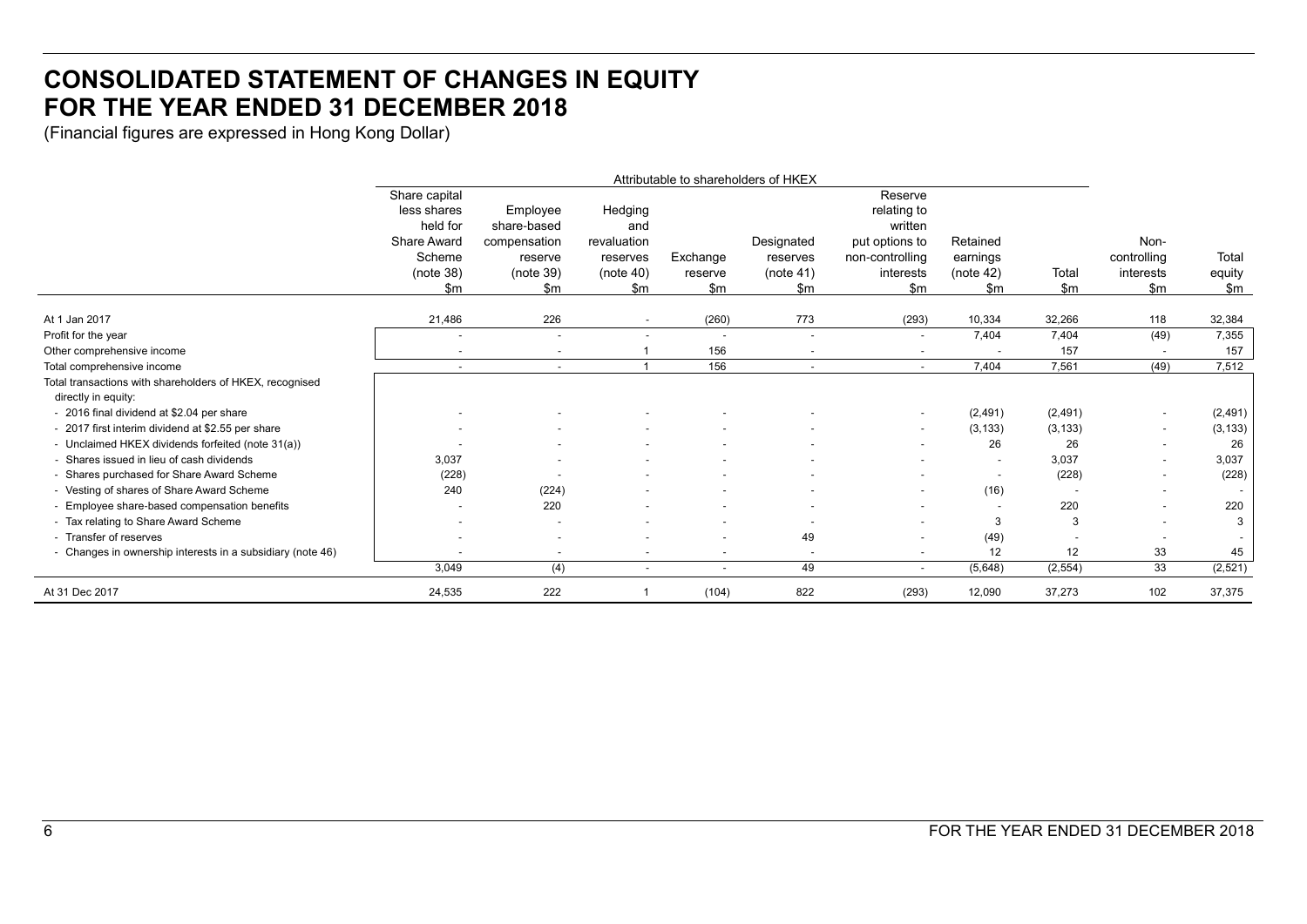#### **CONSOLIDATED STATEMENT OF CHANGES IN EQUITY (CONTINUED)**

#### **FOR THE YEAR ENDED 31 DECEMBER 2018**

|                                                            | Attributable to shareholders of HKEX |                 |                |                 |                          |                 |                 |              |                |                |
|------------------------------------------------------------|--------------------------------------|-----------------|----------------|-----------------|--------------------------|-----------------|-----------------|--------------|----------------|----------------|
|                                                            | Share capital                        |                 |                |                 |                          | <b>Reserve</b>  |                 |              |                |                |
|                                                            | less shares                          | <b>Employee</b> | Hedging        |                 |                          | relating to     |                 |              |                |                |
|                                                            | held for                             | share-based     | and            |                 |                          | written         |                 |              |                |                |
|                                                            | <b>Share Award</b>                   | compensation    | revaluation    |                 | <b>Designated</b>        | put options to  | <b>Retained</b> |              | Non-           |                |
|                                                            | <b>Scheme</b>                        | reserve         | reserves       | Exchange        | reserves                 | non-controlling | earnings        |              | controlling    | <b>Total</b>   |
|                                                            | (note 38)                            | (note 39)       | (note 40)      | reserve         | (note 41)                | interests       | (note 42)       | <b>Total</b> | interests      | equity         |
|                                                            | \$m                                  | \$m             | \$m            | \$m             | \$m                      | \$m             | \$m             | \$m          | \$m            | \$m            |
|                                                            |                                      |                 |                |                 |                          |                 |                 |              |                |                |
| At 1 Jan 2018, as previously reported                      | 24,535                               | 222             | -1             | (104)           | 822                      | (293)           | 12,090          | 37,273       | 102            | 37,375         |
| Effect of adoption of HKFRS 9 (2014) (note 2(c)(i))        |                                      |                 | (4)            |                 |                          |                 |                 |              |                | $\blacksquare$ |
| Effect of adoption of HKFRS 15 (note 2(c)(ii))             |                                      | $\blacksquare$  | $\sim$         | $\blacksquare$  | $\blacksquare$           | $\blacksquare$  | (281)           | (281)        | $\blacksquare$ | (281)          |
| At 1 Jan 2018, as restated                                 | 24,535                               | 222             | (3)            | (104)           | 822                      | (293)           | 11,813          | 36,992       | 102            | 37,094         |
| Profit for the year                                        |                                      |                 |                |                 |                          |                 | 9,312           | 9,312        | (21)           | 9,291          |
| Other comprehensive income                                 |                                      | $\blacksquare$  | (3)            | 20              | $\overline{\phantom{a}}$ | $\sim$          |                 | 17           |                | 18             |
| Total comprehensive income                                 | $\sim$                               | $\sim$          | (3)            | $\overline{20}$ | $\sim$                   | $\sim$          | 9,312           | 9,329        | (20)           | 9,309          |
| Total transactions with shareholders of HKEX, recognised   |                                      |                 |                |                 |                          |                 |                 |              |                |                |
| directly in equity:                                        |                                      |                 |                |                 |                          |                 |                 |              |                |                |
| - 2017 final dividend at \$2.85 per share                  |                                      |                 |                |                 |                          | $\blacksquare$  | (3, 525)        | (3, 525)     |                | (3, 525)       |
| - 2018 first interim dividend at \$3.64 per share          |                                      |                 |                |                 |                          | $\blacksquare$  | (4, 527)        | (4, 527)     |                | (4, 527)       |
| - Unclaimed HKEX dividends forfeited (note 31(a))          |                                      |                 |                |                 |                          |                 | 23              | 23           |                | 23             |
| - Shares issued in lieu of cash dividends                  | 2,587                                |                 |                |                 |                          |                 |                 | 2,587        |                | 2,587          |
| - Shares purchased for Share Award Scheme                  | (300)                                |                 |                |                 |                          |                 | $\blacksquare$  | (300)        |                | (300)          |
| - Vesting of shares of Share Award Scheme                  | 246                                  | (230)           |                |                 |                          | $\blacksquare$  | (16)            |              |                |                |
| - Employee share-based compensation benefits               |                                      | 226             |                |                 |                          | $\blacksquare$  |                 | 226          |                | 226            |
| - Transfer of reserves                                     |                                      |                 |                |                 | (299)                    | $\blacksquare$  | 299             |              |                | $\blacksquare$ |
| - Tax relating to Share Award Scheme                       |                                      |                 |                |                 | $\overline{\phantom{a}}$ |                 | (1)             | (1)          |                | (1)            |
| - Put options written to non-controlling interests         |                                      |                 |                |                 |                          |                 |                 |              |                |                |
| (note 35(b))                                               |                                      |                 |                |                 |                          | (76)            |                 | (76)         |                | (76)           |
| - Changes in ownership interests in a subsidiary (note 46) |                                      |                 | $\blacksquare$ | $\blacksquare$  |                          | $\sim$          |                 |              | 92             | 93             |
|                                                            | 2,533                                | (4)             | $\blacksquare$ | $\blacksquare$  | (299)                    | (76)            | (7, 746)        | (5, 592)     | 92             | (5,500)        |
| At 31 Dec 2018                                             | 27,068                               | 218             | (6)            | (84)            | 523                      | (369)           | 13,379          | 40,729       | 174            | 40,903         |

The notes on pages 9 to 103 are an integral part of these consolidated financial statements.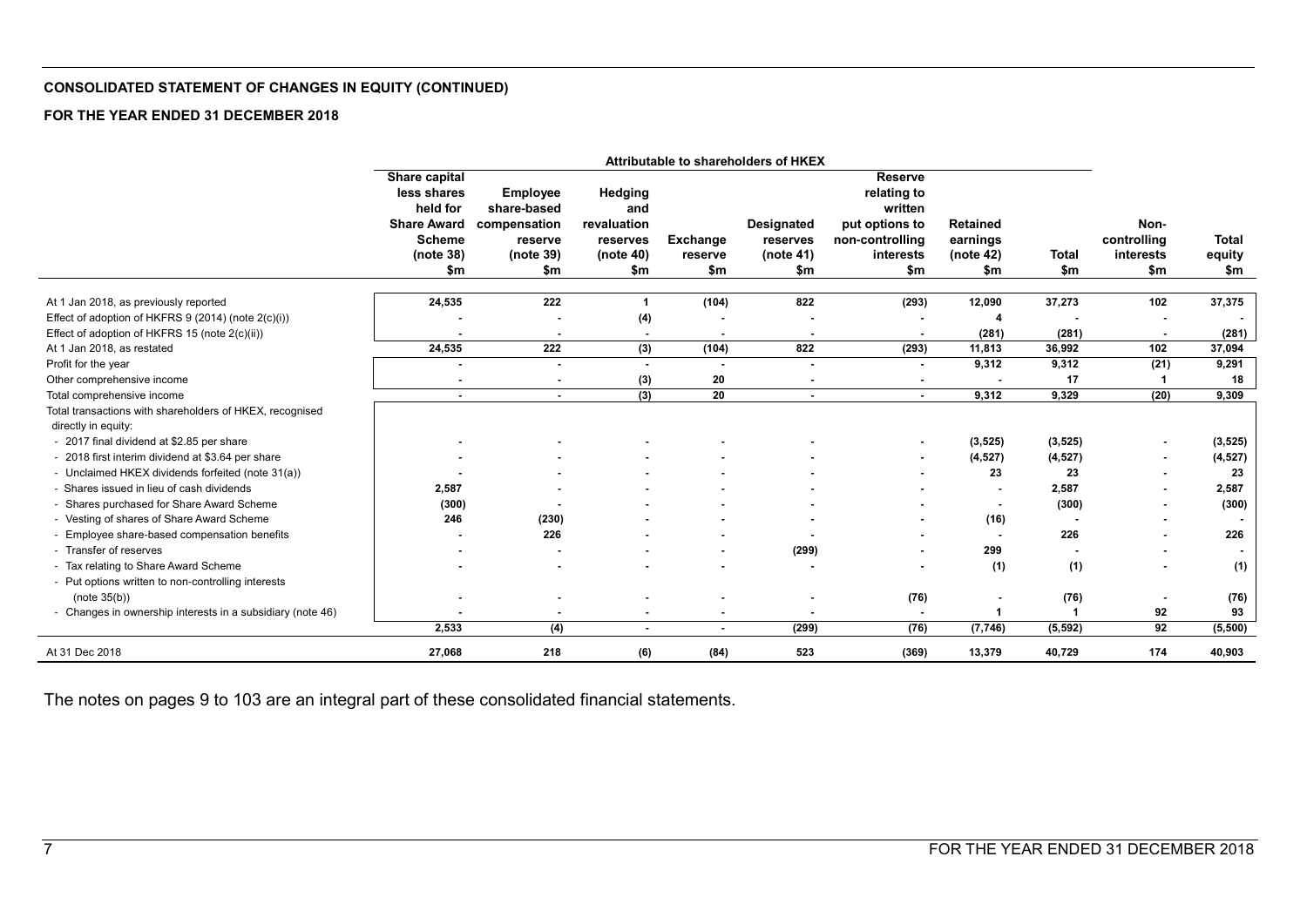## **CONSOLIDATED STATEMENT OF CASH FLOWS FOR THE YEAR ENDED 31 DECEMBER 2018**

(Financial figures are expressed in Hong Kong Dollar)

|                                                                                                                                                                                 | Note  | 2018<br>\$m    | 2017<br>\$m    |
|---------------------------------------------------------------------------------------------------------------------------------------------------------------------------------|-------|----------------|----------------|
| <b>CASH FLOWS FROM PRINCIPAL OPERATING ACTIVITIES</b>                                                                                                                           |       |                |                |
| Net cash inflow from principal operating activities                                                                                                                             | 43(a) | 10,416         | 8,013          |
| <b>CASH FLOWS FROM OTHER OPERATING ACTIVITIES</b><br>Net payments to external fund managers for purchases of financial assets<br>measured at fair value through profit or loss  |       |                |                |
| Net cash inflow from operating activities                                                                                                                                       |       | (936)<br>9,480 | (600)<br>7,413 |
|                                                                                                                                                                                 |       |                |                |
| <b>CASH FLOWS FROM INVESTING ACTIVITIES</b>                                                                                                                                     |       |                |                |
| Payments for purchases of fixed assets and intangible assets                                                                                                                    |       | (860)          | (688)          |
| Payment for interest in a joint venture                                                                                                                                         |       |                | (14)           |
| Net (increase)/decrease in financial assets of Corporate Funds:<br>(Increase)/decrease in time deposits with original maturities more than<br>three months                      |       | (4,620)        | 2,285          |
| Proceeds received upon maturity of financial assets measured at<br>amortised cost (excluding time deposits)<br>Payments for purchases of financial assets measured at amortised |       | 393            |                |
| cost (excluding time deposits)<br>Sales proceeds from financial assets measured at fair value through                                                                           |       | (300)          | (315)          |
| profit or loss<br>Interest received from financial assets measured at fair value through                                                                                        |       |                | 14             |
| other comprehensive income<br>Interest received from financial assets measured at fair value through                                                                            |       | 60             |                |
| profit or loss                                                                                                                                                                  |       |                | 32             |
| Net cash (outflow)/inflow from investing activities                                                                                                                             |       | (5, 327)       | 1,314          |
| <b>CASH FLOWS FROM FINANCING ACTIVITIES</b>                                                                                                                                     |       |                |                |
| Purchases of shares for Share Award Scheme                                                                                                                                      |       | (300)          | (228)          |
| Repayment of borrowings                                                                                                                                                         | 43(b) | (781)          | (1,603)        |
| Payments of interest on borrowings                                                                                                                                              | 43(b) | (42)           | (66)           |
| Payments of other finance costs                                                                                                                                                 |       | (62)           | (54)           |
| Dividends paid to shareholders of HKEX                                                                                                                                          |       | (5, 427)       | (2, 561)       |
| Proceeds from disposal of interest in subsidiaries without loss of control                                                                                                      | 46(b) | 93             | 28             |
| Capital injection by non-controlling interest to a subsidiary                                                                                                                   |       |                | 17             |
| Net cash outflow from financing activities                                                                                                                                      |       | (6, 519)       | (4, 467)       |
| Net (decrease)/increase in cash and cash equivalents                                                                                                                            |       | (2, 366)       | 4,260          |
| Cash and cash equivalents at 1 Jan                                                                                                                                              |       | 13,546         | 9,286          |
| Cash and cash equivalents at 31 Dec                                                                                                                                             |       | 11,180         | 13,546         |
| Analysis of cash and cash equivalents                                                                                                                                           |       |                |                |
| Cash on hand and balances and deposits with banks and short-term                                                                                                                |       |                |                |
| investments of Corporate Funds                                                                                                                                                  | 19    | 11,904         | 13,546         |
| Less: Cash reserved for supporting Skin-in-the-Game and default<br>fund credits of clearing houses                                                                              | 19(b) | (724)          |                |
|                                                                                                                                                                                 |       | 11,180         | 13,546         |

The notes on pages 9 to 103 are an integral part of these consolidated financial statements.

(a) "Cash flows from principal operating activities" is a non-Hong Kong Financial Reporting Standard (non-HKFRS) measure used by management for monitoring cash flows of the Group (defined in note 1) and represents the cash flows generated from the trading and clearing operations of the four exchanges and five clearing houses and ancillary services of the Group. This non-HKFRS measure may not be comparable to similar measures presented by other companies. Cash flows from principal operating activities and cash flows from other operating activities together represent cash flows from operating activities as defined by Hong Kong Accounting Standard (HKAS) 7: Statement of Cash Flows.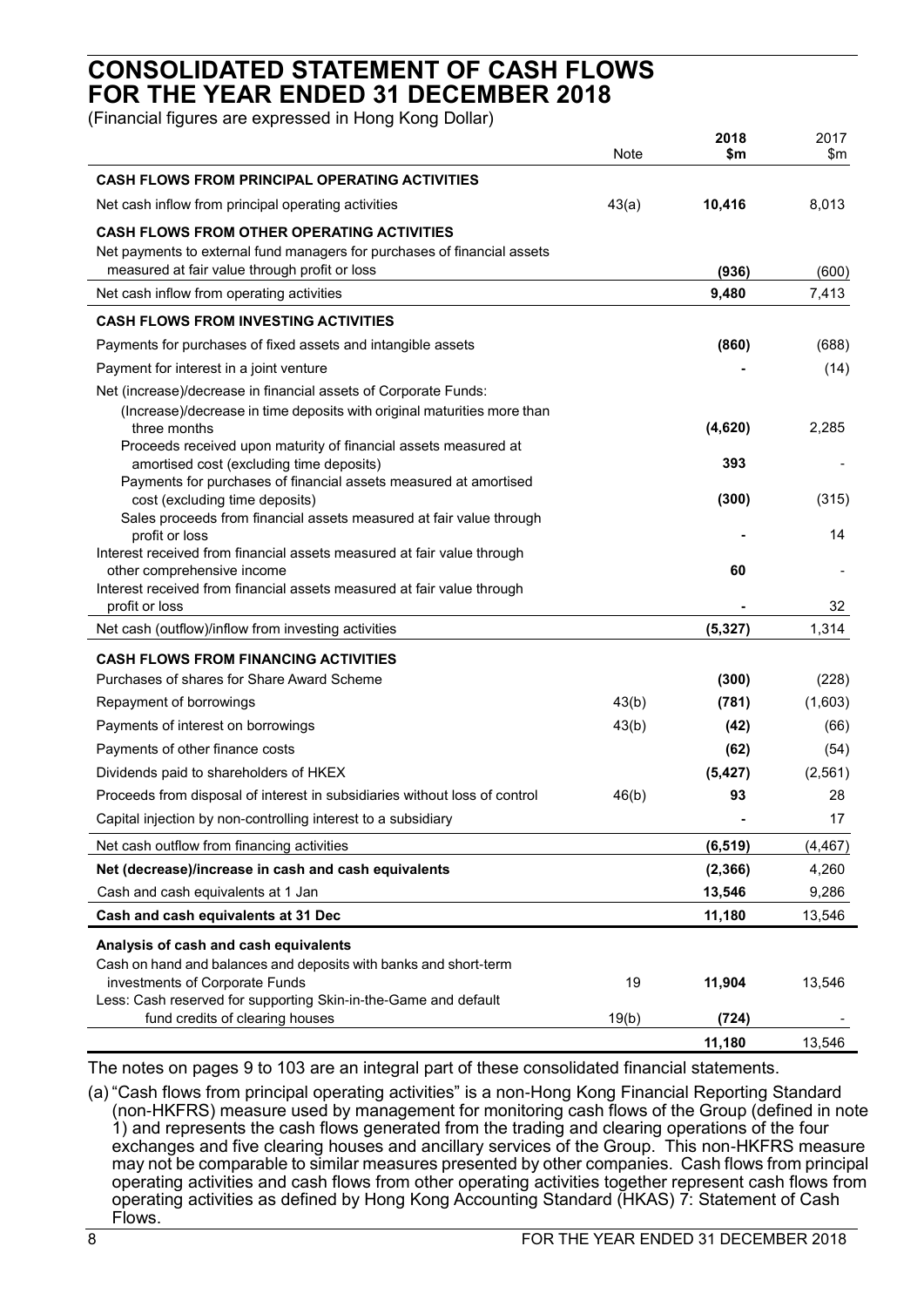(Financial figures are expressed in Hong Kong Dollar unless otherwise stated)

## **1. General Information**

Hong Kong Exchanges and Clearing Limited (HKEX or the Company) and its subsidiaries (collectively, the Group) own and operate the only stock exchange and futures exchange in Hong Kong and their related clearing houses, a clearing house for clearing over-the-counter derivatives contracts in Hong Kong, an exchange and a clearing house for the trading and clearing of base and precious metals futures and options contracts operating in the United Kingdom (UK), and a commodity trading platform in the Mainland.

HKEX is a limited company incorporated and domiciled in Hong Kong. The address of its registered office is 8th Floor, Two Exchange Square, 8 Connaught Place, Central, Hong Kong.

These consolidated financial statements were approved for issue by the Board of Directors (Board) on 27 February 2019.

### **2. Principal Accounting Policies**

Apart from the accounting policies presented within the corresponding notes to the consolidated financial statements, other principal accounting policies applied in the preparation of these consolidated financial statements are set out below. These policies have been consistently applied to all the years presented, unless otherwise stated.

## **(a) Statement of compliance**

These consolidated financial statements have been prepared in accordance with Hong Kong Financial Reporting Standards (HKFRSs) issued by the Hong Kong Institute of Certified Public Accountants (HKICPA), and accounting principles generally accepted in Hong Kong. These consolidated financial statements also comply with the applicable disclosure requirements of the Rules Governing the Listing of Securities on The Stock Exchange of Hong Kong Limited (Main Board Listing Rules) and the applicable requirements of the Hong Kong Companies Ordinance (Chapter 622).

### **(b) Basis of preparation**

These consolidated financial statements have been prepared under the historical cost convention, as modified by the revaluation of certain financial assets and financial liabilities measured at fair value.

The preparation of consolidated financial statements requires the use of certain critical accounting estimates, and requires management to exercise its judgement when applying the Group's accounting policies. Areas involving significant estimates and judgement are disclosed in note 3.

## Adoption of new/revised HKFRSs

In 2018, the Group has adopted the following new standards and interpretation to HKFRSs which are pertinent to the Group's operations and effective for accounting periods beginning on or after 1 January 2018:

| <b>HKFRS 9 (2014)</b> | <b>Financial Instruments</b>                                                        |
|-----------------------|-------------------------------------------------------------------------------------|
| <b>HKFRS 15</b>       | Revenue from Contracts with Customers                                               |
|                       | HK(IFRIC) Interpretation 22 Foreign Currency Transactions and Advance Consideration |

The impact of adoption of these new/revised standards is set out in note 2(c).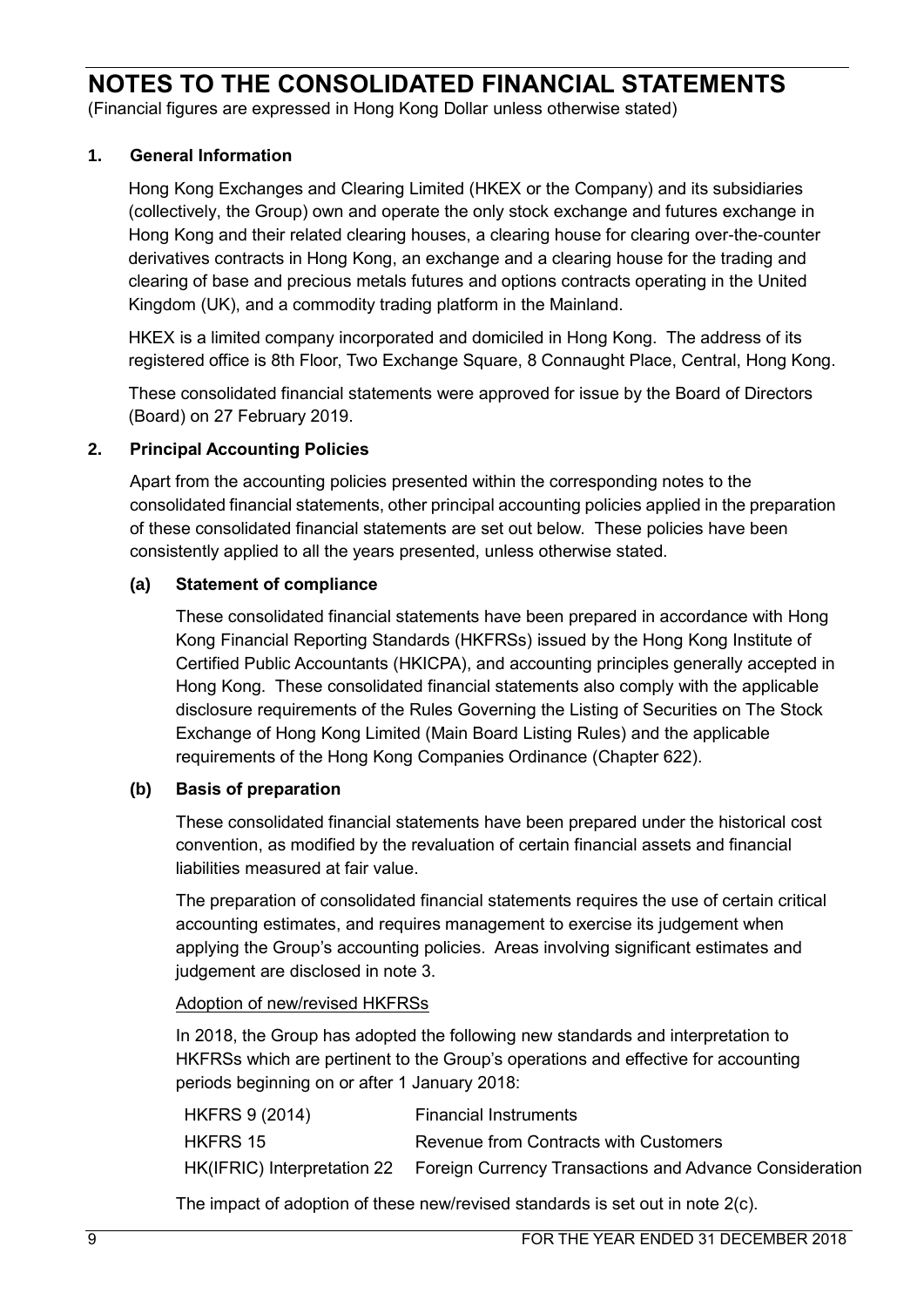## **2. Principal Accounting Policies (continued)**

## **(b) Basis of preparation (continued)**

New/revised HKFRSs issued before 31 December 2018 but not yet effective and not early adopted

The Group has not applied the following new standard and interpretation to HKFRSs which were issued before 31 December 2018 and are pertinent to its operations but not yet effective:

 $HKFRS$  16  $Leases<sup>1</sup>$  $HK(IFRIC)$  Interpretation 23 Uncertainty over Income Tax Treatments<sup>1</sup>

<sup>1</sup> Effective for accounting periods beginning on or after 1 January 2019

HKFRS 16 will primarily affect the accounting for the Group's operating leases. Upon adoption of HKFRS 16 the majority of operating leases will be recognised in the consolidated statement of financial position as lease liabilities and right-of-use assets. The lease liabilities will be measured at the present value of the remaining lease payments and will subsequently be measured at amortised cost. The right-of-use assets will be measured at cost (which comprises the initial measurement of lease liabilities, initial direct costs, reinstatement costs, any payments made at or before the commencement date less any lease incentives received) and depreciated on a straight-line basis during the lease term. The Group will adopt the simplified transition approach and will not restate comparatives amounts for the year prior to its first adoption.

Upon adoption of HKFRS 16 on 1 January 2019, the Group recognised right-of-use assets under fixed assets of \$2,419 million and current and non-current lease liabilities amounting to \$235 million and \$2,277 million respectively, and de-recognised provision for lease incentives included under current and non-current liabilities of \$32 million and \$53 million, with the net difference of \$8 million being recognised as a reduction in retained earnings. In addition, reinstatement costs of \$36 million, which were previously included under leasehold improvements, were reclassified to right-of-use assets. As a result, the Group's net current assets and its shareholders' equity will decrease by \$203 million and \$8 million respectively.

The adoption of HK(IFRIC) Interpretation 23 would not have any financial impact on the Group.

There are no other new/revised HKFRSs not yet effective that are expected to have any impact on the Group.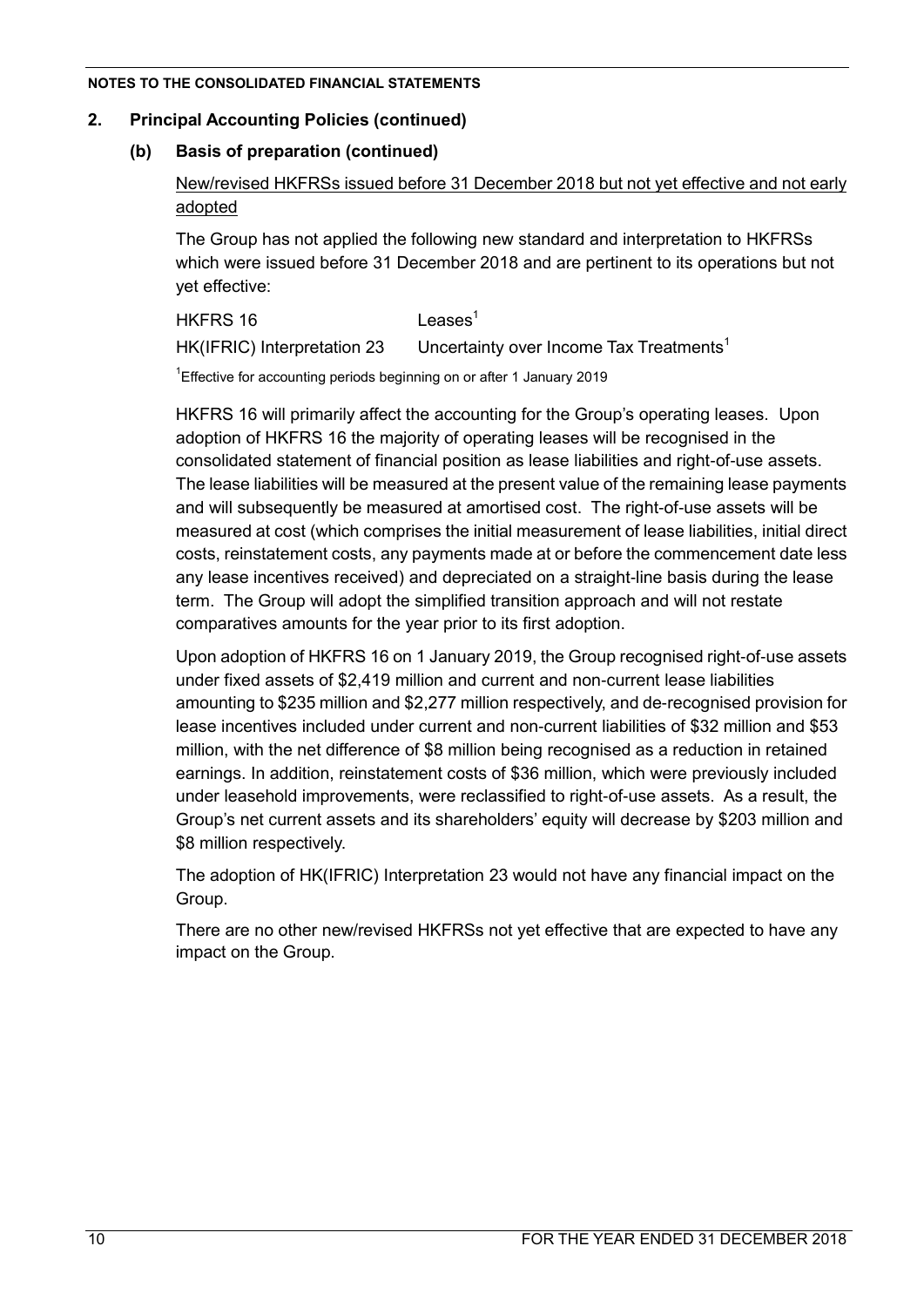## **2. Principal Accounting Policies (continued)**

## **(c) Impact of adoption of new/revised HKFRSs**

(i) Adoption of HKFRS 9 (2014)

The adoption of HKFRS 9 (2014) resulted in changes in accounting policies for financial instruments and adjustments to amounts recognised in the consolidated financial statements. The new accounting policies are set out in notes 18, 20, 21, 22 and 33 and the adjustments to the consolidated financial statements are set out below and in note (iv).

### Classification and measurement

The table below presents the original measurement category and carrying amount for each class of financial instruments of the Group determined in accordance with HKFRS 9 (2009) and the new measurement category and carrying amount determined in accordance with HKFRS 9 (2014) at 1 January 2018.

|                                                 | <b>Measurement category</b> |                      | <b>Carrying amount</b> |            |
|-------------------------------------------------|-----------------------------|----------------------|------------------------|------------|
|                                                 | Original                    | New                  | Original               | <b>New</b> |
|                                                 | (HKFRS 9 (2009))            | (HKFRS 9 (2014))     | \$m                    | \$m        |
| <b>Non-current assets</b>                       |                             |                      |                        |            |
| Other financial assets                          | Amortised cost              | Amortised cost       | 60                     | 60         |
| <b>Current assets</b>                           |                             |                      |                        |            |
| Collective investment schemes                   | $FVPL^{(1)}$                | <b>FVPL</b>          | 6,643                  | 6,643      |
| Debt securities of Margin Funds (note)          | <b>FVPL</b>                 | FVOCI <sup>(2)</sup> | 3,059                  | 3,059      |
| Derivative financial instruments                | <b>FVPL</b>                 | <b>FVPL</b>          | 85,335                 | 85,335     |
| Debt securities of Corporate Funds              | Amortised cost              | Amortised cost       | 627                    | 627        |
| Time deposits with original maturities          |                             |                      |                        |            |
| over three months                               | Amortised cost              | Amortised cost       | 30,130                 | 30,130     |
| Accounts receivable and deposits <sup>(3)</sup> | Amortised cost              | Amortised cost       | 16,481                 | 16,481     |
| Cash and cash equivalents                       | Amortised cost              | Amortised cost       | 155,660                | 155,660    |
| <b>Current liabilities</b>                      |                             |                      |                        |            |
| Derivative financial instruments                | <b>FVPL</b>                 | <b>FVPL</b>          | 85,335                 | 85,335     |

 $(1)$  FVPL - Financial assets/liabilities measured at fair value through profit or loss

 $(2)$  FVOCI - Financial assets measured at fair value through other comprehensive income

 $^{(3)}$  Amounts exclude prepayments of \$83 million

Note: Debt securities of Margin Funds are held by the Group in a separate portfolio to provide interest income, but may be sold to meet liquidity requirements arising in the normal course of business. The Group considers that these securities are held within a business model whose objective is achieved both by collecting contractual cash flows and by selling the securities. These assets have therefore been classified as financial assets measured at fair value through other comprehensive income under HKFRS 9 (2014). Accordingly, the related cumulative fair value losses of \$4 million were transferred from retained earnings to revaluation reserve on 1 January 2018. During the year ended 31 December 2018, net fair value losses of \$2 million relating to these investments, which would otherwise have been charged to the consolidated income statement under HKFRS 9 (2009), were taken to revaluation reserve.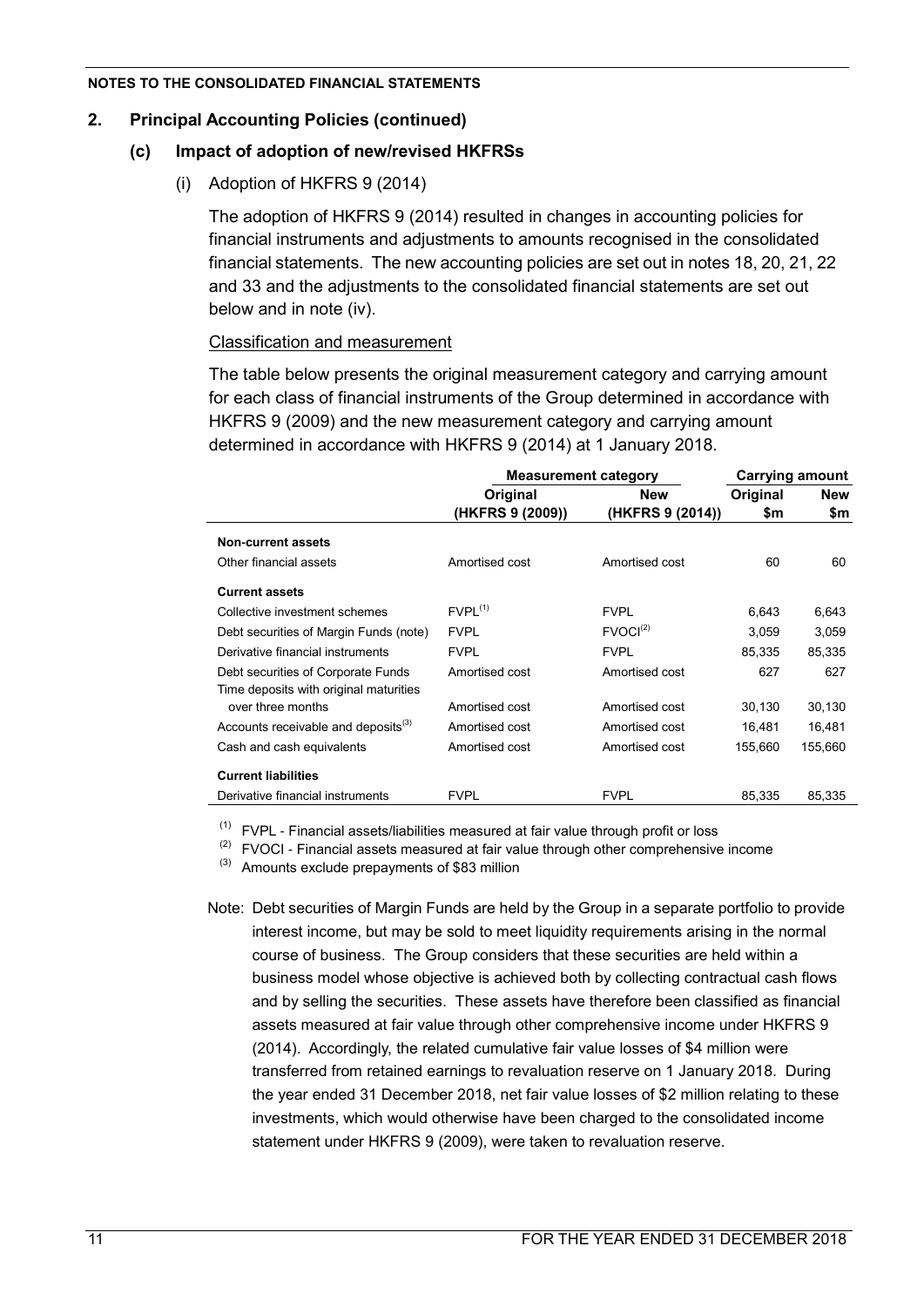## **2. Principal Accounting Policies (continued)**

## **(c) Impact of adoption of new/revised HKFRSs (continued)**

(i) Adoption of HKFRS 9 (2014) (continued)

## Impairment

The new impairment model under HKFRS 9 (2014) requires the recognition of provision for impairment losses based on expected credit losses rather than incurred credit losses. There was no material change in the amount of provision for impairment losses required under the expected credit loss model compared with the incurred credit loss model, and there was no material financial impact on such change at 1 January 2018, 31 December 2018, and for the year ended 31 December 2018.

(ii) Adoption of HKFRS 15

The adoption of HKFRS 15 resulted in changes in accounting policies for certain upfront fees and initial listing fees charged by the Group, and adjustments to amounts recognised in the consolidated financial statements. The new accounting policies are set out in note 5 and the adjustments to the consolidated financial statements are set out below and in note (iv).

HKFRS 15 is based on the principle that revenue is recognised when control of goods or services is transferred to customers.

## Upfront fees

Prior to the adoption of HKFRS 15, certain upfront fees charged by the Group were recognised upon receipt. Under HKFRS 15, upfront fees are recognised over time when the services are provided. The financial impact of the change in recognition policy for upfront fees was as follows:

- During the year ended 31 December 2018, the amount of upfront fees recognised under HKFRS 15 was \$20 million, as compared to \$18 million before the adoption of HKFRS 15.
- Cumulative financial impact of previously recognised upfront fees of \$62 million was deducted from retained earnings and transferred to deferred revenue on 1 January 2018.

The revised accounting policy on upfront fees is consistent with that adopted and disclosed in the Quarterly Results Announcement for the three months ended 31 March 2018, the Interim Report for the six months ended 30 June 2018 and the Quarterly Results Announcement for the nine months ended 30 September 2018.

### Initial listing fees

Prior to the adoption of HKFRS 15, initial listing fees for initial public offerings (IPOs) were recognised upon the listing of an applicant, cancellation of the application or six months after submission of the application, whichever was earlier, while initial listing fees for derivative warrants (DWs), callable bull/bear contracts (CBBCs) and other securities were recognised upon the listing of the securities.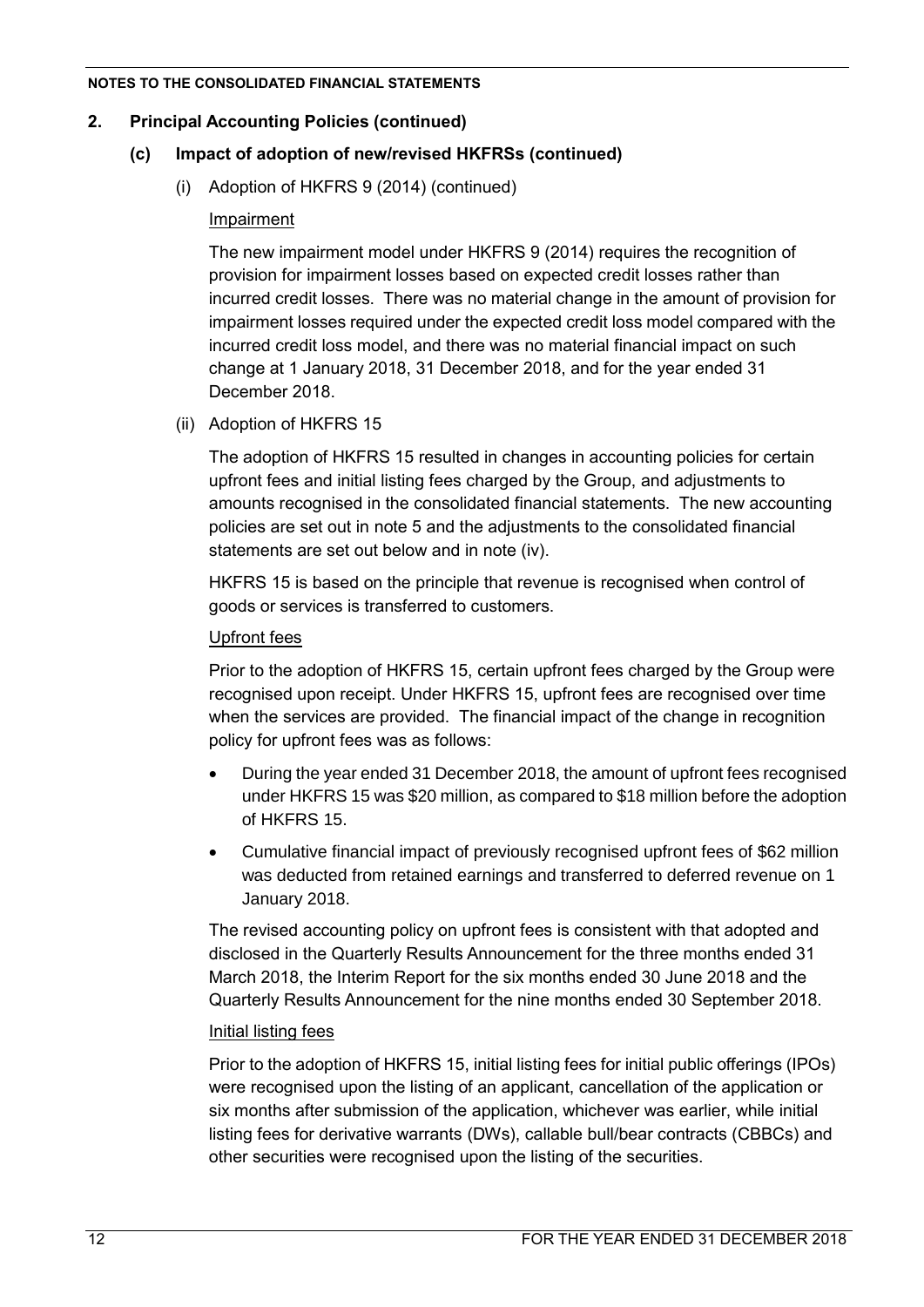## **2. Principal Accounting Policies (continued)**

## **(c) Impact of adoption of new/revised HKFRSs (continued)**

(ii) Adoption of HKFRS 15 (continued)

Initial listing fees (continued)

Based on the Group's previous assessment of HKFRS 15 as disclosed in the Quarterly Results Announcement for the three months ended 31 March 2018, the Interim Report for the six months ended 30 June 2018 and the Quarterly Results Announcement for the nine months ended 30 September 2018, initial listing fees were recognised over time when the listed companies or issuers of DWs, CBBCs and other securities received the listing services, which approximate the amount of vetting work performed, and the timing differences of recognising initial listing fees upon the adoption of HKFRS 15 were insignificant. As a result, there was no financial impact on initial listing fees on adoption of HKFRS 15.

In January 2019, the IFRS Interpretations Committee of the International Accounting Standards Board published a final agenda decision (the final decision) on how a stock exchange should recognise its initial listing fees and concluded that the performance of admission activities (eg, vetting services) does not transfer a service to the customers. Therefore, initial listing fees are considered as advance payments for future services, and should be recognised as revenue when those future services are provided (ie, throughout the periods the companies are listed). Accordingly, the Group has revised its accounting policy to adopt the final decision retrospectively from 1 January 2018. The financial impact of adopting HKFRS 15 on initial listing fees was as follows:

- During the year ended 31 December 2018, the amount of initial and subsequent issue listing fees recognised under HKFRS 15 was \$972 million, as compared to \$1,006 million before the final decision.
- Cumulative financial impact of previously recognised initial listing fees of \$274 million was deducted from retained earnings and transferred to deferred revenue on 1 January 2018.

The related tax impact for adoption of HKFRS 15 is disclosed in the tables in note (iv).

(iii) Adoption of HK(IFRIC) Interpretation 22

The Interpretation clarifies that the date of the transaction for the purpose of determining the exchange rate to be used on initial recognition of the related asset, expense or income is the date on which the Group initially pays or receives the advance consideration. The adoption did not have any financial impact on the Group.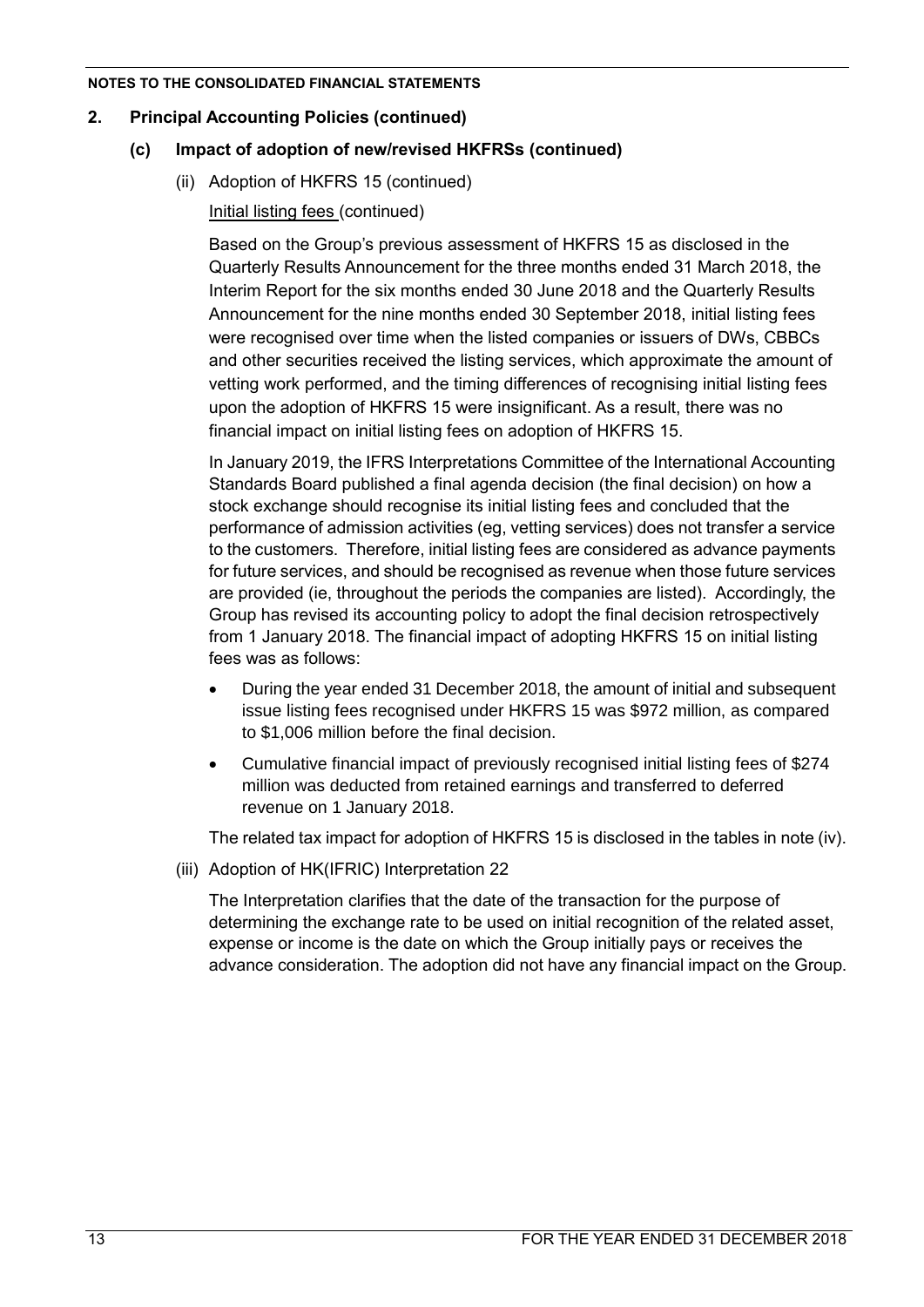## **2. Principal Accounting Policies (continued)**

## **(c) Impact of adoption of new/revised HKFRSs (continued)**

(iv) Impact on the consolidated financial statements

The Group has applied HKFRS 9 (2014) and HKFRS 15 retrospectively from 1 January 2018. As permitted by the respective transitional provisions of these accounting standards, comparatives for 2017 were not restated. The reclassifications and adjustments were recognised in the opening consolidated statement of financial position on 1 January 2018. The following table shows the adjustments recognised for each individual line item. Line items that were not affected by the changes have not been included, and therefore the line items disclosed do not add up to the sub-totals and totals below.

|                                            | 31 Dec 2017<br>Impact of adoption of |                       |                                      |                 |
|--------------------------------------------|--------------------------------------|-----------------------|--------------------------------------|-----------------|
|                                            | As originally                        | <b>HKFRS 9 (2014)</b> | <b>HKFRS 15</b>                      | 1 Jan 2018      |
| <b>Consolidated statement of financial</b> | presented                            |                       | (note $2(c)(i)$ ) (note $2(c)(ii)$ ) | <b>Restated</b> |
| position (extracts)                        | \$m                                  | \$m                   | \$m                                  | \$m             |
| <b>Assets</b>                              |                                      |                       |                                      |                 |
| Financial assets measured at fair          |                                      |                       |                                      |                 |
| value through profit or loss               | 95,037                               | (3,059)               |                                      | 91,978          |
| Financial assets measured at fair value    |                                      |                       |                                      |                 |
| through other comprehensive income         |                                      | 3,059                 |                                      | 3,059           |
| <b>Total assets</b>                        | 317,604                              |                       |                                      | 317,604         |
| Liabilities                                |                                      |                       |                                      |                 |
| Deferred revenue                           | 957                                  |                       | 336                                  | 1,293           |
| Taxation payable                           | 505                                  |                       | (55)                                 | 450             |
| <b>Total liabilities</b>                   | 280,229                              |                       | 281                                  | 280,510         |
| <b>Equity</b>                              |                                      |                       |                                      |                 |
| Hedging and revaluation reserves           | 1                                    | (4)                   |                                      | (3)             |
| Retained earnings                          | 12,090                               | 4                     | (281)                                | 11,813          |
| <b>Equity attributable to</b>              |                                      |                       |                                      |                 |
| shareholders of HKEX                       | 37,273                               |                       | (281)                                | 36,992          |
| <b>Total equity</b>                        | 37,375                               |                       | (281)                                | 37,094          |
| <b>Total liabilities and equity</b>        | 317,604                              |                       |                                      | 317,604         |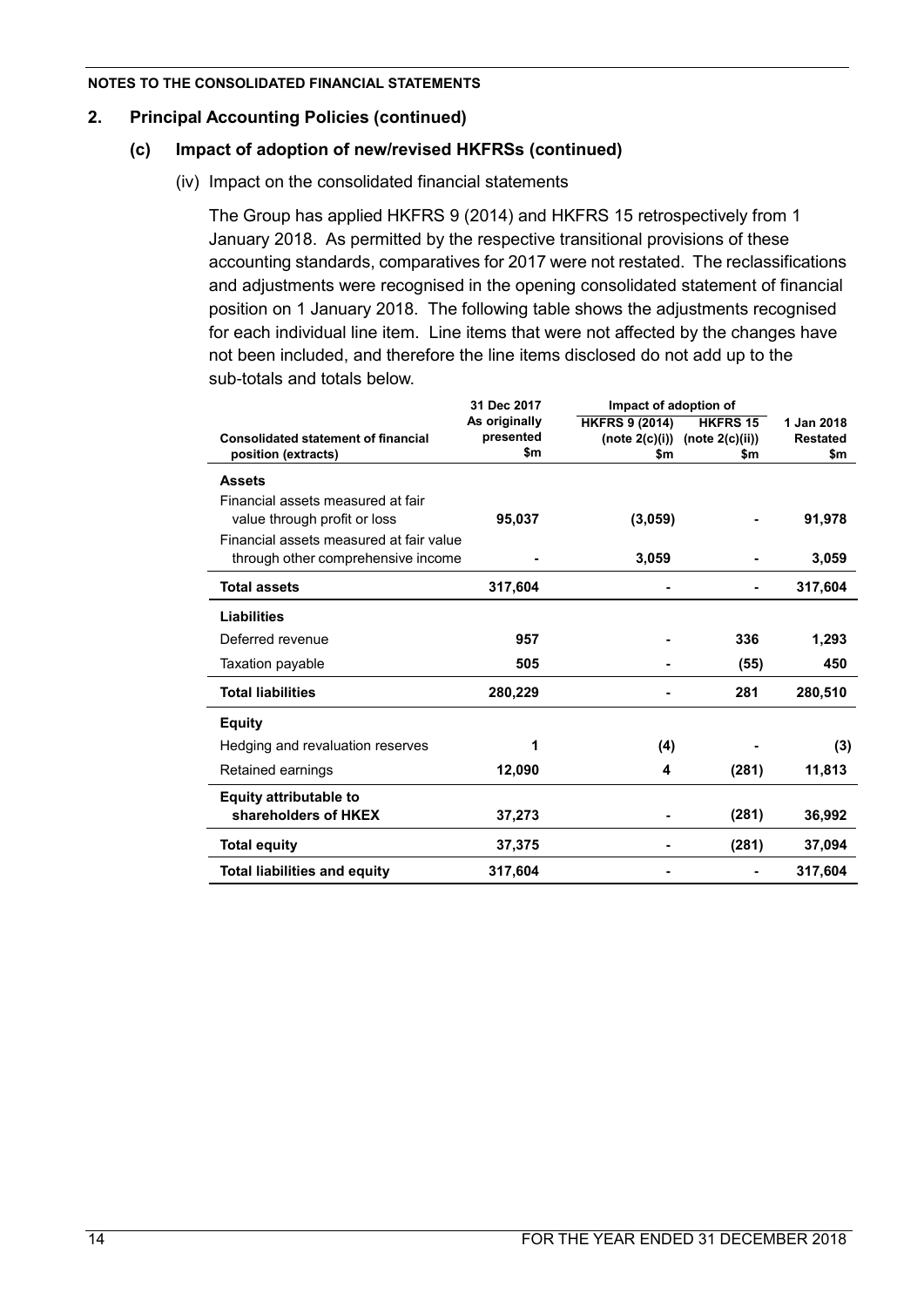## **2. Principal Accounting Policies (continued)**

## **(c) Impact of adoption of new/revised HKFRSs (continued)**

(iv) Impact on the consolidated financial statements (continued)

The following tables show the impact on each individual line item of the consolidated income statement and consolidated statement of comprehensive income for the year ended 31 December 2018 and the consolidated statement of financial position as of 31 December 2018 following the adoption of the HKFRS 9 (2014) and HKFRS 15. Line items that were not affected by the changes have not been included, and therefore the line items disclosed do not add up to the sub-totals and totals below.

|                                                              | Year ended 31 Dec 2018                                      |                                                   |                                           |                       |  |  |  |  |
|--------------------------------------------------------------|-------------------------------------------------------------|---------------------------------------------------|-------------------------------------------|-----------------------|--|--|--|--|
|                                                              | <b>Before</b>                                               | Impact of adoption of                             |                                           |                       |  |  |  |  |
| <b>Consolidated income statement</b><br>(extracts)           | adoption of<br><b>HKFRS 9 (2014)</b><br>and HKFRS 15<br>\$m | <b>HKFRS 9 (2014)</b><br>(note $2(c)(i)$ )<br>\$m | <b>HKFRS 15</b><br>(note 2(c)(ii))<br>\$m | As<br>reported<br>\$m |  |  |  |  |
| <b>REVENUE</b>                                               |                                                             |                                                   |                                           |                       |  |  |  |  |
| Stock Exchange listing fees                                  | 1,755                                                       |                                                   | (34)                                      | 1,721                 |  |  |  |  |
| Other revenue                                                | 1,031                                                       |                                                   | $\mathbf{2}$                              | 1,033                 |  |  |  |  |
| Net investment income                                        | 1,582                                                       | $\mathbf{2}$                                      | ۰                                         | 1,584                 |  |  |  |  |
| <b>REVENUE AND OTHER INCOME</b>                              | 15,897                                                      | $\mathbf{2}$                                      | (32)                                      | 15,867                |  |  |  |  |
| <b>PROFIT BEFORE TAXATION</b>                                | 10,913                                                      | $\mathbf{2}$                                      | (32)                                      | 10,883                |  |  |  |  |
| <b>TAXATION</b>                                              | (1, 597)                                                    |                                                   | 5                                         | (1, 592)              |  |  |  |  |
| <b>PROFIT FOR THE YEAR</b>                                   | 9,316                                                       | $\mathbf{2}$                                      | (27)                                      | 9,291                 |  |  |  |  |
| <b>PROFIT ATTRIBUTABLE TO</b><br><b>SHAREHOLDERS OF HKEX</b> | 9,337                                                       | 2                                                 | (27)                                      | 9,312                 |  |  |  |  |

|                                                                                                                                                           | Year ended 31 Dec 2018                                      |                                                |                                           |                       |  |  |  |  |
|-----------------------------------------------------------------------------------------------------------------------------------------------------------|-------------------------------------------------------------|------------------------------------------------|-------------------------------------------|-----------------------|--|--|--|--|
|                                                                                                                                                           | <b>Before</b>                                               | Impact of adoption of                          |                                           |                       |  |  |  |  |
| <b>Consolidated statement of</b><br>comprehensive income (extracts)                                                                                       | adoption of<br><b>HKFRS 9 (2014)</b><br>and HKFRS 15<br>\$m | <b>HKFRS 9 (2014)</b><br>(note 2(c)(i))<br>\$m | <b>HKFRS 15</b><br>(note 2(c)(ii))<br>\$m | As<br>reported<br>\$m |  |  |  |  |
| <b>PROFIT FOR THE YEAR</b>                                                                                                                                | 9,316                                                       | $\mathbf{2}$                                   | (27)                                      | 9,291                 |  |  |  |  |
| <b>OTHER COMPREHENSIVE</b><br><b>INCOME</b>                                                                                                               |                                                             |                                                |                                           |                       |  |  |  |  |
| Items that may be reclassified<br>subsequently to profit or loss:<br>Changes in fair value of<br>financial assets measured at<br>fair value through other |                                                             |                                                |                                           |                       |  |  |  |  |
| comprehensive income                                                                                                                                      |                                                             | (2)                                            |                                           | (2)                   |  |  |  |  |
| <b>OTHER COMPREHENSIVE</b><br><b>INCOME</b>                                                                                                               | 20                                                          | (2)                                            |                                           | 18                    |  |  |  |  |
| <b>TOTAL COMPREHENSIVE</b><br><b>INCOME</b>                                                                                                               | 9,336                                                       |                                                | (27)                                      | 9,309                 |  |  |  |  |
| <b>TOTAL COMPREHENSIVE</b><br><b>INCOME ATTRIBUTABLE TO</b><br><b>SHAREHOLDERS OF HKEX</b>                                                                | 9,356                                                       |                                                | (27)                                      | 9,329                 |  |  |  |  |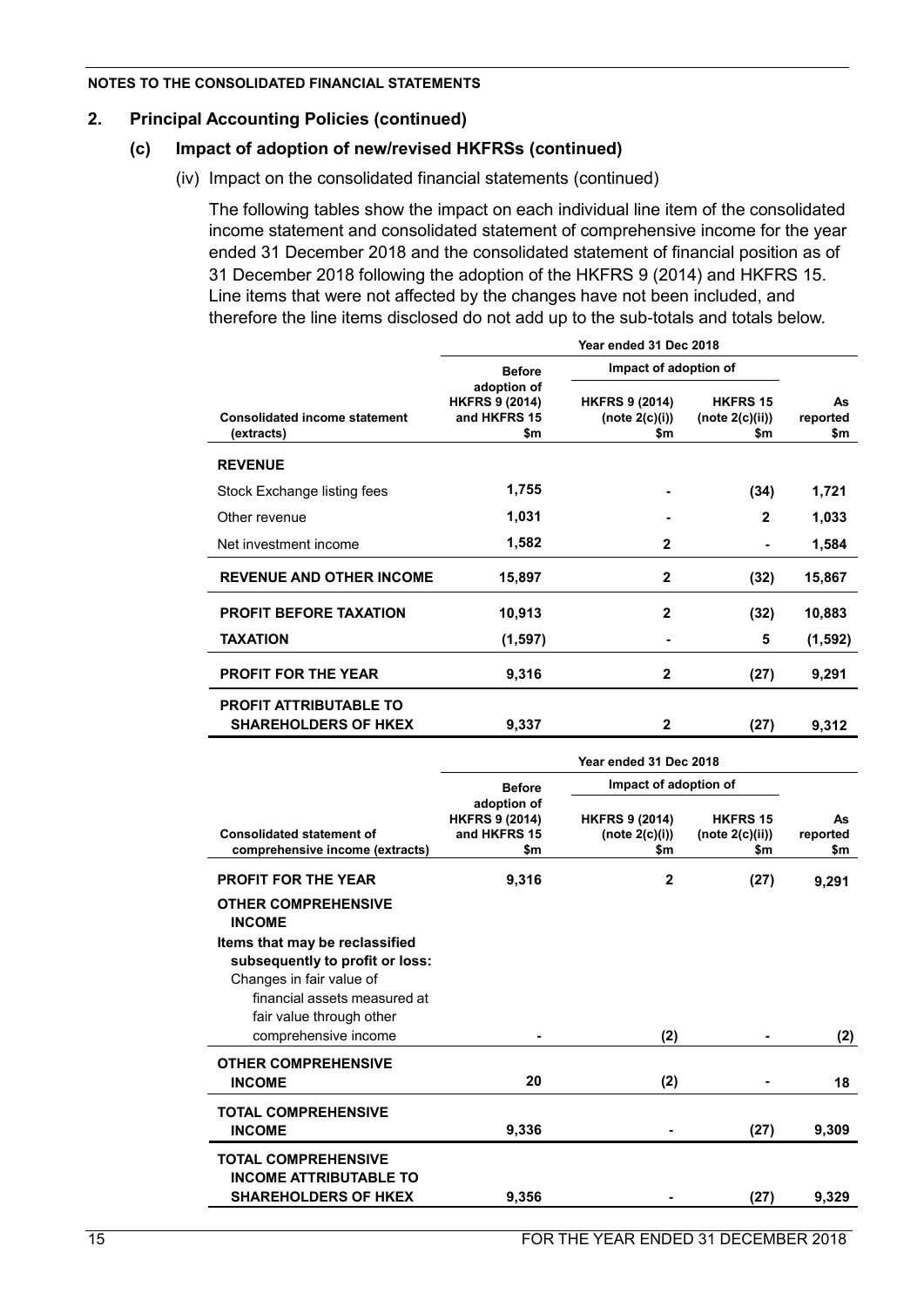## **2. Principal Accounting Policies (continued)**

## **(c) Impact of adoption of new/revised HKFRSs (continued)**

(iv) Impact on the consolidated financial statements (continued)

| At 31 Dec 2018                                                                   |                                                             |                                                |                                           |                       |  |  |  |
|----------------------------------------------------------------------------------|-------------------------------------------------------------|------------------------------------------------|-------------------------------------------|-----------------------|--|--|--|
|                                                                                  | <b>Before</b>                                               |                                                | Impact of adoption of                     |                       |  |  |  |
| <b>Consolidated statement of financial</b><br>position (extracts)                | adoption of<br><b>HKFRS 9 (2014)</b><br>and HKFRS 15<br>\$m | <b>HKFRS 9 (2014)</b><br>(note 2(c)(i))<br>\$m | <b>HKFRS 15</b><br>(note 2(c)(ii))<br>\$m | As<br>reported<br>\$m |  |  |  |
| <b>Assets</b>                                                                    |                                                             |                                                |                                           |                       |  |  |  |
| Financial assets measured at fair<br>value through profit or loss                | 64,759                                                      | (3,755)                                        |                                           | 61,004                |  |  |  |
| Financial assets measured at fair<br>value through other comprehensive<br>income |                                                             | 3,755                                          |                                           | 3,755                 |  |  |  |
| <b>Total assets</b>                                                              | 255,948                                                     |                                                |                                           | 255,948               |  |  |  |
| <b>Liabilities</b>                                                               |                                                             |                                                |                                           |                       |  |  |  |
| Deferred revenue                                                                 | 1,050                                                       |                                                | 368                                       | 1,418                 |  |  |  |
| Taxation payable                                                                 | 738                                                         |                                                | (60)                                      | 678                   |  |  |  |
| <b>Total liabilities</b>                                                         | 214,737                                                     |                                                | 308                                       | 215,045               |  |  |  |
| <b>Equity</b>                                                                    |                                                             |                                                |                                           |                       |  |  |  |
| Hedging and revaluation reserves                                                 |                                                             | (6)                                            |                                           | (6)                   |  |  |  |
| Retained earnings                                                                | 13,681                                                      | 6                                              | (308)                                     | 13,379                |  |  |  |
| Equity attributable to                                                           |                                                             |                                                |                                           |                       |  |  |  |
| shareholders of HKEX                                                             | 41,037                                                      |                                                | (308)                                     | 40,729                |  |  |  |
| <b>Total equity</b>                                                              | 41,211                                                      |                                                | (308)                                     | 40,903                |  |  |  |
| <b>Total liabilities and equity</b>                                              | 255,948                                                     |                                                |                                           | 255,948               |  |  |  |

Basic earnings per share has decreased by \$0.02 in 2018 as a result of the adoption of HKFRS 9 (2014) and HKFRS 15. The adoption of these standards has no impact on the net cash flow from operating, investing and financing activities on the consolidated statement of cash flows.

### **(d) Basis of consolidation**

Subsidiaries are entities (including structured entities) over which the Group has control. Subsidiaries are fully consolidated from the date on which control is transferred to the Group. They are deconsolidated from the date that control ceases. All material intra-group transactions and balances have been eliminated on consolidation.

Accounting policies of subsidiaries have been aligned on consolidation to ensure consistency with the policies adopted by the Group.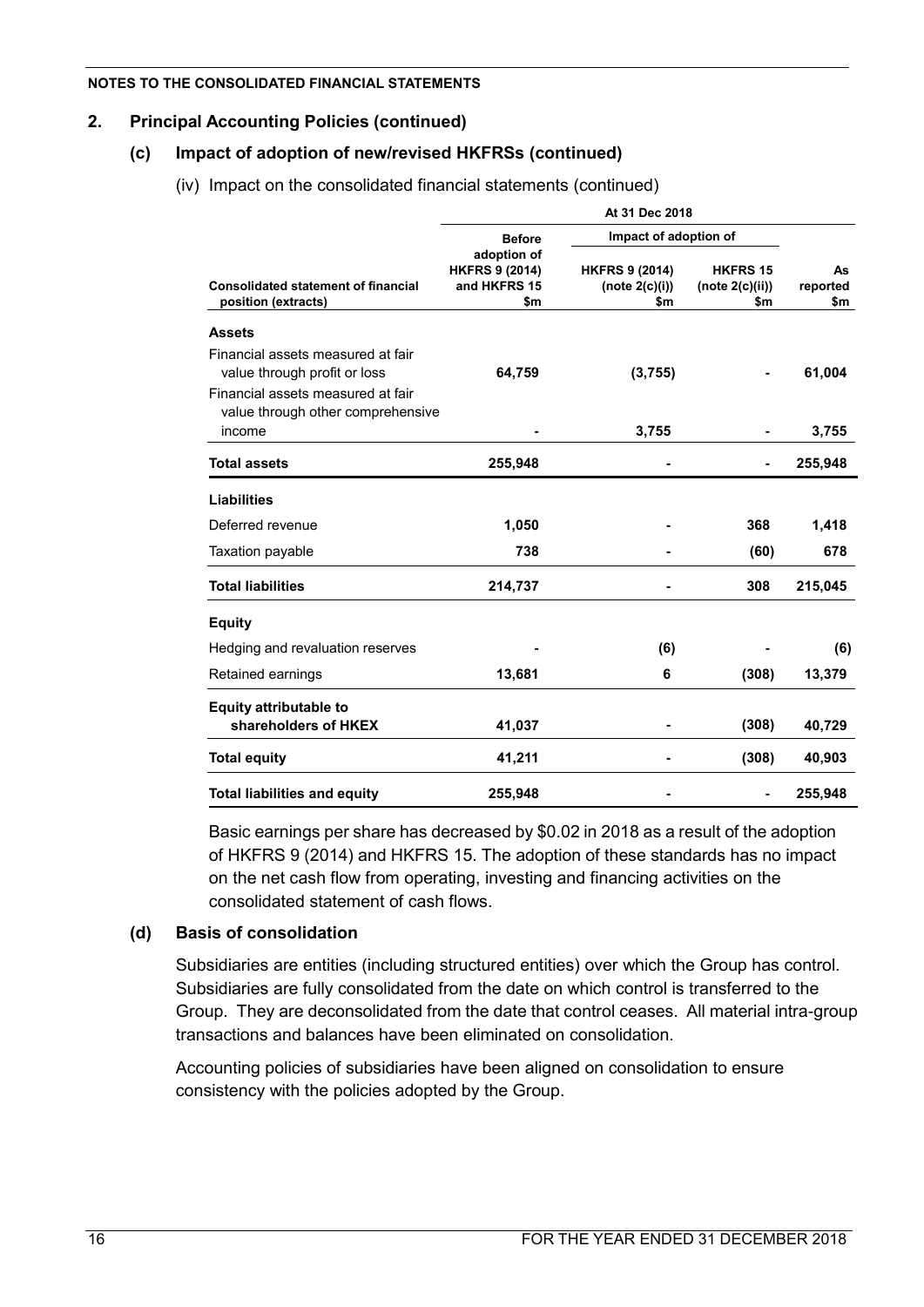## **2. Principal Accounting Policies (continued)**

## **(e) Impairment of non-financial assets**

Assets with an indefinite useful life, which include interests in joint ventures, goodwill and tradenames, are not subject to amortisation but are tested at least annually for impairment. Assets subject to amortisation are reviewed for impairment whenever there is any indication that the carrying amount may not be recoverable. An impairment loss is recognised for the amount by which the asset's carrying amount exceeds its recoverable amount (ie, the higher of an asset's fair value less costs to sell and value-in-use). Such impairment losses are recognised in the consolidated income statement. An impairment loss other than goodwill is reversed if the circumstances and events leading to the impairment cease to exist.

## **(f) Foreign currency translation**

(i) Functional and presentation currency

Items included in the financial statements of each of the Group's entities are measured using the currency of the primary economic environment in which the entity operates (the functional currency). The consolidated financial statements are presented in Hong Kong Dollar (HKD), which is the Company's functional and presentation currency.

(ii) Transactions and balances

Foreign currency transactions are translated into the functional currency using the exchange rates prevailing at the dates of transactions. Foreign exchange gains and losses resulting from the settlement of such transactions and from the translation at year-end exchange rates of monetary assets and liabilities denominated in foreign currencies are recognised in the consolidated income statement. They are deferred in hedging reserve under equity if they relate to qualifying cash flow hedges (note 40(a)).

Translation differences on non-monetary financial assets that are classified as financial assets measured at fair value through profit or loss are reported as part of the fair value gain or loss.

(iii) Group companies

The results and financial position of all the Group entities that have a non-HKD functional currency are translated into HKD as follows:

- assets and liabilities (including goodwill and fair value adjustments arising on the acquisition of foreign subsidiaries) for each statement of financial position presented are translated at the closing rate at the end of the reporting period;
- income and expenses for each income statement are translated at the exchange rates approximating the foreign exchange rates ruling at the dates of the transactions; and
- all resulting currency translation differences are recognised in other comprehensive income in the exchange reserve under equity.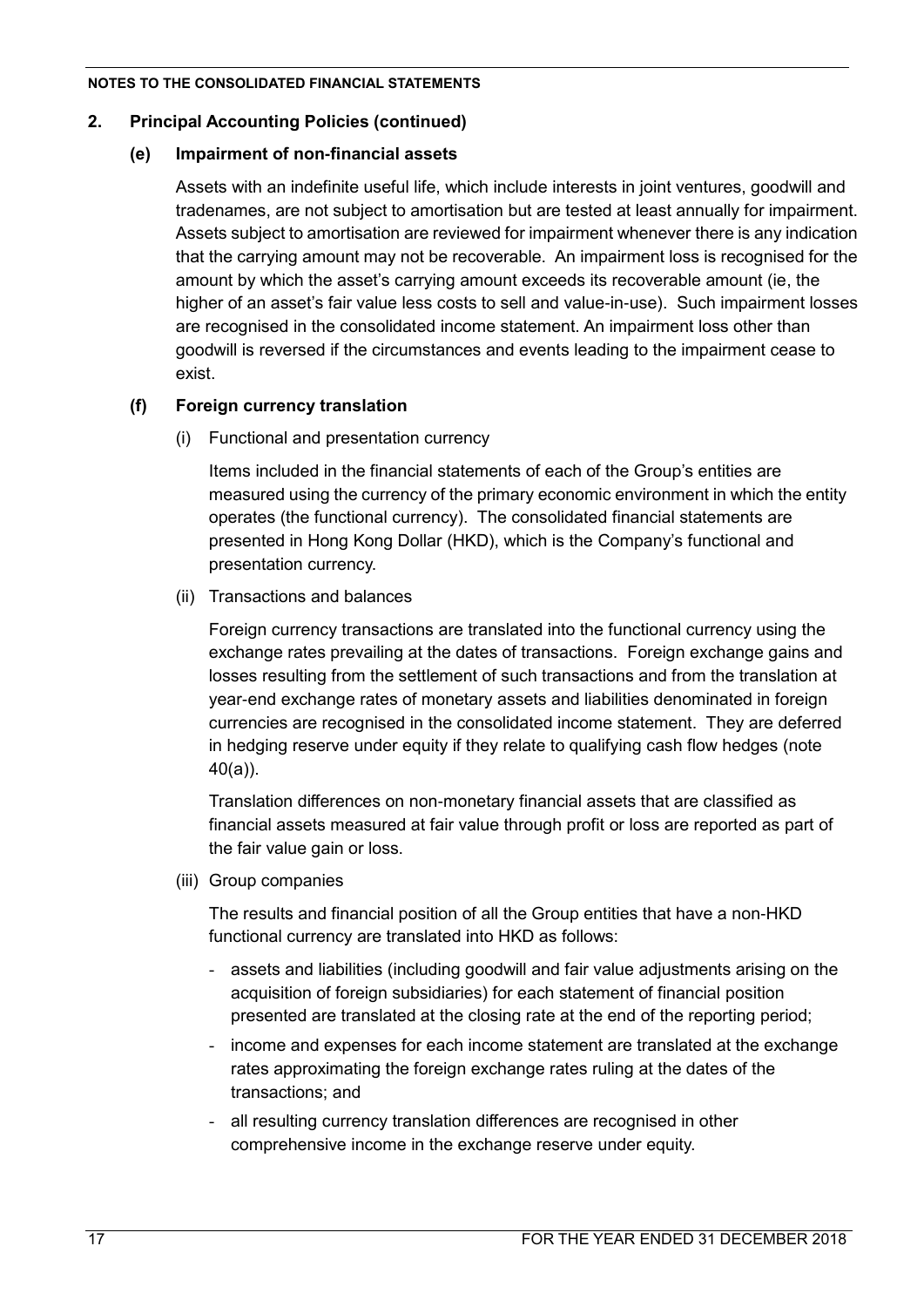#### **3. Critical Accounting Estimates and Assumptions**

The Group makes estimates and assumptions concerning the future when the consolidated financial statements are prepared. The resulting accounting estimates may differ from the related actual results. The estimates and assumptions that have a significant risk of causing a material adjustment to the carrying amounts of assets and liabilities within the next financial year are discussed below:

## **(a) Goodwill and tradenames**

The Group tests annually whether goodwill and tradenames have suffered any impairment in accordance with the accounting policy stated in note 27.

The recoverable amounts of relevant cash generating units (CGUs) and relevant group of CGUs have been determined based on value-in-use calculations which are disclosed in note 27. These calculations require the use of estimates and significant judgement by management, including the future cash flows expected to arise from the CGUs, discount rates for calculating the present value and growth rates used to extrapolate cash flow projections beyond the financial forecasts approved by management.

Changes in facts and circumstances may result in revisions to estimates of recoverable amounts and to the conclusion as to whether an indication of impairment exists, which could affect the consolidated income statement in future years.

## **(b) Valuation of investments**

The Group has a significant amount of investments that are not classified as Level 1 investments under HKFRS 13: Fair Value Measurement. The valuations have been determined based on quotes from market makers, alternative pricing sources supported by observable inputs, latest transactions prices or redemption prices provided by fund administrators of collective investment schemes.

At 31 December 2018 , the financial assets that were not classified as Level 1 investments (excluding the base and precious metals futures and options contracts cleared through LME Clear Limited (LME Clear) that did not qualify for netting under the current accounting standards) under HKFRS 13 amounted to \$5,803 million (31 December 2017: \$4,802 million) which mainly comprised \$5,102 million (31 December 2017: \$4,802 million) of investments under collective investment schemes.

As the valuation of investments reflects movements in their estimated fair values, fair value gains or losses may fluctuate or reverse until the investments are sold, mature or are realised upon redemption. The potential impact of the fair value change of such investments on the Group's consolidated income statement is disclosed in note 50(a)(iv).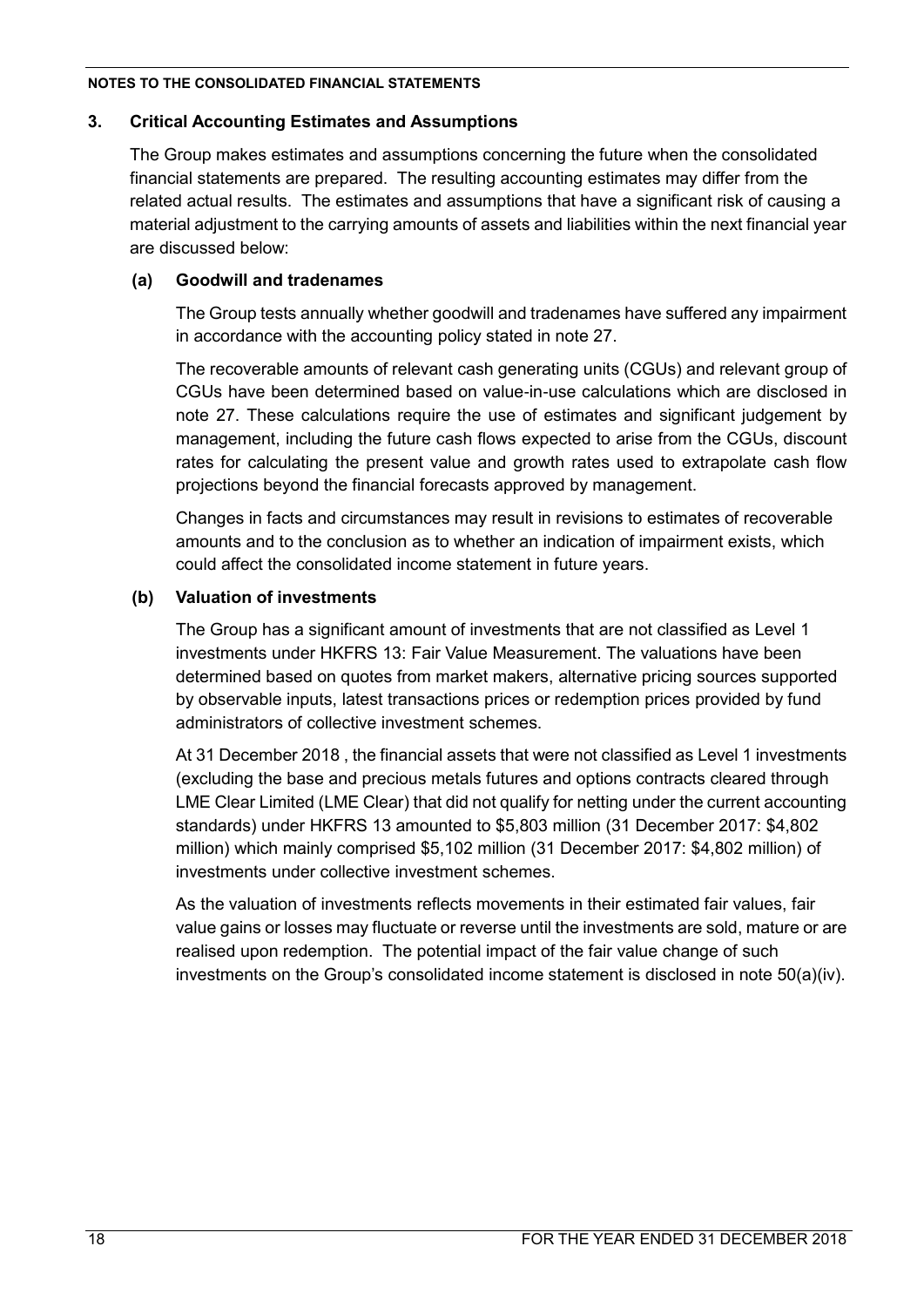## **4. Operating Segments**

## **Accounting Policy**

Operating segments are reported in a manner consistent with the internal management reports that are used to make strategic decisions provided to the chief operating decision-maker. The chief operating decision-maker, who is responsible for allocating resources and assessing performance of the operating segments, is the Chief Executive of HKEX. Information relating to segment assets and liabilities is not disclosed as such information is not regularly reported to the chief operating decision-maker.

The accounting policies of the reportable segments are the same as the Group's accounting policies. Taxation charge/credit is not allocated to reportable segments.

The Group has five reportable segments ("Corporate Items" is not a reportable segment). The segments are managed separately as each segment offers different products and services and requires different information technology systems and marketing strategies. The operations in each of the Group's reportable segments are as follows:

The **Cash** segment covers all equity products traded on the Cash Market platforms, the Shanghai Stock Exchange and the Shenzhen Stock Exchange through Shanghai-Hong Kong Stock Connect and Shenzhen-Hong Kong Stock Connect (Stock Connect), sales of market data relating to these products and other related activities. The major sources of revenue of the segment are trading fees, trading tariffs, listing fees of equity products and market data fees.

The **Equity and Financial Derivatives** segment refers to derivatives products traded on The Stock Exchange of Hong Kong Limited (Stock Exchange) and Hong Kong Futures Exchange Limited (Futures Exchange) and other related activities. These include the provision and maintenance of trading platforms for a range of equity and financial derivatives products, such as stock and equity index futures and options, DWs, CBBCs and warrants and sales of related market data. The major sources of revenue are trading fees, trading tariffs, listing fees of derivatives products and market data fees.

The **Commodities** segment refers to the operations of The London Metal Exchange (LME), which operates an exchange in the UK for the trading of base and precious metals futures and options contracts, and the operations of Qianhai Mercantile Exchange Co., Ltd. (QME), the new commodity trading platform in the Mainland. It also covers the Asia Commodities contracts and gold and iron ore futures contracts traded on the Futures Exchange. The major sources of revenue of the segment are trading fees of commodity products, commodity market data fees and fees from ancillary operations.

The **Clearing** segment refers to the operations of the five clearing houses, which are responsible for clearing, settlement and custodian activities of the exchanges of the Group and Northbound trades under Stock Connect, and clearing and settlement of over-the-counter derivatives contracts. Its principal sources of revenue are derived from providing clearing, settlement, depository, custody and nominee services and net investment income earned on the Margin Funds and Clearing House Funds.

The **Platform and Infrastructure** segment refers to all services in connection with providing users with access to the platform and infrastructure of the Group. Its major sources of revenue are network, terminal user, dataline and software sub-license fees and hosting services fees.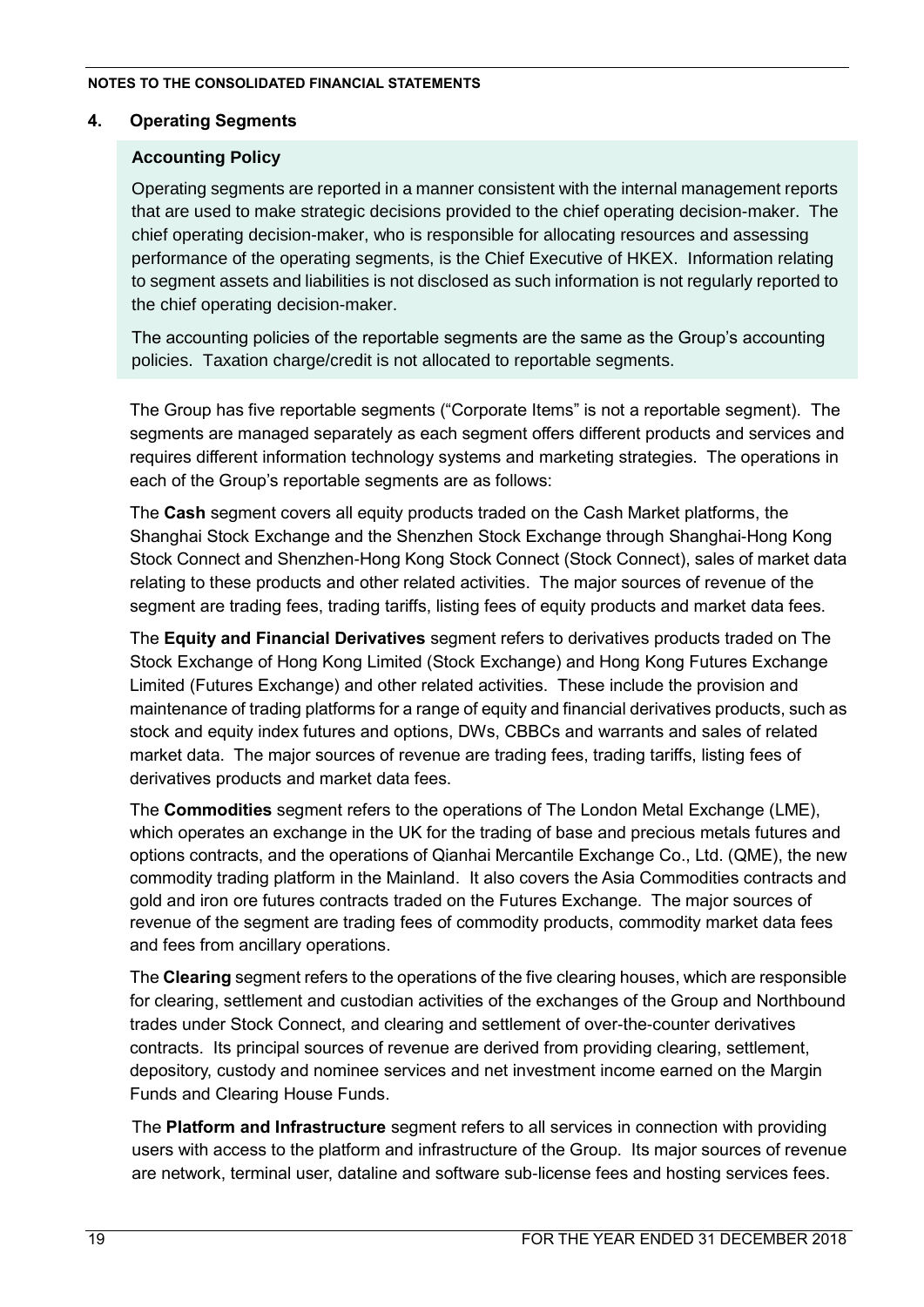## **4. Operating Segments (continued)**

Central income (including net investment income of Corporate Funds) and central costs (costs of central support functions that provide services to all operating segments and other costs not directly related to any operating segment) are included as "Corporate Items".

The chief operating decision-maker assesses the performance of the operating segments principally based on their EBITDA (defined below).

EBITDA is defined as earnings before interest expenses and other finance costs, taxation, depreciation and amortisation. It excludes the Group's share of results of the joint ventures. EBITDA is a non-HKFRS measure used by management for monitoring business performance. It may not be comparable to similar measures presented by other companies.

An analysis by operating segment of the Group's EBITDA, profit before taxation and other selected financial information (including disaggregation of revenue by timing of revenue recognition) for the year, is set out as follows:

|                                                   |             |                                                                    |                           | 2018            |                                                 |                                  |              |
|---------------------------------------------------|-------------|--------------------------------------------------------------------|---------------------------|-----------------|-------------------------------------------------|----------------------------------|--------------|
|                                                   | Cash<br>\$m | <b>Equity and</b><br><b>Financial</b><br><b>Derivatives</b><br>\$m | <b>Commodities</b><br>\$m | Clearing<br>\$m | <b>Platform</b><br>and<br>Infrastructure<br>\$m | Corporate<br><b>Items</b><br>\$m | Group<br>\$m |
| Timing of revenue recognition:                    |             |                                                                    |                           |                 |                                                 |                                  |              |
| Point in time                                     | 2,423       | 2,470                                                              | 1,144                     | 4,446           | 62                                              | 11                               | 10,556       |
| Over time                                         | 1,432       | 1,033                                                              | 271                       | 335             | 616                                             | 9                                | 3,696        |
| Revenue from external customers                   | 3,855       | 3,503                                                              | 1,415                     | 4,781           | 678                                             | 20                               | 14,252       |
| Net investment income                             |             |                                                                    |                           | 1,377           |                                                 | 207                              | 1,584        |
| Sundry income                                     |             |                                                                    |                           | 10              | $\overline{a}$                                  | 21                               | 31           |
| Revenue and other income                          | 3,855       | 3,503                                                              | 1.415                     | 6,168           | 678                                             | 248                              | 15,867       |
| Operating expenses                                | (584)       | (573)                                                              | (717)                     | (812)           | (170)                                           | (1, 254)                         | (4, 110)     |
| Reportable segment EBITDA                         | 3,271       | 2,930                                                              | 698                       | 5,356           | 508                                             | (1,006)                          | 11,757       |
| Depreciation and amortisation                     | (82)        | (71)                                                               | (298)                     | (193)           | (37)                                            | (81)                             | (762)        |
| Finance costs                                     |             |                                                                    |                           | (38)            |                                                 | (76)                             | (114)        |
| Share of profits less losses of<br>joint ventures | 10          | (8)                                                                |                           |                 |                                                 |                                  | $\mathbf{2}$ |
| Reportable segment profit before<br>taxation      | 3,199       | 2,851                                                              | 400                       | 5,125           | 471                                             | (1, 163)                         | 10,883       |
| Other segment information:                        |             |                                                                    |                           |                 |                                                 |                                  |              |
| Interest income                                   |             |                                                                    |                           | 2,446           |                                                 | 329                              | 2,775        |
| Interest rebates to Participants                  |             |                                                                    |                           | (1,071)         |                                                 |                                  | (1,071)      |
| Other material non-cash item:                     |             |                                                                    |                           |                 |                                                 |                                  |              |
| Employee share-based<br>compensation expenses     | (36)        | (31)                                                               | (35)                      | (29)            | (2)                                             | (93)                             | (226)        |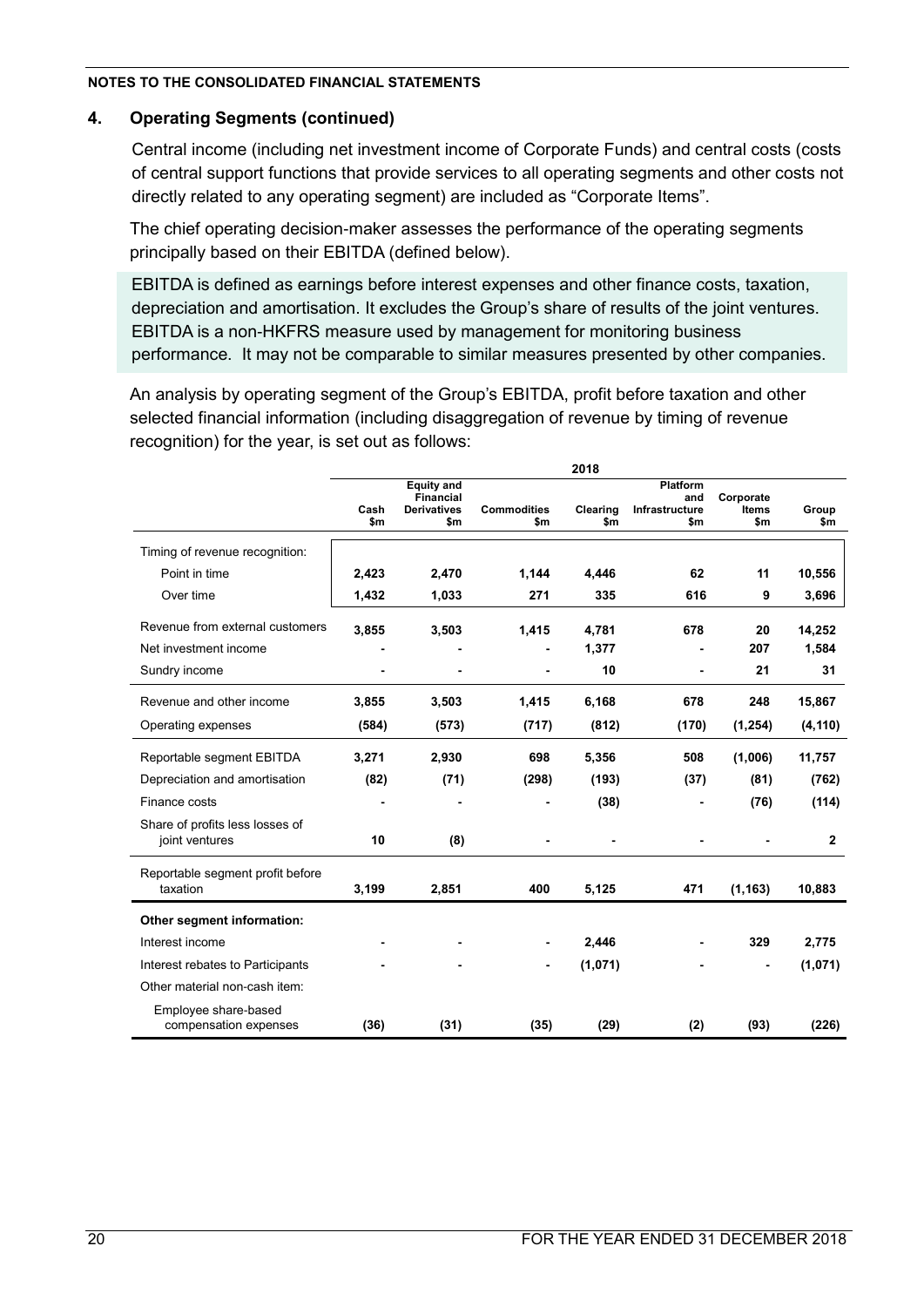### **4. Operating Segments (continued)**

|                                               | 2017                     |                                                         |                              |                 |                                                     |                                     |                        |
|-----------------------------------------------|--------------------------|---------------------------------------------------------|------------------------------|-----------------|-----------------------------------------------------|-------------------------------------|------------------------|
|                                               | Cash<br>$\mathsf{Sm}$    | Equity and<br>Financial<br>Derivatives<br>$\mathsf{Sm}$ | Commodities<br>$\mathsf{Sm}$ | Clearing<br>\$m | Platform<br>and<br>Infrastructure<br>$\mathsf{S}$ m | Corporate<br>Items<br>$\mathsf{Sm}$ | Group<br>$\mathsf{Sm}$ |
| Revenue from external customers               | 3,363                    | 2,195                                                   | 1,436                        | 4,009           | 560                                                 | 11                                  | 11,574                 |
| Net investment income                         |                          |                                                         |                              | 809             |                                                     | 790                                 | 1,599                  |
| Sundry income                                 |                          |                                                         |                              | 7               | $\blacksquare$                                      | $\blacksquare$                      | 7                      |
| Revenue and other income                      | 3,363                    | 2,195                                                   | 1,436                        | 4,825           | 560                                                 | 801                                 | 13,180                 |
| Operating expenses                            | (581)                    | (477)                                                   | (659)                        | (752)           | (151)                                               | (946)                               | (3,566)                |
| Reportable segment EBITDA                     | 2,782                    | 1,718                                                   | 777                          | 4,073           | 409                                                 | (145)                               | 9,614                  |
| Depreciation and amortisation                 | (69)                     | (77)                                                    | (395)                        | (196)           | (42)                                                | (79)                                | (858)                  |
| Finance costs                                 | $\overline{\phantom{a}}$ |                                                         |                              | (38)            |                                                     | (96)                                | (134)                  |
| Share of losses of joint ventures             | (4)                      | (8)                                                     |                              |                 |                                                     |                                     | (12)                   |
| Reportable segment profit before<br>taxation  | 2,709                    | 1,633                                                   | 382                          | 3,839           | 367                                                 | (320)                               | 8,610                  |
| Other segment information:                    |                          |                                                         |                              |                 |                                                     |                                     |                        |
| Interest income                               |                          |                                                         |                              | 1,342           |                                                     | 142                                 | 1.484                  |
| Interest rebates to Participants              |                          |                                                         |                              | (572)           |                                                     |                                     | (572)                  |
| Other material non-cash item:                 |                          |                                                         |                              |                 |                                                     |                                     |                        |
| Employee share-based<br>compensation expenses | (36)                     | (25)                                                    | (40)                         | (39)            | (2)                                                 | (78)                                | (220)                  |

#### (a) Geographical information

The Group's revenue from external customers is derived from its operations in Hong Kong and the UK. Such information and the Group's non-current assets (excluding financial assets and deferred tax assets) by geographical location are detailed below:

|                               | <b>Revenue</b> |                       |                          | <b>Non-current assets</b> |
|-------------------------------|----------------|-----------------------|--------------------------|---------------------------|
|                               | 2018<br>\$m    | 2017<br>$\mathsf{Sm}$ | At<br>31 Dec 2018<br>\$m | At<br>31 Dec 2017<br>\$m  |
| Hong Kong (place of domicile) | 12,241         | 9,544                 | 2,438                    | 2,067                     |
| United Kingdom                | 2,011          | 2,030                 | 17,232                   | 17,351                    |
| Mainland China                | ۰              | ٠                     | 78                       | 78                        |
|                               | 14,252         | 11,574                | 19,748                   | 19,496                    |

#### (b) Information about major customers

In 2018 and 2017, the revenue from the Group's largest customer amounted to less than 10 per cent of the Group's total revenue.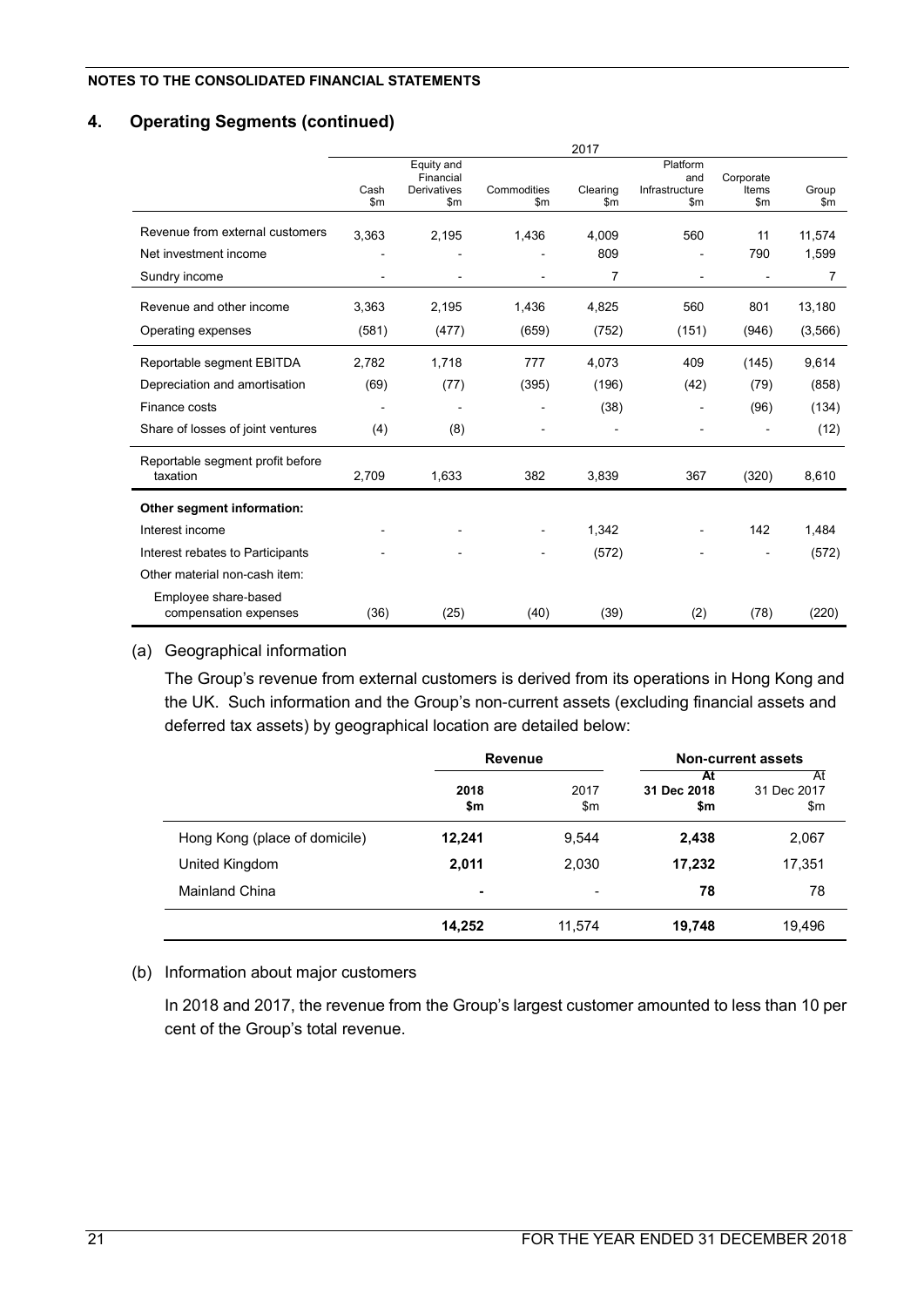#### **5. Revenue**

### **Accounting Policy**

Revenue excludes value added tax or other sales tax, and is recognised in the consolidated income statement on the following basis:

Trading fees and trading tariffs are recognised on a trade date basis.

Stock Exchange listing fees mainly comprise annual listing fees and initial listing fees. Annual listing fees are recognised on a straight-line basis over the period covered. Initial listing fees are recognised over time when the services are transferred to the listed companies or issuers of warrants, CBBCs and other securities.

Clearing and settlement fees arising from trades between Participants transacted on the Stock Exchange are recognised on the day following the trade day, upon acceptance of the trades. Fees for clearing and settlement of trades transacted on the Shanghai Stock Exchange and Shenzhen Stock Exchange through Stock Connect (A shares) are recognised on the trade day upon acceptance of the trades. Fees for clearing and settlement of trades in respect of base and precious metals futures and options contracts transacted on LME are recognised on the trade day (or trade match day, if later). Fees for all other settlement transactions are recognised upon completion of the settlement.

Custody fees for securities held in the Central Clearing and Settlement System (CCASS) depository are calculated and accrued on a monthly basis. Portfolio fees for A shares held or recorded in the CCASS depository and for Hong Kong securities held by China Depository and Clearing Corporation Limited (ChinaClear) are calculated and accrued on a daily basis.

Income on registration and transfer fees on nominee services are calculated and accrued on the book close dates of the relevant stocks during the financial year.

Market data fees and other fees are recognised when the related services are rendered.

In the comparative period, initial listing fees for IPOs were recognised upon the listing of an applicant, cancellation of the application or six months after submission of the application, whichever was earlier. Initial and subsequent listing fees for DWs, CBBCs and other securities were recognised upon the listing of the securities.

|                                                                          | \$m   | \$m   |
|--------------------------------------------------------------------------|-------|-------|
| Equity securities traded on the Stock Exchange                           |       |       |
| and through Stock Connect                                                | 2,386 | 1,954 |
| DWs, CBBCs and warrants traded on the Stock Exchange                     | 776   | 526   |
| Futures and options contracts traded on the Stock Exchange               |       |       |
| and the Futures Exchange                                                 | 2.108 | 1.260 |
| Base and precious metals futures and options contracts traded on the LME | 1.069 | 1,116 |
|                                                                          | 6.339 | 4.856 |

(a) Trading Fees and Trading Tariffs

**2018**

2017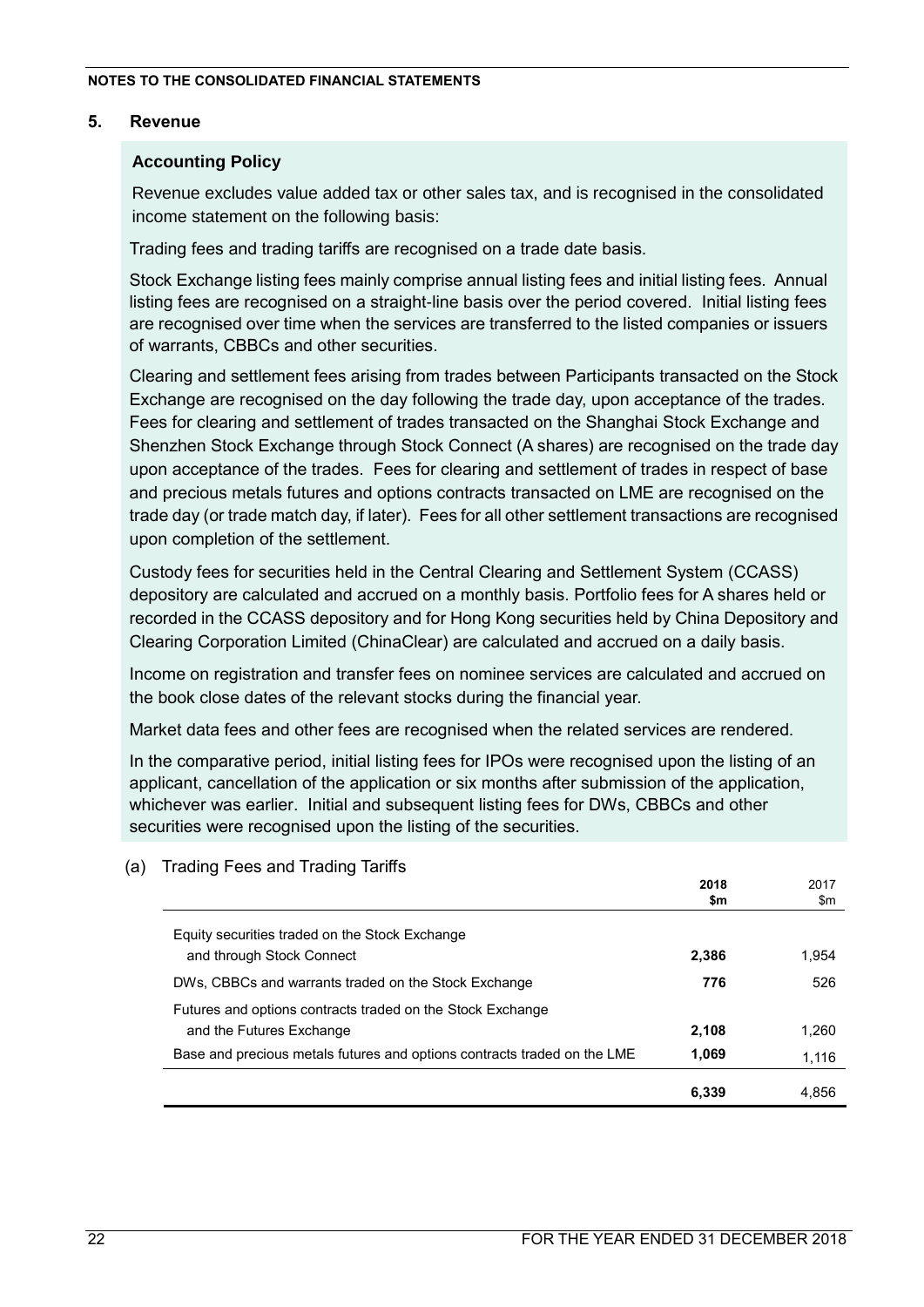#### **5. Revenue (continued)**

#### (b) Stock Exchange Listing Fees

|                        |               |              | 2018           |              | 2017   |            |            |       |
|------------------------|---------------|--------------|----------------|--------------|--------|------------|------------|-------|
|                        | <b>Equity</b> |              | CBBCs,         |              | Equity |            | CBBCs.     |       |
|                        | Main          |              | <b>DWs</b>     |              | Main   |            | <b>DWs</b> |       |
|                        | <b>Board</b>  | <b>GEM</b>   | & others       | <b>Total</b> | Board  | <b>GEM</b> | & others   | Total |
|                        | \$m           | \$m          | \$m            | \$m          | \$m\$  | \$m\$      | \$m        | \$m   |
| Annual listing fees    | 684           | 53           | 3              | 740          | 642    | 42         | 3          | 687   |
| Initial and subsequent |               |              |                |              |        |            |            |       |
| issue listing fees     | 121           | 22           | 829            | 972          | 87     | 32         | 519        | 638   |
| Other listing fees     | 7             | $\mathbf{2}$ | $\blacksquare$ | 9            | 5      | 3          | ٠          | 8     |
|                        | 812           | 77           | 832            | 1,721        | 734    | 77         | 522        | 1,333 |

#### (c) Other Revenue

|                                                                                                   | 2018<br>\$m | 2017<br>\$m |
|---------------------------------------------------------------------------------------------------|-------------|-------------|
| Network, terminal user, dataline and software sub-license fees                                    | 515         | 413         |
| Hosting services fees                                                                             | 162         | 143         |
| Commodities stock levies and warehouse listing fees                                               | 66          | 77          |
| Participants' subscription and application fees                                                   | 90          | 84          |
| Accommodation income (note (i))                                                                   | 59          | 48          |
| Sales of Trading Rights                                                                           | 20          | 41          |
| LME financial over-the-counter booking fee                                                        | 27          |             |
| Post-liquidation interest arising from a Participant's<br>default on market contracts (note (ii)) |             | 55          |
| Miscellaneous revenue                                                                             | 94          | 84          |
|                                                                                                   | 1,033       | 945         |

- (i) Accommodation income mainly comprises income from Participants on securities deposited as alternatives to cash deposits of Margin Funds, income from Participants on foreign currencies deposited if the relevant bank deposit rates are negative, and interest shortfall collected from LME Clear Participants on cash collateral where the investment return on the collateral is below the benchmarked interest rates stipulated in the clearing rules of LME Clear.
- (ii) In 2017, the liquidators of Lehman Brothers Securities Asia Limited (LBSA) paid post-liquidation interest of \$55 million on LBSA's debts arising from its default on market contracts, and an equal amount was appropriated to the Guarantee Fund reserve of Hong Kong Securities Clearing Company Limited (HKSCC) from retained earnings during the year ended 31 December 2017 (note 41).
- (d) Revenue recognised in 2018 that was included in the deferred revenue balance at 1 January 2018 amounted to \$1,022 million.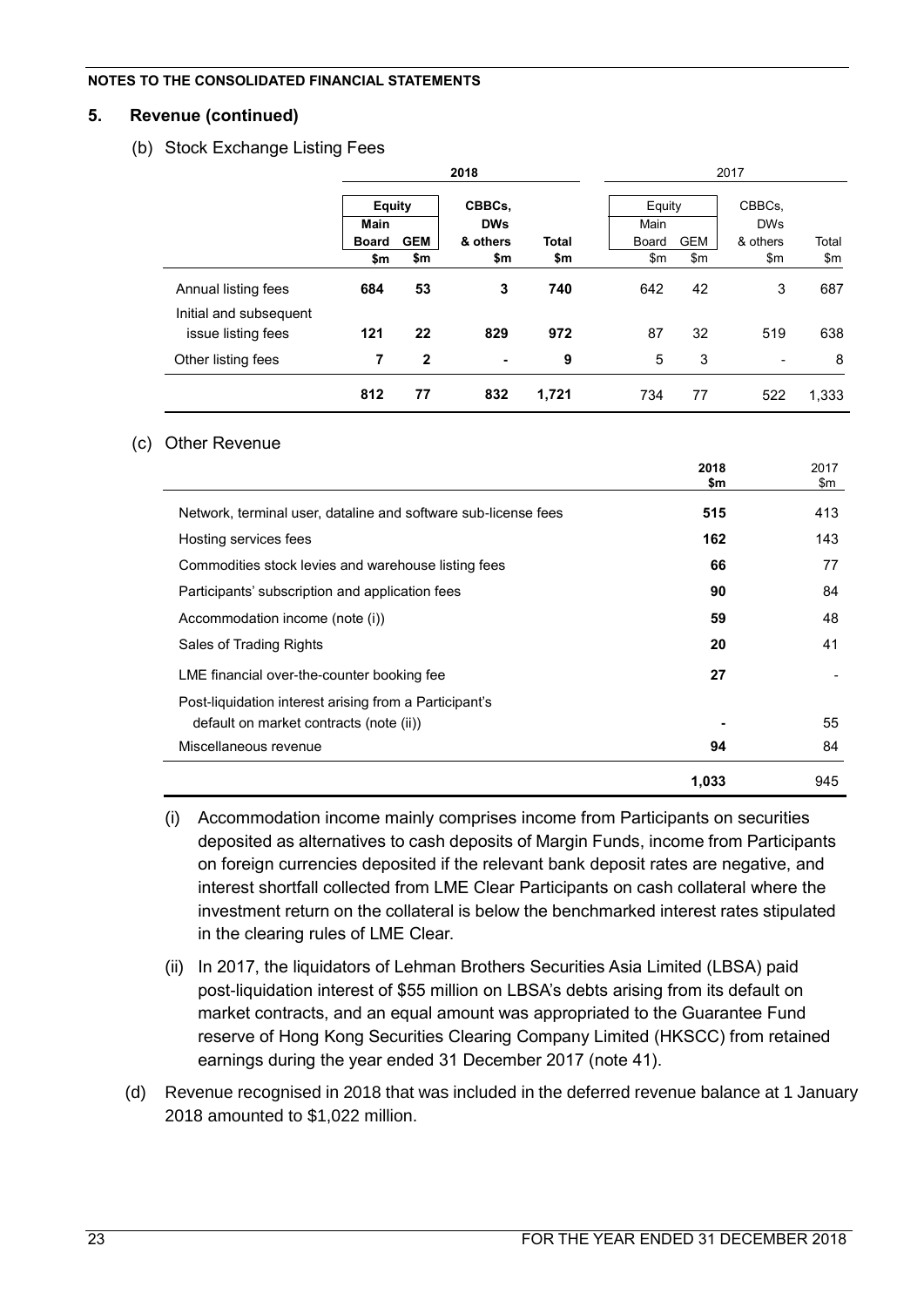## **6. Net Investment Income**

## **Accounting Policy**

Interest income on investments and interest rebates to Participants are recognised on a time apportionment basis using the effective interest method.

Gains and losses arising from changes in fair value of financial assets measured at fair value through profit or loss and financial liabilities at fair value through profit or loss are included under net investment income in the consolidated income statement.

|                                                                                                          | 2018<br>\$m | 2017<br>\$m |
|----------------------------------------------------------------------------------------------------------|-------------|-------------|
| Gross interest income from financial assets measured at amortised cost                                   | 2,715       | 1,484       |
| Gross interest income from financial assets measured at fair value through<br>other comprehensive income | 60          |             |
| Interest rebates to Participants                                                                         | (1,071)     | (572)       |
| Net interest income                                                                                      | 1,704       | 912         |
| Net (losses)/gains including interest income on financial assets                                         |             |             |
| mandatorily measured at fair value through profit or loss and                                            |             |             |
| financial liabilities at fair value through profit or loss                                               | (106)       | 682         |
| Others                                                                                                   | (14)        | 5           |
| Net investment income                                                                                    | 1,584       | 1,599       |
| <b>Sundry Income</b>                                                                                     |             |             |
|                                                                                                          |             |             |
|                                                                                                          | 2018<br>\$m | 2017<br>\$m |
|                                                                                                          |             |             |
| Forfeiture of unclaimed dividends (note (a))                                                             | 10          |             |
| Others                                                                                                   | 21          |             |

(a) In accordance with CCASS Rule 1109, the Group exercised its forfeiture right to appropriate cash dividends of \$10 million (2017: \$7 million) held by HKSCC Nominees Limited, which had remained unclaimed for a period of more than seven years and recognised these as sundry income. The Group has, however, undertaken to honour all forfeited claims amounting to \$188 million at 31 December 2018 (31 December 2017: \$178 million) if adequate proof of entitlement is provided by the beneficial owner claiming any dividends forfeited.

**31** 7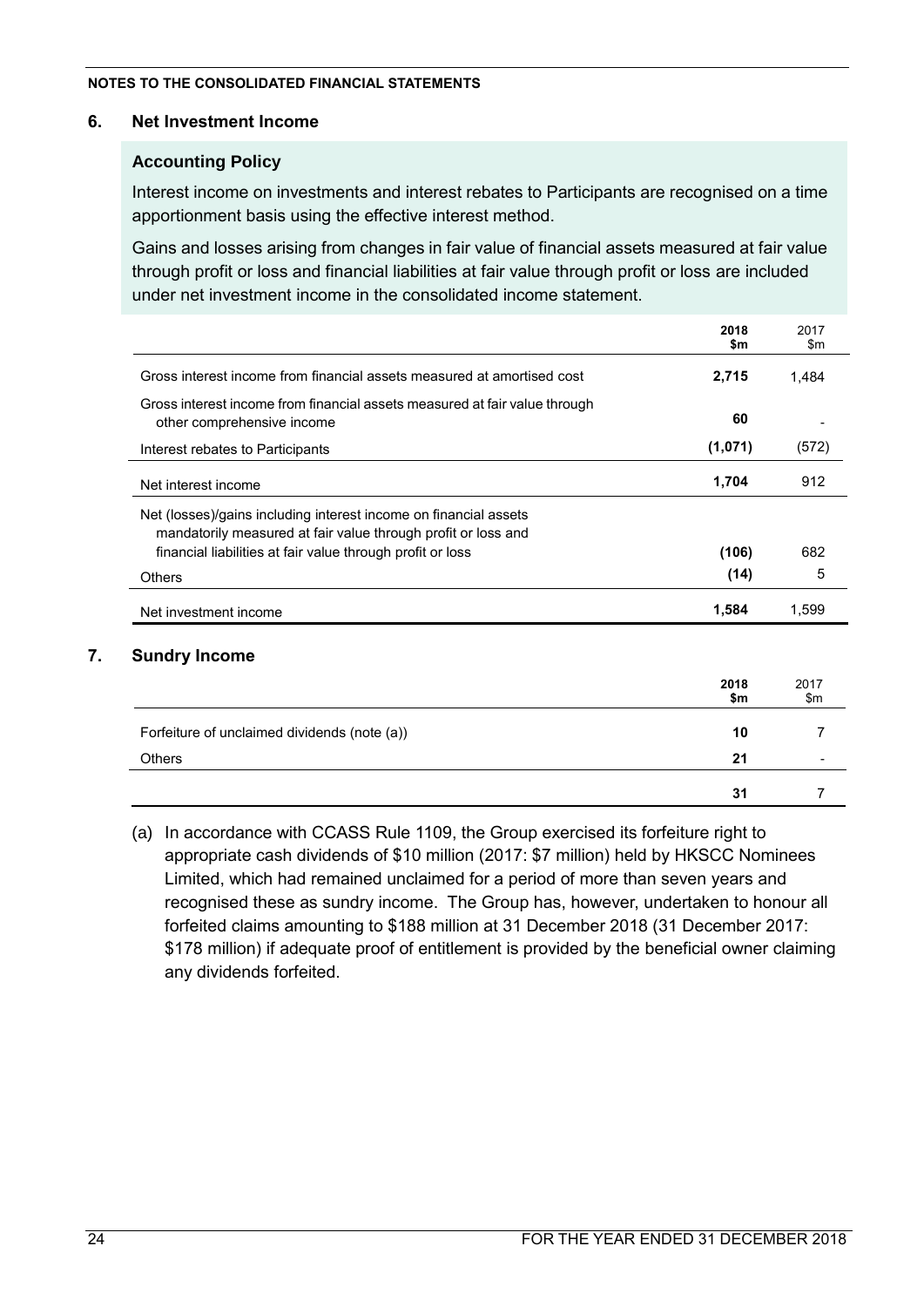#### **8. Staff Costs and Related Expenses**

|                                                 | 2018<br>\$m | 2017<br>\$m |
|-------------------------------------------------|-------------|-------------|
| Salaries and other short-term employee benefits | 2,130       | 1,865       |
| Employee share-based compensation benefits of   |             |             |
| Share Award Scheme (note 39)                    | 226         | 220         |
| <b>Termination benefits</b>                     | 26          | 38          |
| Retirement benefit costs (note (a)):            |             |             |
| - ORSO Plan                                     | 124         | 116         |
| - MPF Scheme                                    | 3           | 2           |
| - LME Pension Scheme                            | 24          | 23          |
| - PRC Retirement Schemes                        | 7           | 9           |
|                                                 | 2,540       | 2,273       |

#### (a) Retirement Benefit Costs

### **Accounting Policy**

Contribution to the defined contribution plans are expensed as incurred.

The Group has sponsored a defined contribution provident fund scheme (ORSO Plan) which is registered under the Occupational Retirement Schemes Ordinance (ORSO) and a Mandatory Provident Fund scheme (MPF Scheme) for the benefits of its employees in Hong Kong. The Group contributes 12.5 per cent of the employee's basic salary to the ORSO Plan if an employee contributes 5 per cent. If the employee chooses not to contribute, the Group will contribute 10 per cent of the employee's salary to the ORSO Plan. Contributions to the MPF Scheme are in accordance with the statutory limits prescribed by the MPF Ordinance. Forfeited contributions of the ORSO Plan for employees who leave before the contributions are fully vested are not used to offset existing contributions but are credited to a reserve account of that Plan, and are available for distribution to the members of the Plan at the discretion of the trustees.

For all employees of HKEX Investment (UK) Limited, LME Holdings Limited (LMEH), LME and LME Clear (collectively, LME Group), the Group has also sponsored a defined contribution pension scheme (LME Pension Scheme). For employees who joined the LME Group before 1 May 2014, the Group contributes 15 per cent to 17 per cent of the employee's basic salary to the LME Pension Scheme. For employees who joined the LME Group on or after 1 May 2014, they are automatically enrolled into the LME Pension Scheme on a matched contribution basis and may choose a personal contribution level ranging from 3 per cent to 5 per cent of their basic salaries, which is matched by the Group's contribution ranging from 6 per cent to 10 per cent of their basic salaries. Staff may opt-out of the scheme if they wish. There are no forfeited contributions for the LME Pension Scheme as the contributions are fully vested to the employees upon payment to the scheme.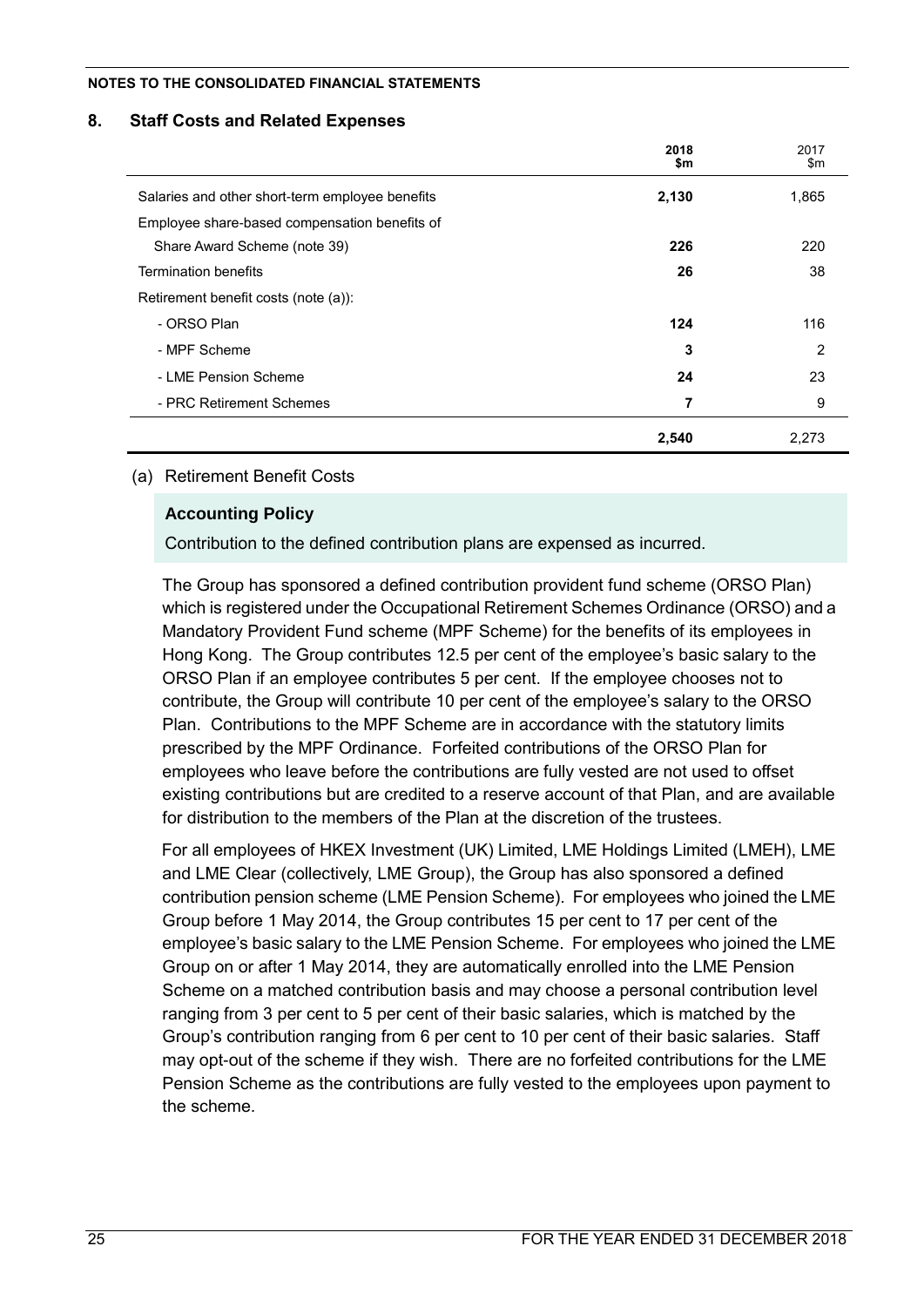#### **8. Staff Costs and Related Expenses (continued)**

### (a) Retirement Benefit Costs (continued)

Pursuant to the relevant laws and regulations in the People's Republic of China (PRC), the Group has joined defined contribution retirement schemes for the employees arranged by local government labour and security authorities (PRC Retirement Schemes). The Group makes contributions to the retirement schemes at the applicable rates based on the amounts stipulated by the local government organisations. Upon retirement, the local government labour and security authorities are responsible for the payment of the retirement benefits to the retired employees.

Assets of the ORSO Plan, MPF Scheme, LME Pension Scheme and PRC Retirement Schemes are held separately from those of the Group and are independently administered and are not included in the consolidated statement of financial position.

|                                     | 2018 | 2017 |
|-------------------------------------|------|------|
|                                     | \$m  | \$m  |
| Costs of services and goods:        |      |      |
| - consumed by the Group             | 420  | 360  |
| - directly consumed by Participants | 88   | 73   |
|                                     | 508  | 433  |

### **9. Information Technology and Computer Maintenance Expenses**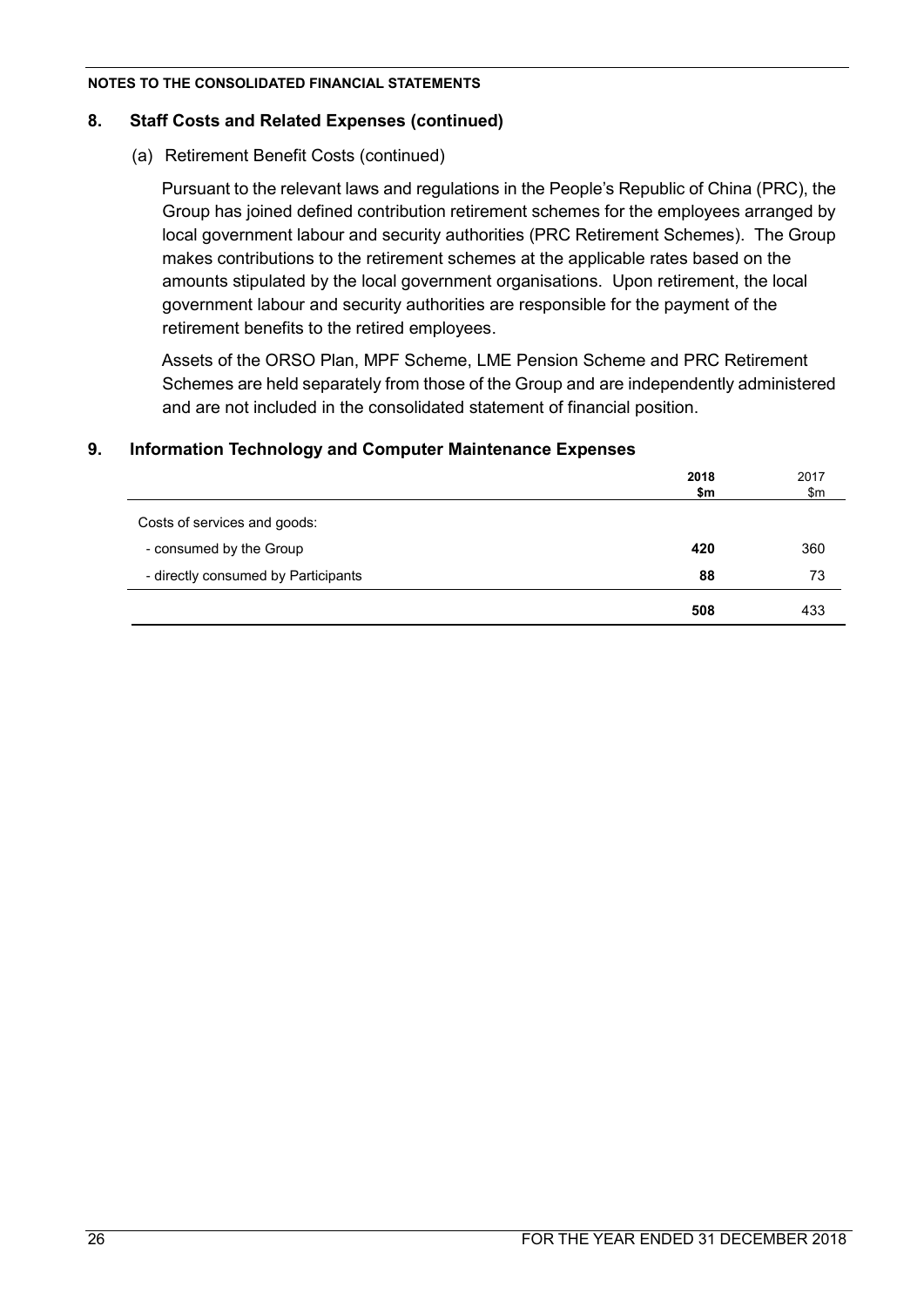## **10. Other Operating Expenses**

|                                                                                                                      | 2018<br>\$m  | 2017<br>$\mathsf{Sm}$ |
|----------------------------------------------------------------------------------------------------------------------|--------------|-----------------------|
| Bank charges                                                                                                         | 25           | 19                    |
| Communication expenses                                                                                               | 16           | 14                    |
| Contribution to Financial Reporting Council                                                                          | 8            | 8                     |
| Custodian and fund management related fees                                                                           | 27           | 27                    |
| Financial data subscription fees                                                                                     | 38           | 28                    |
| Insurance                                                                                                            | 12           | 11                    |
| License fees                                                                                                         | 44           | 31                    |
| Office demolition and relocation expenses                                                                            | 30           | 8                     |
| Repairs and maintenance expenses                                                                                     | 62           | 61                    |
| Security expenses                                                                                                    | 19           | 18                    |
| Travel expenses                                                                                                      | 44           | 54                    |
| Other miscellaneous expenses                                                                                         | 116          | 101                   |
|                                                                                                                      | 441          | 380                   |
| <b>Operating Profit</b>                                                                                              |              |                       |
|                                                                                                                      | 2018<br>\$m  | 2017<br>\$m           |
| Operating profit is stated after charging/(crediting):                                                               |              |                       |
| Auditor's remuneration                                                                                               |              |                       |
| - audit fees                                                                                                         | 15           | 14                    |
| - other non-audit fees                                                                                               | $\mathbf{2}$ | 5                     |
| Operating lease rentals                                                                                              |              |                       |
| - land and buildings                                                                                                 | 330          | 263                   |
| - computer systems and equipment                                                                                     | 43           | 31                    |
| Provision for impairment losses of receivables                                                                       | 1            | 6                     |
| Net foreign exchange losses/(gains) on financial assets<br>and liabilities (excluding financial assets and financial |              |                       |
| liabilities measured at fair value through profit or loss)                                                           | 14           | (5)                   |

 $11.$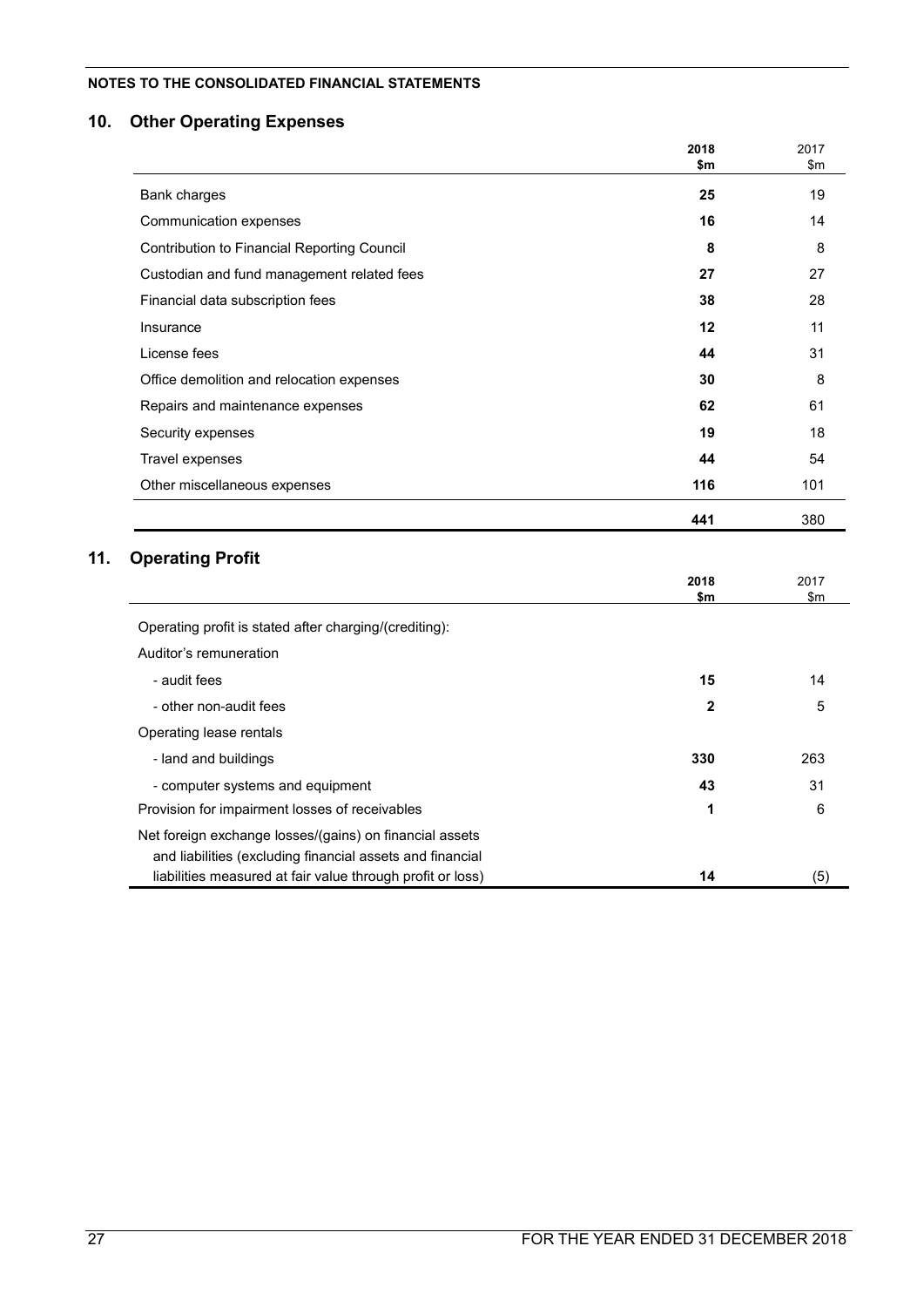## **12. Finance Costs**

## **Accounting Policy**

Interest expenses are charged to the consolidated income statement and recognised on a time apportionment basis, taking into account the principal outstanding and the applicable interest rates using the effective interest method. Other finance costs, which include banking facility commitment fees that relate to liquidity support provided to the Group's clearing houses, are recognised in the consolidated income statement in the period in which they are incurred.

|                                                                             | 2018<br>\$m | 2017<br>\$m |
|-----------------------------------------------------------------------------|-------------|-------------|
| Interest for financial liabilities not at fair value through profit or loss | 52          | 80          |
| Banking facility commitment fees                                            | 45          | 41          |
| Negative interest on Euro and Japanese Yen deposits                         | 17          | 13          |
|                                                                             | 114         | 134         |

## **13. Directors' Emoluments and Interests of Directors**

All Directors, including one Executive Director (HKEX's Chief Executive), received emoluments during the years ended 31 December 2018 and 31 December 2017. The aggregate emoluments paid and payable to the Directors during the year were as follows:

|                                                       | 2018   | 2017   |
|-------------------------------------------------------|--------|--------|
|                                                       | \$'000 | \$'000 |
| <b>Executive Director:</b>                            |        |        |
| Salaries and other short-term employee benefits       | 9,336  | 9,403  |
| Performance bonus                                     | 18,500 | 15,000 |
| Retirement benefit costs                              | 1,133  | 1,125  |
|                                                       | 28,969 | 25,528 |
| Employee share-based compensation benefits (note (a)) | 23,444 | 23,328 |
|                                                       | 52,413 | 48,856 |
| Non-executive Directors:                              |        |        |
| Fees                                                  | 16,573 | 16,140 |
| Other benefits                                        | 7      |        |
|                                                       | 16,580 | 16,140 |
|                                                       | 68,993 | 64,996 |

(a) Employee share-based compensation benefits represent the fair value of share awards granted under the Share Award Scheme (Awarded Shares) on grant date (note 39) amortised to the consolidated income statement during the year.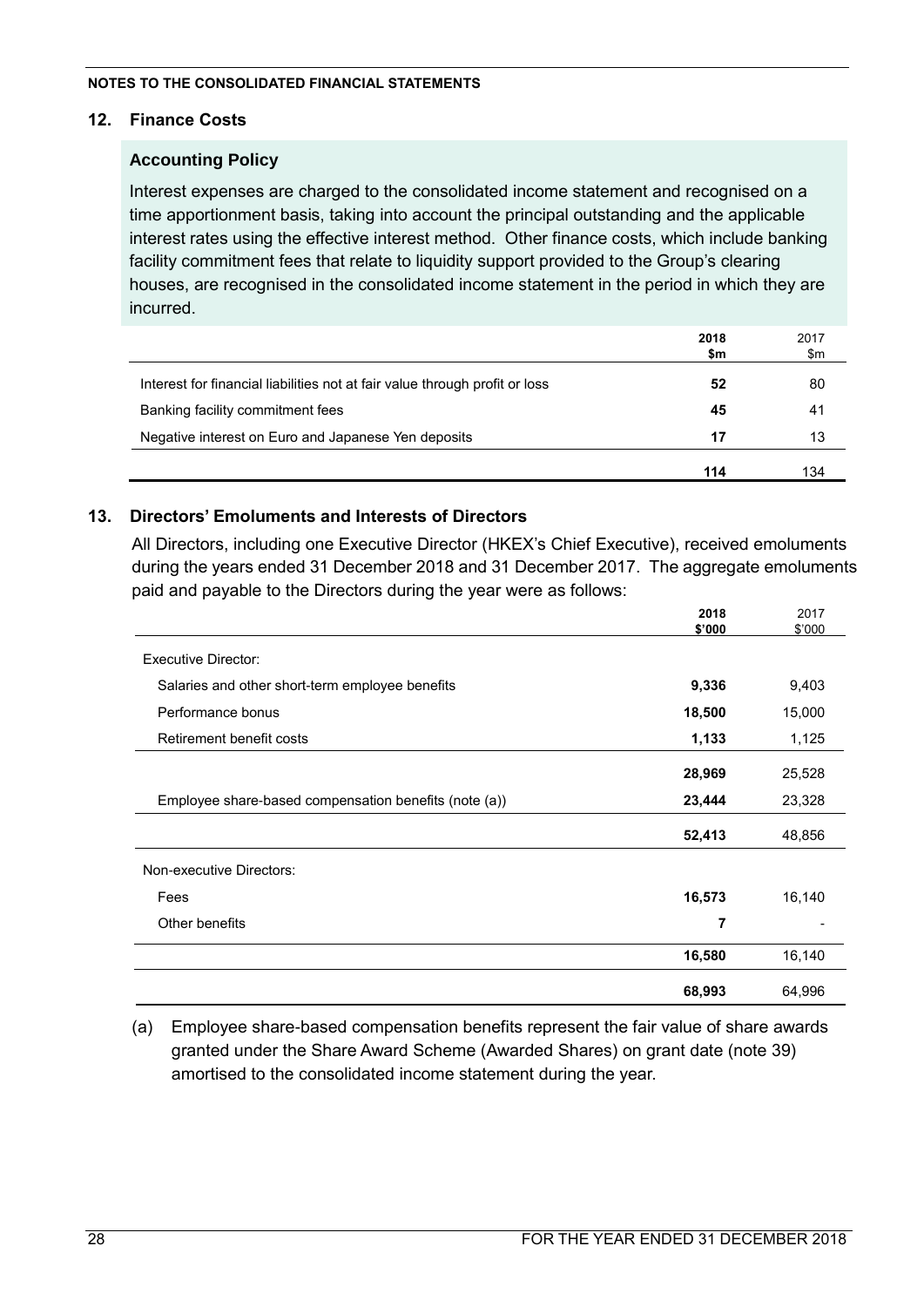#### **13. Directors' Emoluments and Interests of Directors (continued)**

(b) The emoluments of all Directors, including HKEX's Chief Executive who is an ex-officio member, are set out below. The amounts represent emoluments paid or receivable in respect of their services as a director.

|                             |        |        |            |             | 2018              |           |                |              |
|-----------------------------|--------|--------|------------|-------------|-------------------|-----------|----------------|--------------|
|                             |        |        |            |             | <b>Retirement</b> |           | Employee       |              |
|                             |        |        | Other      |             | benefit           |           | share-based    |              |
|                             |        |        | benefits   | Performance | costs             |           | compensation   |              |
|                             | Fees   | Salary | (note (i)) | bonus       | (note (ii))       | Sub-total | benefits       | <b>Total</b> |
| <b>Name of Director</b>     | \$'000 | \$'000 | \$'000     | \$'000      | \$'000            | \$'000    | \$'000         | \$'000       |
| Laura M Cha (note (iii))    | 2,435  |        | 7          |             |                   | 2,442     |                | 2,442        |
| $C$ K Chow (note (iv))      | 858    |        |            |             |                   | 858       |                | 858          |
| Charles X Li                |        | 9,066  | 270        | 18,500      | 1,133             | 28,969    | 23,444         | 52,413       |
| Apury Bagri                 | 816    |        |            |             |                   | 816       |                | 816          |
| T C Chan                    | 987    |        |            |             |                   | 987       |                | 987          |
| C H Cheah (note (v))        | 1,169  |        |            |             |                   | 1,169     |                | 1,169        |
| Timothy G Freshwater        |        |        |            |             |                   |           |                |              |
| (note (iv))                 | 256    |        |            |             |                   | 256       |                | 256          |
| Anita Y M Fung              | 1,124  |        |            |             | $\blacksquare$    | 1,124     |                | 1,124        |
| Rafael Gil-Tienda           | 1,624  |        |            |             | ٠                 | 1,624     |                | 1,624        |
| Fred Z Hu                   | 1,071  |        |            |             |                   | 1,071     | ٠              | 1,071        |
| Benjamin P C Hung           |        |        |            |             |                   |           |                |              |
| (note (iii))                | 644    |        |            |             |                   | 644       |                | 644          |
| Margaret M Y Leung Ko       | 987    |        |            |             |                   | 987       |                | 987          |
| Hugo P H Leung (note (v))   | 987    |        |            |             |                   | 987       |                | 987          |
| John M M Williamson         | 1,086  |        |            |             | ٠                 | 1,086     | $\blacksquare$ | 1,086        |
| Stephen K W Yiu (note (vi)) | 2,529  |        |            |             |                   | 2,529     |                | 2,529        |
| Total                       | 16,573 | 9,066  | 277        | 18,500      | 1,133             | 45,549    | 23,444         | 68,993       |

|                                     |                          |        |            |             | 2017        |           |                |        |
|-------------------------------------|--------------------------|--------|------------|-------------|-------------|-----------|----------------|--------|
|                                     |                          |        |            |             | Retirement  |           | Employee       |        |
|                                     |                          |        | Other      |             | benefit     |           | share-based    |        |
|                                     |                          |        | benefits   | Performance | costs       |           | compensation   |        |
|                                     | Fees                     | Salary | (note (i)) | bonus       | (note (ii)) | Sub-total | benefits       | Total  |
| Name of Director                    | \$'000                   | \$'000 | \$'000     | \$'000      | \$'000      | \$'000    | \$'000         | \$'000 |
| C K Chow (note (iv))                | 3,240                    |        |            |             |             | 3,240     |                | 3,240  |
| Charles X Li                        | $\overline{\phantom{a}}$ | 9,000  | 403        | 15,000      | 1,125       | 25,528    | 23,328         | 48,856 |
| Apurv Bagri                         | 793                      |        |            |             |             | 793       |                | 793    |
| T C Chan                            | 961                      |        |            |             |             | 961       |                | 961    |
| C H Cheah (note (v))                | 816                      |        |            |             | -           | 816       | ۰              | 816    |
| Timothy G Freshwater<br>(note (iv)) | 1,021                    |        |            |             |             | 1,021     |                | 1,021  |
| Anita Y M Fung                      | 1,102                    |        |            |             |             | 1,102     |                | 1,102  |
| Rafael Gil-Tienda                   | 1,259                    |        |            |             |             | 1,259     |                | 1,259  |
| John B Harrison (note (vii))        | 700                      |        |            |             |             | 700       |                | 700    |
| Fred Z Hu                           | 1,018                    |        |            |             |             | 1,018     |                | 1,018  |
| Bill C P Kwok (note (vii))          | 432                      |        |            |             |             | 432       |                | 432    |
| Vincent K H Lee (note (vii))        | 277                      |        |            |             |             | 277       |                | 277    |
| Margaret M Y Leung Ko               | 961                      |        |            |             |             | 961       |                | 961    |
| Hugo $P$ H Leung (note $(v)$ )      | 723                      |        |            |             |             | 723       |                | 723    |
| John M M Williamson                 | 1,051                    |        |            |             | ٠           | 1,051     | $\blacksquare$ | 1,051  |
| Stephen K W Yiu (note (vi))         | 1.786                    |        |            |             | -           | 1,786     |                | 1,786  |
| Total                               | 16,140                   | 9,000  | 403        | 15,000      | 1,125       | 41,668    | 23.328         | 64,996 |

Notes:

(i) Other benefits represented estimated money value of leave pay, insurance premium, club membership and UK tax liability of Non-Resident Director.

(ii) Employees who retire before normal retirement age are eligible for 18 per cent of the employer's contribution to the provident fund after completion of two years of service. The rate of vested benefit increases at an annual increment of 18 per cent thereafter reaching 100 per cent after completion of seven years of service.

(iii) Appointment effective 25 April 2018

(iv) Retired on 25 April 2018

- (v) Elected on 26 April 2017
- (vi) Appointment effective 26 April 2017

(vii) Retired on 26 April 2017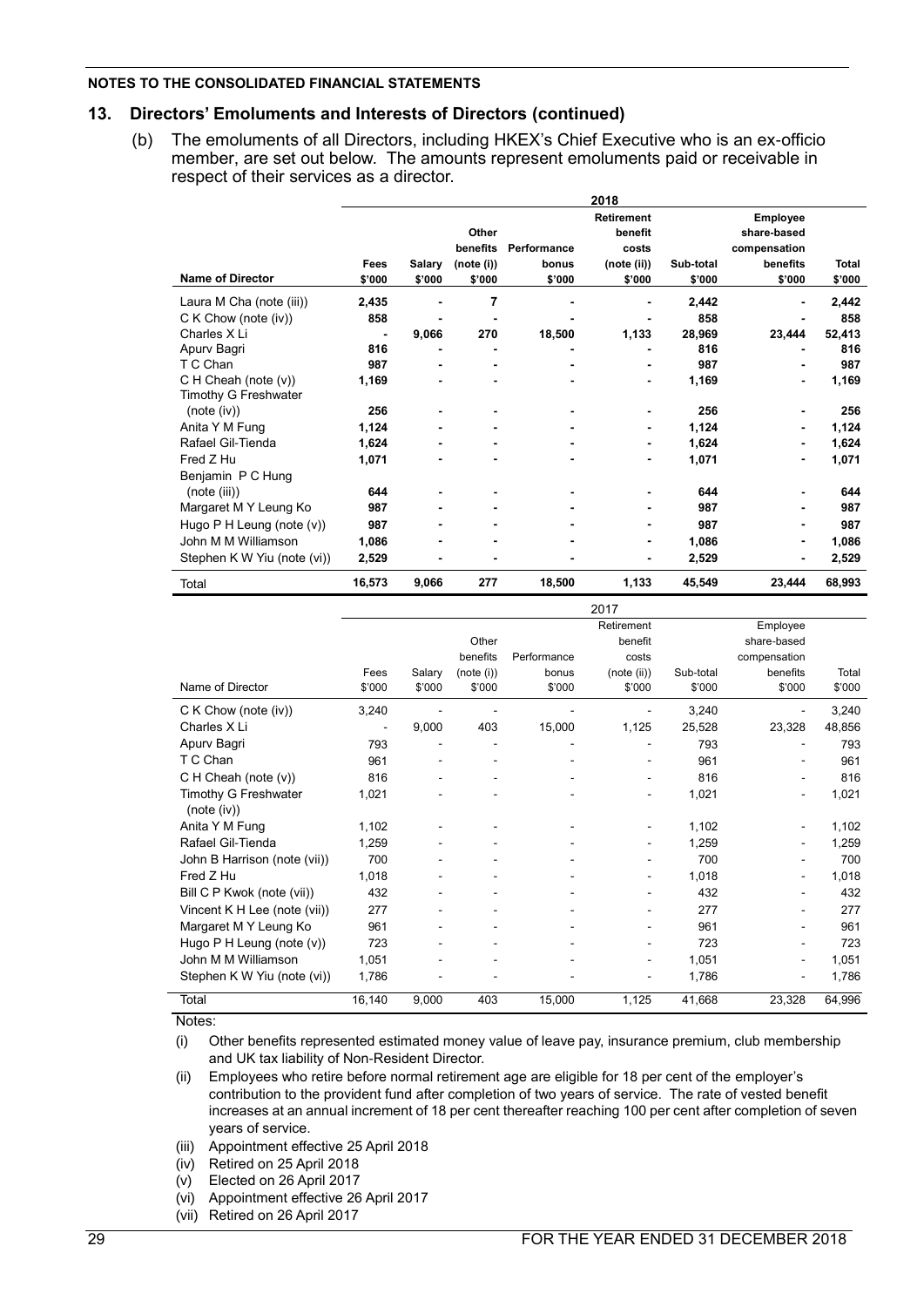## **13. Directors' Emoluments and Interests of Directors (continued)**

## (c) Directors' material interests in transactions, arrangement or contracts

No significant transactions, arrangements and contracts in relation to HKEX's business to which HKEX was a party and in which a director of HKEX had a material interest, whether directly or indirectly, subsisted at the end of the year or at any time during the year.

## **14. Five Top-paid Employees**

One (2017: one) of the five top-paid employees was a Director whose emoluments are disclosed in note 13. Details of the emoluments of the other four (2017: four) top-paid employees were as follows:

|                                                       | 2018<br>\$'000 | 2017<br>\$'000 |
|-------------------------------------------------------|----------------|----------------|
| Salaries and other short-term employee benefits       | 17,150         | 22,196         |
| Performance bonus                                     | 23,477         | 17,946         |
| Sign-on bonus                                         | ۰              | 3,050          |
| Retirement benefit costs                              | 2,306          | 2,211          |
|                                                       | 42,933         | 45,403         |
| Employee share-based compensation benefits (note (a)) | 25,064         | 17,583         |
|                                                       | 67,997         | 62.986         |

(a) Employee share-based compensation benefits represent the fair value of Awarded Shares on grant date (note 39) amortised to the consolidated income statement during the year.

(b) The emoluments of these four (2017: four) employees, including share-based compensation benefits, were within the following bands:

|                             | 2018<br>Number of<br>employees | 2017<br>Number of<br>employees |
|-----------------------------|--------------------------------|--------------------------------|
| $$13,500,001 - $14,000,000$ | 1                              |                                |
| $$14,000,001 - $14,500,000$ |                                |                                |
| $$15,000,001 - $15,500,000$ |                                |                                |
| $$16,000,001 - $16,500,000$ |                                |                                |
| $$17,000,001 - $17,500,000$ |                                |                                |
| $$17,500,001 - $18,000,000$ |                                |                                |
| $$20,500,001 - $21,000,000$ |                                |                                |
|                             | 4                              | 4                              |

The above employees included senior executives who were also Directors of the subsidiaries during the years. No Directors of the subsidiaries waived any emoluments.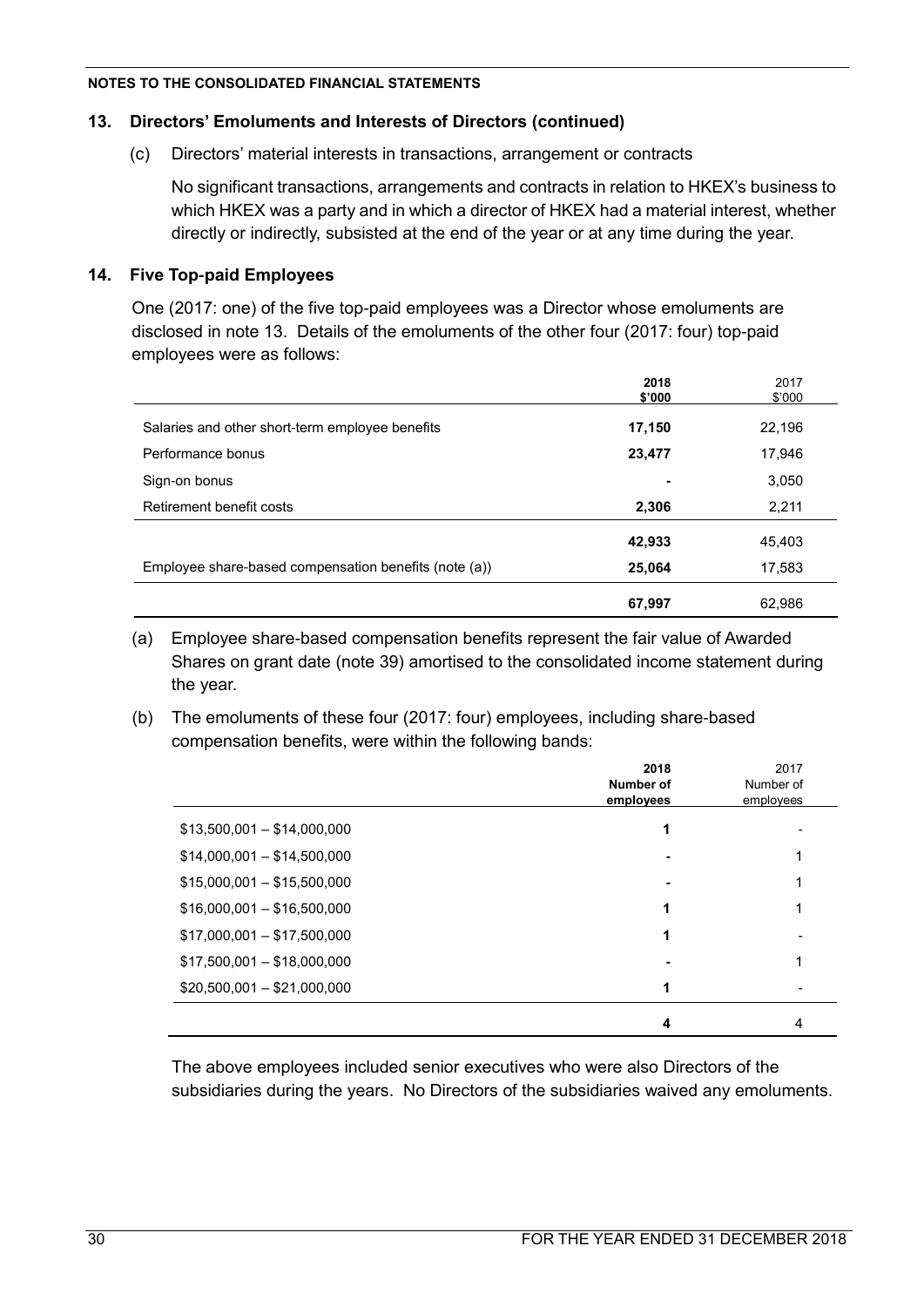## **15. Taxation**

## **Accounting Policy**

Tax charge for the period comprises current and deferred tax. Tax is recognised in the consolidated income statement, except to the extent that it relates to items recognised directly in equity, in which case, the tax is also recognised directly in equity.

The current tax charge is calculated on the basis of the tax laws enacted or substantively enacted at the end of the reporting period in the countries where HKEX and its subsidiaries operate and generate taxable income. Provisions are established where appropriate on the basis of amounts expected to be paid to the tax authorities.

The Group's accounting policy for recognition of deferred tax is described in note 37.

(a) Taxation charge/(credit) in the consolidated income statement represented:

|                                                                      | 2018  | 2017          |
|----------------------------------------------------------------------|-------|---------------|
|                                                                      | \$m   | $\mathsf{Sm}$ |
| Current tax - Hong Kong Profits Tax                                  |       |               |
| - Provision for the year                                             | 1,421 | 1,047         |
| - Over provision in respect of prior years                           |       | (4)           |
|                                                                      | 1,421 | 1,043         |
| Current tax - Overseas Tax                                           |       |               |
| - Provision for the year                                             | 182   | 229           |
| Over provision in respect of prior years<br>$\overline{\phantom{a}}$ | (52)  | (4)           |
|                                                                      | 130   | 225           |
| Total current tax (note (i))                                         | 1,551 | 1,268         |
| Deferred tax (note 37(a))                                            |       |               |
| - Provision for /(reversal of) temporary differences                 | 41    | (13)          |
| Taxation charge                                                      | 1,592 | 1,255         |

(i) Hong Kong Profits Tax has been provided at the rate of 16.5 per cent (2017: 16.5 per cent) on the estimated assessable profit for the year. Taxation on overseas profits has been calculated on the estimated assessable profit at the rates of taxation prevailing in the countries in which the Group operates, with the average corporation tax rate applicable to the subsidiaries in the UK being 19 per cent (2017: 19.25 per cent).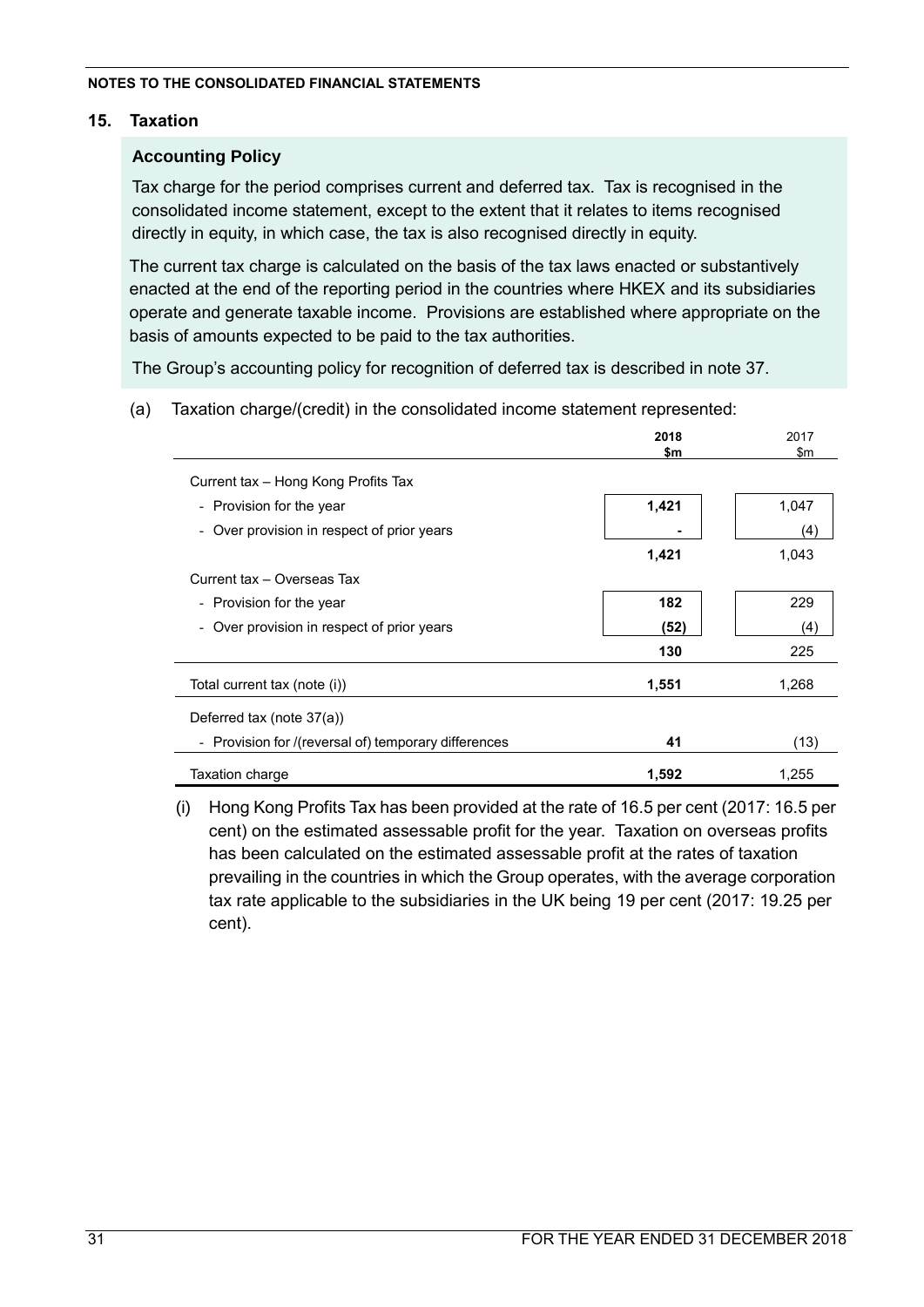#### **15. Taxation (continued)**

(b) The taxation on the Group's profit before taxation differs from the theoretical amount that would arise using the weighted average tax rate applicable to profits of the consolidated entities as follows:

|                                                                   | 2018   | 2017  |
|-------------------------------------------------------------------|--------|-------|
|                                                                   | \$m    | \$m   |
| Profit before taxation                                            | 10,883 | 8,610 |
| Tax calculated at domestic tax rates applicable to profits in the |        |       |
| respective countries (note (i))                                   | 1.843  | 1.424 |
| Income not subject to taxation                                    | (288)  | (267) |
| Expenses not deductible for taxation purposes                     | 34     | 32    |
| Change in deferred tax arising from unrecognised tax losses and   |        |       |
| other deferred tax adjustments                                    | 55     | 74    |
| Over provision in respect of prior years                          | (52)   | (8)   |
| Taxation charge                                                   | 1,592  | 1.255 |

(i) The weighted average applicable tax rate was 16.9 per cent (2017: 16.5 per cent).

## **16. Earnings Per Share**

The calculation of the basic and diluted earnings per share is as follows:

(a) Basic earnings per share

|                                                      | 2018      | 2017      |
|------------------------------------------------------|-----------|-----------|
| Profit attributable to shareholders (\$m)            | 9,312     | 7,404     |
| Weighted average number of shares in issue less      |           |           |
| shares held for Share Award Scheme (in '000)         | 1,242,059 | 1,227,674 |
| Basic earnings per share (\$)                        | 7.50      | 6.03      |
| Diluted earnings per share<br>(b)                    |           |           |
|                                                      | 2018      | 2017      |
| Profit attributable to shareholders (\$m)            | 9,312     | 7,404     |
| Weighted average number of shares in issue less      |           |           |
| shares held for Share Award Scheme (in '000)         | 1,242,059 | 1,227,674 |
| Effect of Awarded Shares (in '000)                   | 2,759     | 3,124     |
| Weighted average number of shares for the purpose of |           |           |
| calculating diluted earnings per share (in '000)     | 1,244,818 | 1,230,798 |
| Diluted earnings per share (\$)                      | 7.48      | 6.02      |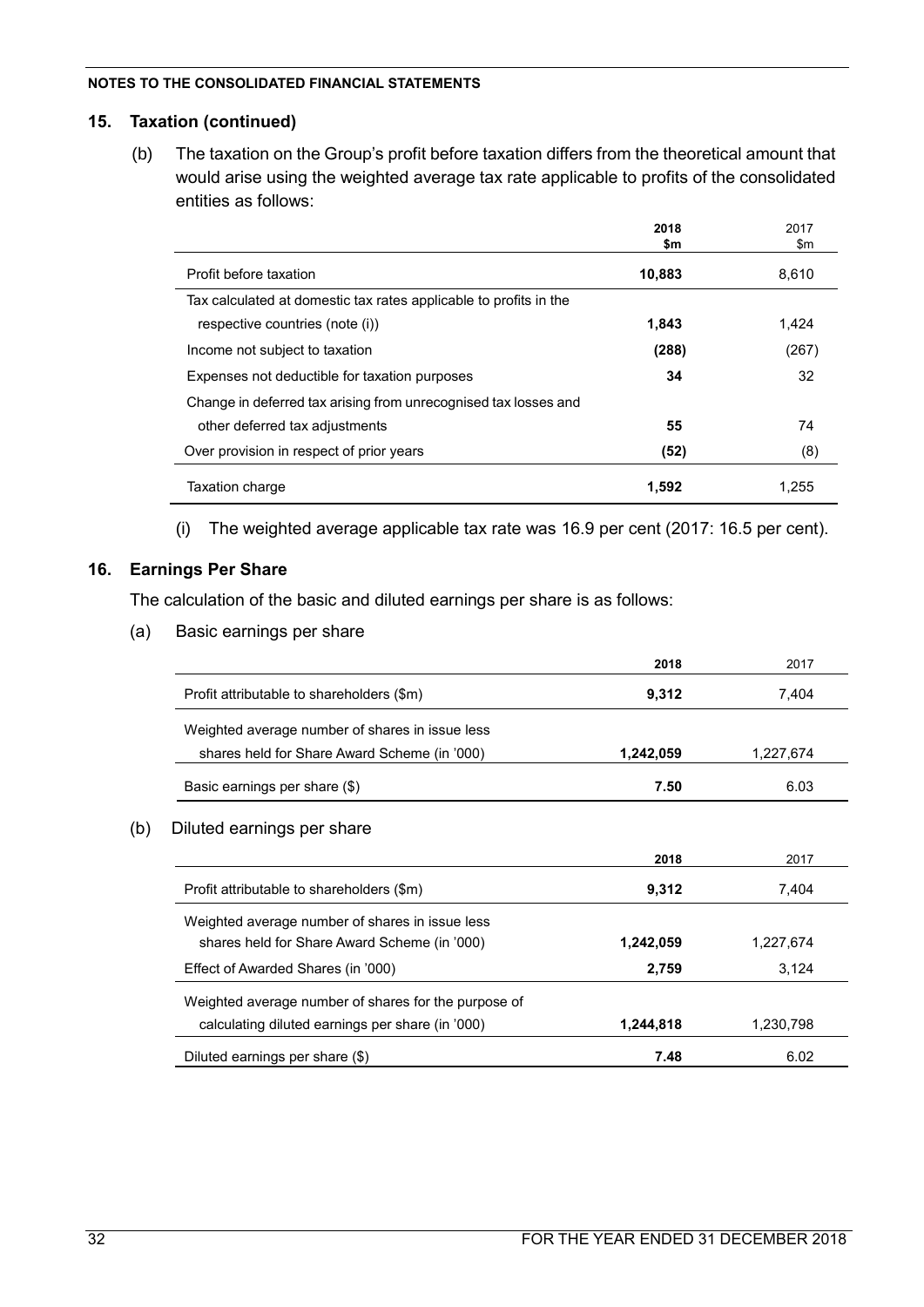### **17. Dividends**

## **Accounting Policy**

Dividends declared are recognised as liabilities in the consolidated financial statements in the period in which the dividends are approved by shareholders or directors, where appropriate.

|                                                                             | 2018<br>\$m | 2017<br>$\mathsf{S}$ m |
|-----------------------------------------------------------------------------|-------------|------------------------|
| First interim dividend paid:                                                |             |                        |
| \$3.64 (2017: \$2.55) per share                                             | 4,537       | 3,141                  |
| Less: Dividend for shares held by Share Award Scheme (note (a))             | (10)        | (8)                    |
|                                                                             | 4,527       | 3,133                  |
| Second interim dividend declared (notes (b) and (c)):                       |             |                        |
| \$3.07 (2017: \$Nil) per share based on issued share capital at 31 Dec 2018 | 3,839       |                        |
| Less: Dividend for shares held by Share Award Scheme at 31 Dec 2018         |             |                        |
| (note (a))                                                                  | (9)         |                        |
|                                                                             | 3,830       |                        |
| Final dividend proposed (note (b)):                                         |             |                        |
| \$2.85 per share based on issued share capital at 31 Dec 2017               |             | 3,533                  |
| Less: Dividend for shares held by Share Award Scheme at 31 Dec 2017         |             |                        |
| (note (a))                                                                  |             | (8)                    |
|                                                                             |             | 3,525                  |
|                                                                             | 8,357       | 6,658                  |

(a) The results and net assets of The HKEx Employees' Share Award Scheme (Share Award Scheme) are included in HKEX's financial statements. Therefore, dividends for shares held by the Share Award Scheme were deducted from the total dividends.

- (b) The dividend proposed/declared after 31 December was not recognised as a liability at 31 December as it had not been approved by the shareholders/the Board.
- (c) The 2018 second interim dividend will be payable in cash with a scrip dividend alternative subject to the permission of the Securities and Futures Commission (SFC) of the listing of and permission to deal in the new shares to be issued.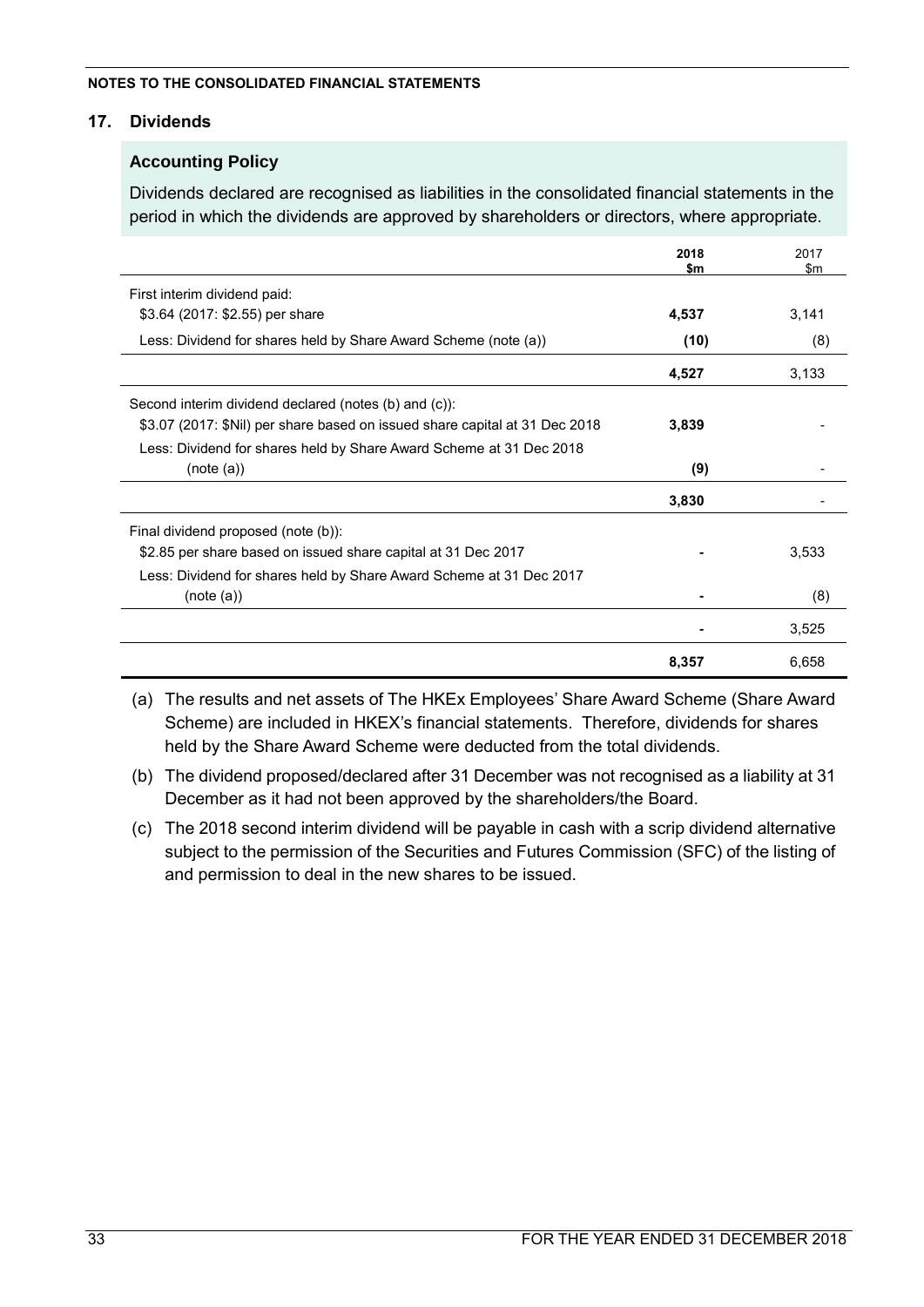## **18. Financial Assets**

## **Accounting Policy**

The Group classifies its financial assets in the following measurement categories:

- those measured at fair value (either through profit or loss (note 20) or through other comprehensive income (note 21)); and
- those measured at amortised cost (note 22).

The classification depends on the business model for managing the financial assets and the contractual terms of the cash flows.

The Group reclassifies debt investments when and only when its business model for managing those assets changes.

Financial assets of Clearing House Funds and Margin Funds are classified as current assets as they will be liquidated whenever liquid funds are required.

Other financial assets are classified as current assets unless they are expected to mature or be disposed of after twelve months from the end of the reporting period, in which case, they are included in non-current assets. For collective investment schemes which have no maturity date, they are included in current assets unless they cannot be redeemed within twelve months from the end of the reporting period.

Financial assets are derecognised when the rights to receive cash flows from the assets have expired or have been transferred and the Group has transferred substantially all the risks and rewards of ownership of the assets.

In the comparative period, investments and other financial assets of the Group were classified under financial assets measured at fair value through profit or loss (note 20) or financial assets measured at amortised cost (note 22). The classification depends on the business model for managing the financial assets and the contractual terms of the cash flows.

## **19. Cash and Cash Equivalents**

## **Accounting Policy**

Cash and cash equivalents comprise cash on hand, bank balances and other short-term highly liquid investments that are readily convertible into known amounts of cash and are subject to an insignificant risk of changes in value (mainly reverse repurchase investments and time deposits), with original maturities of three months or less.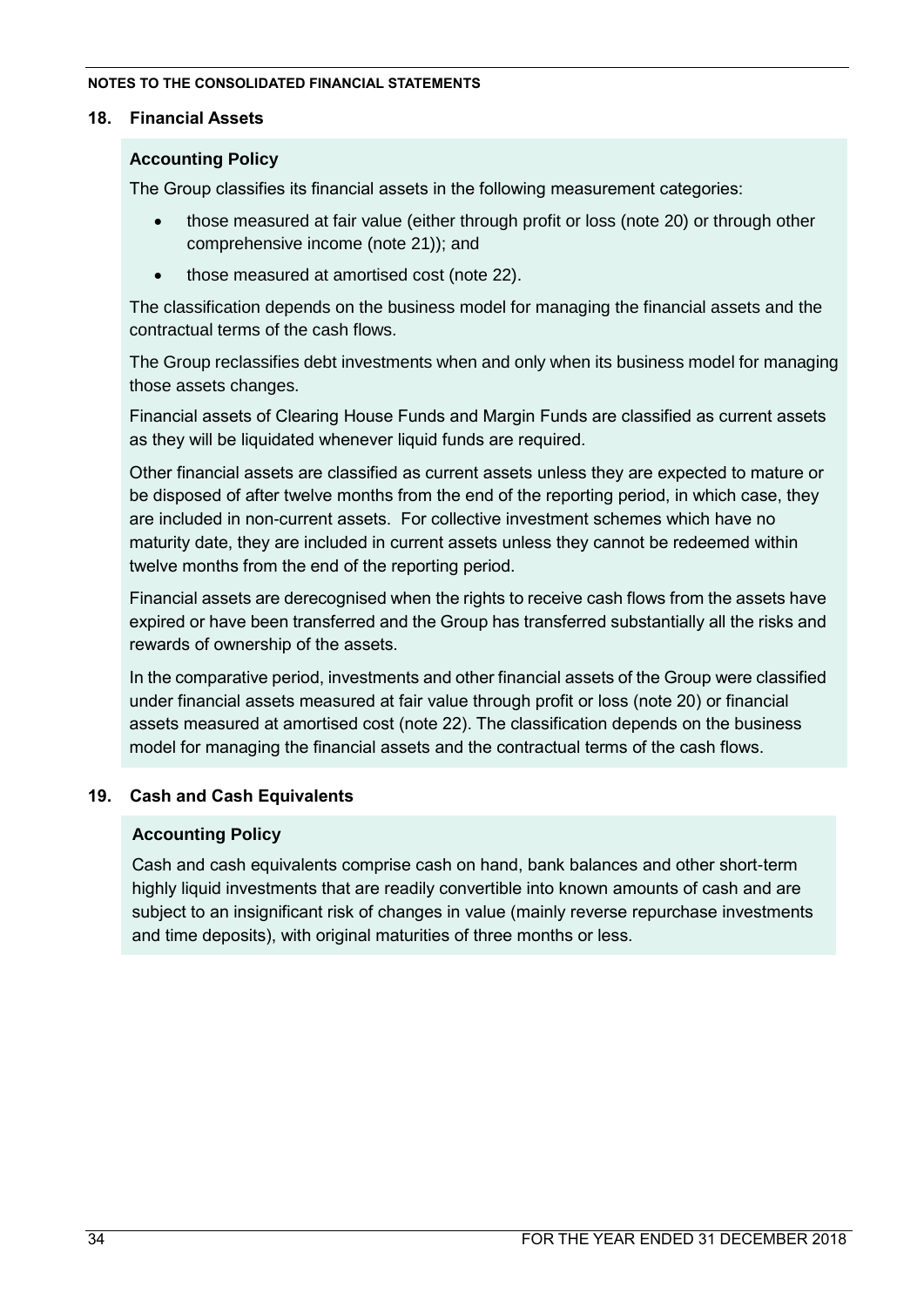## **19. Cash and Cash Equivalents (continued)**

|                                                      |                                                        |                                                           | At 31 Dec 2018                                      |                                                                       |                     |
|------------------------------------------------------|--------------------------------------------------------|-----------------------------------------------------------|-----------------------------------------------------|-----------------------------------------------------------------------|---------------------|
|                                                      | Cash for<br>A shares<br>(notes (a)<br>and $(c)$<br>\$m | Corporate<br><b>Funds</b><br>(notes (b)<br>and 23)<br>\$m | <b>Margin Funds</b><br>(notes (c)<br>and 30)<br>\$m | <b>Clearing House</b><br><b>Funds</b><br>(notes (c)<br>and 34)<br>\$m | <b>Total</b><br>\$m |
| Cash on hand and balances and<br>deposits with banks | 3,014                                                  | 10,681                                                    | 43,165                                              | 6,963                                                                 | 63,823              |
| Reverse repurchase investments                       |                                                        | 1,223                                                     | 47,608                                              | 8,542                                                                 | 57,373              |
|                                                      | 3,014                                                  | 11,904                                                    | 90,773                                              | 15,505                                                                | 121,196             |
|                                                      |                                                        |                                                           | At 31 Dec 2017                                      |                                                                       |                     |
|                                                      | Cash for<br>A shares<br>(notes(a)                      | Corporate<br>Funds<br>(notes (b)                          | Margin Funds<br>(notes(c)                           | <b>Clearing House</b><br>Funds<br>(notes(c)                           |                     |
|                                                      | and $(c)$ )<br>\$m                                     | and $23)$<br>\$m                                          | and 30)<br>\$m                                      | and $34)$<br>\$m                                                      | Total<br>\$m        |
| Cash on hand and balances and                        |                                                        |                                                           |                                                     |                                                                       |                     |
| deposits with banks                                  | 1,689                                                  | 12,540                                                    | 42,410                                              | 8,413                                                                 | 65,052              |
| Reverse repurchase investments                       |                                                        | 1,006                                                     | 80,434                                              | 9,168                                                                 | 90,608              |
|                                                      | 1,689                                                  | 13,546                                                    | 122,844                                             | 17,581                                                                | 155,660             |

(a) Cash for A shares includes:

- (i) Renminbi (RMB) cash prepayments received by HKSCC from its Clearing Participants for releasing their allocated A shares on the trade day. Such prepayments will be used to settle HKSCC's Continuous Net Settlement (CNS) obligations payable on the next business day; and
- (ii) Hong Kong Dollar/United States Dollar cash collateral received by HKSCC from its Clearing Participants for releasing their allocated A shares on the trade day. Such collateral will be refunded to the Clearing Participants when they settle their RMB CNS obligations on the next business day.
- (b) At 31 December 2018, cash and cash equivalents of Corporate Funds of \$724 million (31 December 2017: \$Nil) were solely used to support Skin-in-the-Game and default fund credits for HKSCC Guarantee Fund, SEOCH Reserve Fund and HKCC Reserve Fund (note 34(a)).
- (c) The cash and cash equivalents of Margin Funds, Clearing House Funds, Corporate Funds reserved for supporting Skin-in-the-Game and default fund credits of Clearing House Funds (note (b)), and Cash for A shares are held for specific purposes and cannot be used by the Group to finance other activities. These balances are not included in cash and cash equivalents of the Group for cash flow purpose in the consolidated statement of cash flows.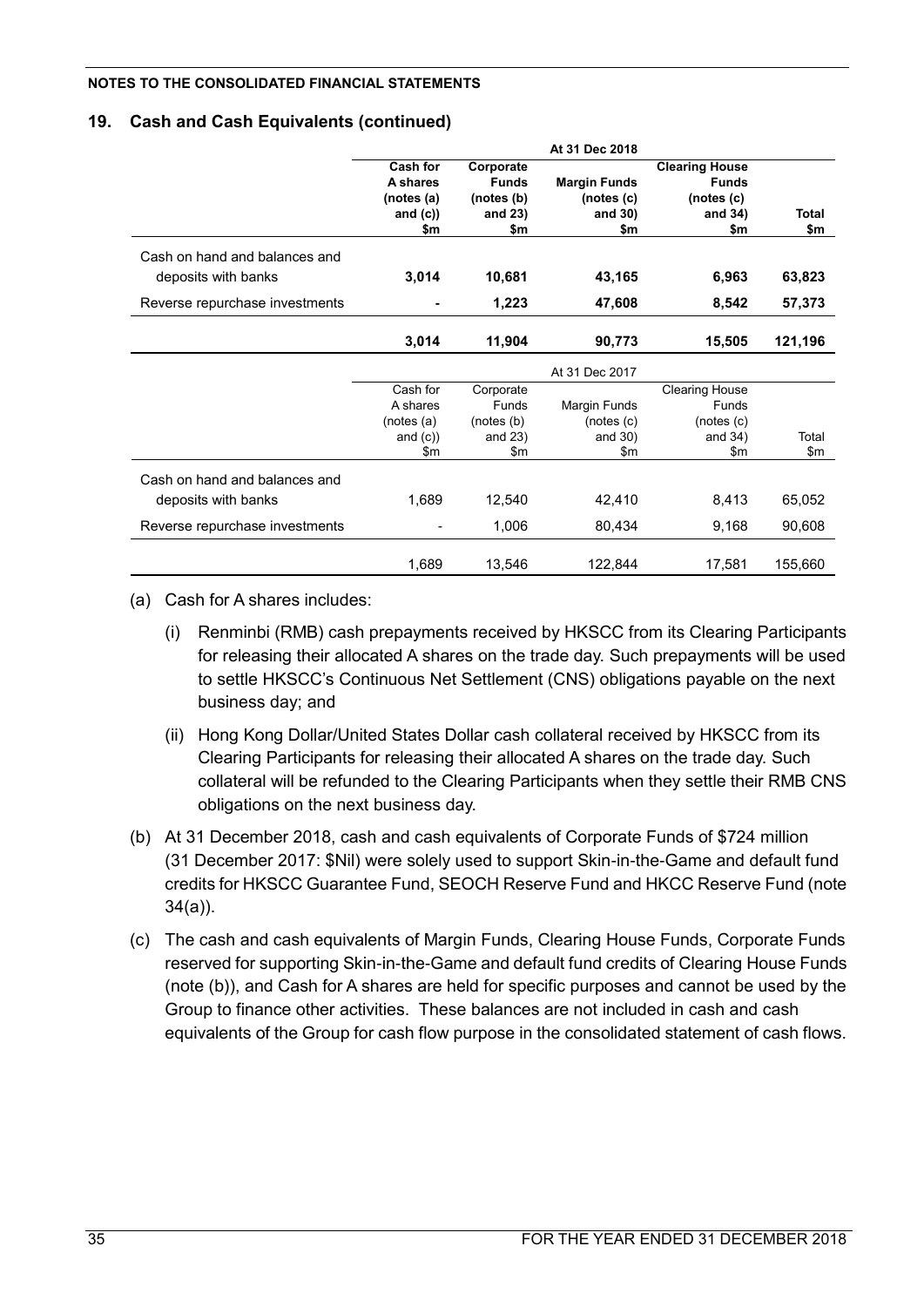### **20. Financial Assets Measured at Fair Value through Profit or Loss**

## **Accounting Policy**

## Classification

Investments and other financial assets are classified under financial assets measured at fair value through profit or loss if they do not meet the conditions to be measured at fair value through other comprehensive income (note 21) or amortised cost (note 22). On initial recognition, the Group may irrevocably designate a financial asset as at fair value through profit or loss that otherwise meets the requirements to be measured at amortised cost or at fair value through other comprehensive income if doing so eliminates or significantly reduces an accounting mismatch that would otherwise arise. Derivative financial instruments (see below) are classified as financial assets measured at fair value through profit or loss when their fair values are positive.

Investments in equity instruments that are not held for trading are classified under financial assets measured at fair value through profit or loss unless the Group has made an irrevocable election at the time of initial recognition to account for the investment at fair value through other comprehensive income.

In the comparative period, investments and other financial assets were classified under financial assets measured at fair value through profit or loss if they did not meet the conditions to be measured at amortised cost (note 22).

### Recognition and measurement

Purchases and sales of financial assets measured at fair value through profit or loss are recognised on the trade date. They are initially recognised at fair value with transaction costs recognised as expenses in the consolidated income statement and subsequently carried at fair value. Gains and losses arising from changes in fair value are included in the consolidated income statement in the period in which they arise.

Interest income is included in net fair value gains/(losses) from these financial assets.

Fair values of quoted investments are based on the most representative prices within the bid-ask spreads which are currently considered as the bid-prices. The collective investment schemes are valued based on the latest available transaction price or redemption price for each fund, as determined by the fund administrator. For unlisted securities or financial assets without an active market, the Group establishes the fair value by using valuation techniques including the use of recent arm's length transactions, reference to other instruments that are substantially the same and discounted cash flow analysis.

## Derivative financial instruments

Derivative financial instruments include outstanding derivatives contracts of LME Clear, which acts as a central counterparty to the base and precious metals futures and options contracts traded on the LME, and forward foreign exchange contracts. Derivatives are initially recognised at fair value on trade date and subsequently remeasured at their fair values. Except where outstanding derivatives contracts are held in the capacity as a central counterparty, derivatives are categorised as held for trading with changes in fair value recognised in the consolidated income statement.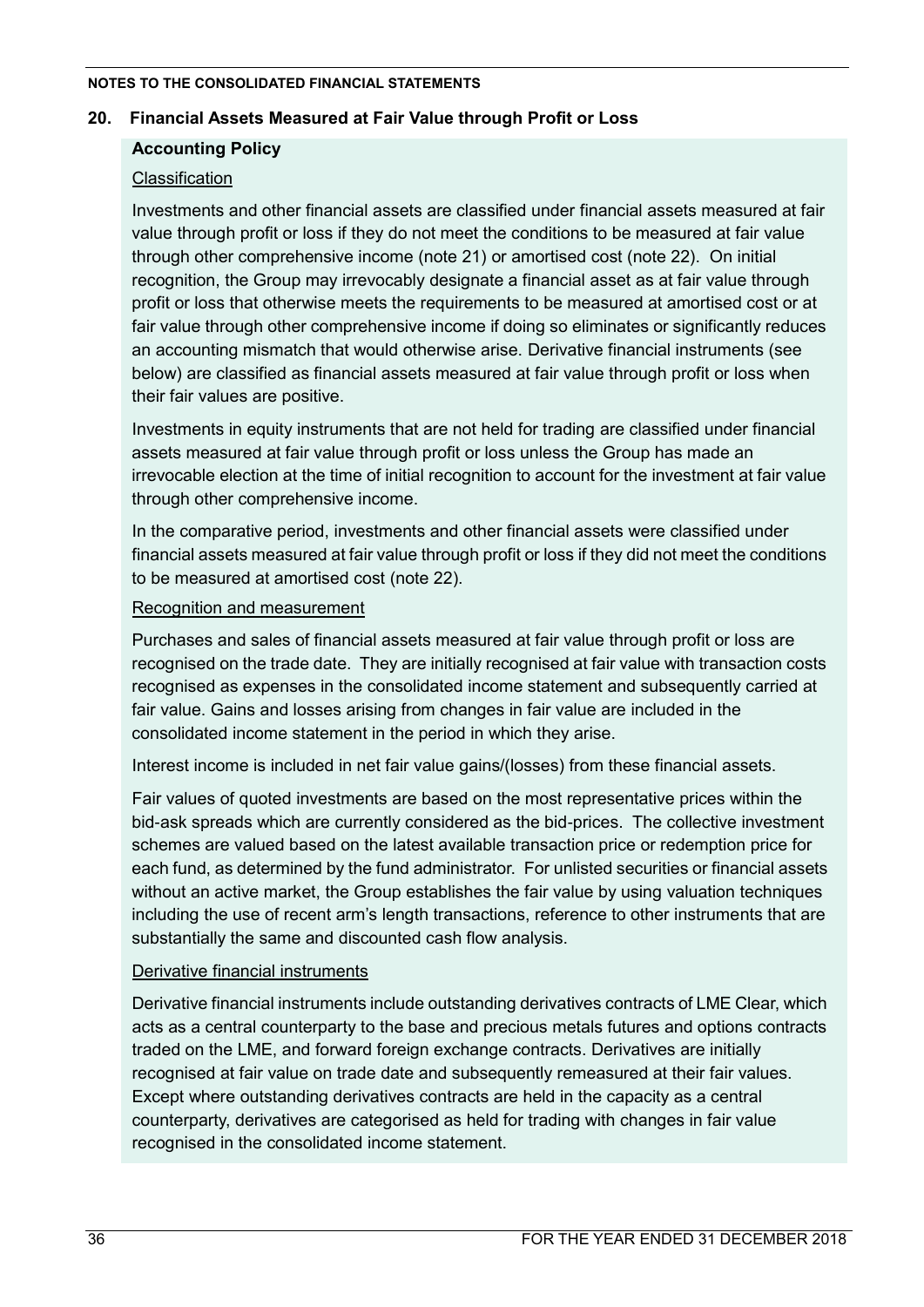# **20. Financial Assets Measured at Fair Value through Profit or Loss (continued)**

|                                                | At 31 Dec 2018                                |                                                   |                                                                |                     |  |
|------------------------------------------------|-----------------------------------------------|---------------------------------------------------|----------------------------------------------------------------|---------------------|--|
|                                                | Corporate<br><b>Funds</b><br>(note 23)<br>\$m | <b>Margin</b><br><b>Funds</b><br>(note 30)<br>\$m | <b>Metals</b><br>derivatives<br>contracts<br>(note (a))<br>\$m | <b>Total</b><br>\$m |  |
| Mandatorily measured at fair value             |                                               |                                                   |                                                                |                     |  |
| Collective investment schemes:                 |                                               |                                                   |                                                                |                     |  |
| - listed outside Hong Kong                     | 1,987                                         |                                                   |                                                                | 1,987               |  |
| - unlisted                                     | 5,102                                         |                                                   |                                                                | 5,102               |  |
|                                                | 7,089                                         |                                                   |                                                                | 7,089               |  |
| Derivative financial instruments:              |                                               |                                                   |                                                                |                     |  |
| - base and precious metals futures and options |                                               |                                                   |                                                                |                     |  |
| contracts cleared through LME Clear (note (a)) |                                               |                                                   | 53,915                                                         | 53,915              |  |
|                                                | 7,089                                         |                                                   | 53,915                                                         | 61,004              |  |
|                                                |                                               |                                                   | At 31 Dec 2017                                                 |                     |  |
|                                                |                                               |                                                   | Metals                                                         |                     |  |
|                                                | Corporate                                     | Margin                                            | derivatives                                                    |                     |  |
|                                                | Funds<br>(note 23)                            | Funds<br>(note 30)                                | contracts<br>(note (a))                                        | Total               |  |
|                                                | \$m                                           | \$m                                               | \$m                                                            | \$m                 |  |
| Mandatorily measured at fair value             |                                               |                                                   |                                                                |                     |  |
| Collective investment schemes:                 |                                               |                                                   |                                                                |                     |  |
| - listed outside Hong Kong                     | 1,841                                         | ٠                                                 |                                                                | 1,841               |  |
| - unlisted                                     | 4,802                                         |                                                   |                                                                | 4,802               |  |
|                                                | 6,643                                         |                                                   |                                                                | 6,643               |  |
| Unlisted debt securities                       |                                               | 3,059                                             |                                                                | 3,059               |  |
| Derivative financial instruments:              |                                               |                                                   |                                                                |                     |  |
| - base and precious metals futures and options |                                               |                                                   |                                                                |                     |  |
| contracts cleared through LME Clear (note (a)) |                                               |                                                   | 85,335                                                         | 85,335              |  |
|                                                | 6,643                                         | 3,059                                             | 85,335                                                         | 95,037              |  |

(a) Metals derivatives contracts represent the fair value of the outstanding base and precious metals futures and options contracts cleared through LME Clear that do not qualify for netting under HKAS 32: Financial Instruments: Presentation, where LME Clear is acting in its capacity as a central counterparty to the contracts traded on the LME. A corresponding amount has been recognised under financial liabilities at fair value through profit or loss (note 29).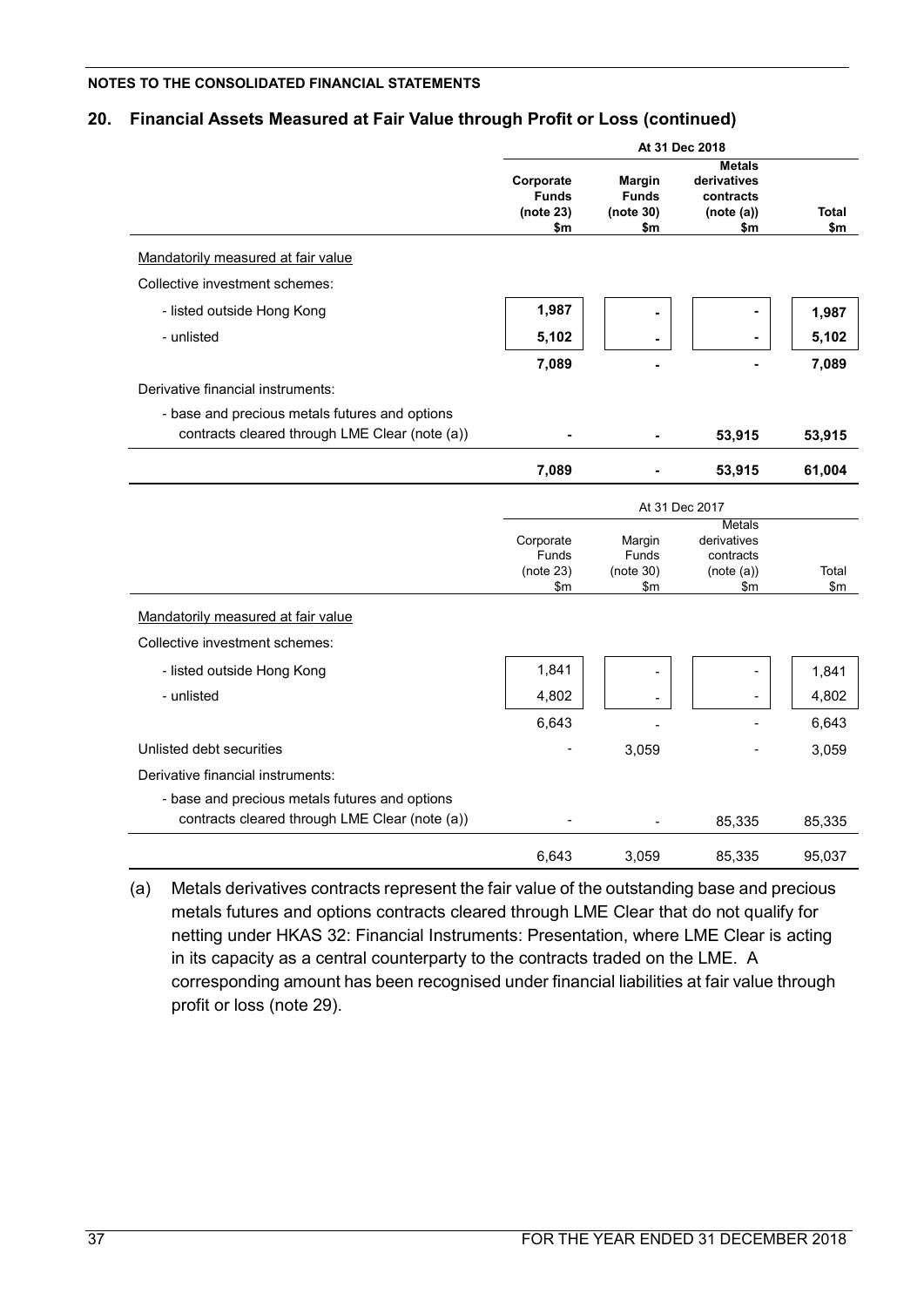# **21. Financial Assets Measured at Fair Value through Other Comprehensive Income**

# **Accounting Policy**

# Classification

A debt investment is measured at fair value through other comprehensive income if it meets both of the following conditions and is not designated as at fair value through profit or loss:

- it is held within a business model whose objective is achieved by both collecting contractual cash flows and selling financial assets; and
- its contractual terms give rise on specified dates to cash flows that are solely payments of principal and interest on the principal amount outstanding.

The nature of any derivatives embedded in the debt instruments is considered in determining whether the cash flows are solely payment of principal and interest on the principal outstanding and are not accounted for separately. If the combined cash flows of the debt instruments and embedded derivatives are considered not satisfying the "solely payments of principal and interest" condition, the financial assets are classified as financial assets measured at fair value through profit or loss (note 20).

# Recognition and measurement

At initial recognition, the Group measures a financial asset at its fair value plus transaction costs that are directly attributable to the acquisition of the financial asset.

Financial assets measured at fair value through other comprehensive income are subsequently measured at fair value. Interest income calculated using the effective interest method, foreign exchange gains and losses and impairment are recognised in the consolidated income statement. Other changes in carrying amounts are recognised in other comprehensive income. On derecognition, gains and losses accumulated in other comprehensive income are reclassified to consolidated income statement.

Fair values of quoted investments are based on the most representative prices within the bid-ask spreads which are currently considered as the bid-prices. For unlisted securities or financial assets without an active market, the Group establishes the fair value by using valuation techniques including the use of recent arm's length transactions and dealer quotes for similar investments.

# Impairment

The Group assesses on a forward looking basis the expected credit losses associated with its debt instruments measured at fair value through other comprehensive income. Expected credit losses are a probability-weighted estimate of credit losses. Credit losses are measured as the present value of all expected cash shortfalls (ie, the difference between the cash flows due to the Group in accordance with the contract and the cash flows that the Group expects to receive).

In measuring expected credit losses, the Group takes into account reasonable and supportable information that is available without undue cost or effort. This includes information about past events, current conditions and forecasts of future economic conditions.

Expected credit losses are measured on either of the following bases:

- 12-month expected credit losses: these are losses that are expected to result from possible default events within the 12 months after the reporting date; and
- Lifetime expected credit losses: these are losses that are expected to result from all possible default events over the expected lives of the items to which the expected credit loss model applies.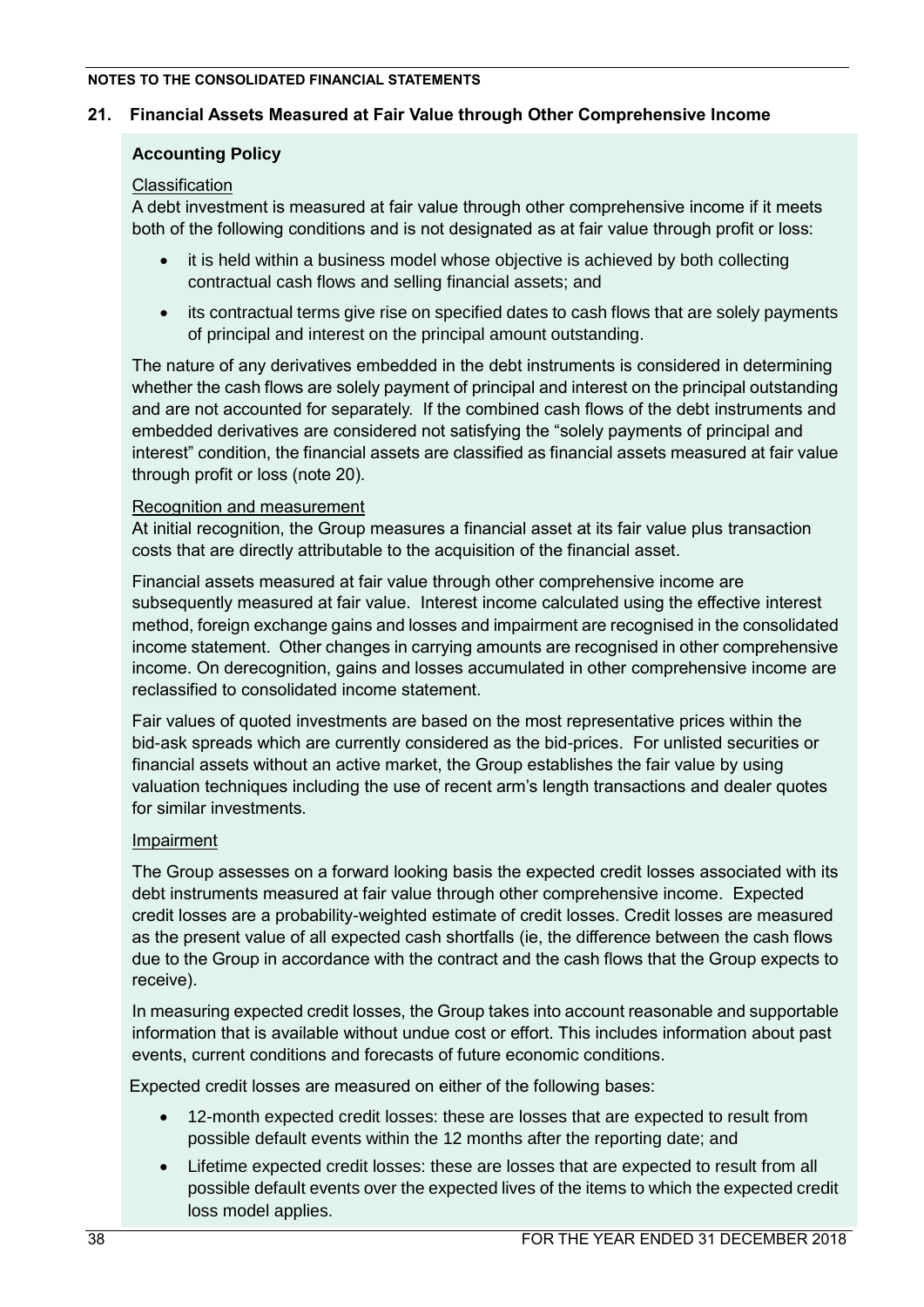# **21. Financial Assets Measured at Fair Value through Other Comprehensive Income (continued)**

# **Accounting Policy (continued)**

# Impairment (continued)

For financial assets measured at fair value through other comprehensive income, the Group recognises a provision for impairment losses equal to 12-month expected credit losses unless there has been a significant increase in credit risk of the financial assets since initial recognition, in which case the provision for impairment losses is measured at an amount equal to lifetime expected credit losses.

Expected credit losses are measured at each reporting date to reflect changes in the financial asset's credit risk since initial recognition.

In assessing whether the credit risk of a financial asset has increased significantly since initial recognition, the Group compares the risk of default occurring on the financial asset assessed at the reporting date with that assessed at the date of initial recognition. In making this reassessment, the Group considers that a default event occurs when the financial asset is past due by 90 days or one or more credit impaired events that have a detrimental impact on the estimated future cash flows of that financial asset have occurred.

The following information is taken into account when assessing whether credit risk has increased significantly since initial recognition:

- failure to make payments of principal or interest on their contractually due dates;
- an actual or expected significant deterioration in a financial asset's external or internal credit rating (if available);
- an actual or expected significant deterioration in the operating results of the debtor; and
- existing or forecast changes in the technological, market, economic or legal environment that have a significant adverse effect on the debtor's ability to meet its obligation to the Group.

Depending on the nature of the financial instruments, the assessment of a significant increase in credit risk is performed on either an individual basis or a collective basis. When the assessment is performed on a collective basis, the financial assets are grouped based on shared credit risk characteristics, such as past due status and credit risk ratings.

Any change in the expected credit loss amount is recognised as an impairment loss or reversal of impairment loss in the consolidated income statement, with a corresponding adjustment to the other comprehensive income.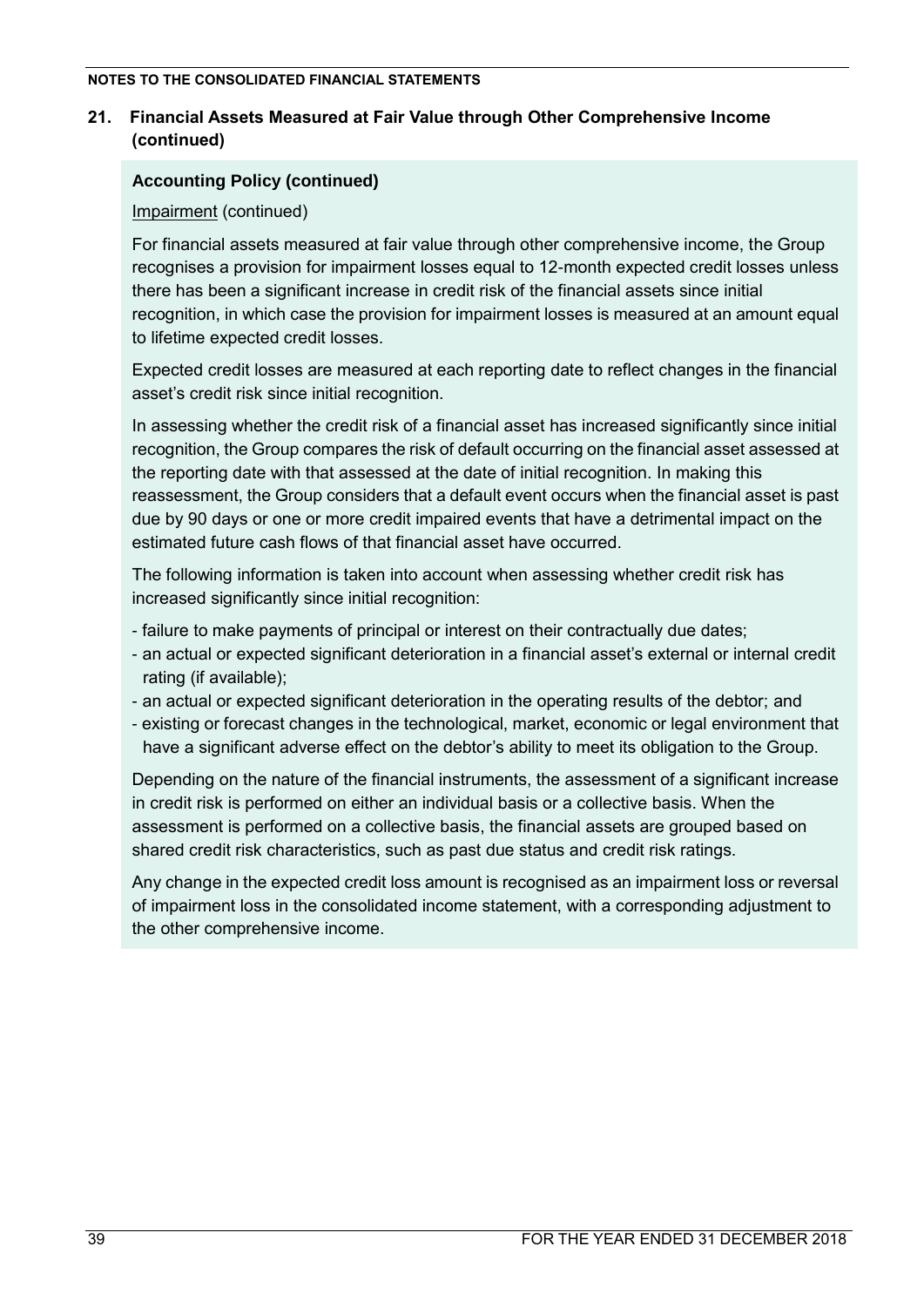### **21. Financial Assets Measured at Fair Value through Other Comprehensive Income (continued)**

|                                                                                 | <b>Margin Funds (note 30)</b> |                          |  |
|---------------------------------------------------------------------------------|-------------------------------|--------------------------|--|
|                                                                                 | At<br>31 Dec 2018<br>\$m      | At<br>31 Dec 2017<br>\$m |  |
| Unlisted debt securities (note (a))                                             | 3,755                         |                          |  |
| The expected recovery dates of the financial assets are<br>analysed as follows: |                               |                          |  |
| Within twelve months (note (b))                                                 | 3.755                         |                          |  |

- (a) No provision for impairment loss was made at 31 December 2018 as the financial assets were considered to be of low credit risk and the expected credit loss was minimal. The investments in debt securities held were of investment grade and had a weighted average credit rating of Aa1 (Moody) with no history of default and there was no unfavourable current conditions and forecast of future economic conditions at 31 December 2018.
- (b) Includes financial assets maturing after twelve months of \$1,875 million (31 December 2017: \$Nil) attributable to Margin Funds that could readily be liquidated to meet liquidity requirements of the Fund (note 50 (b)).

# **22. Financial Assets Measured at Amortised Cost**

# **Accounting Policy**

# Classification

Investments are classified under financial assets measured at amortised cost if they satisfy both of the following conditions:

- the assets are held within a business model whose objective is to hold assets in order to collect contractual cash flows; and
- the contractual terms of the financial assets give rise on specified dates to cash flows that are solely payments of principal and interest on the principal amount outstanding.

The nature of any derivatives embedded in the financial assets is considered in determining whether the cash flows are solely payment of principal and interest on the principal outstanding and are not accounted for separately. If the combined cash flows of the financial assets and embedded derivatives are considered not satisfying the "solely payments of principal and interest" condition, the financial assets are classified as financial assets measured at fair value through profit or loss (note 20).

Accounts receivable and other deposits are also classified under this category (note 24).

# Recognition and measurement

Financial assets measured at amortised cost are initially recognised at fair value plus transaction costs and subsequently carried at amortised cost using the effective interest method. The amortised cost is reduced by loss allowance for expected credit losses. Interest income, foreign exchange gains and losses and impairment are recognised in the consolidated income statement. Any gains and losses on derecognition is recognised in the consolidated income statement.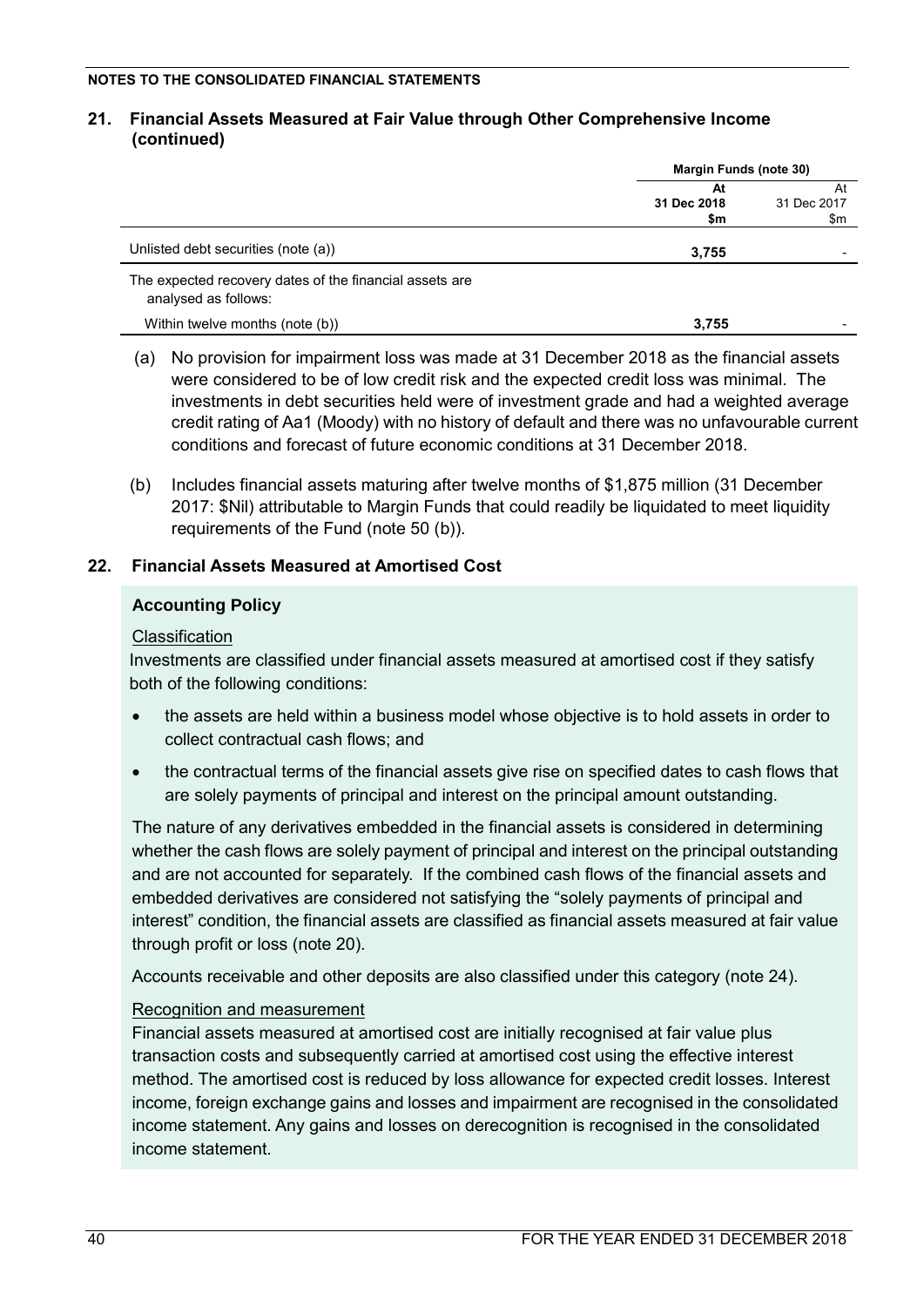## **22. Financial Assets Measured at Amortised Cost (continued)**

## **Accounting Policy (continued)**

### Impairment

(i) Policy applicable from 1 January 2018

The Group assesses on a forward looking basis the expected credit losses associated with its financial assets measured at amortised cost.

For accounts receivable due from customers, the Group applied the simplified approach permitted by HKFRS 9 (2014), which requires expected lifetime losses (note 21) to be recognised from initial recognition of the receivables. Expected credit losses of receivables are estimated using a provision matrix based on the Group's historical credit loss experience, adjusted for factors that are specific to the debtors and an assessment of both the current and forecast general economic conditions at the reporting date.

For all other financial assets measured at amortised cost (including time deposits, debt instruments and other deposits), the Group recognises a provision for impairment losses equal to 12-month expected credit losses (refer to note 21 for details of assessment of credit risk) unless there has been a significant increase in credit risk of the financial assets since initial recognition, in which case the provision for impairment losses is measured at an amount equal to lifetime expected credit losses.

Expected credit losses are remeasured at each reporting date to reflect changes in the financial asset's credit risk since initial recognition (note 21). Any change in the expected credit loss amount is recognised as an impairment loss or reversal of impairment loss in the consolidated income statement, with a corresponding adjustment to the carrying amount through a loss allowance account.

The gross carrying amount of a financial asset is written off (either partially or in full) to the extent that there is no realistic prospect of recovery. This is generally the case when the Group determines that the debtor does not have assets or sources of income that could generate sufficient cash flows to repay the amounts subject to the write-off.

Subsequent recoveries of an asset that was previously written off are recognised as a reversal of impairment in the consolidated income statement in the period in which the recovery occurs.

(ii) Policy applicable prior to 1 January 2018

The Group assesses at the end of each reporting period whether there is objective evidence that a financial asset or a group of financial assets is impaired. Impairment losses are incurred when there is objective evidence of impairment that, as a result of one or more loss events that have occurred after the initial recognition of the financial assets, the estimated future cash flows of the financial assets have been affected.

If there is objective evidence that an impairment loss has been incurred, the loss is measured as the difference between the assets' carrying amounts and the present values of estimated future cash flows discounted at the financial assets' original effective interest rates. The carrying amounts of the assets are reduced through the use of a doubtful debt allowance account and the amount of the loss is recognised in the consolidated income statement.

If, in a subsequent period, the amount of impairment loss decreases and the decrease can be shown to relate objectively to an event occurring after the impairment was recognised, the previously recognised impairment loss is reversed by adjusting the doubtful debt allowance account. The amount of reversal is recognised in the consolidated income statement.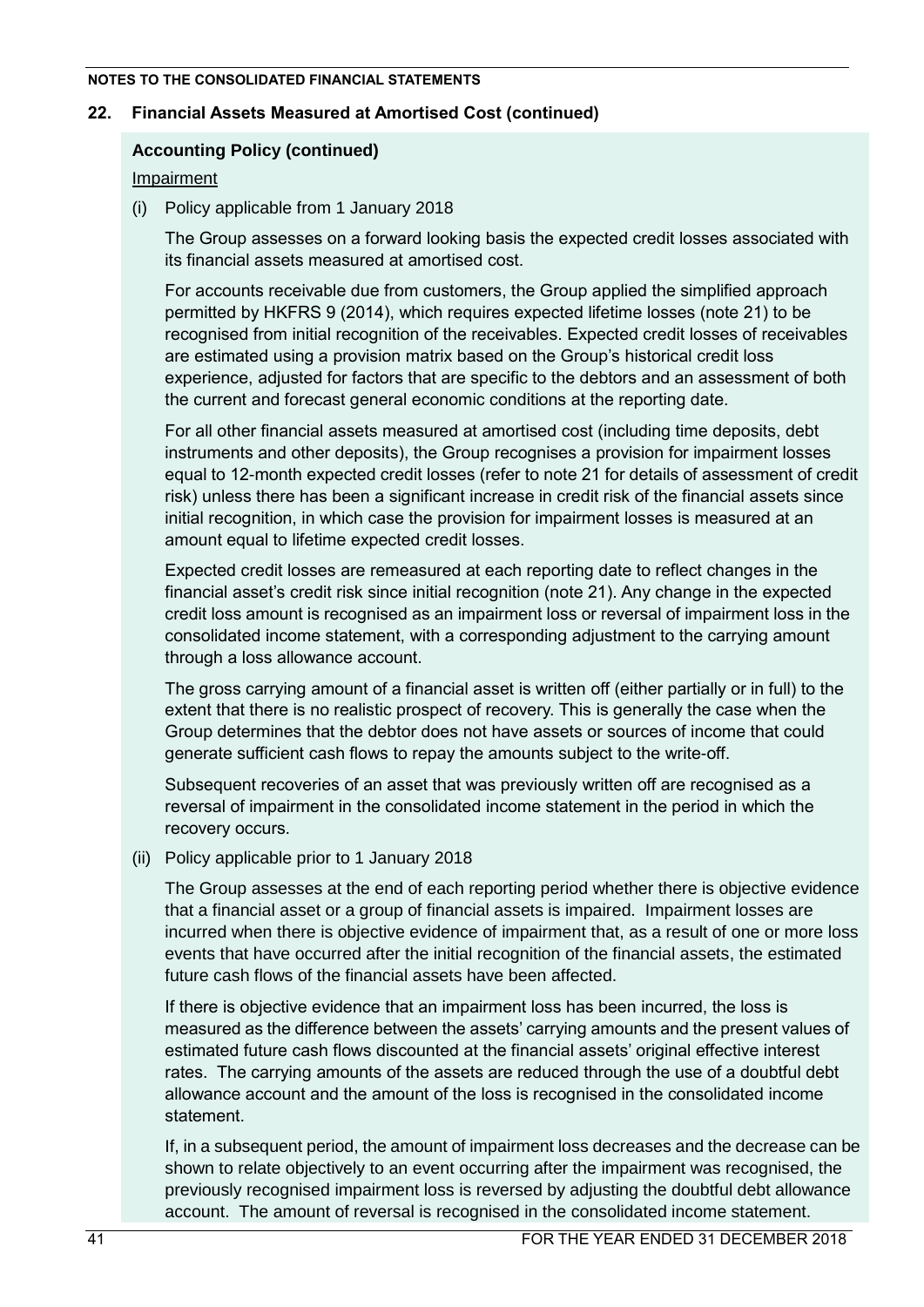## **22. Financial Assets Measured at Amortised Cost (continued)**

|                                                                                 | At 31 Dec 2018                                   |                                                   |                                                          |                        |  |
|---------------------------------------------------------------------------------|--------------------------------------------------|---------------------------------------------------|----------------------------------------------------------|------------------------|--|
|                                                                                 | Corporate<br><b>Funds</b><br>(note 23)<br>\$m    | <b>Margin</b><br><b>Funds</b><br>(note 30)<br>\$m | Clearing<br>House<br><b>Funds</b><br>(note 34)<br>\$m    | <b>Total</b><br>\$m    |  |
| Debt securities                                                                 | 535                                              |                                                   |                                                          | 535                    |  |
| Time deposits with original maturities over three months                        | 5,208                                            | 26,045                                            |                                                          | 31,253                 |  |
| Other financial assets                                                          | 97                                               |                                                   |                                                          | 97                     |  |
|                                                                                 | 5,840                                            | 26,045                                            |                                                          | 31,885                 |  |
| The expected recovery dates of the financial assets<br>are analysed as follows: |                                                  |                                                   |                                                          |                        |  |
| Within twelve months                                                            | 5,442                                            | 26,045                                            |                                                          | 31,487                 |  |
| More than twelve months                                                         | 398                                              |                                                   |                                                          | 398                    |  |
|                                                                                 | 5,840                                            | 26,045                                            |                                                          | 31,885                 |  |
|                                                                                 |                                                  | At 31 Dec 2017                                    |                                                          |                        |  |
|                                                                                 | Corporate<br>Funds<br>(note 23)<br>$\mathsf{sm}$ | Margin<br>Funds<br>(note 30)<br>$\mathsf{S}$ m    | Clearing<br>House<br>Funds<br>(note 34)<br>$\mathsf{Sm}$ | Total<br>$\mathsf{Sm}$ |  |
| Debt securities                                                                 | 627                                              |                                                   |                                                          | 627                    |  |
| Time deposits with original maturities over three months                        | 588                                              | 29,481                                            | 61                                                       | 30,130                 |  |
| Other financial assets                                                          | 60                                               |                                                   |                                                          | 60                     |  |
|                                                                                 | 1,275                                            | 29,481                                            | 61                                                       | 30,817                 |  |
| The expected recovery dates of the financial assets<br>are analysed as follows: |                                                  |                                                   |                                                          |                        |  |
| Within twelve months                                                            | 1,215                                            | 29,481                                            | 61                                                       | 30,757                 |  |
| More than twelve months                                                         | 60                                               |                                                   |                                                          | 60                     |  |
|                                                                                 | 1,275                                            | 29,481                                            | 61                                                       | 30,817                 |  |

- (a) No provision for impairment loss for these financial assets was made at 31 December 2018 as the financial assets were considered to be of low credit risk and the expected credit loss of these financial assets was minimal. Debt securities held were of investment grade and had a weighted average credit rating of Aa3 (Moody) (31 December 2017: Aaa (Moody)). Deposits were placed with the investment grade banks, licensed banks and restricted licence banks regulated by the Hong Kong Monetary Authority, and banks regulated by local banking regulators in the countries where the Group's subsidiaries operate. All these financial assets had no history of default and there was no unfavourable current conditions and forecast of future economic conditions at 31 December 2018.
- (b) The fair values of financial assets maturing after twelve months are disclosed in note 50(d)(ii).

# **23. Corporate Funds**

|                                                                          | At<br>31 Dec 2018<br>\$m | At<br>31 Dec 2017<br>\$m |
|--------------------------------------------------------------------------|--------------------------|--------------------------|
| Corporate Funds comprised the following instruments:                     |                          |                          |
| Cash and cash equivalents (notes (b) and 19)                             | 11.904                   | 13,546                   |
| Financial assets measured at fair value through profit or loss (note 20) | 7,089                    | 6,643                    |
| Financial assets measured at amortised cost (note 22)                    | 5.840                    | 1.275                    |
|                                                                          | 24,833                   | 21.464                   |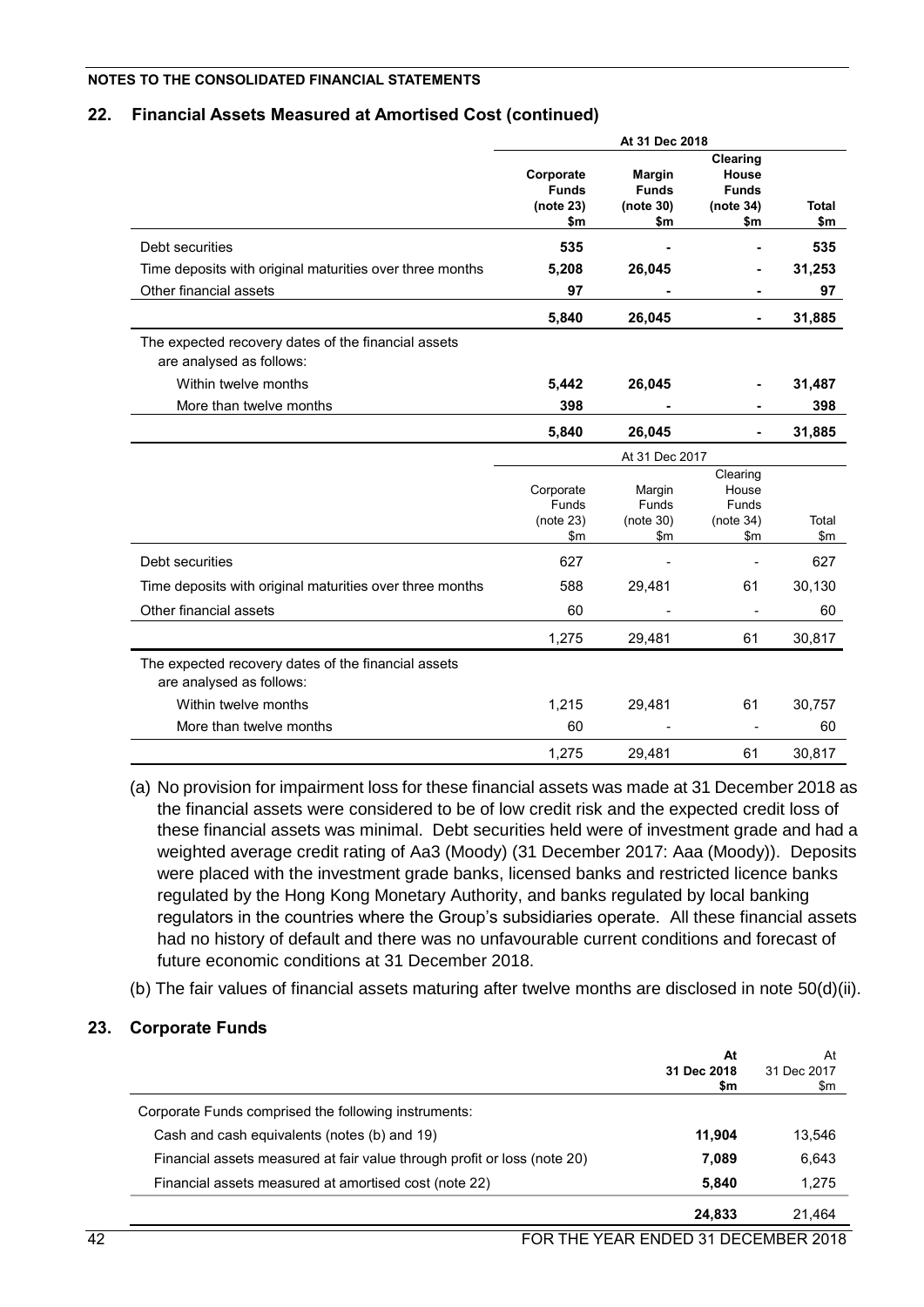# **23. Corporate Funds (continued)**

- (a) Financial assets held by the Group which are funded by share capital and funds generated from operations are classified as Corporate Funds (ie, other than financial assets of Margin Funds, Clearing House Funds, Cash for A shares and base and precious metals derivatives contracts).
- (b) At 31 December 2018, cash and cash equivalents of Corporate Funds of \$724 million (31 December 2017: \$Nil) were solely used to support Skin-in-the-Game and default fund credits for HKSCC Guarantee Fund, SEOCH Reserve Fund and HKCC Reserve Fund (note 34(a)).

# **24. Accounts Receivable, Prepayments and Deposits**

# **Accounting Policy**

Accounts receivable and other deposits are financial assets measured at amortised cost less impairment. The accounting policy for financial assets measured at amortised cost is disclosed in note 22.

|                                                                           | At<br>31 Dec 2018<br>\$m | At<br>31 Dec 2017<br>\$m |
|---------------------------------------------------------------------------|--------------------------|--------------------------|
| Receivable from ChinaClear, Exchange and Clearing Participants:           |                          |                          |
| - CNS money obligations receivable (note (a))                             | 13,471                   | 12,515                   |
| - transaction levy, stamp duty and fees receivable                        | 537                      | 676                      |
| - Settlement Reserve Fund and Settlement Guarantee Fund held by           |                          |                          |
| ChinaClear (note 30)                                                      | 3,150                    | 2,421                    |
| - others                                                                  | 6                        | 12                       |
| Payment in advance for collective investment schemes traded on 1 Jan 2019 | 229                      |                          |
| Receivables from collective investment schemes sold prior to 31 Dec 2018  | 155                      |                          |
| Other receivables, prepayments and deposits                               | 824                      | 970                      |
| Less: Provision for impairment losses of receivables (notes (b) and (c))  | (10)                     | (9)                      |
|                                                                           | 18,362                   | 16,585                   |

(a) Upon acceptance of Stock Exchange trades for settlement in CCASS under the CNS basis, HKSCC interposes itself between the HKSCC Clearing Participants as the settlement counterparty to the trades through novation. The CNS money obligations due by/to HKSCC Clearing Participants on the Stock Exchange trades are recognised as receivables and payables (note 31) when they are confirmed and accepted on the day after the trade day.

For a trade in A shares transacted for Stock Exchange Participants, the rights and obligations of the parties to the trade will be transferred to ChinaClear, and a market contract between HKSCC and the relevant HKSCC Clearing Participant is created through novation. The CNS money obligations due by/to HKSCC Clearing Participants and ChinaClear are recognised as receivables and payables (note 31) when they are confirmed on the trade day.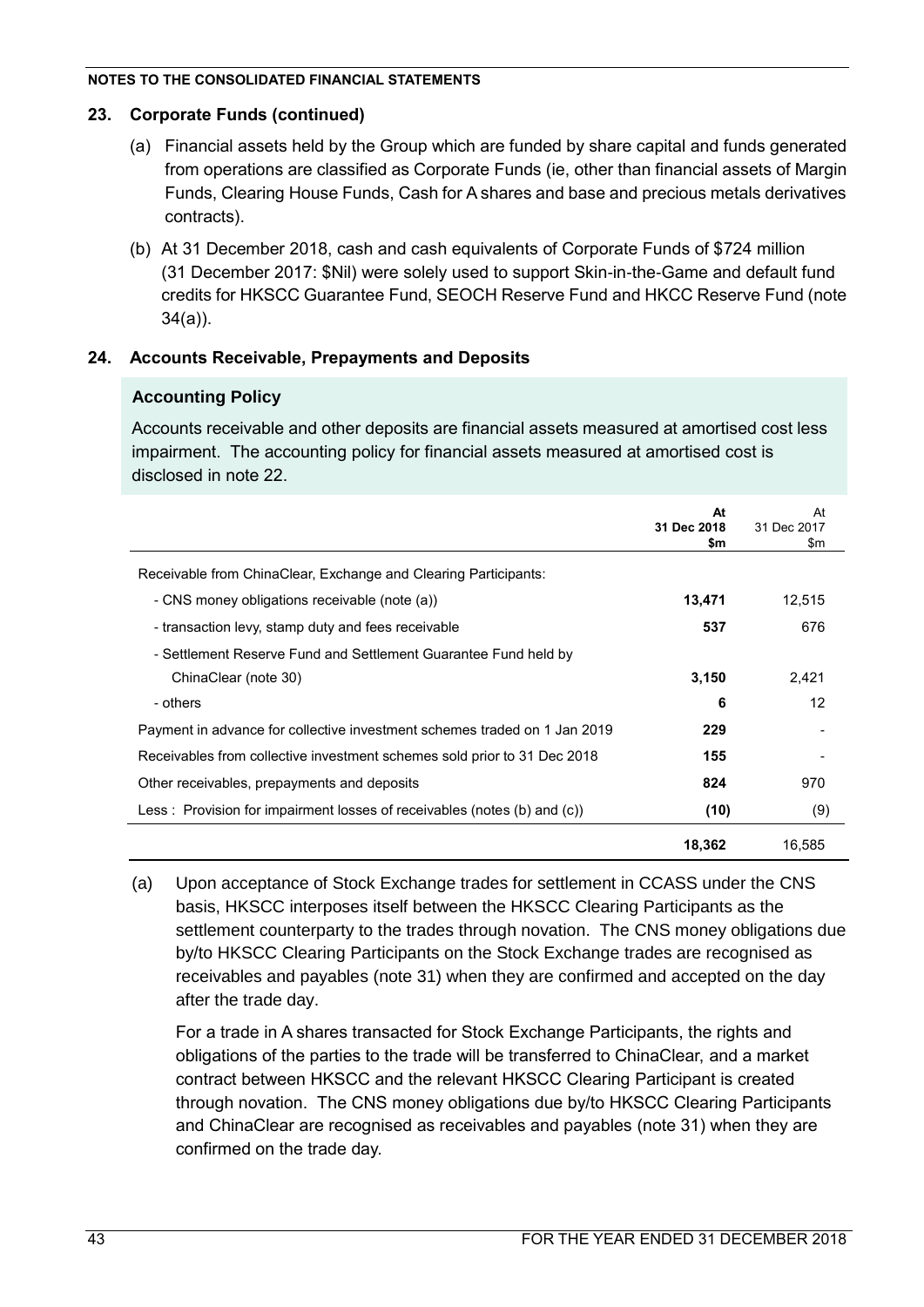# **24. Accounts Receivable, Prepayments and Deposits (continued)**

(b) Expected credit losses

For accounts receivable, the Group applied the simplified approach permitted by HKFRS 9 (2014), which requires expected lifetime losses to be recognised from initial recognition of the receivables.

The expected loss rates are based on the payment profiles of debtors and the corresponding historical credit losses experienced during the year. The historical loss rates are adjusted to reflect current and forward-looking information on macroeconomic factors affecting the ability of the customers to settle the receivables. On that basis, the loss allowance for accounts receivable as at 31 December 2018 and 1 January 2018 (on the date of initial adoption of HKFRS 9 (2014)) was determined as follows:

|                                                                                                   | At 31 Dec 2018                                     |                               |                                   |              |  |
|---------------------------------------------------------------------------------------------------|----------------------------------------------------|-------------------------------|-----------------------------------|--------------|--|
|                                                                                                   | <b>Current or</b><br>within 30<br>days<br>past due | 31 to 180<br>days<br>past due | More than<br>180 days<br>past due | <b>Total</b> |  |
| Expected loss rate                                                                                | $1\%$                                              | 2%                            | 100%                              |              |  |
| Gross carrying amount - accounts<br>receivable subject to expected<br>credit loss provision (\$m) | 532                                                | 53                            | 9                                 | 594          |  |
| Loss allowance (\$m)                                                                              |                                                    | 1                             | 9                                 | 10           |  |
|                                                                                                   |                                                    | At 1 Jan 2018                 |                                   |              |  |
|                                                                                                   | Current or<br>within 30<br>days<br>past due        | 31 to 180<br>days<br>past due | More than<br>180 days<br>past due | Total        |  |
| Expected loss rate                                                                                | $1\%$                                              | 2%                            | 100%                              |              |  |
| Gross carrying amount - accounts<br>receivable subject to expected<br>credit loss provision (\$m) | 558                                                | 25                            | 8                                 | 591          |  |
| Loss allowance (\$m)                                                                              |                                                    | 1                             | 8                                 | 9            |  |

For the remaining receivables and other deposits (excluding prepayments) amounting to \$17,662 million as of 31 December 2018 (1 January 2018: \$15,899 million), the expected credit loss was minimal as these receivables were mainly due from Participants which are subject to the Group's stringent financial requirements and admission criteria, compliance monitoring and risk management measures, these receivables had no recent history of default, part of receivables were subsequently settled, and there was no unfavourable current conditions and forecast future economic conditions at the reporting dates.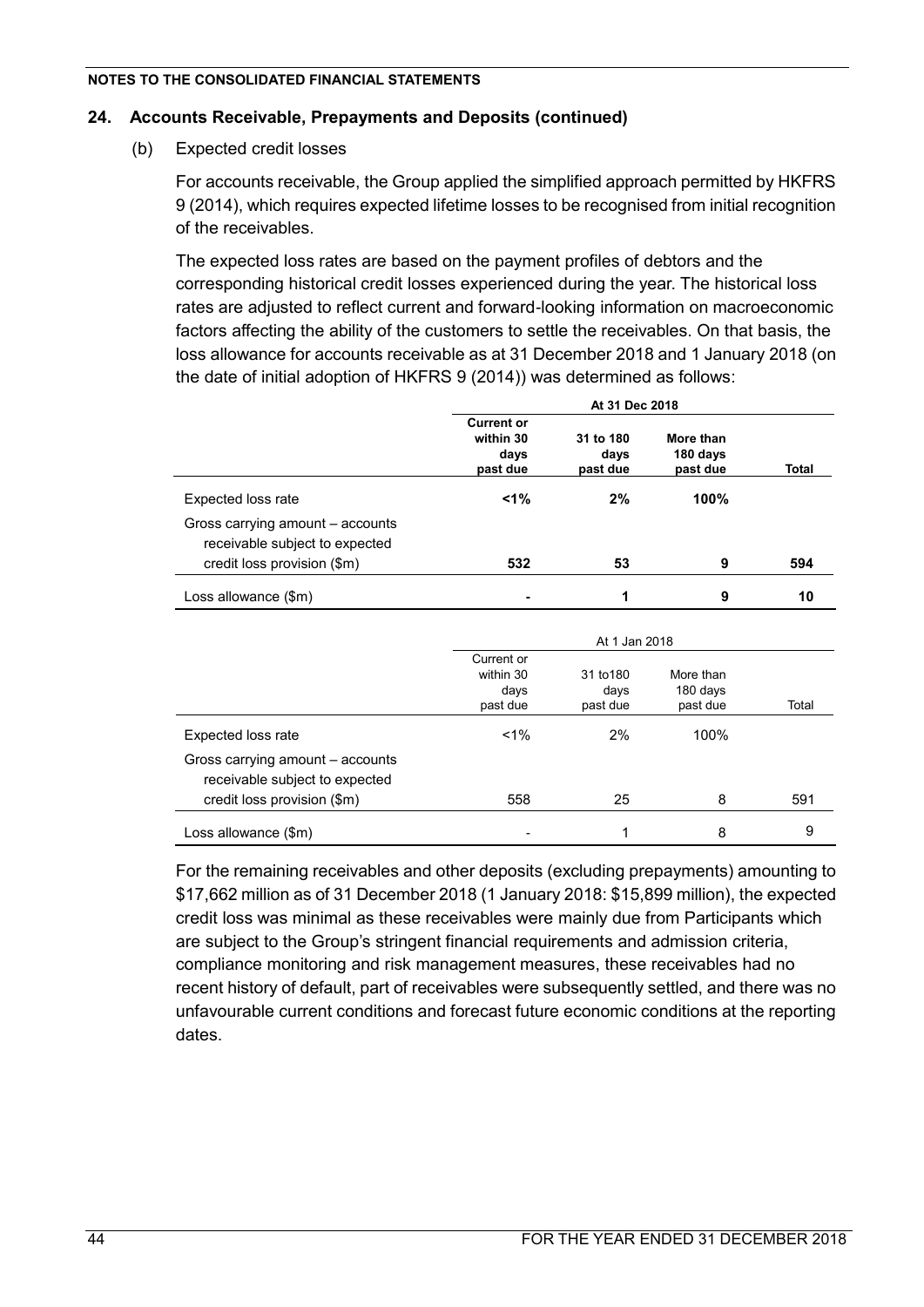# **24. Accounts Receivable, Prepayments and Deposits (continued)**

(c) The movements in provision for impairment losses of receivables were as follows:

|                                                          | 2018<br>\$m | 2017<br>\$m |
|----------------------------------------------------------|-------------|-------------|
| At 1 Jan                                                 | 9           | 3           |
| Provision for loss allowance for receivables under other |             |             |
| operating expenses                                       |             | 6           |
| At 31 Dec                                                | 10          | 9           |

- (i) The balance at 31 December 2017 was derived based on the incurred credit loss model. Upon adoption of HKFRS 9 (2014), there was no change in the amount of provision for impairment losses calculated based on the expected credit loss model.
- (d) CNS money obligations receivable mature within two days after the trade date. The majority of the remaining accounts receivable, prepayments and deposits were due within three months.

# **25. Principal Subsidiaries and Controlled Structured Entity**

# **Accounting Policy**

Subsidiaries are entities (including structured entities (note (b)) over which the Group has control. The Group controls an entity when the Group is exposed to, or has the rights to, variable returns from its involvement with the entity and has the ability to affect those returns through its power over the entity.

A structured entity is an entity that has been designed so that voting or similar rights are not the dominant factor in deciding who controls the entity, such as when any voting rights relate to administrative tasks only and the relevant activities are directed by means of contractual arrangements.

The Group considers all of its investments in collective investment schemes to be investments in unconsolidated structured entities, which are classified as financial assets measured at fair value through profit or loss (note 20).

(a) Principal subsidiaries

HKEX had direct or indirect interests in the following principal subsidiaries:

|                                                    | Place of<br>incorporation | <b>Issued and fully</b><br>paid up       |                                                            | Interest held<br>by the Group |                   |
|----------------------------------------------------|---------------------------|------------------------------------------|------------------------------------------------------------|-------------------------------|-------------------|
| Company                                            | and<br>operation          | share/registered<br>capital              | <b>Principal activities</b>                                | At<br>31 Dec 2018             | At<br>31 Dec 2017 |
| Direct principal subsidiaries:                     |                           |                                          |                                                            |                               |                   |
| The Stock<br>Exchange of<br>Hong Kong<br>Limited   | Hong Kong                 | 929 ordinary<br>shares (\$929)           | Operates the single<br>Stock Exchange in<br>Hong Kong      | 100%                          | 100%              |
| Hong Kong<br><b>Futures</b><br>Exchange<br>Limited | Hong Kong                 | 230 ordinary<br>shares<br>(\$28,750,000) | Operates a futures and<br>options exchange in<br>Hong Kong | 100%                          | 100%              |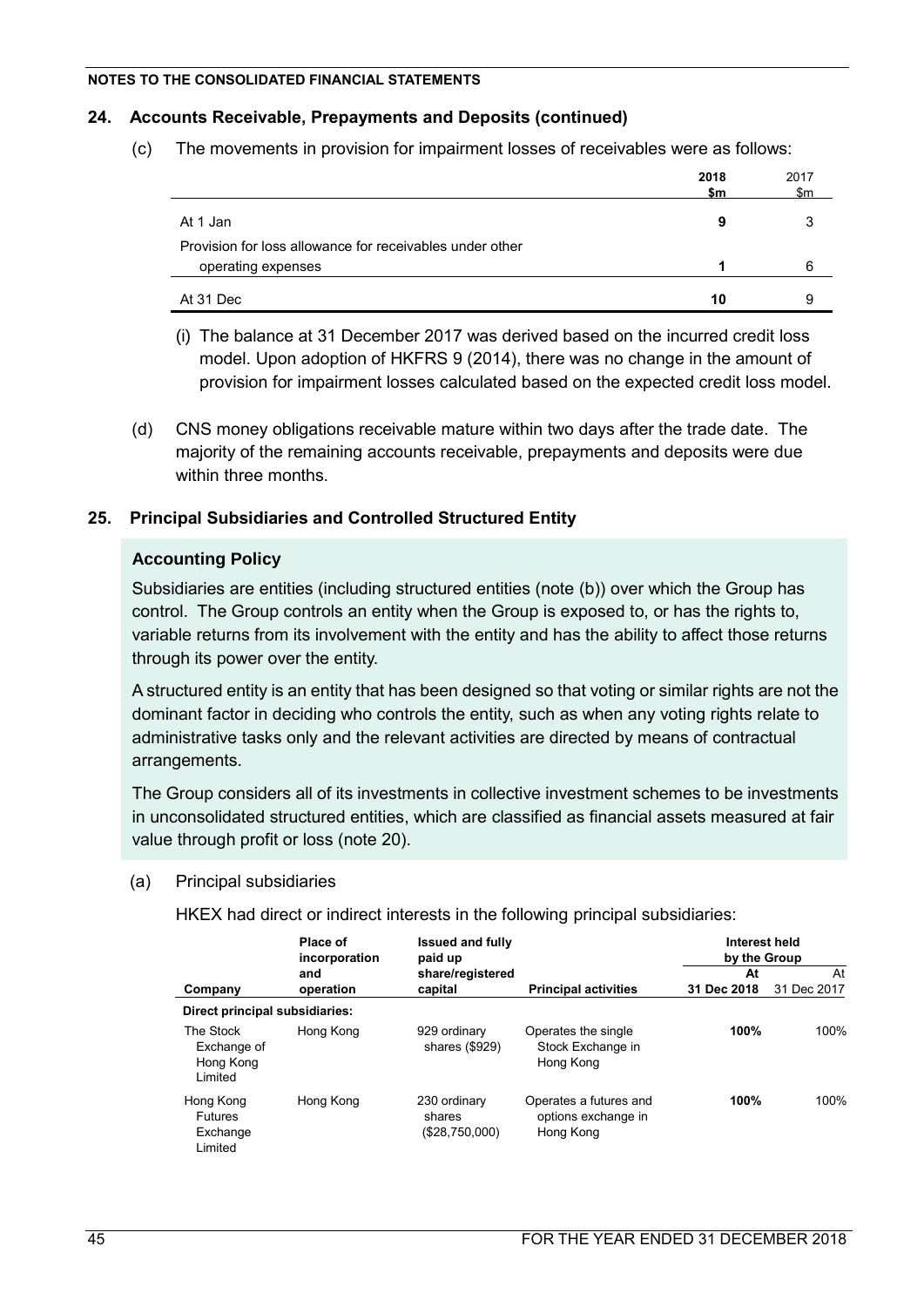# **25. Principal Subsidiaries and Controlled Structured Entity (continued)**

### (a) Principal subsidiaries (continued)

|                                                                                    | Place of<br>incorporation                  | <b>Issued and fully</b><br>paid up                                                                        |                                                                                                                                                                                                                                                                                                                                                                                 | Interest held<br>by the Group |                   |
|------------------------------------------------------------------------------------|--------------------------------------------|-----------------------------------------------------------------------------------------------------------|---------------------------------------------------------------------------------------------------------------------------------------------------------------------------------------------------------------------------------------------------------------------------------------------------------------------------------------------------------------------------------|-------------------------------|-------------------|
| Company                                                                            | and<br>operation                           | share/registered<br>capital                                                                               | <b>Principal activities</b>                                                                                                                                                                                                                                                                                                                                                     | At<br>31 Dec 2018             | At<br>31 Dec 2017 |
|                                                                                    | Direct principal subsidiaries (continued): |                                                                                                           |                                                                                                                                                                                                                                                                                                                                                                                 |                               |                   |
| Hong Kong<br>Securities<br>Clearing<br>Company<br>Limited<br>(HKSCC)<br>(note (i)) | Hong Kong                                  | 4 ordinary<br>shares<br>(\$1,060,000,002)                                                                 | Operates a clearing<br>house for securities<br>traded on the Stock<br>Exchange in Hong<br>Kong, Shanghai Stock<br>Exchange and<br>Shenzhen Stock<br>Exchange in Mainland<br>China through Stock<br>Connect and the<br>central securities<br>depository, and<br>provides custody and<br>nominee services for<br>eligible securities<br>listed in Hong Kong<br>and Mainland China | 100%                          | 100%              |
| OTC Clearing<br>Hong Kong<br>Limited (OTC<br>Clear) (note (ii))                    | Hong Kong                                  | 11,187 ordinary<br>shares<br>(\$921, 206, 421)<br>3,541 non-voting<br>ordinary shares<br>$(*433,291,660)$ | Operates a clearing<br>house for<br>over-the-counter<br>derivatives                                                                                                                                                                                                                                                                                                             | 76%                           | 75%               |
| <b>HKFE Clearing</b><br>Corporation<br>Limited (HKCC)<br>(note (i))                | Hong Kong                                  | 3,766,700 ordinary<br>shares<br>(\$831,010,000)                                                           | Operates a clearing<br>house for derivatives<br>contracts traded on<br>the Futures Exchange                                                                                                                                                                                                                                                                                     | 100%                          | 100%              |
| The SEHK<br><b>Options Clearing</b><br>House Limited<br>(SEOCH)<br>(note (i))      | Hong Kong                                  | 4,000,000 ordinary<br>shares<br>(\$271,000,000)                                                           | Operates a clearing<br>house for stock<br>options contracts<br>traded on the Stock<br>Exchange in Hong<br>Kong                                                                                                                                                                                                                                                                  | 100%                          | 100%              |
| Indirect principal subsidiaries:                                                   |                                            |                                                                                                           |                                                                                                                                                                                                                                                                                                                                                                                 |                               |                   |
| The London Metal United<br>Exchange                                                | Kingdom                                    | 100 ordinary<br>shares of £1 each                                                                         | Operates an exchange<br>for the trading of base<br>and precious metals<br>futures and options<br>contracts                                                                                                                                                                                                                                                                      | 100%                          | 100%              |
| <b>LME Clear Limited United</b>                                                    | Kingdom                                    | 107,500,001<br>ordinary share of<br>£1 each                                                               | Operates a clearing<br>house for base and<br>precious metals<br>futures and options<br>contracts                                                                                                                                                                                                                                                                                | 100%                          | 100%              |
| Qianhai Mercantile Mainland<br>Exchange Co.,<br>Ltd. (QME)<br>(note (ii))          | China                                      | RMB400,000,000                                                                                            | Operates a commodity<br>trading platform in<br>Mainland China                                                                                                                                                                                                                                                                                                                   | 90.01%                        | 90.01%            |

The above table lists the subsidiaries of the Group which, in the opinion of its directors, principally affect the results or assets of the Group.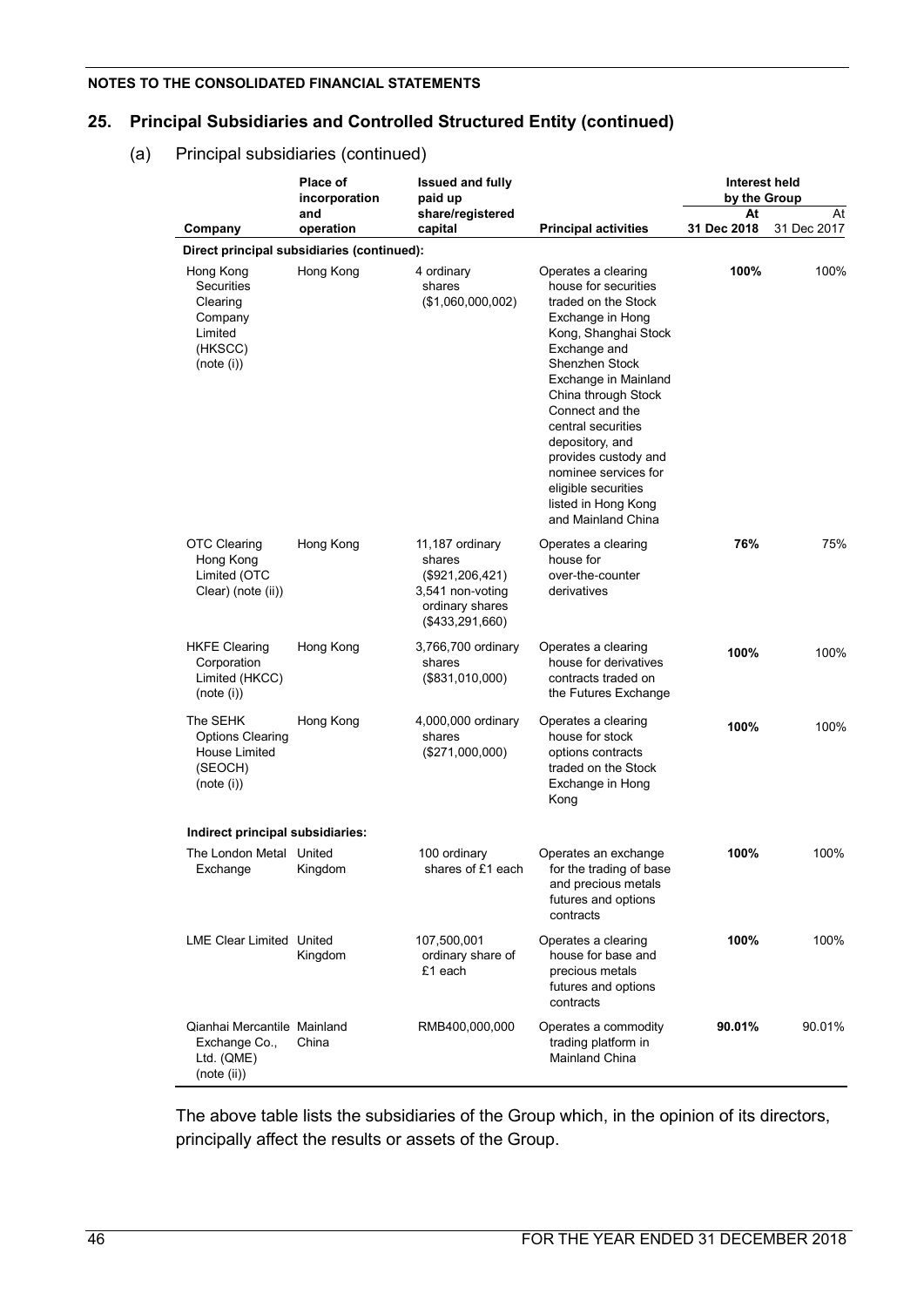# **25. Principal Subsidiaries and Controlled Structured Entity (continued)**

- (a) Principal subsidiaries (continued)
	- (i) Capital injection to clearing houses

In June 2018, the Group's clearing houses, HKSCC, HKCC and SEOCH implemented certain changes to their default fund resource arrangement. As a result, additional capital of \$1,060 million, \$830 million and \$270 million were injected into HKSCC, HKCC and SEOCH respectively by HKEX in 2018 to provide resources for them to absorb losses in case of Participants' default.

(ii) Subsidiaries with non-controlling interests

At 31 December 2018, the Group held 76 per cent (31 December 2017: 75 per cent) interest in OTC Clear, while the remaining 24 per cent (31 December 2017: 25 per cent) interest was held by non-controlling interests. The non-controlling interests do not have voting rights at general meetings of OTC Clear. Details of change in interest held by the Group are set out in note 46.

QME is a limited company established in Mainland China. At 31 December 2018, the Group held 90.01 per cent (31 December 2017: 90.01 per cent) interest in QME, while the remaining 9.99 per cent (31 December 2017: 9.99 per cent) interest was held by non-controlling interests. Details of change in interest held by the Group in 2017 are set out in note 46.

Set out below is the financial information related to the non-controlling interests of each subsidiary:

|                                             | <b>OTC Clear</b> |             |             | <b>QME</b>  |
|---------------------------------------------|------------------|-------------|-------------|-------------|
|                                             | 2018             | 2017        | 2018        | 2017        |
|                                             | \$m              | \$m         | \$m         | \$m         |
| Loss allocated to non-controlling interests | 10               | 27          | 11          | 22          |
|                                             | At               | At          | At          | At          |
|                                             | 31 Dec 2018      | 31 Dec 2017 | 31 Dec 2018 | 31 Dec 2017 |
|                                             | \$m              | \$m         | \$m         | \$m         |
| Accumulated non-controlling interests       | 173              | 91          |             | 11          |

No summarised financial information of OTC Clear or QME is presented as the non-controlling interests are not material to the Group.

(iii) Significant restrictions

Cash and savings deposits are held by subsidiaries in Mainland China and are subject to exchange control restrictions. The carrying amount of these restricted assets in the consolidated financial statements at 31 December 2018 was \$132 million (31 December 2017: \$148 million).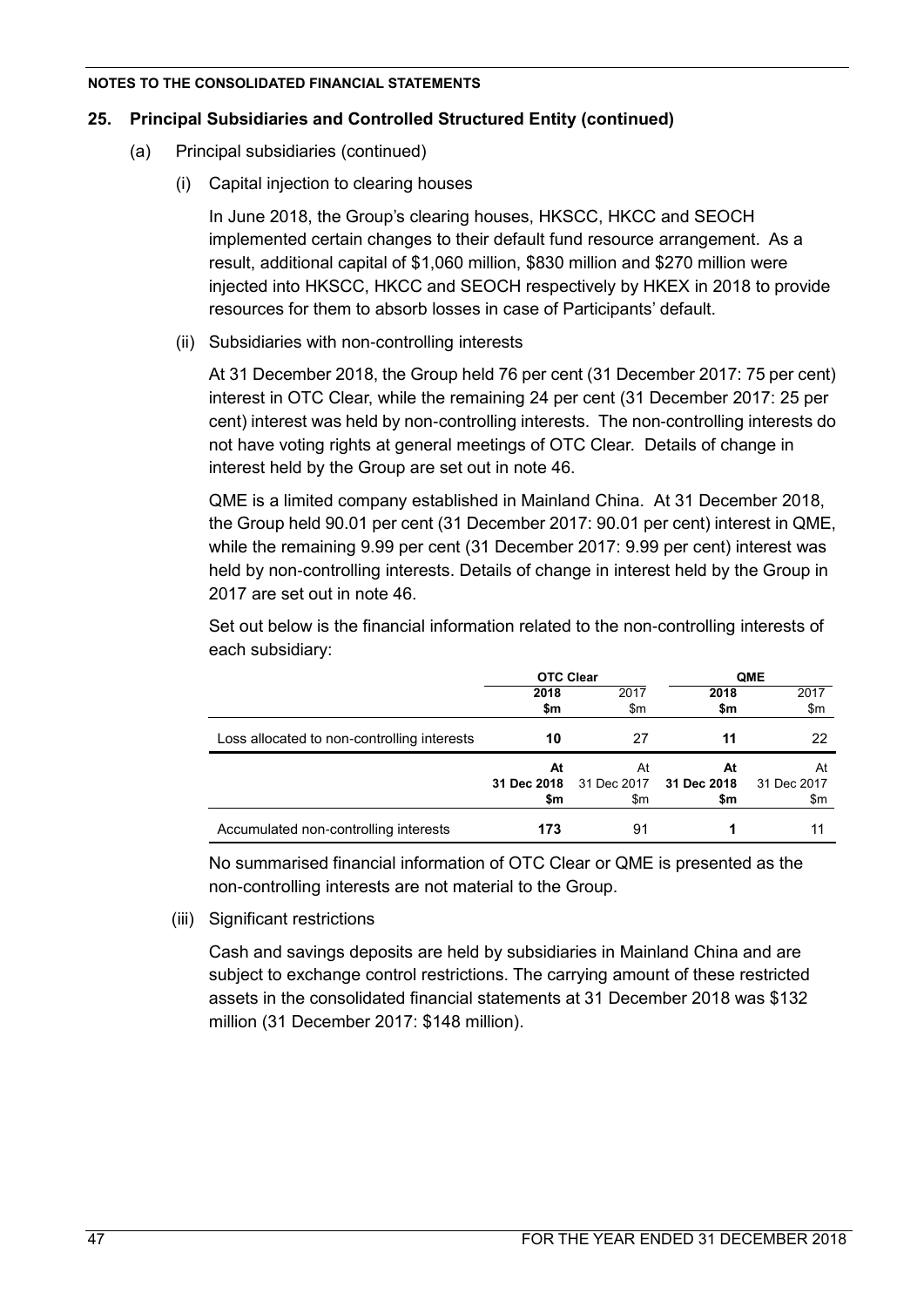# **25. Principal Subsidiaries and Controlled Structured Entity (continued)**

(b) Controlled structured entities

HKEX controls two structured entities which operate in Hong Kong, particulars of which are as follows:

| <b>Structured entity</b>                                              | <b>Principal activities</b>                                                                                                        |
|-----------------------------------------------------------------------|------------------------------------------------------------------------------------------------------------------------------------|
| The HKEx Employees' Share Award Scheme<br>(HKEX Employee Share Trust) | Purchases, administers and holds HKEX shares for<br>the Share Award Scheme for the benefit of<br>eligible HKEX employees (note 39) |
| <b>HKEX Foundation Limited</b>                                        | Charitable foundation                                                                                                              |

HKEX has the power to direct the relevant activities of the HKEX Employee Share Trust and HKEX Foundation Limited and it has the ability to use its power over the entities to affect its exposure to returns. Therefore, they are considered as controlled structured entities of the Group.

# **26. Interests in Joint Ventures**

# **Accounting Policy**

Interests in joint ventures are accounted for in the consolidated financial statements under the equity method. The entire carrying amount of the investment is tested for impairment in accordance with the accounting policy stated in note 2(e).

|                                       | At          | At          |
|---------------------------------------|-------------|-------------|
|                                       | 31 Dec 2018 | 31 Dec 2017 |
|                                       | \$m         | \$m         |
|                                       |             |             |
| Share of net assets of joint ventures | 63          | -61         |
|                                       |             |             |

# (a) Details of the joint ventures were as follows:

|                                                         | <b>Place of business</b>        |                                                                      | % of ownership interest |                   |  |
|---------------------------------------------------------|---------------------------------|----------------------------------------------------------------------|-------------------------|-------------------|--|
| <b>Name</b>                                             | and country of<br>incorporation | <b>Principal</b><br>activities                                       | At<br>31 Dec 2018       | At<br>31 Dec 2017 |  |
| China Exchanges<br>Services Company<br>Limited (CESC)   | Hong Kong                       | Development of<br>index-linked and<br>equity derivatives<br>products | $33.33\%$               | 33.33%            |  |
| <b>Bond Connect</b><br><b>Company Limited</b><br>(BCCL) | Hong Kong                       | Provision of support<br>services related to<br><b>Bond Connect</b>   | 40%                     | 40%               |  |

In 2012, HKEX, the Shanghai Stock Exchange and the Shenzhen Stock Exchange established a joint venture, CESC, with an aim of developing financial products and related services. CESC is a strategic investment for the Group and it is expected to enhance the competitiveness of Hong Kong, help promote the development of Mainland China's capital markets and the internationalisation of the Group.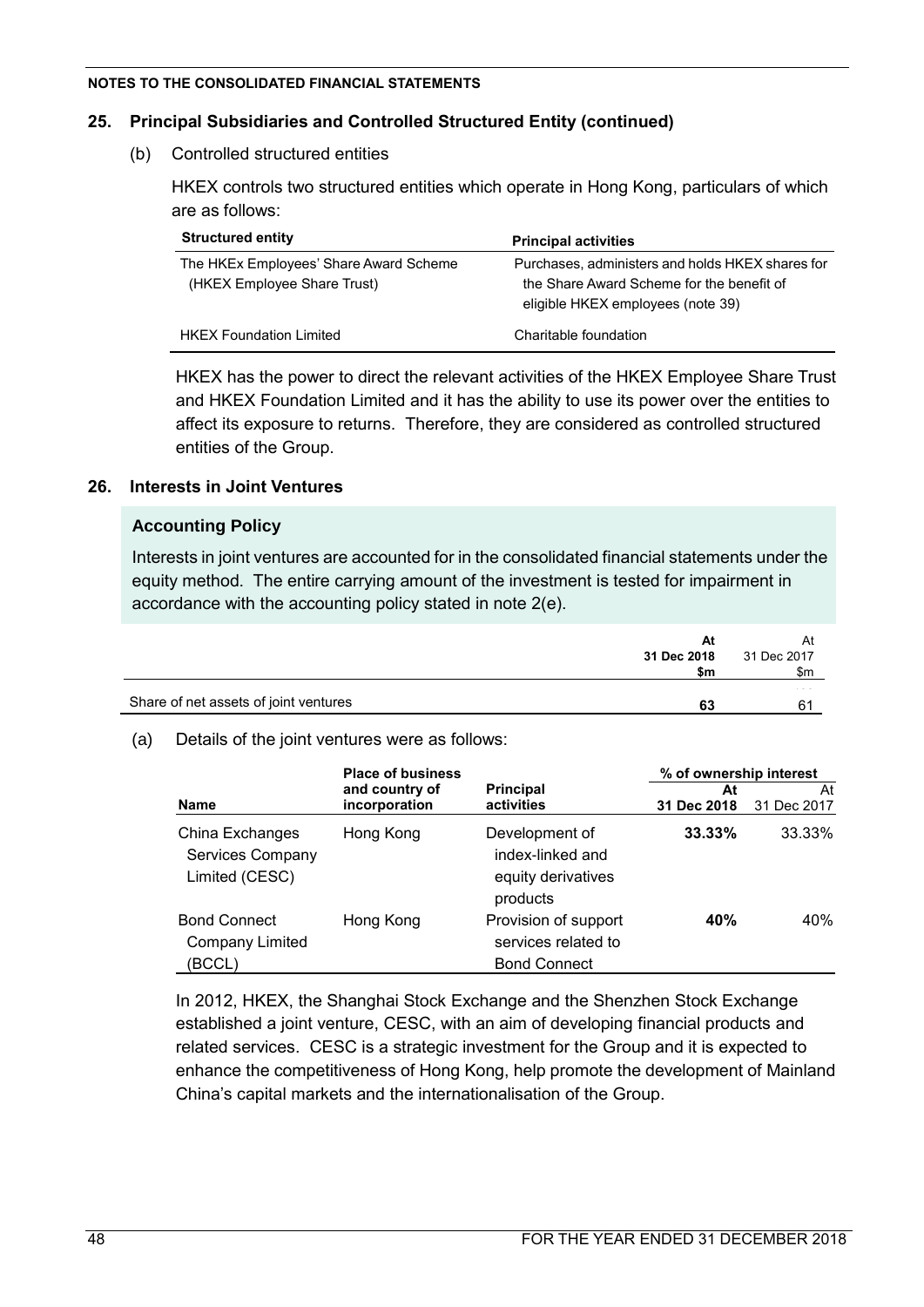# **26. Interests in Joint Ventures (continued)**

(a) (continued)

In 2017, HKEX and China Foreign Exchange Trade System (CFETS) established a joint venture, BCCL, which provides support services related to Bond Connect. BCCL is a strategic investment of the Group as it provides services to facilitate the trading of Bond Connect, which enhances HKEX's position in the fixed income market and expands the mutual market programme from equity into a new asset class.

Set out below is the measurement method and the carrying amounts of the two joint ventures:

|             |                    | <b>Carrying amount</b> |             |  |
|-------------|--------------------|------------------------|-------------|--|
|             |                    | At                     | At          |  |
|             | <b>Measurement</b> | 31 Dec 2018            | 31 Dec 2017 |  |
| <b>Name</b> | method             | \$m                    | \$m         |  |
| <b>CESC</b> | Equity             | 43                     | 51          |  |
| <b>BCCL</b> | Equity             | 20                     | 10          |  |
|             |                    | 63                     | 61          |  |

The two joint ventures are private companies and no quoted market prices are available for their shares.

No summarised financial information of CESC and BCCL is presented as the joint ventures are not material to the Group.

# **27. Goodwill and Other Intangible Assets**

# **Accounting Policy**

# Goodwill

Goodwill arising on the acquisition of subsidiaries is carried at cost as established at the date of acquisition less accumulated impairment losses, if any.

For the purpose of impairment testing, goodwill acquired in a business combination is allocated to each CGU, or group of CGUs, that is expected to benefit from the synergies of the combination. Each CGU or group of CGUs to which the goodwill is allocated represents the lowest level within the entity at which the goodwill is monitored for internal management purposes (ie, operating segment level).

Goodwill is not amortised but impairment reviews are undertaken annually or more frequently if events or changes in circumstances indicate a potential impairment. The carrying value of goodwill is compared to the recoverable amount, which is the higher of value-in-use and the fair value less costs to sell. Any impairment is recognised immediately in the consolidated income statement and is not subsequently reversed.

# **Tradenames**

Tradenames acquired in a business combination are recognised at fair value at the acquisition date. The fair value is based on the discounted estimated royalty payments that are expected to be avoided as a result of the tradenames being owned.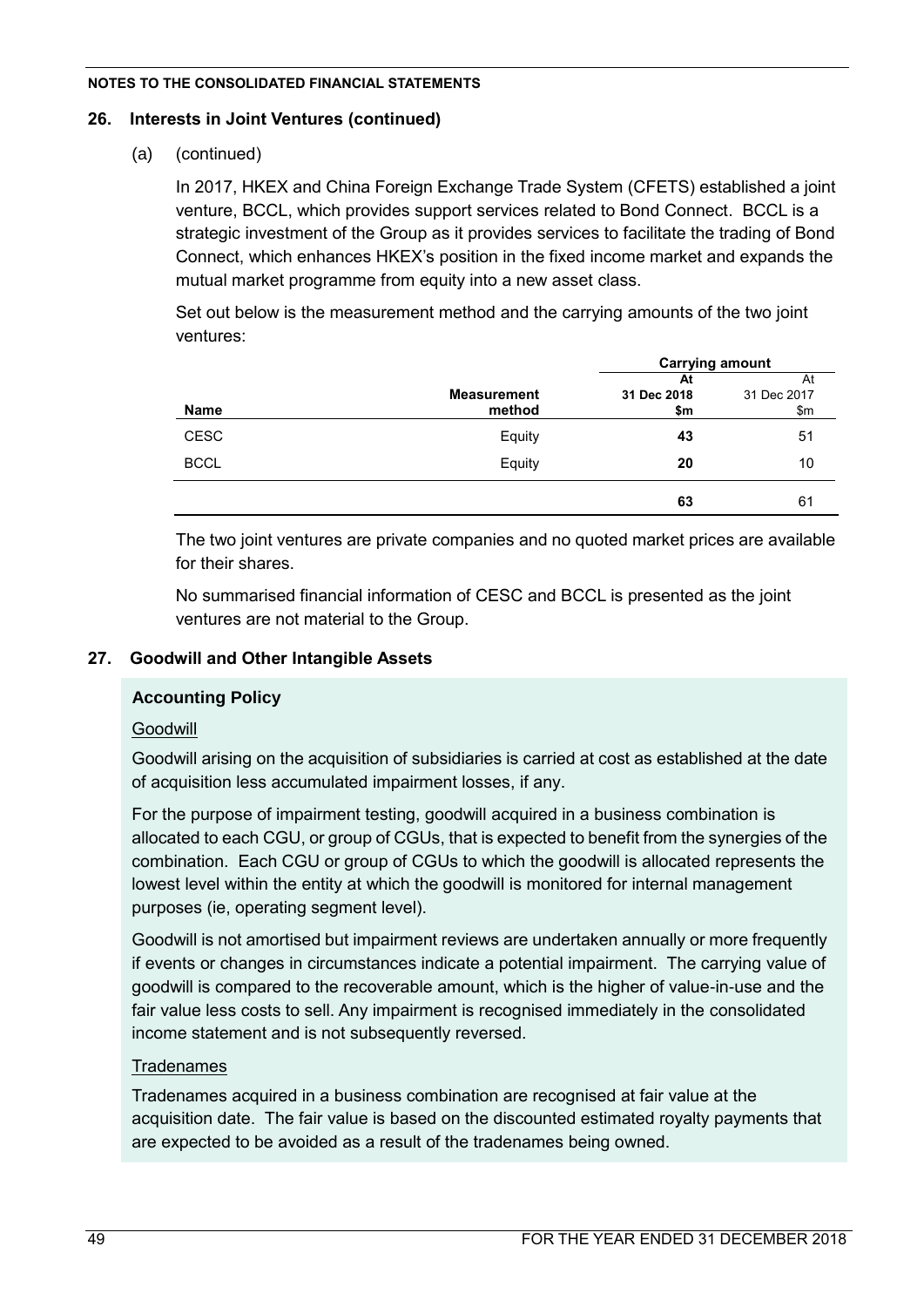# **27. Goodwill and Other Intangible Assets (continued)**

# **Accounting Policy (continued)**

# Tradenames (continued)

Tradenames arising from the acquisition of the LME Group have indefinite useful lives and are carried at cost less accumulated impairment losses, if any.

Tradenames are reviewed annually to determine whether events and circumstances continue to support the indefinite useful life assessment.

# Customer relationships

Customer relationships acquired in a business combination are recognised initially at fair value at the acquisition date. The fair value is determined using the multi-period excess earnings method, whereby the asset is valued after deducting a fair return on all other assets that are part of creating the related cash flows. Subsequently, the customer relationships are carried at cost (ie, the initial fair value) less accumulated amortisation and impairment losses, if any. Amortisation is calculated using the straight-line method over the expected lives of the customer relationships, which are determined to be 20 to 25 years.

# Computer software systems

Development costs that are directly attributable to the design and testing of identifiable and unique software products controlled by the Group are recognised as intangible assets if the related software does not form an integral part of the hardware on which it operates (ie, system software without which the related hardware can still operate) and when the following criteria are met:

- It is technically feasible to complete the software so that it will be available for use;
- Management intends to complete the software and use it;
- There is an ability to use the software;
- It can be demonstrated how the software will generate probable future economic benefits;
- Adequate technical, financial and other resources to complete the development and to use the software are available; and
- The expenditure attributable to the software during its development can be reliably measured.

Other development expenditures that do not meet these criteria are recognised in the consolidated income statement as incurred. Development costs previously recognised in the consolidated income statement are not recognised as an asset in a subsequent period.

Qualifying software system development expenditure and related directly attributable costs capitalised as intangible assets are amortised when they are available for use. They are amortised at rates sufficient to write off their costs net of residual values over their estimated useful lives of three to five years on a straight-line basis. The residual values and useful lives are reviewed, and adjusted if appropriate, at the end of each reporting period, with the effect of any changes in estimate accounted for on a prospective basis.

Costs associated with maintaining computer systems and software programmes are recognised in the consolidated income statement as incurred.

The Group's accounting policy for impairment is described in note 2(e).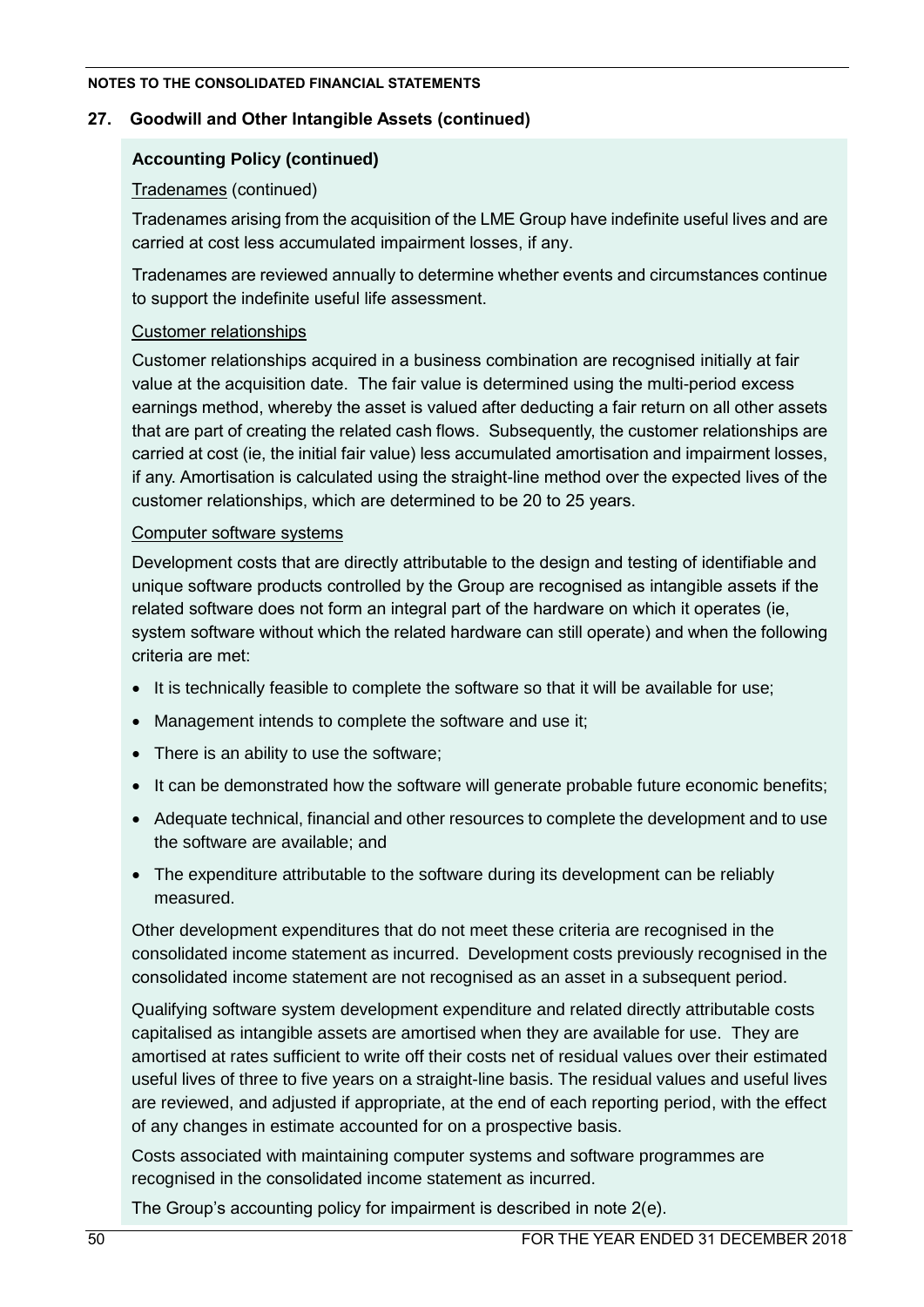# **27. Goodwill and Other Intangible Assets (continued)**

|                                                               | <b>Other Intangible Assets</b> |                          |                      |                  |                     |
|---------------------------------------------------------------|--------------------------------|--------------------------|----------------------|------------------|---------------------|
|                                                               |                                |                          | <b>Customer</b>      | <b>Software</b>  |                     |
|                                                               | <b>Goodwill</b><br>\$m         | <b>Tradenames</b><br>\$m | relationships<br>\$m | systems<br>\$m\$ | <b>Total</b><br>\$m |
|                                                               |                                |                          |                      |                  |                     |
| Cost:                                                         |                                |                          |                      |                  |                     |
| At 1 Jan 2017                                                 | 13,167                         | 891                      | 3,111                | 2,292            | 19,461              |
| Exchange differences                                          | 110                            | 7                        | 25                   | 15               | 157                 |
| Additions                                                     |                                |                          |                      | 537              | 537                 |
| Disposals                                                     |                                | ä,                       |                      | (11)             | (11)                |
| At 31 Dec 2017                                                | 13,277                         | 898                      | 3,136                | 2,833            | 20,144              |
| At 1 Jan 2018                                                 | 13,277                         | 898                      | 3,136                | 2,833            | 20,144              |
| Exchange differences                                          | 21                             | 1                        | 5                    | (2)              | 25                  |
| Additions                                                     |                                |                          |                      | 602              | 602                 |
| Disposals                                                     |                                |                          |                      | (13)             | (13)                |
| At 31 Dec 2018                                                | 13,298                         | 899                      | 3,141                | 3,420            | 20,758              |
| <b>Accumulated amortisation:</b>                              |                                |                          |                      |                  |                     |
| At 1 Jan 2017                                                 |                                |                          | 527                  | 1,122            | 1,649               |
| Exchange differences                                          |                                |                          | 4                    | 8                | 12                  |
| Amortisation                                                  |                                |                          | 130                  | 439              | 569                 |
| Disposals                                                     |                                |                          |                      | (11)             | (11)                |
| At 31 Dec 2017                                                | $\overline{\phantom{a}}$       |                          | 661                  | 1,558            | 2,219               |
| At 1 Jan 2018                                                 |                                |                          | 661                  | 1,558            | 2,219               |
| Exchange differences                                          |                                |                          | 1                    | (3)              | (2)                 |
| Amortisation                                                  |                                |                          | 130                  | 405              | 535                 |
| Disposals                                                     |                                |                          |                      | (13)             | (13)                |
| At 31 Dec 2018                                                |                                |                          | 792                  | 1,947            | 2,739               |
| Net book value:                                               |                                |                          |                      |                  |                     |
| At 31 Dec 2018                                                | 13,298                         | 899                      | 2,349                | 1,473            | 18,019              |
| At 31 Dec 2017                                                | 13,277                         | 898                      | 2,475                | 1,275            | 17,925              |
| Cost of software systems under<br>development included above: |                                |                          |                      |                  |                     |
| At 31 Dec 2018                                                |                                |                          |                      | 674              | 674                 |
| At 31 Dec 2017                                                |                                |                          |                      | 547              | 547                 |

Amortisation of \$535 million (2017: \$569 million) is included in "depreciation and amortisation" in the consolidated income statement.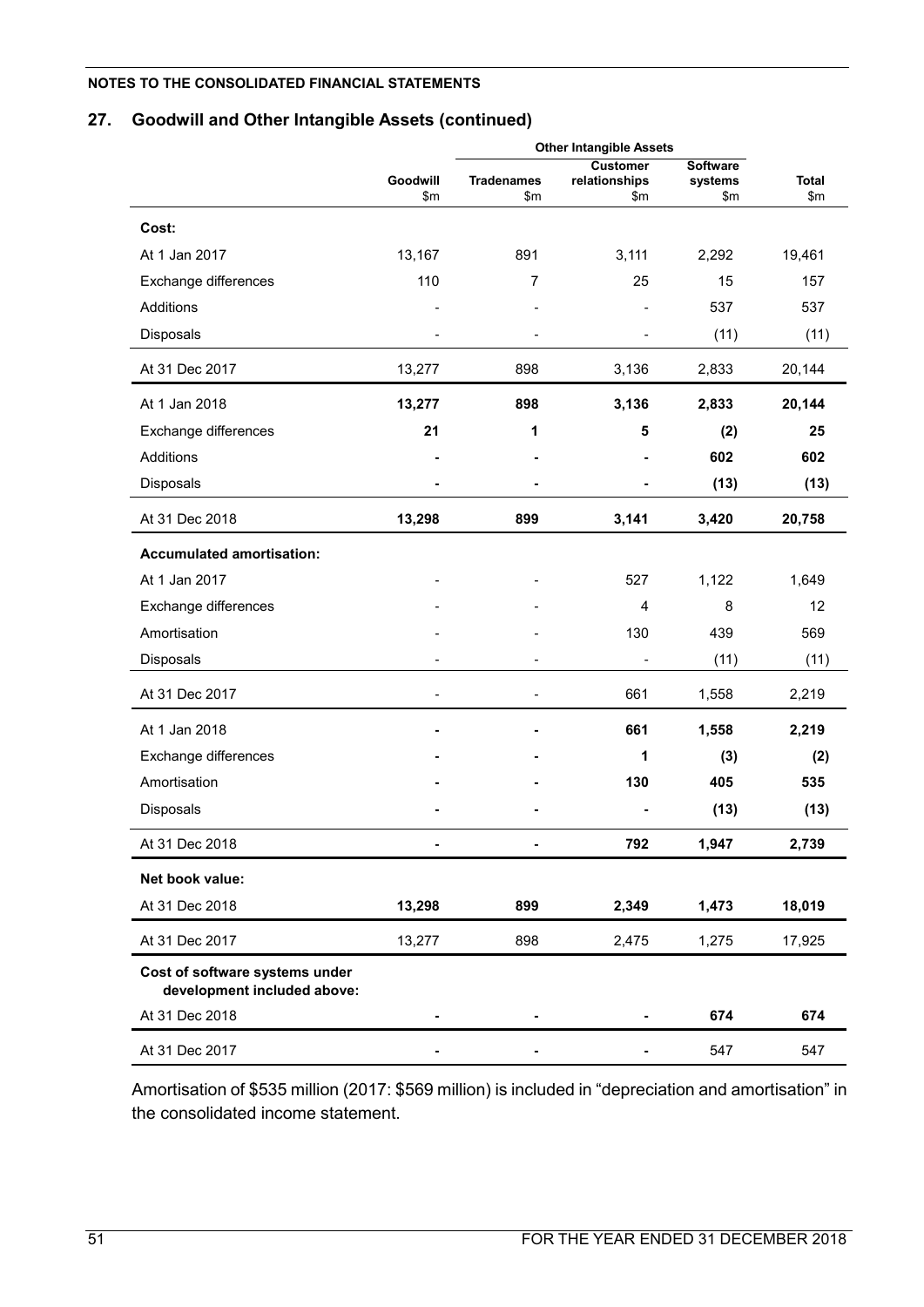# **27. Goodwill and Other Intangible Assets (continued)**

Tradenames are regarded as having indefinite useful lives and there is no foreseeable limit to the period over which they are expected to generate cash flows for the Group as it is expected that their values will not be reduced through usage and there are no legal or similar limits on the period for their use.

Impairment tests for CGUs containing goodwill and intangible assets with indefinite useful lives

Goodwill and tradenames that arose on the acquisition of the LME Group in 2012 are allocated to and monitored by management at the operating segment level, which comprises CGUs, or groups of CGUs that are expected to benefit from synergies of combination with the acquired businesses. A summary of the allocation of goodwill and tradenames to these operating segments is as follows:

|                     | At 31 Dec 2018 |                   | At 31 Dec 2017 |                   |
|---------------------|----------------|-------------------|----------------|-------------------|
|                     | Goodwill       | <b>Tradenames</b> | Goodwill       | <b>Tradenames</b> |
|                     | \$m            | \$m               | \$m            | \$m               |
| Commodities segment | 10,412         | 704               | 10,396         | 703               |
| Clearing segment    | 2,886          | 195               | 2,881          | 195               |
|                     | 13,298         | 899               | 13,277         | 898               |

The Commodities segment comprises the commodities trading platform in the UK (LME commodities CGU) and the commodities trading platform in Mainland China (China commodities CGU). As the China commodities CGU is still at an early stage of operation, its valuation has not been taken into account in determining the recoverable amount of the Commodities segment at 31 December 2018.

The recoverable amount of each CGU is determined based on value-in-use calculations. These calculations use cash flow projections based on financial forecasts approved by management covering a five-year period. Cash flows beyond the five-year period are extrapolated using the estimated terminal growth rates stated below. The key assumptions, EBITDA margins, growth rates and discount rates used for value-in-use calculations are as follows:

|                                            | At 31 Dec 2018                |                     | At 31 Dec 2017         |                     |
|--------------------------------------------|-------------------------------|---------------------|------------------------|---------------------|
|                                            | <b>Commodities</b><br>segment | Clearing<br>segment | Commodities<br>segment | Clearing<br>segment |
| EBITDA margin (average of next five years) | 61%                           | 49%                 | 61%                    | 50%                 |
| Growth rate                                | 3%                            | 3%                  | 3%                     | 3%                  |
| Discount rate                              | 9%                            | 9%                  | 9%                     | 9%                  |

For the LME commodities CGU and the Clearing segment, management determined the EBITDA margins based on past performance and expectations regarding market development. The growth rates do not exceed the long-term average growth rate for the business in the markets in which each of the CGUs currently operates. The discount rates used are pre-tax and reflect specific risks relating to each CGU.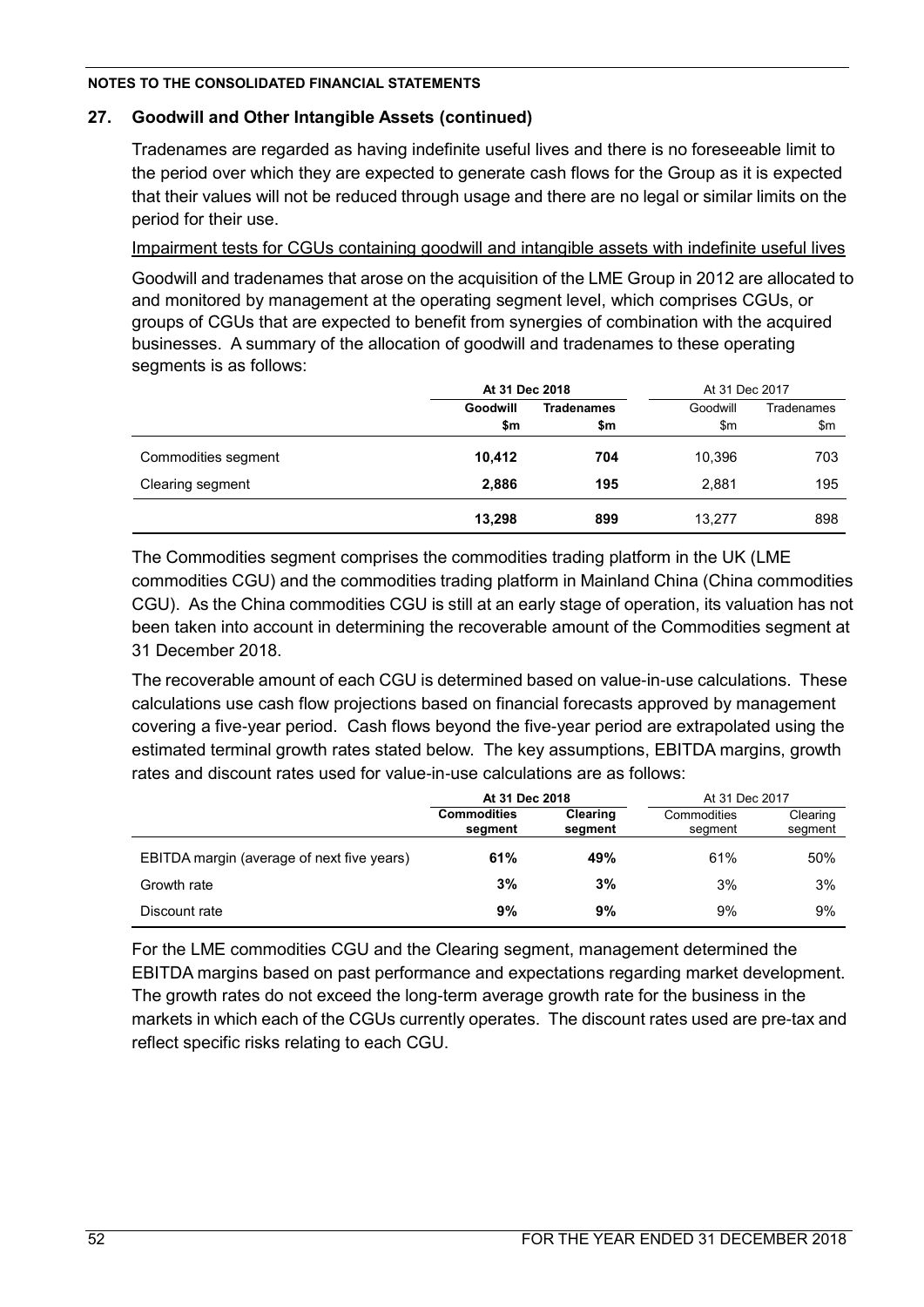# **27. Goodwill and Other Intangible Assets (continued)**

# Impairment tests for CGUs containing goodwill and intangible assets with indefinite useful lives (continued)

The recoverable amounts of the operating segments (including goodwill and tradenames) based on the estimated value-in-use calculations were higher than their carrying amounts at 31 December 2018 and 31 December 2017. Accordingly, no provision for impairment loss for goodwill or tradenames is considered necessary.

If the LME trading fee in the forecast period was 9 per cent lower than forecast, or the discount rate increased to 10 per cent, the recoverable amount of the Commodities segment would be approximately equal to its carrying amount. Except for this, any reasonable possible changes in the key assumptions used in the value-in-use assessment would not affect management's view on impairment at 31 December 2018.

# **28. Fixed Assets**

# **Accounting Policy**

Tangible fixed assets are stated at historical cost less accumulated depreciation and impairment losses. Historical cost includes expenditure that is directly attributable to the acquisition of the assets.

Tangible fixed assets are depreciated when they are available for use. They are depreciated at rates sufficient to write off their costs net of expected residual values over their estimated useful lives on a straight-line basis. The residual values and useful lives are reviewed at the end of each reporting period, with the effect of any changes in estimate accounted for on a prospective basis.

The useful lives of major categories of fixed assets are as follows:

| Leasehold buildings                     | Up to 35 years or remaining lives<br>of the leases if shorter        |
|-----------------------------------------|----------------------------------------------------------------------|
| Leasehold improvements                  | Over the remaining lives of the<br>leases but not exceeding 10 years |
| Computer trading and clearing systems   |                                                                      |
| - hardware and software                 | 3 to 5 years                                                         |
| Other computer hardware and software    | 3 years                                                              |
| Furniture, equipment and motor vehicles | 3 to 5 years                                                         |
| Data centre facilities and equipment    | 3 to 20 years                                                        |

Expenditure incurred in the construction of leasehold buildings and other directly attributable costs are capitalised when it is probable that future economic benefits associated with the expenditure will flow to the Group and the costs can be measured reliably.

Qualifying software expenditure and related directly attributable costs are capitalised and recognised as a fixed asset if the software forms an integral part of the hardware on which it operates (ie, operating system software without which the related hardware cannot operate).

Subsequent costs and qualifying development expenditure incurred after the completion of a system are included in the asset's carrying amount or recognised as a separate asset only when it is probable that future economic benefits associated with that item will flow to the Group and the cost of the item can be measured reliably. All other repairs and maintenance costs and other subsequent expenditure are charged to the consolidated income statement when incurred.

The Group's accounting policy for impairment is described in note 2(e).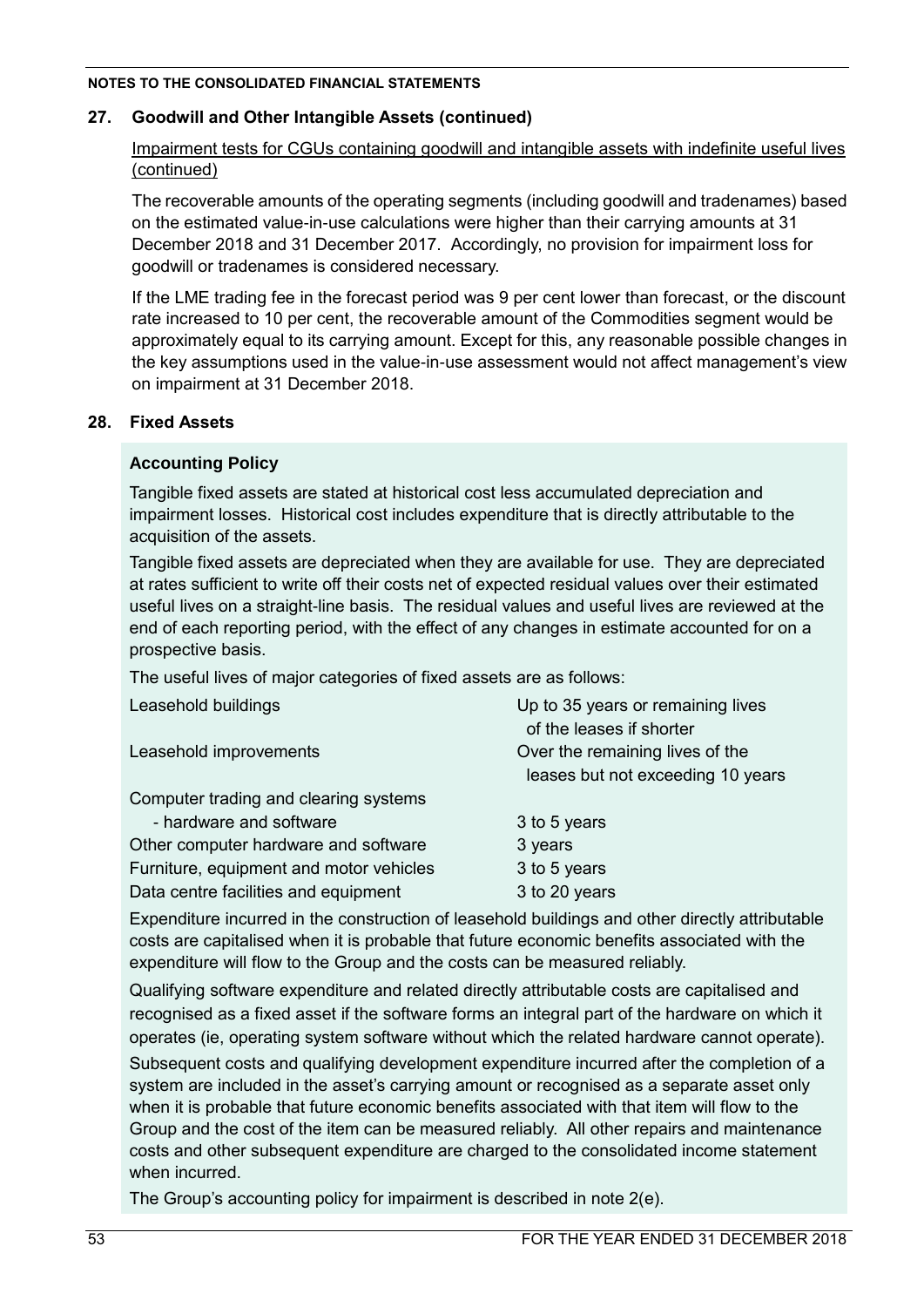# **28. Fixed Assets (continued)**

|                                                                       | Leasehold        | Computer<br>trading<br>and<br>clearing | Other<br>computer<br>hardware<br>and | Data<br>centre<br>facilities<br>and | Leasehold<br>improvements,<br>furniture,<br>equipment and |              |
|-----------------------------------------------------------------------|------------------|----------------------------------------|--------------------------------------|-------------------------------------|-----------------------------------------------------------|--------------|
|                                                                       | buildings<br>\$m | systems<br>\$m                         | software<br>\$m                      | equipment<br>\$m\$                  | motor vehicles<br>\$m                                     | Total<br>\$m |
| Cost:                                                                 |                  |                                        |                                      |                                     |                                                           |              |
| At 1 Jan 2017                                                         | 708              | 1,348                                  | 523                                  | 410                                 | 888                                                       | 3,877        |
| Exchange differences                                                  | $\blacksquare$   | 5                                      | $\overline{2}$                       | $\overline{\phantom{a}}$            | 5                                                         | 12           |
| Additions                                                             |                  | 75                                     | 29                                   | 6                                   | 141                                                       | 251          |
| Disposals                                                             |                  | (7)                                    | (8)                                  |                                     | (37)                                                      | (52)         |
| At 31 Dec 2017                                                        | 708              | 1,421                                  | 546                                  | 416                                 | 997                                                       | 4,088        |
| At 1 Jan 2018                                                         | 708              | 1,421                                  | 546                                  | 416                                 | 997                                                       | 4,088        |
| Exchange differences                                                  | $\blacksquare$   | (2)                                    | (1)                                  | $\blacksquare$                      | (2)                                                       | (5)          |
| Additions                                                             |                  | 35                                     | 112                                  | 12                                  | 227                                                       | 386          |
| Disposals                                                             |                  | (27)                                   | (8)                                  | -                                   | (6)                                                       | (41)         |
| At 31 Dec 2018                                                        | 708              | 1,427                                  | 649                                  | 428                                 | 1,216                                                     | 4,428        |
| <b>Accumulated depreciation:</b>                                      |                  |                                        |                                      |                                     |                                                           |              |
| At 1 Jan 2017                                                         | 121              | 1,187                                  | 438                                  | 112                                 | 520                                                       | 2,378        |
| Exchange differences                                                  |                  | $\overline{2}$                         | 1                                    | $\overline{\phantom{a}}$            | 1                                                         | 4            |
| Depreciation                                                          | 28               | 55                                     | 44                                   | 27                                  | 135                                                       | 289          |
| <b>Disposals</b>                                                      |                  | (7)                                    | (8)                                  | $\overline{\phantom{0}}$            | (37)                                                      | (52)         |
| At 31 Dec 2017                                                        | 149              | 1,237                                  | 475                                  | 139                                 | 619                                                       | 2,619        |
| At 1 Jan 2018                                                         | 149              | 1,237                                  | 475                                  | 139                                 | 619                                                       | 2,619        |
| Exchange differences                                                  |                  | (1)                                    |                                      | $\blacksquare$                      | (1)                                                       | (2)          |
| Depreciation                                                          | 29               | 31                                     | 42                                   | 28                                  | 97                                                        | 227          |
| Disposals                                                             |                  | (27)                                   | (8)                                  |                                     | (6)                                                       | (41)         |
| At 31 Dec 2018                                                        | 178              | 1,240                                  | 509                                  | 167                                 | 709                                                       | 2,803        |
| Net book value:                                                       |                  |                                        |                                      |                                     |                                                           |              |
| At 31 Dec 2018                                                        | 530              | 187                                    | 140                                  | 261                                 | 507                                                       | 1,625        |
| At 31 Dec 2017                                                        | 559              | 184                                    | 71                                   | 277                                 | 378                                                       | 1,469        |
| Cost of fixed assets in the course of<br>construction included above: |                  |                                        |                                      |                                     |                                                           |              |
| At 31 Dec 2018                                                        |                  | 46                                     | 91                                   |                                     | 132                                                       | 269          |
| At 31 Dec 2017                                                        |                  | 110                                    | 14                                   | $\mathbf 1$                         | 103                                                       | 228          |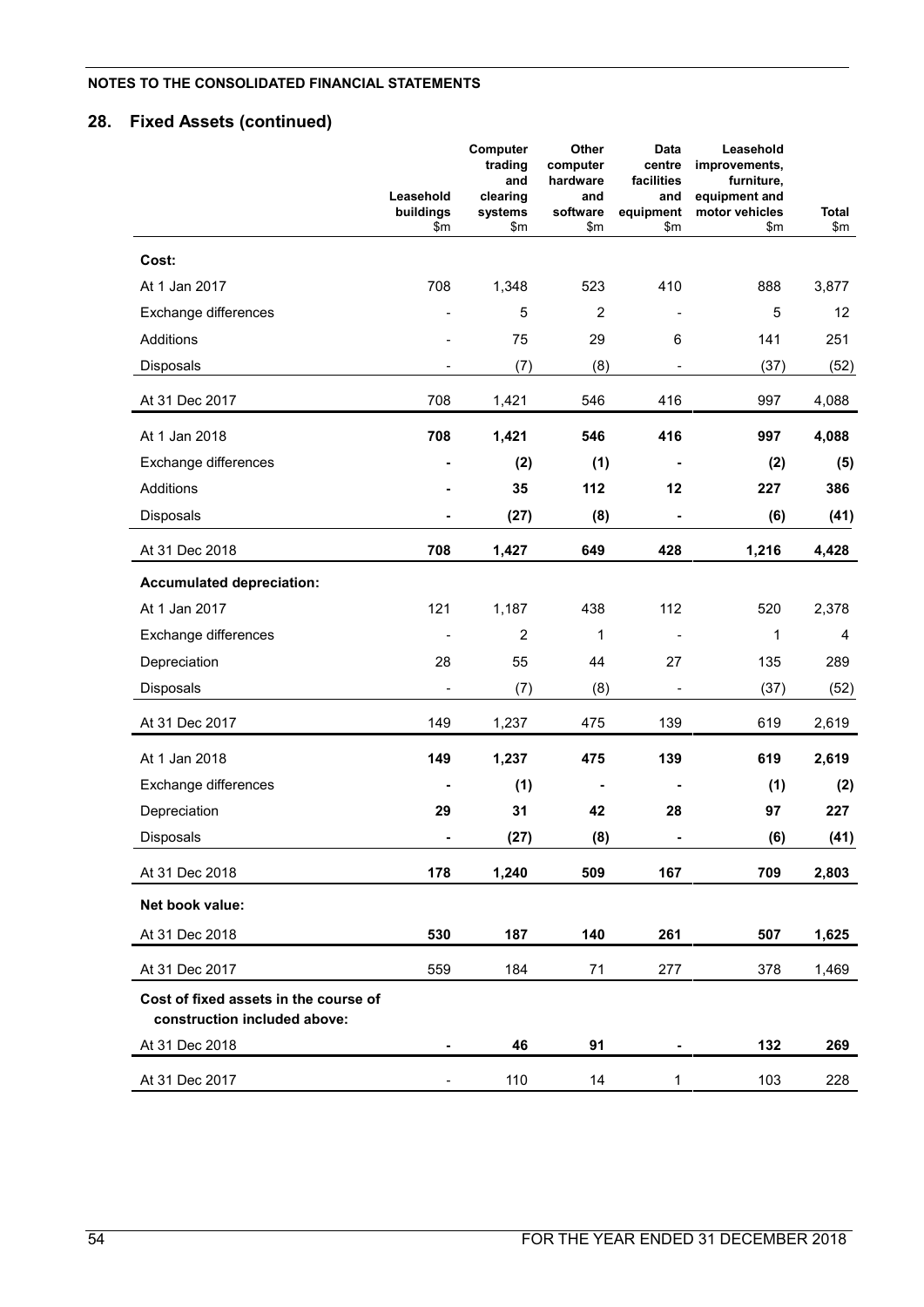# **29. Financial Liabilities at Fair Value through Profit or Loss**

# **Accounting Policy**

Financial liabilities at fair value through profit or loss are initially recognised at fair value on trade date and subsequently remeasured at their fair values. Changes in fair value of the liabilities are recognised in the consolidated income statement.

|                                                                  | At<br>31 Dec 2018 | At<br>31 Dec 2017 |
|------------------------------------------------------------------|-------------------|-------------------|
|                                                                  | \$m               | \$m               |
| Held by LME Clear in its capacity as a central counterparty      |                   |                   |
| Derivative financial instruments:                                |                   |                   |
| - base and precious metals futures and options contracts cleared |                   |                   |
| through LME Clear (note (a))                                     | 53,915            | 85,335            |
|                                                                  | 53,915            | 85.335            |

(a) The amount represents the fair value of outstanding base and precious metals futures and options contracts cleared through LME Clear that do not qualify for netting under HKAS 32 Financial Instruments: Presentation, where LME Clear is acting in its capacity as a central counterparty to the contracts traded on the LME.

# **30. Margin Deposits, Mainland Security and Settlement Deposits, and Cash Collateral from Clearing Participants**

# **Accounting Policy**

The obligation to refund the Margin deposits, Mainland security and settlement deposits, and cash collateral from Clearing Participants is disclosed under current liabilities. Non-cash collateral received from Clearing Participants is not recognised on the consolidated statement of financial position.

Margin Funds are established by cash received or receivable from Clearing Participants in respect of margin deposits, Mainland security and settlement deposits, and cash collateral of the five clearing houses to cover their open positions. Part of the Mainland security and settlement deposits is used by HKSCC to satisfy its obligations as a clearing participant of ChinaClear in respect of trades transacted through Stock Connect. These funds are held in segregated accounts of the respective clearing houses for this specified purpose and cannot be used by the Group to finance any other activities.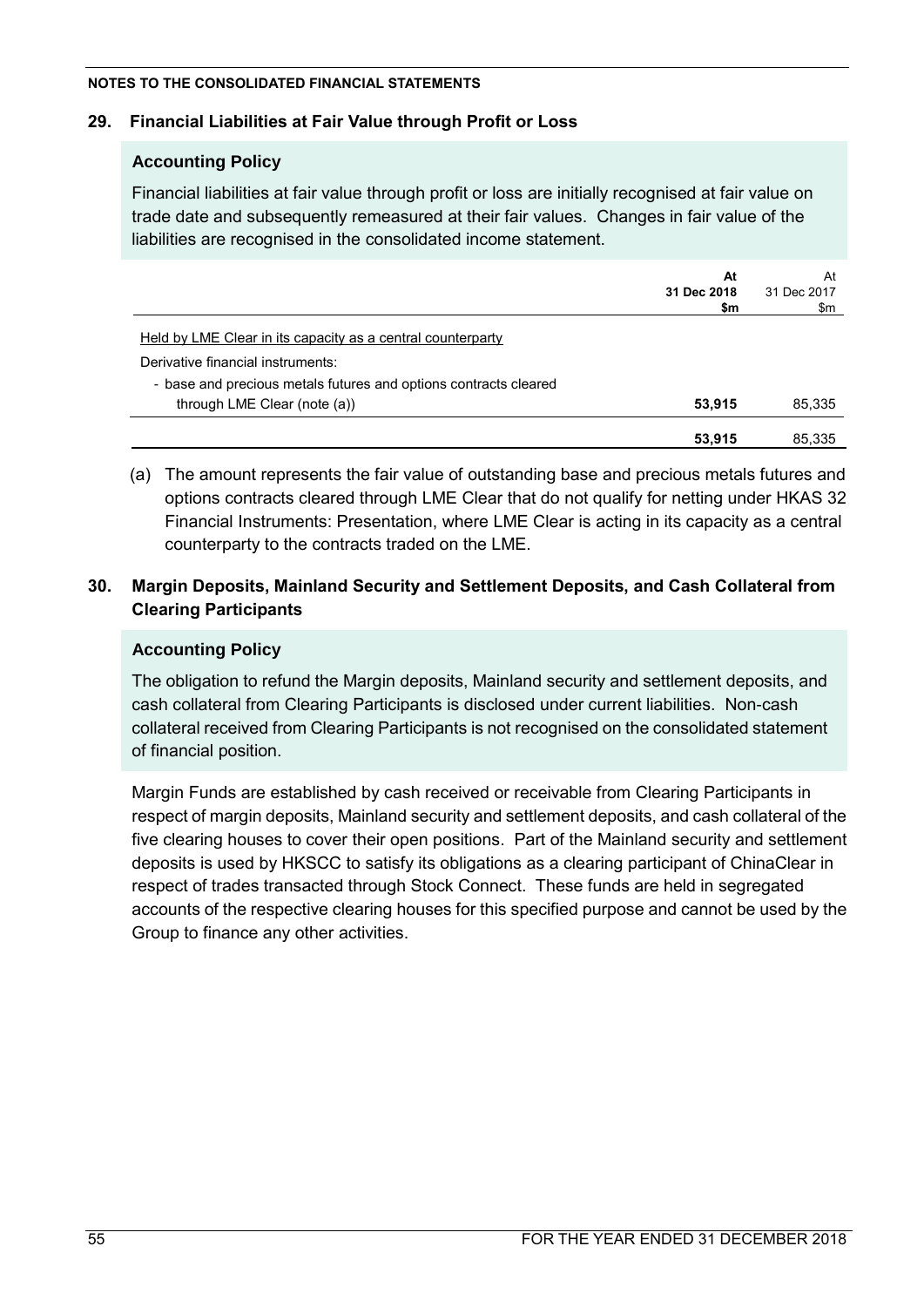|                                                                                                                          | At<br>31 Dec 2018<br>\$m | At<br>31 Dec 2017<br>\$m |
|--------------------------------------------------------------------------------------------------------------------------|--------------------------|--------------------------|
| Margin deposits, Mainland security and settlement deposits, and cash<br>collateral from Clearing Participants comprised: |                          |                          |
| SEOCH Clearing Participants' margin deposits                                                                             | 9,011                    | 14,571                   |
| HKCC Clearing Participants' margin deposits                                                                              | 52,446                   | 49,245                   |
| HKSCC Clearing Participants' margin deposits, Mainland security                                                          |                          |                          |
| and settlement deposits, and cash collateral                                                                             | 7,982                    | 8,553                    |
| OTC Clear Clearing Participants' margin deposits                                                                         | 3,395                    | 1,730                    |
| LME Clear Clearing Participants' margin deposits                                                                         | 50,894                   | 83,715                   |
|                                                                                                                          | 123,728                  | 157,814                  |
| The margin deposits, Mainland security and settlement deposits,                                                          |                          |                          |
| and cash collateral were invested in the following instruments                                                           |                          |                          |
| for managing the obligations of the Margin Funds (note 18):                                                              |                          |                          |
| Cash and cash equivalents (note 19)                                                                                      | 90,773                   | 122,844                  |
| Financial assets measured at fair value through profit or loss (note 20)                                                 |                          | 3,059                    |
| Financial assets measured at fair value through other comprehensive<br>income (note 21)                                  | 3,755                    |                          |
| Financial assets measured at amortised cost (note 22)                                                                    | 26,045                   | 29,481                   |
| Settlement Reserve Fund and Settlement Guarantee Fund held by                                                            |                          |                          |
| ChinaClear (note 24)                                                                                                     | 3,150                    | 2,421                    |
| Margin receivable from Clearing Participants                                                                             | 5                        | 9                        |
|                                                                                                                          | 123,728                  | 157,814                  |

# **30. Margin Deposits, Mainland Security and Settlement Deposits, and Cash Collateral from Clearing Participants (continued)**

# **31. Accounts Payable, Accruals and Other Liabilities**

# **Accounting Policy**

Financial liabilities (other than financial liabilities at fair value through profit or loss (note 29) and financial guarantee contracts (note 33)) are initially recognised at fair value, which is then treated as their cost after initial recognition, and subsequently carried at amortised cost using the effective interest method.

|                                                               | At<br>31 Dec 2018<br>\$m | At<br>31 Dec 2017<br>\$m |
|---------------------------------------------------------------|--------------------------|--------------------------|
| Payable to ChinaClear and Exchange and Clearing Participants: |                          |                          |
| - CNS money obligations payable (note 24(a))                  | 16,279                   | 14.204                   |
| - HKD/USD cash collateral for A shares (note 19(a)(ii))       | 206                      |                          |
| - others                                                      | 191                      | 212                      |
| Transaction levy payable to the SFC                           | 90                       | 120                      |
| Unclaimed dividends (note (a))                                | 276                      | 269                      |
| Stamp duty payable to the Collector of Stamp Revenue          | 323                      | 416                      |
| Other payables, accruals and deposits received                | 1,004                    | 989                      |
|                                                               | 18.369                   | 16.210                   |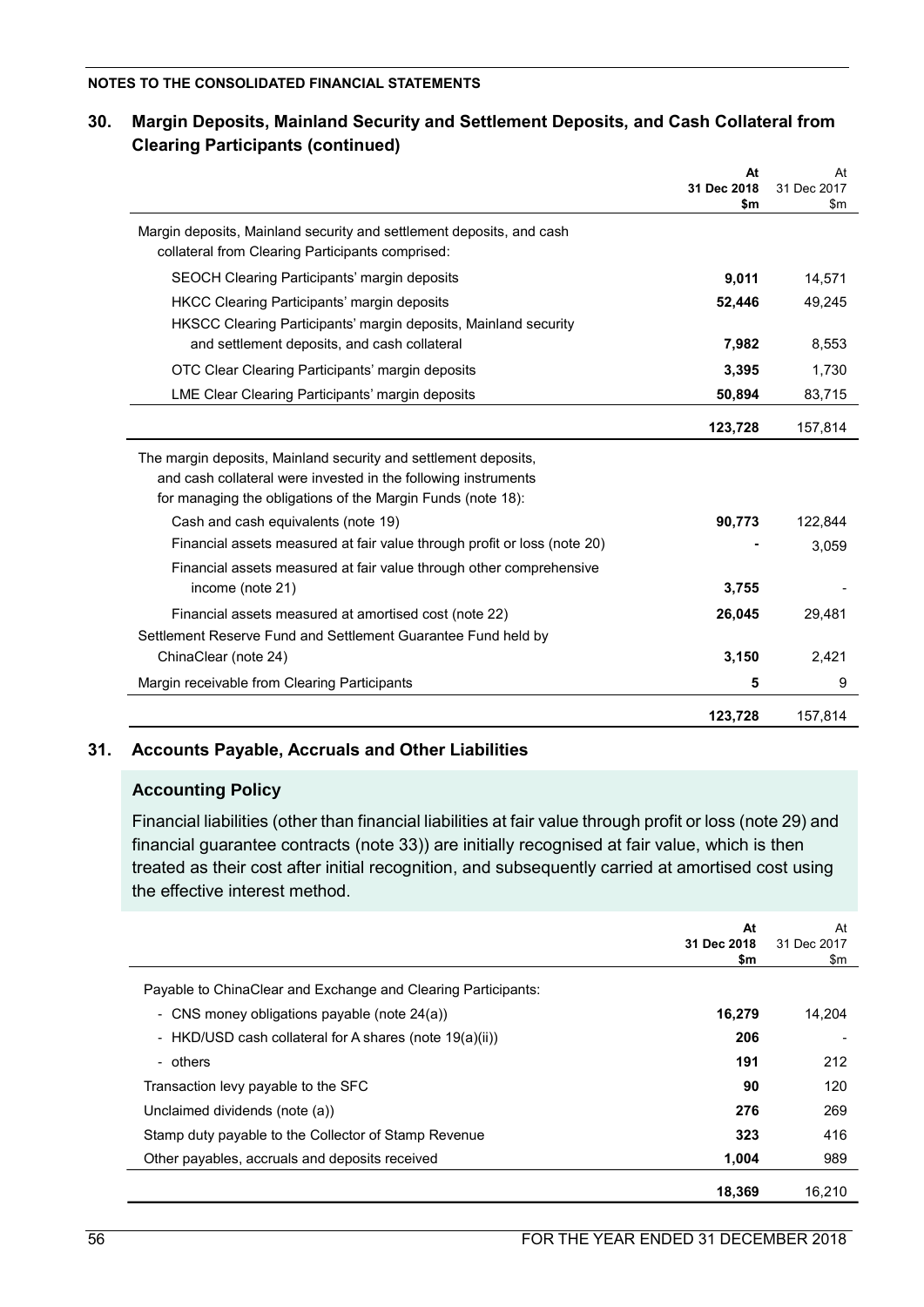# **31. Accounts Payable, Accruals and Other Liabilities (continued)**

- (a) Unclaimed dividends represent dividends declared by listed companies, including HKEX, which were held by HKSCC Nominees Limited (HKSN) but not yet claimed by shareholders of the companies concerned and dividends declared by HKEX but not yet claimed by its shareholders. During the year, cash dividends held by HKSN which had remained unclaimed for a period of more than seven years amounting to \$10 million (2017: \$7 million) were forfeited and recognised as sundry income (note 7) and dividends declared by HKEX which were unclaimed over a period of six years amounting to \$23 million (2017: \$26 million) were forfeited and transferred to retained earnings in accordance with HKEX's Articles of Association (note 42).
- (b) CNS money obligations payable mature within two days after the trade date. The majority of the remaining accounts payable, accruals and other liabilities would mature within three months.

# **32. Deferred Revenue**

# **Accounting Policy**

Deferred revenue, or "contract liability" under HKFRS 15, is recognised when the Group receives consideration (or the amount is due) from the customers before the Group transfers goods or services to the customers.

|                                                                   | At<br>31 Dec 2018<br>\$m | At<br>31 Dec 2017<br>\$m |
|-------------------------------------------------------------------|--------------------------|--------------------------|
| Deferred revenue arising from unsatisfied performance obligations | 1,418                    | 957                      |
| Analysed as:                                                      |                          |                          |
| Non-current liabilities                                           | 418                      |                          |
| <b>Current liabilities</b>                                        | 1,000                    | 957                      |
|                                                                   | 1,418                    | 957                      |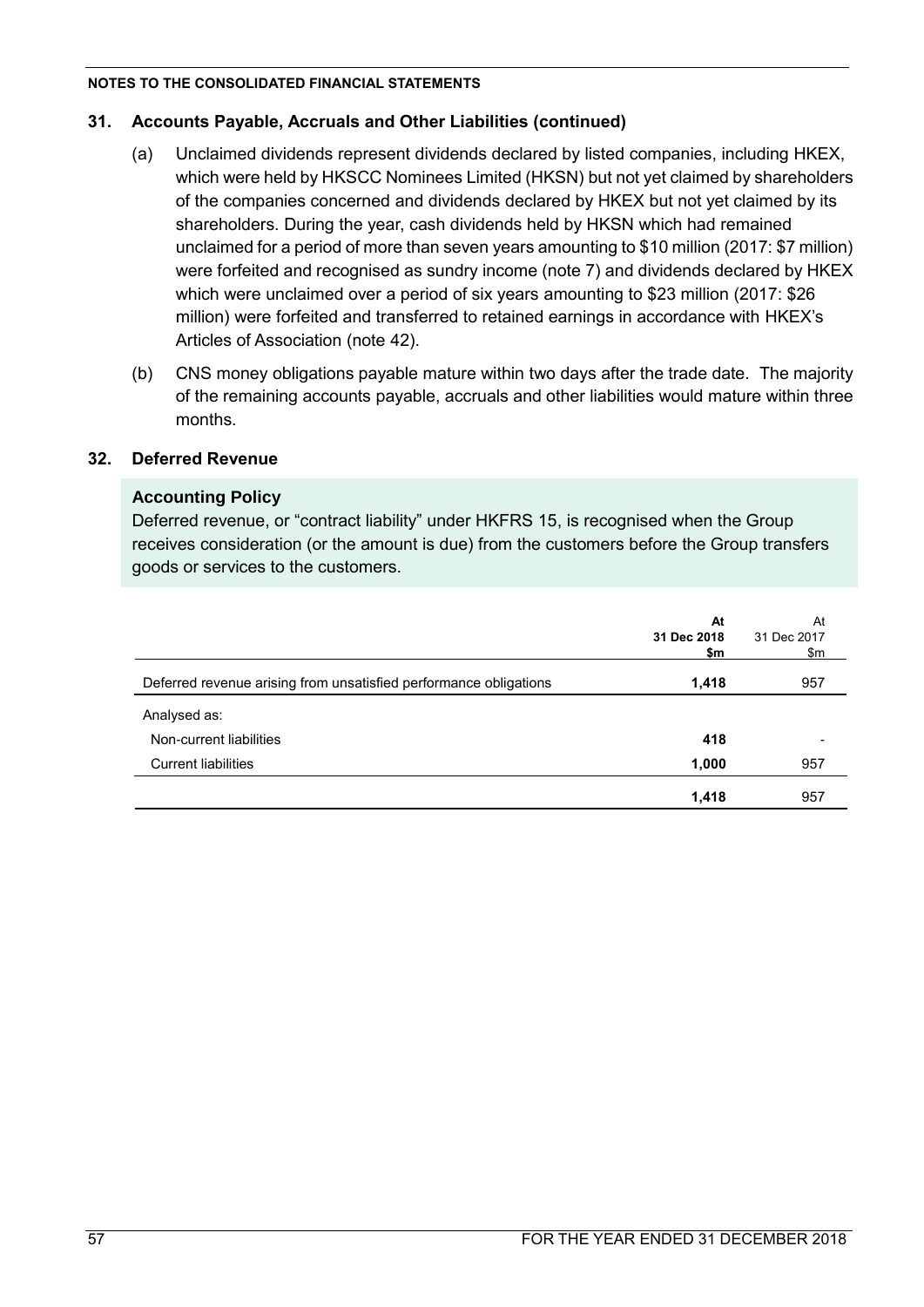# **33. Other Financial Liabilities**

# **Accounting Policy**

A financial guarantee contract is a contract that requires the Group to make specified payments to reimburse the holder for a loss it incurs because a specified entity or person fails to make payment when due in accordance with the original or modified terms of an undertaking.

Financial guarantee contracts are initially recognised at fair value, and subsequently at the higher of the amount determined in accordance with the expected credit loss model under HKFRS 9 (2014) and the amount initially recognised less, where appropriate, the cumulative amount of income recognised in accordance with the principles of HKFRS 15.

In the comparative period, financial guarantee contracts were also initially recognised at fair value, and subsequently measured at the higher of the best estimate of the amount required to settle the guarantee (in accordance with HKAS 37: Provisions, Contingent Liabilities and Contingent Assets) and the amount initially recognised less, where appropriate, cumulative amortisation over the life of the guarantee on a straight-line basis.

|                                                         | At<br>31 Dec 2018<br>\$m | At<br>31 Dec 2017<br>\$m |
|---------------------------------------------------------|--------------------------|--------------------------|
| Financial liabilities of Clearing House Funds (note 34) | 39                       | 38                       |
| Financial liabilities of Corporate Funds:               |                          |                          |
| Financial guarantee contract (note (a))                 | 20                       | 20                       |
|                                                         | 59                       | 58                       |

(a) The amount represents the carrying value of a financial guarantee provided by the Group to the Collector of Stamp Revenue, details of which are disclosed in note 45(b).

# **34. Clearing House Funds**

# **Accounting Policy**

Clearing Participants' cash contributions to Clearing House Funds are included under current liabilities. Non-cash collateral received from Clearing Participants is not recognised on the consolidated statement of financial position.

Clearing House Funds, or default funds, are established under the Clearing House Rules. Assets contributed by the Clearing Participants and the Group are held by the respective clearing houses (together with the accumulated income less related expenses for the clearing houses in Hong Kong) expressly for the purpose of ensuring that the respective clearing houses are able to fulfil their counterparty obligations in the event that one or more of the Clearing Participants fail to meet their obligations to the clearing houses. The HKSCC Guarantee Fund also provides resources to enable HKSCC to discharge its liabilities and obligations if defaulting Clearing Participants deposit defective securities into CCASS. The amounts earmarked for contribution to the Rates and FX Guarantee Resources of OTC Clear and its accumulated investment income was also included in Clearing House Funds for presentation purpose. These funds are held in segregated accounts of the respective clearing houses for this specified purpose and cannot be used by the Group to finance any other activities. From 1 June 2018 onwards, contributions by HKSCC, HKCC and SEOCH to their respective default funds (Skin-in-the-Game) are set at 10 per cent of the size of the respective funds, and such contributions, together with default fund credits granted to HKSCC and HKCC Participants, are included in Corporate Funds.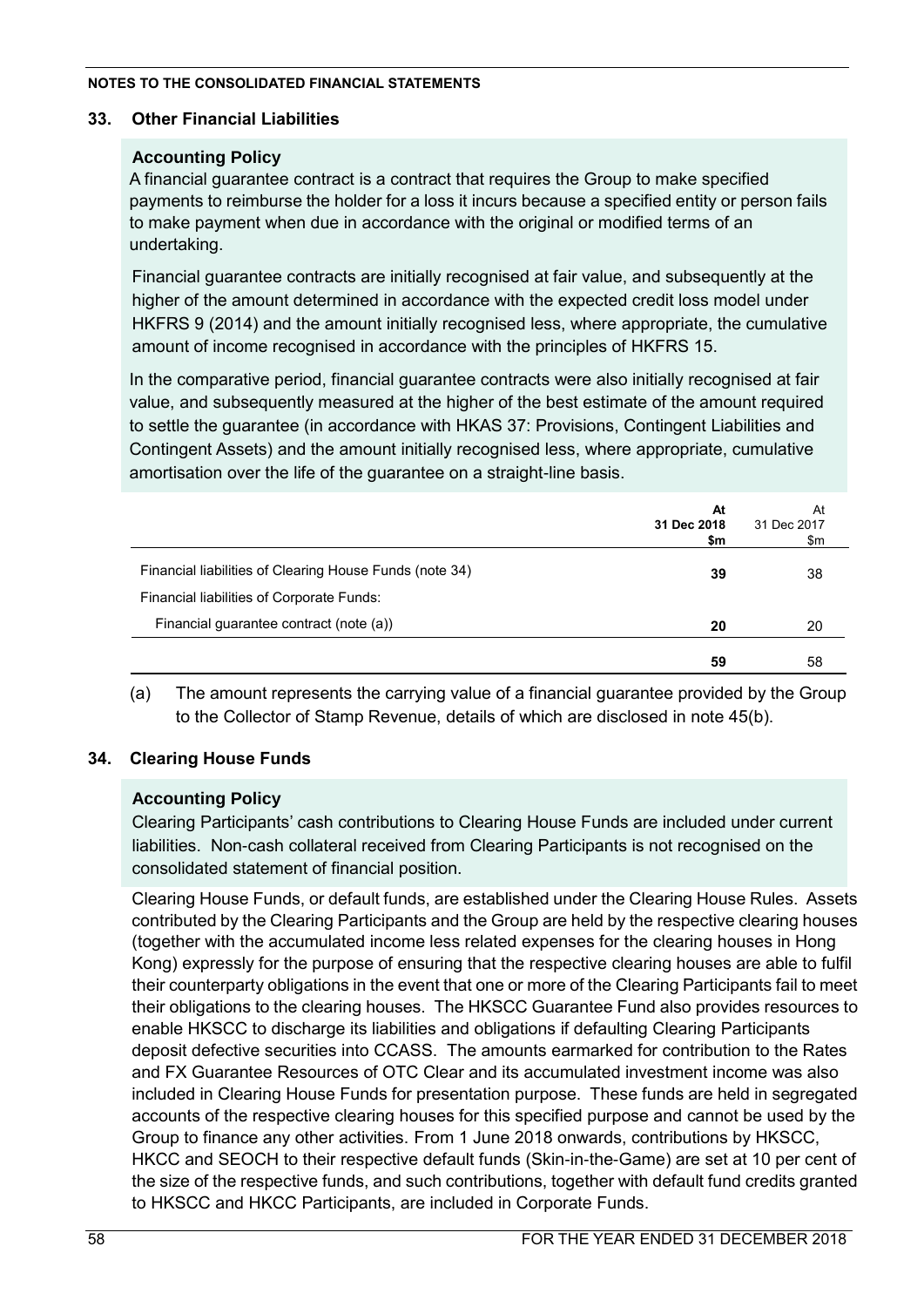# **34. Clearing House Funds (continued)**

|                                                                                                                             | At<br>31 Dec 2018<br>\$m | At<br>31 Dec 2017<br>\$m |
|-----------------------------------------------------------------------------------------------------------------------------|--------------------------|--------------------------|
| The Clearing House Funds comprised:                                                                                         |                          |                          |
|                                                                                                                             |                          |                          |
| Clearing Participants' cash contributions                                                                                   | 14,787                   | 16,626                   |
| Contribution to OTC Clear Rates and FX Guarantee Resources                                                                  | 156                      | 156                      |
| Clearing house funds reserves (note 41)                                                                                     | 523                      | 822                      |
|                                                                                                                             | 15,466                   | 17,604                   |
| The Clearing House Funds were invested in the following instruments<br>for managing the obligations of the Funds (note 18): |                          |                          |
| Cash and cash equivalents (note 19)                                                                                         | 15,505                   | 17,581                   |
| Financial assets measured at amortised cost (note 22)                                                                       |                          | 61                       |
|                                                                                                                             | 15,505                   | 17,642                   |
| Less: Other financial liabilities of Clearing House Funds (note 33)                                                         | (39)                     | (38)                     |
|                                                                                                                             | 15,466                   | 17,604                   |
| The Clearing House Funds comprised the following Funds:                                                                     |                          |                          |
| <b>HKSCC Guarantee Fund</b>                                                                                                 | 2,075                    | 2,712                    |
| <b>SEOCH Reserve Fund</b>                                                                                                   | 957                      | 2,454                    |
| <b>HKCC Reserve Fund</b>                                                                                                    | 1,167                    | 1,887                    |
| OTC Clear Rates and FX Guarantee Fund                                                                                       | 2,561                    | 1,222                    |
| OTC Clear Rates and FX Guarantee Resources                                                                                  | 164                      | 161                      |
| <b>LME Clear Default Fund</b>                                                                                               | 8,542                    | 9,168                    |
|                                                                                                                             | 15,466                   | 17,604                   |

(a) At 31 December 2018, the Skin-in-the-Game, together with default fund credits granted to HKSCC and HKCC Participants (note 50(c)), amounted to \$724 million (31 December 2017: \$Nil), and were included in Corporate Funds (note 19(b)).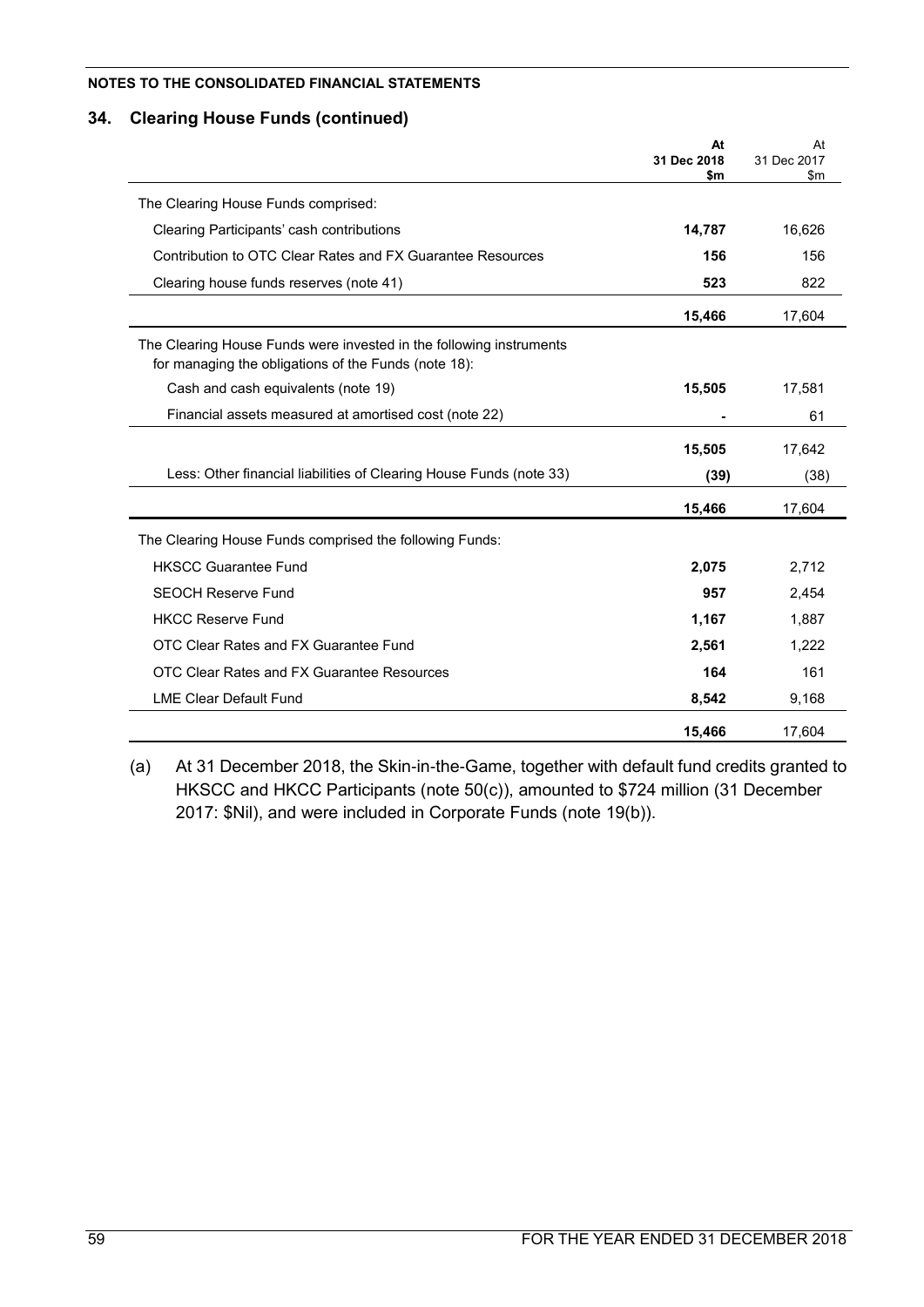# **35. Borrowings**

# **Accounting Policy**

Borrowings are recognised initially at fair value of proceeds received, net of transaction costs incurred (net proceeds). The difference between the net proceeds and the redemption value is amortised and recognised in the consolidated income statement as interest expense over the period of the borrowings using the effective interest method and added to borrowings.

The borrowings are subsequently carried at amortised cost (ie, net proceeds plus the cumulative amortisation using the effective interest method less payments).

Borrowings are classified as current liabilities unless the Group has an unconditional right to defer settlement of the liability for at least twelve months after the end of the reporting period.

|                                                             | At<br>31 Dec 2018<br>\$m | At<br>31 Dec 2017<br>\$m                             |
|-------------------------------------------------------------|--------------------------|------------------------------------------------------|
| Notes (note (a))                                            | 753                      | 1,533                                                |
| Written put options to non-controlling interests (note (b)) | 413                      | 327                                                  |
| Total borrowings                                            | 1,166                    | 1,860                                                |
| Analysed as:                                                |                          |                                                      |
| Non-current liabilities                                     | 161                      | 833                                                  |
| <b>Current liabilities</b>                                  | 1,005                    | 1,027                                                |
|                                                             | 1,166                    | 1,860                                                |
| The borrowings were repayable as follows:                   |                          |                                                      |
|                                                             | At<br>31 Dec 2018<br>\$m | At<br>31 Dec 2017<br>$\frac{\mathsf{m}}{\mathsf{m}}$ |
| Within one year                                             | 1,005                    | 1,027                                                |
| After one year but within two years                         | 85                       | 751                                                  |
| After two years but within five years                       | 76                       | 82                                                   |
|                                                             | 1,166                    | 1,860                                                |

# (a) Notes

In December 2013 and January 2014, HKEX issued US\$100 million (HK\$775 million) and US\$95 million (HK\$737 million) of fixed rate senior notes which were due in December 2018 and January 2019 respectively. The US\$100 million note was fully repaid in December 2018. The average effective interest rate of the senior notes was 2.9 per cent (2017: 2.9 per cent) per annum.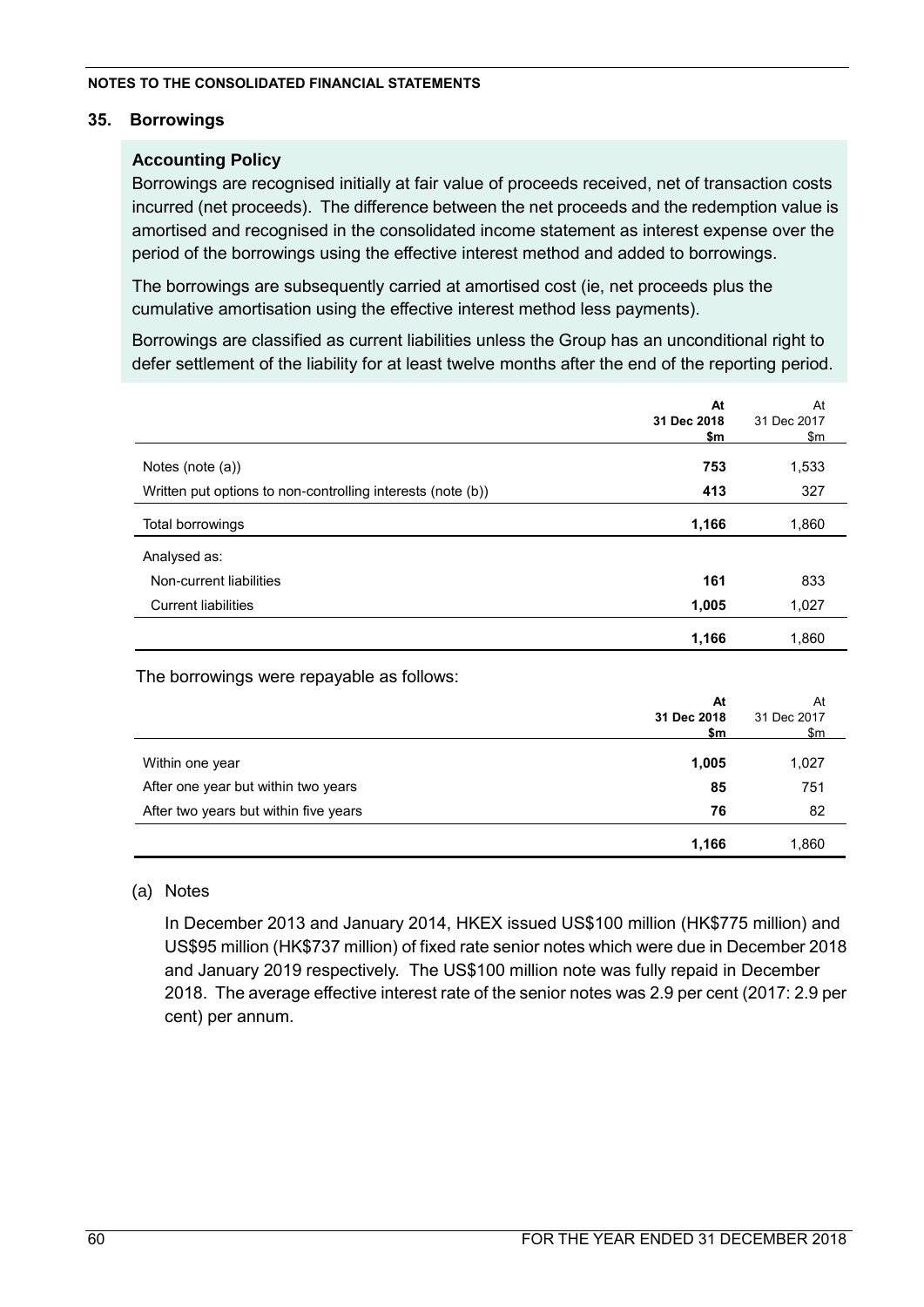### **35. Borrowings (continued)**

(b) Written put options to non-controlling interests

# **Accounting Policy**

The potential cash payments related to put options issued by HKEX for the non-voting ordinary shares of a subsidiary held by non-controlling interests are accounted for as financial liabilities, which are initially recognised at present value of amount payable by HKEX to acquire the shares held by non-controlling interests with a corresponding charge directly to equity under "reserve relating to written put options to non-controlling interests".

The written put option financial liabilities are subsequently measured at amortised cost (ie, the initial fair value plus cumulative amortisation of the difference between the initial fair value and the cash payments related to the put options using the effective interest method). The interest charge arising is recorded under finance costs in the consolidated income statement.

|                                                                                                                                              | 2018<br>\$m | 2017<br>\$m |
|----------------------------------------------------------------------------------------------------------------------------------------------|-------------|-------------|
| At 1 Jan                                                                                                                                     | 327         | 317         |
| Issuance of written put options to non-controlling interests debited<br>against related reserve under equity attributable to shareholders of |             |             |
| HKEX (note (i))                                                                                                                              | 76          |             |
| Interest expenses (note (ii))                                                                                                                | 10          | 10          |
| At 31 Dec                                                                                                                                    | 413         | 327         |

(i) Prior to 2018, OTC Clear issued 1,620 non-voting ordinary shares to certain third party shareholders at a total consideration of \$340 million. In October 2018, a further 1,921 non-voting ordinary shares of OTC Clear were issued at a consideration of \$93 million. As part of the arrangement, put options were written by HKEX to the non-controlling interests to sell part or all of their non-voting ordinary shares in OTC Clear to HKEX at the initial subscription prices less accumulated dividends received by the non-controlling interests. The put options are exercisable by the non-controlling interests at any time following the date falling five years after the shares were issued if the non-controlling interests can demonstrate to HKEX that they have used reasonable endeavours for at least three months to find a suitable purchaser for their shares at a price equal to or more than their fair market values. The carrying amount of written put options represents the present value of the amount payable by HKEX to acquire the shares held by non-controlling interests at the date at which the written put options first become exercisable.

\$252 million of the written put options became exercisable in October 2018, and \$85 million and \$76 million of the options will become exercisable in August 2020 and October 2023 respectively.

(ii) The effective interest rate of the liabilities was 3.0 per cent (2017: 3.0 per cent) per annum.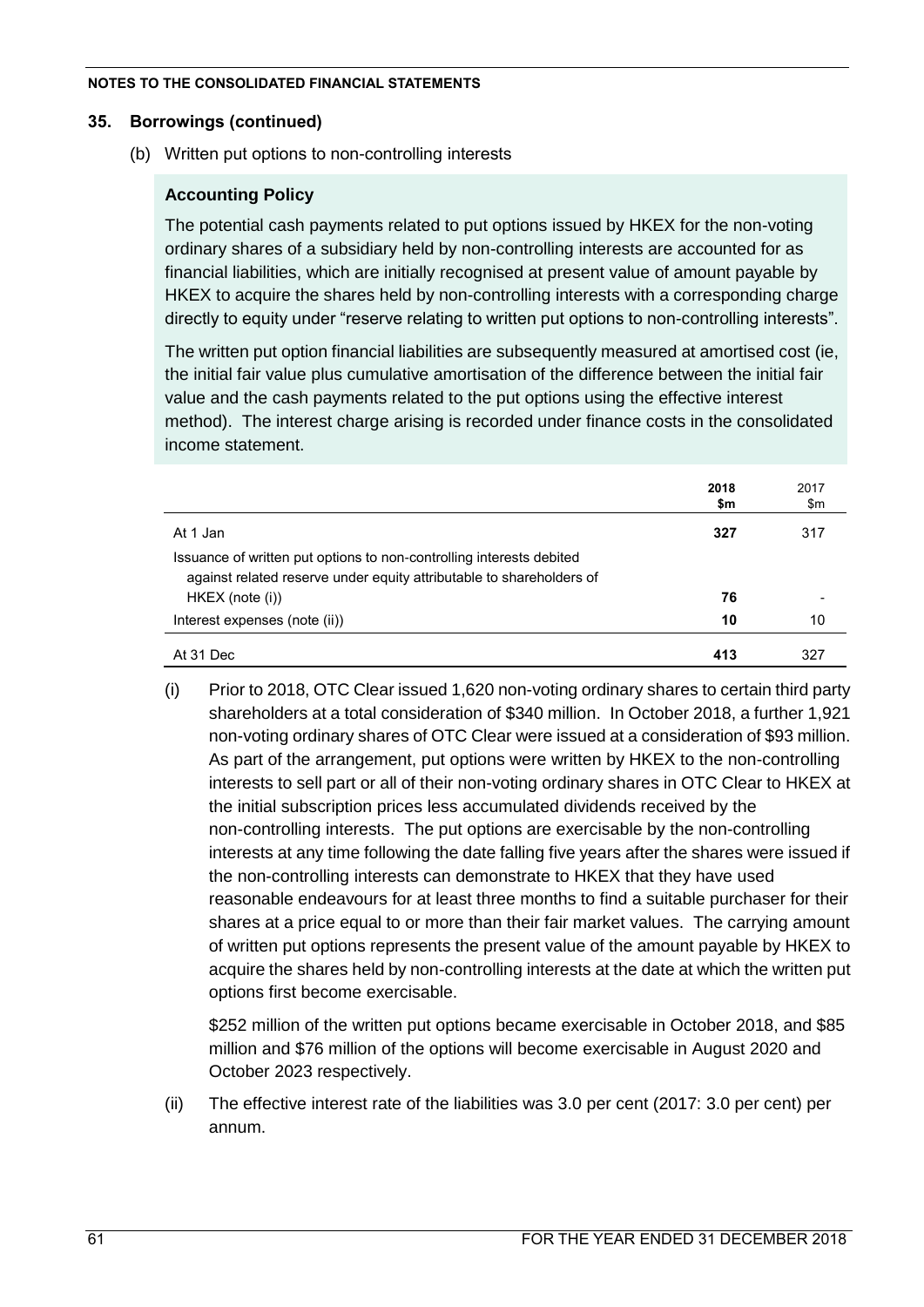### **36. Provisions**

# **Accounting Policy**

Provisions are recognised when the Group has a present legal or constructive obligation as a result of past events, it is probable that an outflow of resources will be required to settle the obligation, and a reliable estimate of the amount can be made. The amount recognised as a provision is the best estimate of the consideration required to settle the present obligation at the end of the reporting period.

|                             | <b>Reinstatement</b><br>costs<br>\$m | <b>Employee</b><br>benefit costs<br>\$m | <b>Total</b><br>\$m |
|-----------------------------|--------------------------------------|-----------------------------------------|---------------------|
| At 1 Jan 2018               | 81                                   | 72                                      | 153                 |
| Exchange differences        | (1)                                  | $\blacksquare$                          | (1)                 |
| Provision for the year      | 23                                   | 103                                     | 126                 |
| Amount used during the year | $\blacksquare$                       | (86)                                    | (86)                |
| Amount paid during the year | (1)                                  | (9)                                     | (10)                |
| At 31 Dec 2018              | 102                                  | 80                                      | 182                 |

- (a) The provision for reinstatement costs represents the estimated costs of restoring the leased office premises to their original state upon the expiry of the leases. The leases are expected to expire within twelve years.
- (b) The provision for employee benefit costs represents unused annual leave that has been accumulated at the end of the reporting period. It is expected to be fully utilised in the coming twelve months.

# **37. Deferred Taxation**

# **Accounting Policy**

Deferred tax is recognised, using the liability method, on temporary differences arising between the tax bases of assets and liabilities and their carrying amounts in the financial statements, except that deferred tax liabilities are not recognised if they arise from the initial recognition of goodwill. Deferred tax is determined using tax rates that have been enacted or substantively enacted by the end of the reporting period and are expected to apply when the related deferred tax asset is realised or the deferred tax liability is settled.

Deferred tax assets are recognised to the extent that it is probable that future taxable profit will be available against which the temporary differences or the current tax losses can be utilised.

(a) The movements on the net deferred tax liabilities account were as follows:

|                                                                      | 2018<br>\$m | 2017<br>\$m |
|----------------------------------------------------------------------|-------------|-------------|
| At 1 Jan                                                             | 681         | 691         |
| Exchange differences                                                 | 1           | 4           |
| Charged/(credited) to the consolidated income statement (note 15(a)) | 41          | (13)        |
| Charged/(credited) directly to retained earnings                     | 1           | (1)         |
| At 31 Dec (note $(d)$ )                                              | 724         | 681         |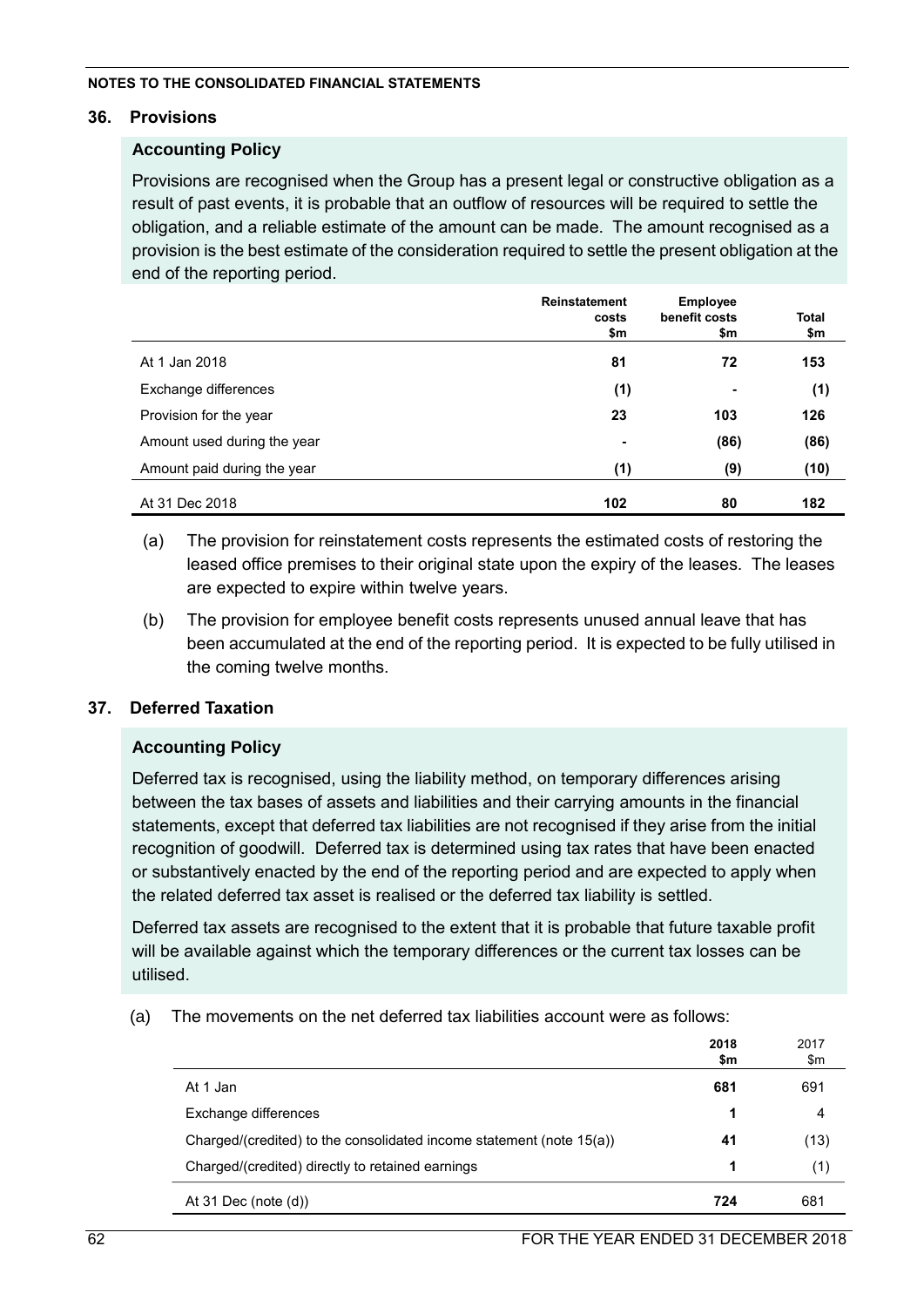## **37. Deferred Taxation (continued)**

- (b) The Group had unrecognised tax losses of \$1,280 million at 31 December 2018 (31 December 2017: \$1,068 million) that may be carried forward for offsetting against future taxable income. Tax losses of PRC entities amounting to \$458 million (31 December 2017: \$340 million) will expire 5 years after the losses were incurred, and the remaining tax losses can be carried forward indefinitely and have no expiry date.
- (c) The movements on the net deferred tax liabilities/(assets) were as follows:

|                                                                | <b>Accelerated tax</b><br>depreciation |      |      | Intangible<br>assets <sup>1</sup> |                | <b>Financial</b><br>assets |      | <b>Tax losses</b> |      | <b>Employee</b><br>benefits | <b>Total</b> |      |
|----------------------------------------------------------------|----------------------------------------|------|------|-----------------------------------|----------------|----------------------------|------|-------------------|------|-----------------------------|--------------|------|
|                                                                | 2018                                   | 2017 | 2018 | 2017                              | 2018           | 2017                       | 2018 | 2017              | 2018 | 2017                        | 2018         | 2017 |
|                                                                | \$m                                    | \$m  | \$m  | \$m                               | \$m            | \$m                        | \$m  | \$m               | \$m  | \$m                         | \$m          | \$m  |
| At 1 Jan                                                       | 174                                    | 161  | 578  | 599                               | $\blacksquare$ | 2                          | (51) | (52)              | (20) | (19)                        | 681          | 691  |
| Exchange differences                                           | $\blacksquare$                         |      | 1    | 4                                 |                |                            |      |                   |      |                             | 1            | 4    |
| Charged/(credited)<br>to the<br>consolidated                   |                                        |      |      |                                   |                |                            |      |                   |      |                             |              |      |
| income statement<br>Charged/(credited)<br>directly to retained | 52                                     | 13   | (24) | (25)                              | $\blacksquare$ | (2)                        | 12   | 1                 | 1    | $\blacksquare$              | 41           | (13) |
| earnings                                                       | ٠                                      |      |      |                                   |                |                            |      |                   |      | (1)                         | 1            | (1)  |
| At 31 Dec                                                      | 226                                    | 174  | 555  | 578                               |                |                            | (39) | (51)              | (18) | (20)                        | 724          | 681  |

 $1$  Intangible assets include customer relationships and tradenames.

(d) Deferred tax assets and liabilities are offset when there is a legally enforceable right to set off current tax assets against current tax liabilities and when the deferred taxes relate to tax levied by the same taxation authority on the same taxable entity or different taxable entities where there is an intention to settle the balances on a net basis. The following amounts, determined after appropriate offsetting, are shown in the consolidated statement of financial position:

|                          | At<br>31 Dec 2018<br>\$m | At<br>31 Dec 2017<br>\$m\$ |
|--------------------------|--------------------------|----------------------------|
| Deferred tax assets      | (19)                     | (30)                       |
| Deferred tax liabilities | 743                      | 711                        |
|                          | 724                      | 681                        |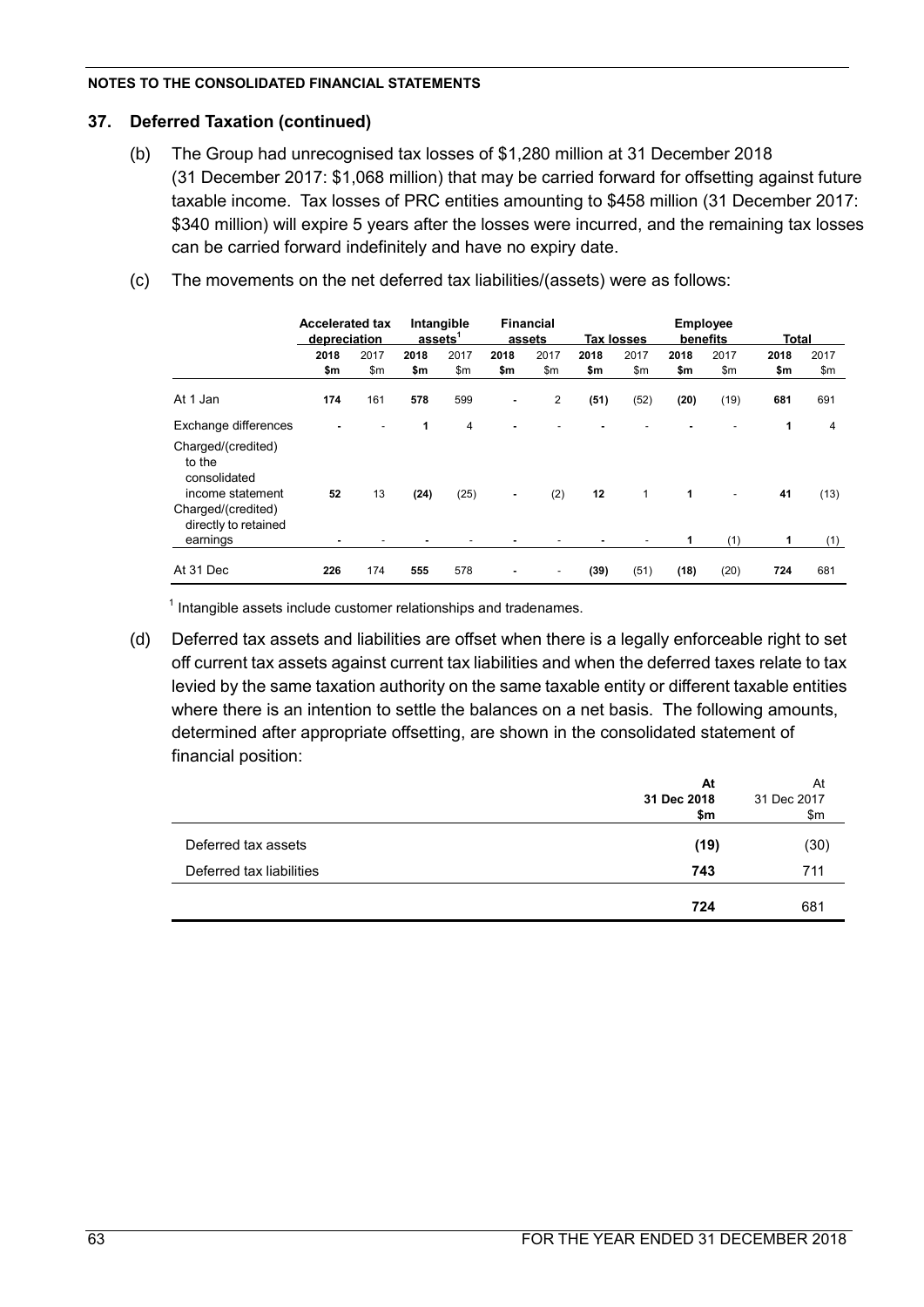# **37. Deferred Taxation (continued)**

(e) The analysis of deferred tax (assets)/liabilities is as follows:

|                                                   | At<br>31 Dec 2018<br>\$m | At<br>31 Dec 2017<br>\$m |
|---------------------------------------------------|--------------------------|--------------------------|
| Deferred tax assets                               |                          |                          |
| Amounts to be recovered after more than 12 months | (10)                     | (24)                     |
| Amounts to be recovered within 12 months          | (9)                      | (6)                      |
|                                                   | (19)                     | (30)                     |
| Deferred tax liabilities                          |                          |                          |
| Amounts to be settled after more than 12 months   | 730                      | 695                      |
| Amounts to be settled within 12 months            | 13                       | 16                       |
|                                                   | 743                      | 711                      |
| Net deferred tax liabilities                      | 724                      | 681                      |

# **38. Share Capital and Shares Held for Share Award Scheme**

# **Accounting Policy**

### **Shares**

Ordinary shares are classified as equity.

# Shares held for Share Award Scheme

Where HKEX shares are acquired by the Share Award Scheme from the market or by electing for scrip in lieu of cash dividends, the total consideration of shares acquired from the market (including any directly attributable incremental costs) or under the scrip dividend scheme is presented as Shares held for Share Award Scheme and deducted from total equity.

Upon vesting, the related costs of the vested Awarded Shares purchased from the market and shares acquired under the scrip dividend scheme (dividend shares) are credited to Shares held for Share Award Scheme, with a corresponding decrease in employee share-based compensation reserve for Awarded Shares, and decrease in retained earnings for dividend shares.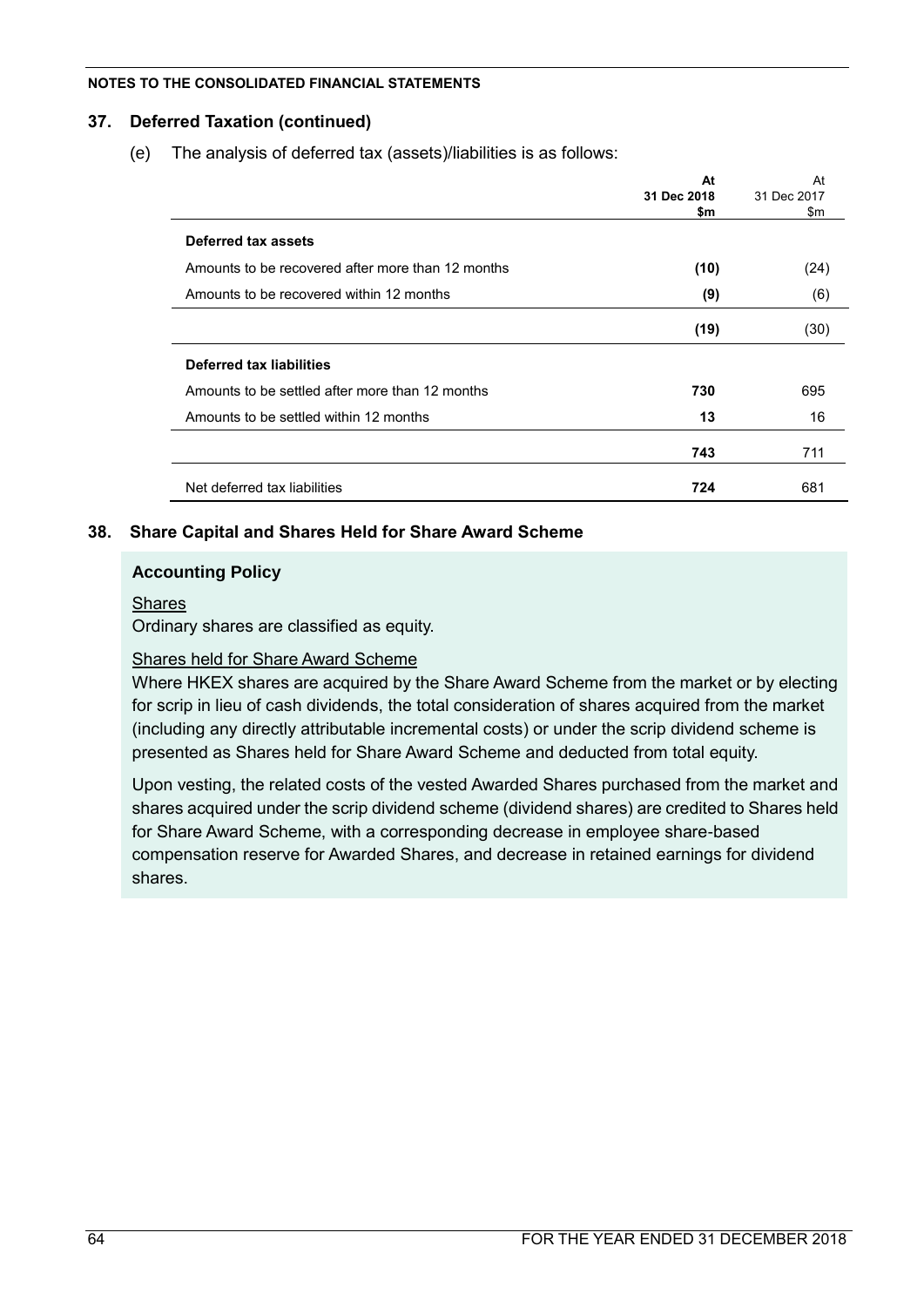# **38. Share Capital and Shares Held for Share Award Scheme (continued)**

Issued and fully paid – ordinary shares with no par:

|                                                    | Number of<br>shares<br>'000 | Number of<br>shares held<br>for<br><b>Share Award</b><br>Scheme <sup>1</sup><br>'000 | Share<br>capital<br>\$m | Shares held<br>for<br><b>Share Award</b><br><b>Scheme</b><br>\$m | <b>Total</b><br>\$m |
|----------------------------------------------------|-----------------------------|--------------------------------------------------------------------------------------|-------------------------|------------------------------------------------------------------|---------------------|
| At 1 Jan 2017                                      | 1,224,322                   | (3,217)                                                                              | 22,085                  | (599)                                                            | 21,486              |
| Shares issued in lieu of cash dividends (note (a)) | 15,487                      | (74)                                                                                 | 3,052                   | (15)                                                             | 3,037               |
| Shares purchased for Share Award Scheme (note (b)) |                             | (1,000)                                                                              |                         | (228)                                                            | (228)               |
| Vesting of shares of Share Award Scheme (note (c)) |                             | 1,297                                                                                | 4                       | 236                                                              | 240                 |
| At 31 Dec 2017                                     | 1,239,809                   | (2,994)                                                                              | 25,141                  | (606)                                                            | 24,535              |
| At 1 Jan 2018                                      | 1,239,809                   | (2,994)                                                                              | 25,141                  | (606)                                                            | 24,535              |
| Shares issued in lieu of cash dividends (note (a)) | 10,823                      | (81)                                                                                 | 2,605                   | (18)                                                             | 2,587               |
| Shares purchased for Share Award Scheme (note (b)) |                             | (1,288)                                                                              |                         | (300)                                                            | (300)               |
| Vesting of shares of Share Award Scheme (note (c)) |                             | 1,248                                                                                | 4                       | 242                                                              | 246                 |
| At 31 Dec 2018                                     | 1,250,632                   | (3, 115)                                                                             | 27,750                  | (682)                                                            | 27,068              |

 $1$  Excluding shares vested but not yet transferred to awardees of 121,520 shares at 31 December 2018 (31 December 2017: 29,005 shares)

(a) During the year, the following shares were issued to shareholders who elected to receive HKEX shares in lieu of cash dividends pursuant to the scrip dividend scheme:

|                                               |                     |                      | 2018                              |                                                               |                     |
|-----------------------------------------------|---------------------|----------------------|-----------------------------------|---------------------------------------------------------------|---------------------|
|                                               | Number of<br>shares | Scrip<br>price<br>\$ | <b>Share</b><br>capital<br>\$m    | Shares held for<br><b>Share Award</b><br><b>Scheme</b><br>\$m | <b>Total</b><br>\$m |
| Issued as 2017 final scrip dividends:         |                     |                      |                                   |                                                               |                     |
| - total                                       | 6,949,778           | 252.98               | 1,758                             | $\blacksquare$                                                | 1,758               |
| - to Share Award Scheme                       | (32, 705)           | 252.98               |                                   | (8)                                                           | (8)                 |
| Issued as 2018 first interim scrip dividends: |                     |                      |                                   |                                                               |                     |
| - total                                       | 3,872,805           | 218.83               | 847                               |                                                               | 847                 |
| - to Share Award Scheme                       | (48, 012)           | 218.83               |                                   | (10)                                                          | (10)                |
|                                               | 10,741,866          |                      | 2,605                             | (18)                                                          | 2,587               |
|                                               |                     |                      | 2017                              |                                                               |                     |
|                                               | Number of<br>shares | Scrip<br>price<br>\$ | Share<br>capital<br>$\mathsf{Sm}$ | Shares held for<br><b>Share Award</b><br>Scheme<br>\$m\$      | Total<br>\$m\$      |
| Issued as 2016 final scrip dividends:         |                     |                      |                                   |                                                               |                     |
| - total                                       | 7,275,254           | 186.05               | 1,354                             | ٠                                                             | 1,354               |
| - to Share Award Scheme                       | (34,906)            | 186.05               |                                   | (7)                                                           | (7)                 |
| Issued as 2017 first interim scrip dividends: |                     |                      |                                   |                                                               |                     |
| - total                                       | 8,211,651           | 206.77               | 1,698                             |                                                               | 1,698               |
| - to Share Award Scheme                       | (39, 379)           | 206.77               |                                   | (8)                                                           | (8)                 |
|                                               | 15,412,620          |                      | 3,052                             | (15)                                                          | 3,037               |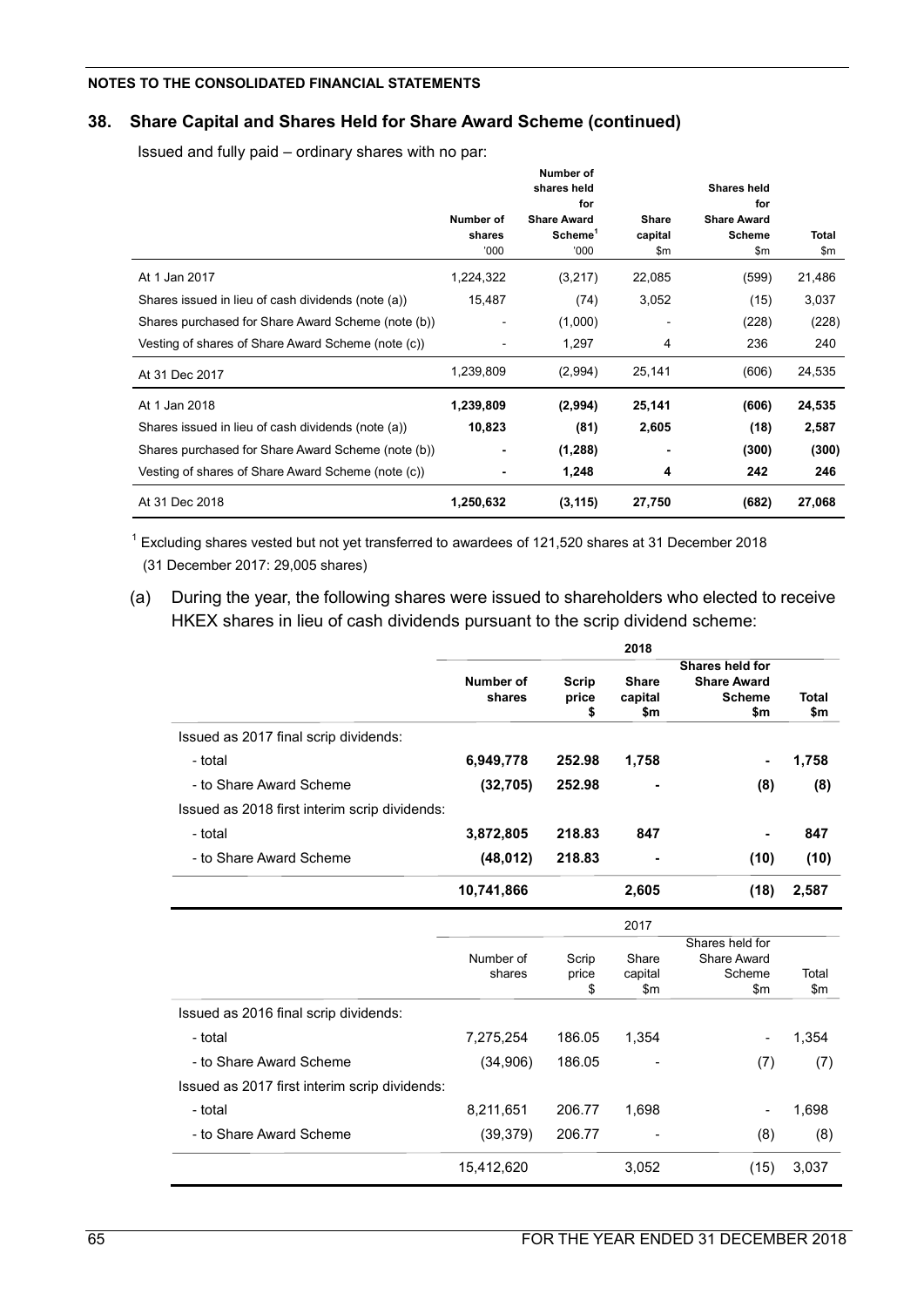# **38. Share Capital and Shares Held for Share Award Scheme (continued)**

- (b) During the year, the Share Award Scheme (note 39) acquired 1,287,300 HKEX shares (2017: 999,700 shares) through purchases on the open market. The total amount paid to acquire the shares during the year was \$300 million (2017: \$228 million).
- (c) During the year, a total of 1,247,793 HKEX shares (2017: 1,296,700 shares) were vested. The total cost of the vested shares was \$242 million (2017: \$236 million). In 2018, \$4 million (2017: \$4 million) was credited to share capital in respect of vesting of certain shares whose fair values were higher than the costs.

# **39. Employee Share-based Arrangements**

# **Accounting Policy**

The Group operates the Share Award Scheme (the Scheme), which is an equity-settled share-based compensation plan under which Awarded Shares are granted to employees of the Group (including the Executive Director) as part of their remuneration package.

The amount to be expensed as share-based compensation expenses is determined by reference to the fair value of the Awarded Shares granted, taking into account all non-vesting conditions associated with the grants on grant date. The total expense is recognised on a straight-line basis over the relevant vesting periods (or on the grant date if the shares vest immediately), with a corresponding credit to an employee share-based compensation reserve under equity.

For those Awarded Shares which are amortised over the vesting periods, the Group revises its estimates of the number of Awarded Shares that are expected to ultimately vest based on the vesting conditions at the end of each reporting period. Any resulting adjustment to the cumulative fair value recognised in prior years is charged/credited to employee share-based compensation expense in the current year, with a corresponding adjustment to the employee share-based compensation reserve.

|                                                     | 2018<br>\$m | 2017<br>\$m |
|-----------------------------------------------------|-------------|-------------|
| At 1 Jan                                            | 222         | 226         |
| Employee share-based compensation benefits (note 8) | 226         | 220         |
| Vesting of shares of Share Award Scheme             | (230)       | (224)       |
| At 31 Dec                                           | 218         | 222         |

The movements of employee share-based compensation reserve were as follows:

The Scheme allows shares to be granted to employees under the following two categories of awards:

- (i) Employee Share Awards for all employees of the Group (including the Executive Director); and
- (ii) Senior Executive Awards for selected senior executives of the Group (including the Executive Director).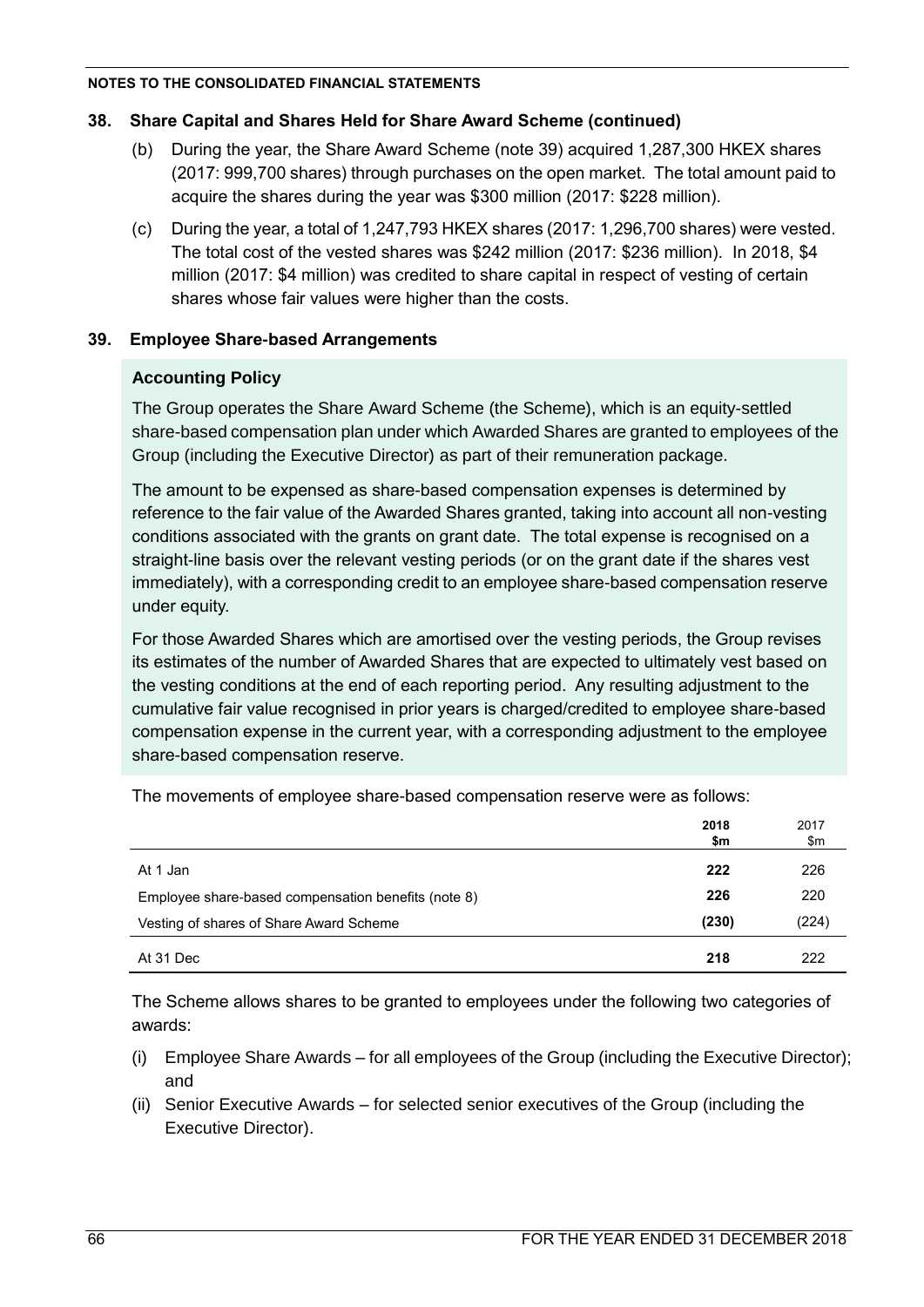## **39. Employee Share-based Arrangements (continued)**

Following the Board's decision to award an award sum (Awarded Sum) for the purchase of Awarded Shares to eligible employees and/or selected senior executives, the Awarded Shares are either purchased from the market or are awarded by regranting the forfeited or unallocated shares held by the Scheme. Before vesting, the Awarded Shares are held in a trust set up by the Scheme.

Further shares are derived from dividends payable on the Awarded Shares held in the Scheme from scrip shares received under the scrip dividend scheme (dividend shares), and are allocated to the awardees on a pro rata basis and have the same vesting periods as the related Awarded Shares.

(a) Employee Share Awards

Employee Share Awards vest progressively over the vesting period after the awards are granted, provided that the relevant awardee (i) remains employed by the Group (ii) is made redundant or (iii) is deemed to be a "good leaver", and Employee Share Awards vest immediately if the relevant awardee retires on reaching normal retirement age or suffers from permanent disability. Unless otherwise determined by the Board, the Remuneration Committee or the Chief Executive, the vesting period of Employee Share Awards granted is three years, and the shares will be vested in two equal tranches from the second to the third year after the shares are granted.

For awardees who do not meet the vesting criteria, the unvested shares are forfeited. The forfeited shares are held by the trustee of the Scheme who may award such shares to the other awardees, taking into consideration recommendations of the Board.

| Date of<br>award | Number of<br>Awarded<br><b>Shares</b><br>awarded | Average<br>fair value<br>per share<br>\$ | <b>Vesting period</b>     |
|------------------|--------------------------------------------------|------------------------------------------|---------------------------|
| 1 Mar 2017       | 24,939                                           | 193.76                                   | 1 May 2017 - 1 May 2019   |
| 1 Mar 2017       | 25,960                                           | 193.76                                   | 1 Mar 2017 - 13 Jan 2020  |
| 15 May 2017      | 1,100                                            | 197.23                                   | 13 Jan 2018 - 13 Jan 2019 |
| 23 Jun 2017      | 2,900                                            | 200.82                                   | 3 Apr 2018 - 18 Mar 2019  |
| 12 Sep 2017      | 600                                              | 213.29                                   | 23 Jun 2019 - 23 Jun 2020 |
| 29 Dec 2017      | 1,017,886 <sup>1,2</sup>                         | 229.99                                   | 8 Dec 2019 - 8 Dec 2020   |
| 5 Mar 2018       | 1,400                                            | 282.45                                   | 29 Dec 2019 - 29 Dec 2020 |
| 4 Apr 2018       | 6,499                                            | 253.91                                   | 31 Dec 2018 - 1 Apr 2020  |
| 30 May 2018      | 4,199                                            | 253.05                                   | 10 Mar 2019 - 22 Mar 2021 |
| 6 Jul 2018       | 5,099                                            | 228.79                                   | 1 Oct 2018 - 29 Jun 2021  |
| 17 Aug 2018      | 500                                              | 220.72                                   | 24 Feb 2019 - 24 Feb 2020 |
| 31 Aug 2018      | 2,100                                            | 224.85                                   | 18 Jan 2019 - 18 Jan 2020 |
| 4 Oct 2018       | 800                                              | 215.54                                   | 31 Dec 2018 - 31 Dec 2020 |
| 14 Nov 2018      | 5,900                                            | 225.84                                   | 28 Feb 2019 - 28 Feb 2021 |
| 19 Nov 2018      | 200                                              | 228.90                                   | 1 Nov 2021 - 1 Jan 2022   |
| 7 Dec 2018       | 900                                              | 231.24                                   | 20 Jan 2019 - 20 Jan 2022 |
| 31 Dec 2018      | $1,367,631^{1,2}$                                | 232.10                                   | 7 Dec 2020 - 7 Dec 2021   |

#### Details of Awarded Shares awarded during 2017 and 2018

1 58,853 and 61,560 shares were awarded to HKEX's Chief Executive on 29 December 2017 and 31 December 2018 respectively.

<sup>2</sup> 135,970 and 169,670 shares were awarded by re-granting the forfeited or unallocated shares held by the Scheme on 29 December 2017 and 31 December 2018 respectively.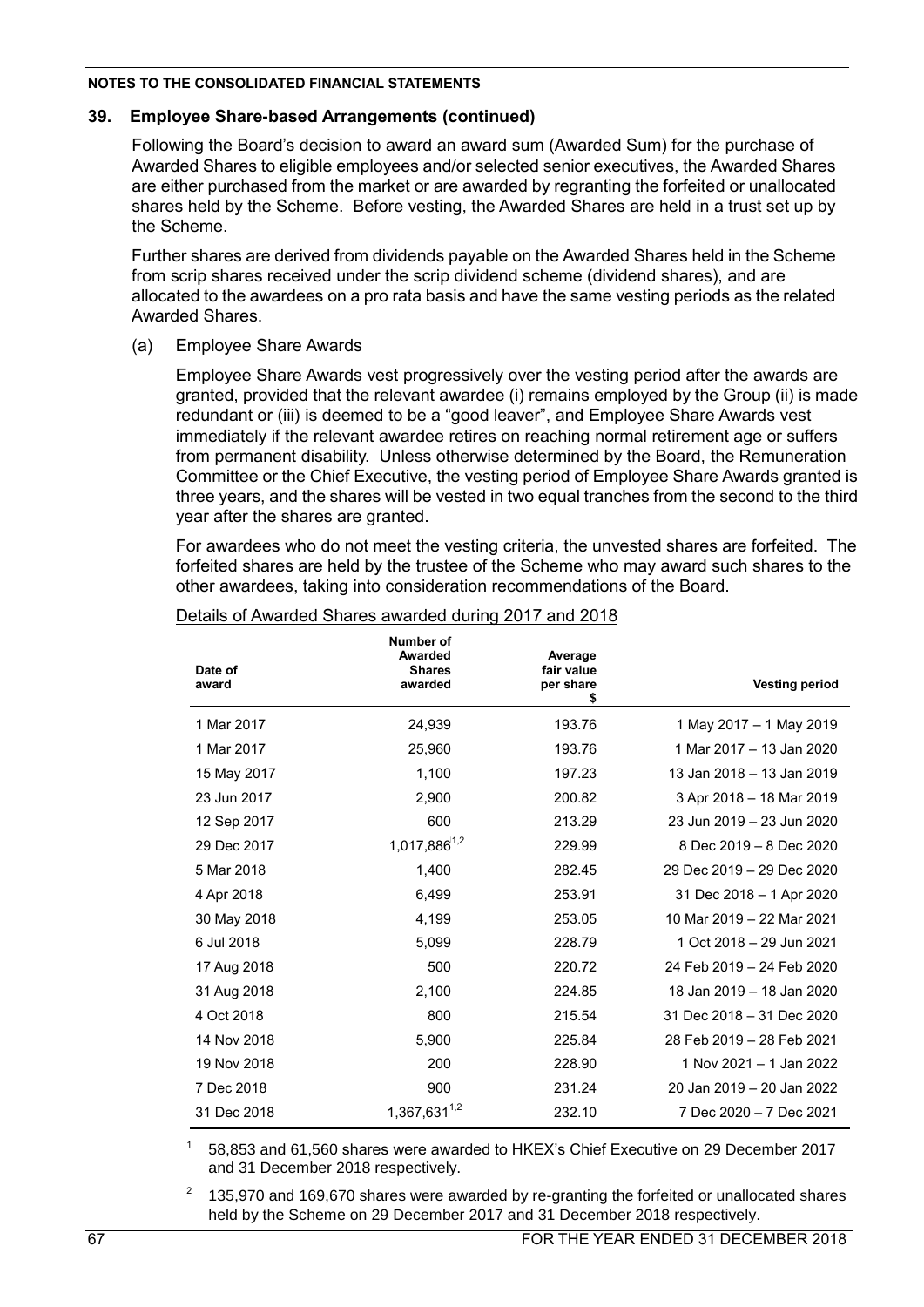# **39. Employee Share-based Arrangements (continued)**

(a) Employee Share Awards (continued)

# Details of Awarded Shares vested during 2017 and 2018

During the year, 1,105,298 HKEX shares (2017: 1,175,914 shares) were vested at an aggregate fair value of \$218 million (2017: \$218 million), of which 61,820 shares (2017: 74,387 shares) were for HKEX's Chief Executive.

(b) Senior Executive Awards

The actual number of shares to be transferred to the awardees under the Senior Executive Awards is conditional on the satisfaction of performance conditions set by the Board. The Board has full discretion to determine the actual amount of award to be paid at the end of a performance assessment period (which shall normally be a period of at least three financial years) in accordance with these criteria.

The vesting of Senior Executive Awards is not affected by the awardees ceasing employment with the Group before the end of the performance assessment period. The Senior Executive Awards are considered to be vested immediately upon grant and the performance conditions are considered as non-vesting conditions.

| Date of<br>award | Number of<br><b>Awarded</b><br><b>Shares</b><br>awarded | Average<br>fair value<br>per share | Total<br>fair value<br>\$m | <b>Performance</b><br>period |
|------------------|---------------------------------------------------------|------------------------------------|----------------------------|------------------------------|
| 29 Dec 2017      | 62,123                                                  | 172.49                             | 11                         | 2018 - 2020                  |
| 31 Dec 2018      | 61,560                                                  | 174.07                             | 11                         | 2019 - 2021                  |

### Details of Senior Executive Awards awarded during 2017 and 2018

All of the Senior Executive Awards were awarded to the HKEX's Chief Executive. The fair value per share is determined by taking into account various factors including the probability of the performance conditions being satisfied.

# Details of Senior Executive Awards vested during 2017 and 2018

In 2018, 68,472 HKEX shares (2017: 42,720 shares) granted under the Senior Executive Awards were transferred to the awardee at a fair value of \$12 million (2017: \$6 million), and \$1 million was credited to share capital as the cost of Awarded Shares vested was lower than the fair value of shares previously charged to the consolidated income statement (2017: \$1 million was charged to retained earnings in respect of the vesting as the cost of Awarded Shares vested was higher than the fair value of shares previously charged to the consolidated income statement).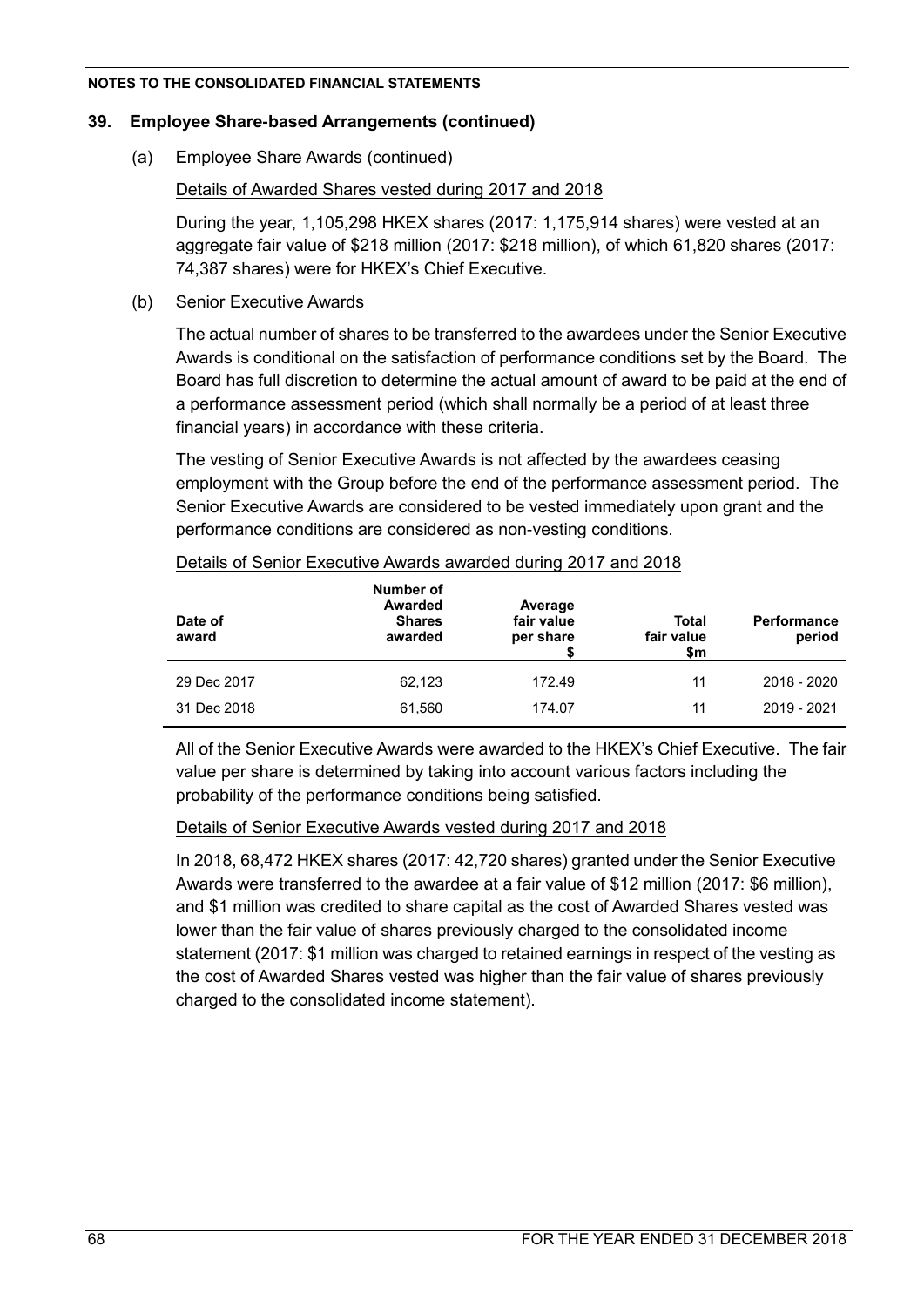### **39. Employee Share-based Arrangements (continued)**

(c) Summary of Awarded shares awarded and dividend shares

Movements in number of Awarded Shares awarded and dividend shares

|                                                    | 2018          | 2017        |
|----------------------------------------------------|---------------|-------------|
| Number of Awarded Shares and dividend shares:      |               |             |
| Outstanding at 1 Jan                               | 2,990,188     | 3,217,209   |
| Awarded <sup>3</sup>                               | 1,456,788     | 1,135,508   |
| Forfeited                                          | (154, 658)    | (132, 444)  |
| Vested                                             | (1, 173, 770) | (1,218,634) |
| Dividend shares:                                   |               |             |
| - allocated to awardees                            | 76.781        | 71.305      |
| - allocated to awardees but subsequently forfeited | (6, 617)      | (4,690)     |
| - vested <sup>4</sup>                              | (74, 023)     | (78,066)    |
| Outstanding at 31 Dec                              | 3,114,689     | 2,990,188   |

<sup>3</sup> Average fair value per share was \$232.24 (2017: \$225.11).

 $4$  In 2018, 74,023 dividend shares (2017: 78,066 shares), including 9,634 shares (2017: 7,509 shares) for HKEX's Chief Executive, at a cost of \$16 million (2017: \$15 million) were vested.

Remaining vesting periods or performance period of Awarded Shares awarded and dividend shares outstanding at 31 December

|                   | At 31 Dec 2018          |                                    | At 31 Dec 2017           |                                    |
|-------------------|-------------------------|------------------------------------|--------------------------|------------------------------------|
|                   | Remaining<br>vesting    | Number of<br><b>Awarded Shares</b> | Remaining<br>vesting     | Number of<br><b>Awarded Shares</b> |
|                   | or                      | and                                | or                       | and                                |
|                   | performance<br>period   | dividend shares<br>outstanding     | performance<br>period    | dividend shares<br>outstanding     |
| Shares awarded in |                         |                                    |                          |                                    |
| 2015              |                         | 56,800                             | $0.00$ year to 1.00 year | 687,790                            |
| 2016              | 0.34 year to 1.00 year  | 550,505                            | 0.34 year to 2.00 years  | 1,124,409                          |
| 2017              | 0.04 year to 2.00 years | 1,013,930                          | 0.04 year to 3.00 years  | 1,111,931                          |
| 2018              | 0.05 year to 3.06 years | 1,431,255                          |                          |                                    |
| Dividend shares   | 0.00 year to 2.50 years | 62,199                             | 0.00 year to 2.48 years  | 66,058                             |
|                   |                         | 3,114,689                          |                          | 2.990.188                          |

### (d) Total number of shares held by Share Award Scheme

|                                                                                                         | At<br>31 Dec 2018 | At<br>31 Dec 2017  |
|---------------------------------------------------------------------------------------------------------|-------------------|--------------------|
| Number of Awarded Shares and dividend shares (note (c))<br>Forfeited or unallocated shares <sup>5</sup> | 3,114,689<br>179  | 2,990,188<br>4.456 |
| Number of shares held by Share Award Scheme <sup>6</sup> (note 38)                                      | 3,114,868         | 2.994.644          |

 $5$  These shares will be regranted to eligible employees in future.

6 Excluding shares vested but not yet transferred to awardees of 121,520 shares at 31 December 2018 (31 December 2017: 29,005 shares)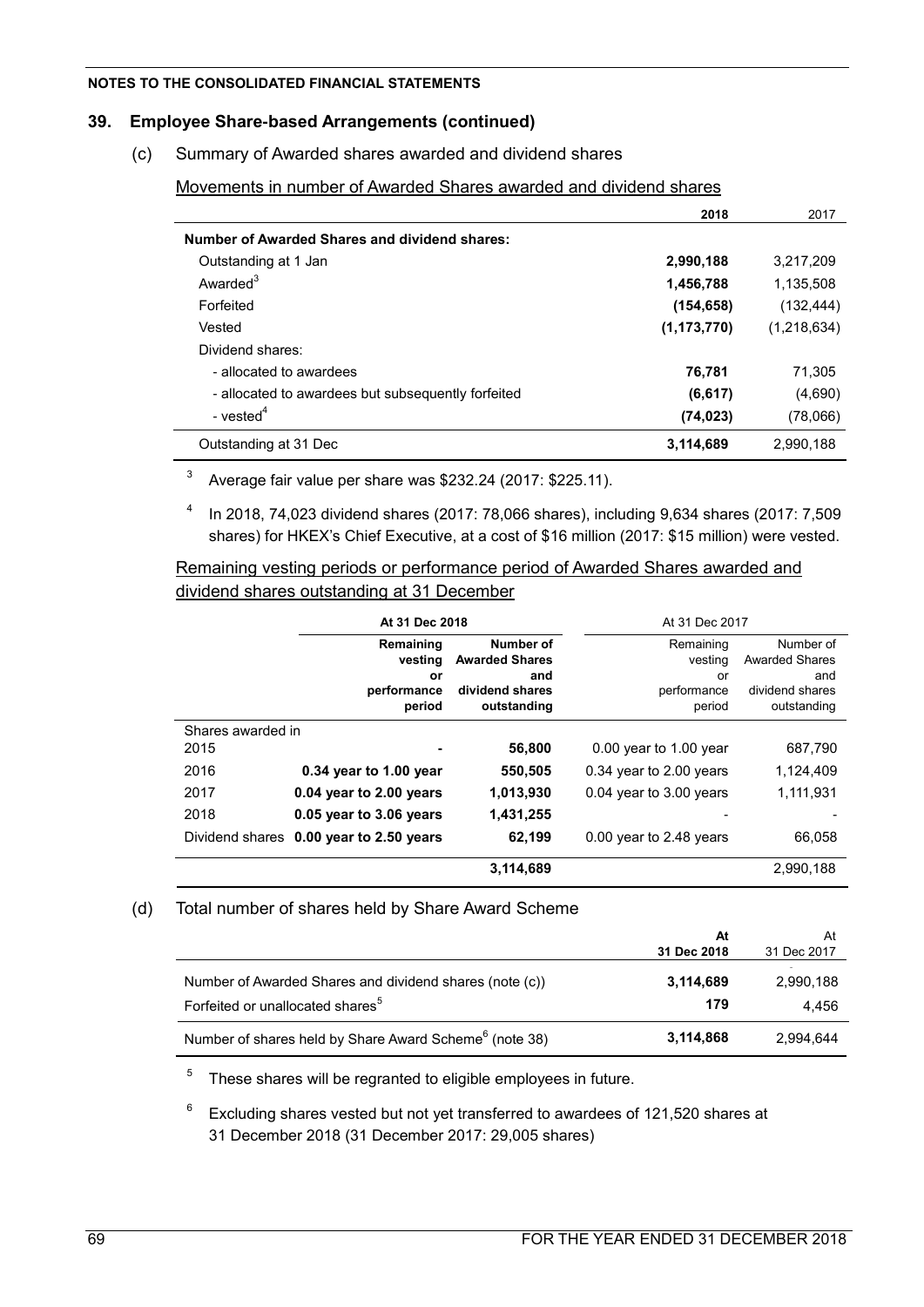### **40. Hedging and Revaluation Reserves**

|                                | At<br>31 Dec 2018 | At<br>31 Dec 2017 |
|--------------------------------|-------------------|-------------------|
|                                | \$m               | $\mathsf{Sm}$     |
| Hedging reserve (note (a))     | $\blacksquare$    |                   |
| Revaluation reserve (note (b)) | (6)               |                   |
|                                | (6)               |                   |

# (a) Hedging reserve

# **Accounting Policy**

The Group designates certain bank balances as hedges of foreign exchange risks associated with the cash flows of highly probable forecast transactions (cash flow hedges).

The Group documents at the inception of the transaction the relationship between hedging instruments and hedged items, as well as its risk management objectives and strategies for undertaking various hedge transactions. The Group also documents its assessment, both at hedge inception and on an ongoing basis, of whether the hedging instruments have been and will continue to be highly effective in offsetting changes in cash flows of hedged items.

The changes in the fair value relating to the effective portion of hedging instruments that are designated and qualify as cash flow hedges is recognised in other comprehensive income and accumulated in hedging reserve in equity. The gains or losses relating to the ineffective portion are recognised immediately in the consolidated income statement.

Amounts accumulated in hedging reserve are reclassified to the consolidated income statement in the periods when the hedged item is recognised in the consolidated income statement.

When a hedging instrument expires or is sold, or when a hedge no longer meets the criteria for hedge accounting, any cumulative gain or loss existing in hedging reserve at that time remains in hedging reserve and is recognised when the forecast transaction is ultimately recognised in the consolidated income statement. When a forecast transaction is no longer expected to occur, the cumulative gain or loss that was retained in hedging reserve is immediately reclassified to the consolidated income statement.

|                                                                | 2018 | 2017 |
|----------------------------------------------------------------|------|------|
|                                                                | \$m  | \$m  |
| At 1 Jan                                                       | 1    |      |
| Cash flow hedges:                                              |      |      |
| - net fair value (losses)/gains of hedging instruments         | (2)  | 8    |
| - transfer to the consolidated income statement as staff costs |      |      |
| and related expenses                                           | 1    | (6)  |
| - transfer to the consolidated income statement as information |      |      |
| technology and computer maintenance expenses                   |      | (1)  |
| At 31 Dec                                                      |      |      |
| Fair value of hedging instruments at 31 Dec                    |      | 86   |

The movements of hedging reserve were as follows: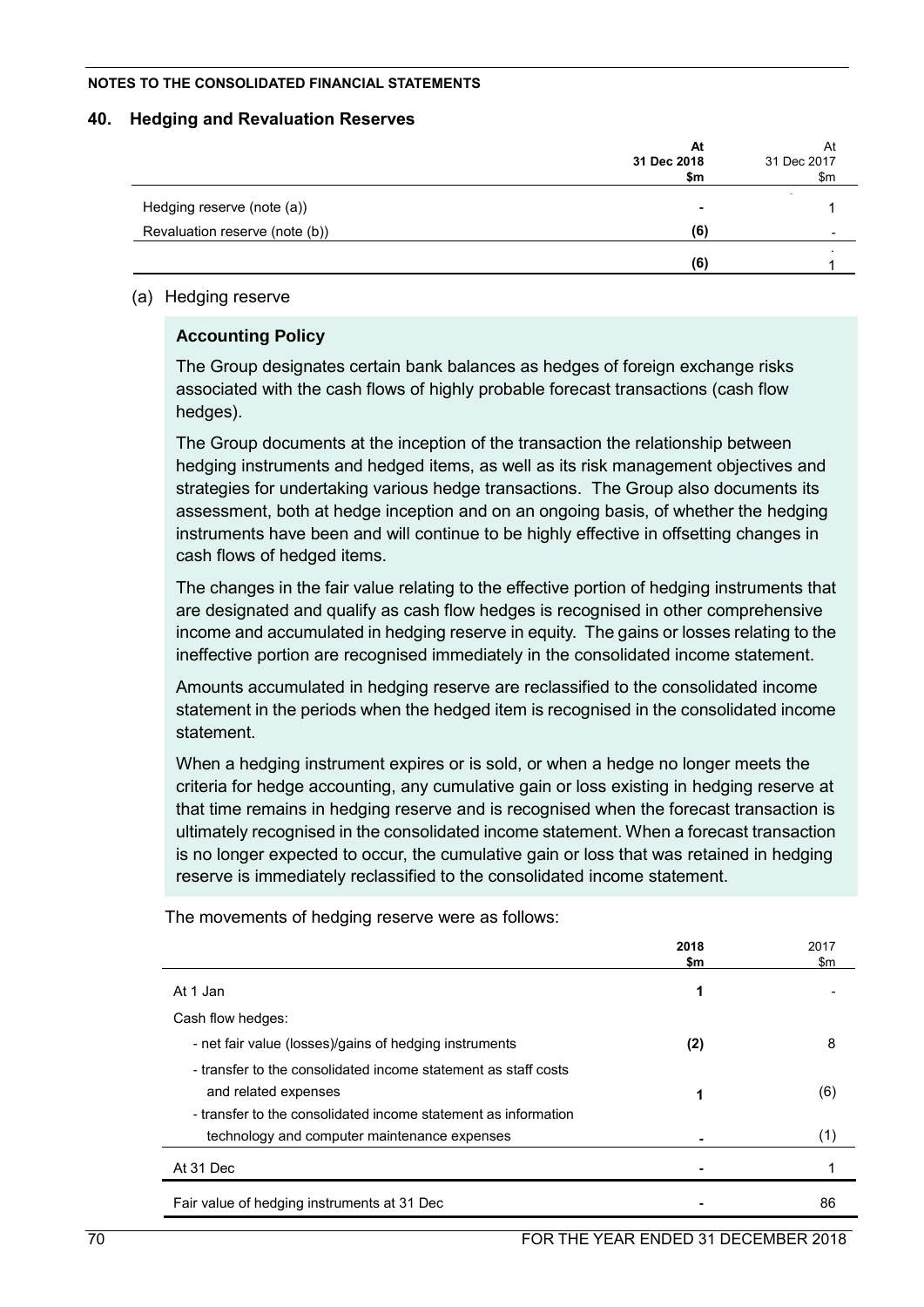# **40. Hedging and Revaluation Reserves (continued)**

(a) Hedging reserve (continued)

The functional currency of the LME Group is United States Dollars (USD). To hedge the foreign currency exposure of its operating expenses, the LME Group has designated certain bank balances of Pound sterling (GBP) as cash flow hedges for hedging the foreign exchange risk of its staff costs and related expenses, and information technology and computer maintenance expenses. At 31 December 2018, there was no outstanding bank balance designated as cash flow hedge (31 December 2017: GBP 8 million of the bank balances was outstanding).

The amounts arising from ineffective cash flow hedges recognised in the consolidated income statement of the Group during the year amounted to \$Nil (2017: \$Nil).

(b) Revaluation reserve

|                                                                          | 2018 | 2017 |
|--------------------------------------------------------------------------|------|------|
|                                                                          | \$m  | \$m  |
| At 1 Jan, as previously reported                                         |      |      |
| Effect of adoption of HKFRS 9 (2014) (note 2(c)(i))                      | (4)  |      |
| At 1 Jan, as restated                                                    | (4)  |      |
| Changes in fair value of financial assets measured at fair value through |      |      |
| other comprehensive income                                               | (2)  |      |
| At 31 Dec                                                                | (6)  |      |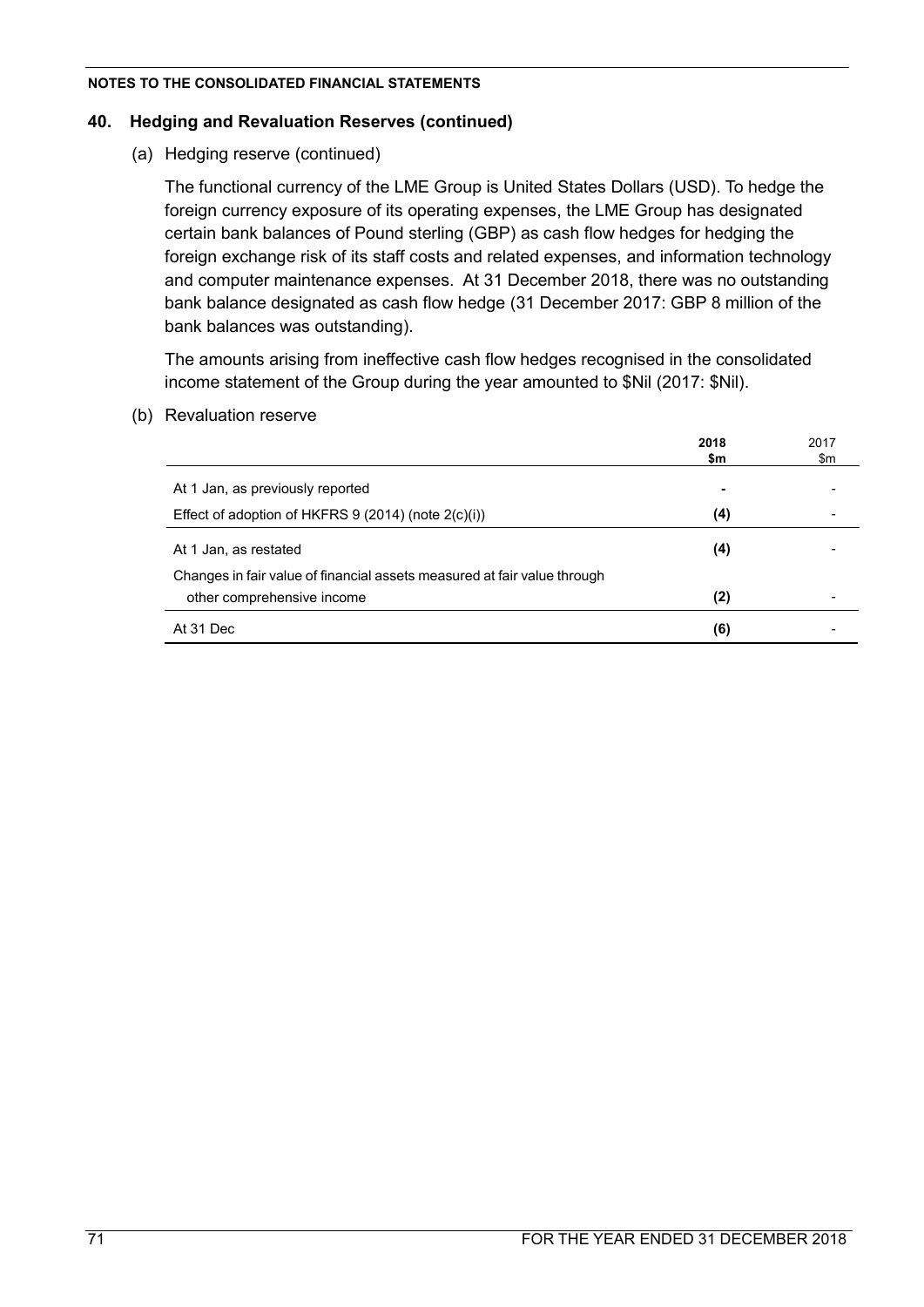## **41. Designated Reserves**

Clearing House Funds reserves (note 34)

|                                                                                                               | <b>HKSCC</b><br><b>Guarantee</b><br><b>Fund</b><br>reserve<br>$\mathsf{sm}$ | <b>SEOCH</b><br>Reserve<br><b>Fund</b><br>reserve<br>$\mathsf{Sm}$ | <b>HKCC</b><br>Reserve<br><b>Fund</b><br>reserve<br>$\mathsf{Sm}$ | <b>OTC Clear</b><br><b>Rates and FX</b><br>Guarantee<br>Fund<br>reserve<br>$\mathsf{Sm}$ | <b>OTC Clear</b><br><b>Rates and FX</b><br><b>Guarantee</b><br><b>Resources</b><br>reserve<br>$\mathsf{Sm}$ | <b>Total</b><br>\$m |
|---------------------------------------------------------------------------------------------------------------|-----------------------------------------------------------------------------|--------------------------------------------------------------------|-------------------------------------------------------------------|------------------------------------------------------------------------------------------|-------------------------------------------------------------------------------------------------------------|---------------------|
| At 1 Jan 2017                                                                                                 | 311                                                                         | 104                                                                | 350                                                               | 4                                                                                        | 4                                                                                                           | 773                 |
| Post-liquidation interest arising<br>from a Participant's default<br>on market contracts (note<br>5(c)(ii))   | 55                                                                          |                                                                    |                                                                   |                                                                                          |                                                                                                             | 55                  |
| (Deficit)/surplus of net<br>investment income net of<br>expenses of Clearing House<br>Funds                   |                                                                             |                                                                    |                                                                   |                                                                                          |                                                                                                             |                     |
|                                                                                                               | (9)                                                                         | 1                                                                  | (1)                                                               | $\overline{2}$                                                                           | 1                                                                                                           | (6)                 |
| Transfer from/(to) retained<br>earnings (note 42)                                                             | 46                                                                          | 1                                                                  | (1)                                                               | $\overline{2}$                                                                           | 1                                                                                                           | 49                  |
| At 31 Dec 2017                                                                                                | 357                                                                         | 105                                                                | 349                                                               | 6                                                                                        | 5                                                                                                           | 822                 |
| At 1 Jan 2018                                                                                                 | 357                                                                         | 105                                                                | 349                                                               | 6                                                                                        | 5                                                                                                           | 822                 |
| Contributions from clearing<br>houses reappropriated to<br>retained earnings of clearing<br>houses (note (a)) | (200)                                                                       |                                                                    | (120)                                                             |                                                                                          |                                                                                                             | (320)               |
| Surplus of net investment<br>income net of expenses of<br><b>Clearing House Funds</b>                         | 4                                                                           | 1                                                                  | $\mathbf 2$                                                       | 11                                                                                       | 3                                                                                                           | 21                  |
| Transfer (to)/from retained<br>earnings (note 42)                                                             | (196)                                                                       | 1                                                                  | (118)                                                             | 11                                                                                       | 3                                                                                                           | (299)               |
| At 31 Dec 2018                                                                                                | 161                                                                         | 106                                                                | 231                                                               | 17                                                                                       | 8                                                                                                           | 523                 |

(a) From 1 June 2018 onwards, the contributions by HKSCC and HKCC to the HKSCC Guarantee Fund and HKCC Reserve Fund have been changed from fixed contributions to 10 per cent of their respective fund size and are kept under Corporate Funds. Therefore, the fixed contributions from the two clearing houses to their respective Clearing House Funds are no longer needed and were transferred to retained earnings of the respective clearing houses during the year ended 31 December 2018.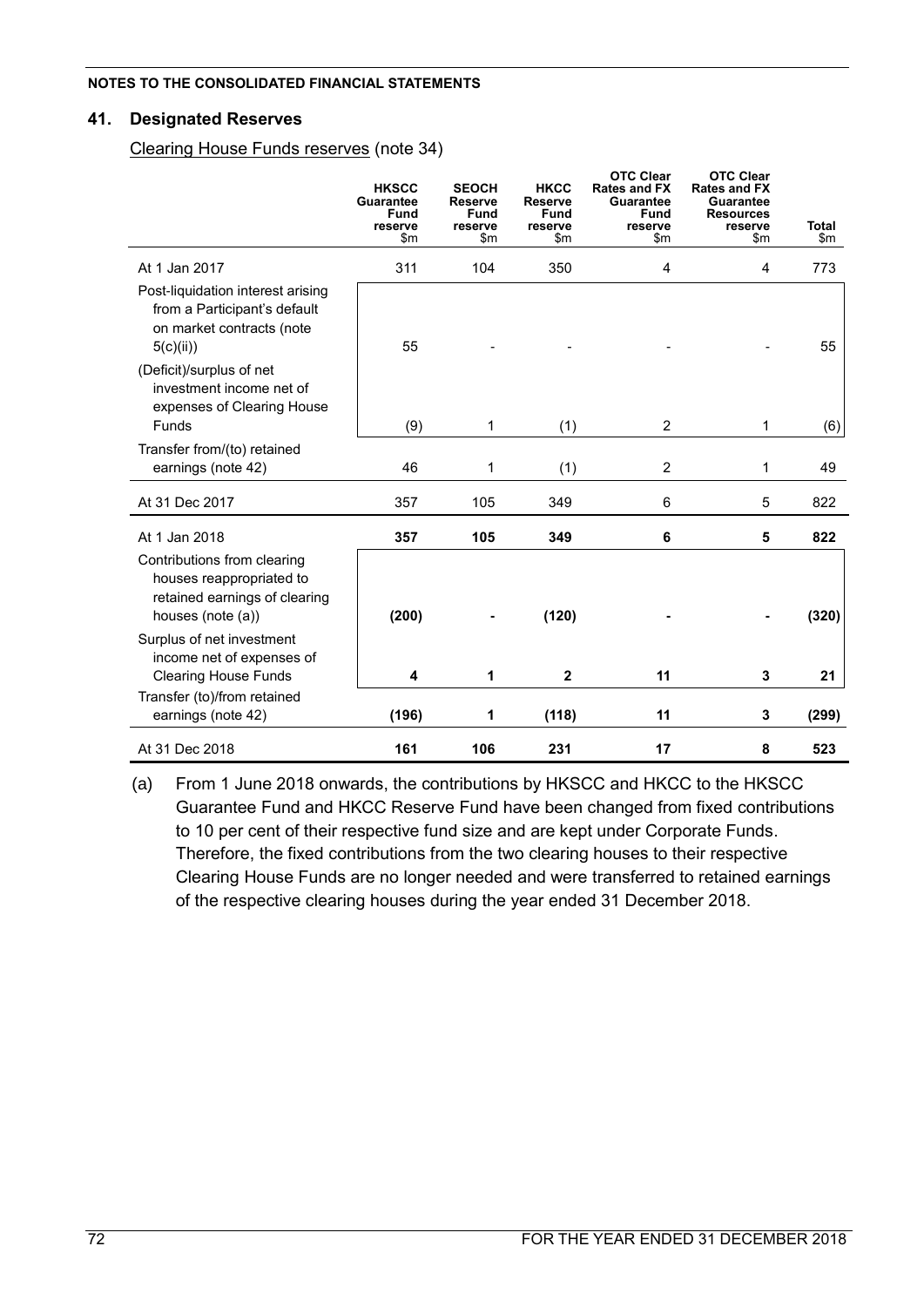# **42. Retained Earnings**

|                                                             | 2018<br>\$m | 2017<br>$\mathsf{Sm}$ |
|-------------------------------------------------------------|-------------|-----------------------|
| At 1 Jan, as previously reported                            | 12,090      | 10,334                |
| Effect of adoption of HKFRS $9$ (2014) (note $2(c)(i)$ )    | 4           |                       |
| Effect of adoption of HKFRS 15 (note $2(c)(ii)$ )           | (281)       |                       |
| At 1 Jan, as restated                                       | 11,813      | 10,334                |
| Profit attributable to shareholders                         | 9,312       | 7,404                 |
| Transfer from/(to) Clearing House Funds reserves (note 41)  | 299         | (49)                  |
| Dividends:                                                  |             |                       |
| 2017/2016 final dividend                                    | (3, 525)    | (2, 491)              |
| 2018/2017 first interim dividend                            | (4, 527)    | (3, 133)              |
| Unclaimed HKEX dividends forfeited (note 31(a))             | 23          | 26                    |
| Vesting of shares of Share Award Scheme                     | (16)        | (16)                  |
| Tax relating to Share Award Scheme                          | (1)         | 3                     |
| Changes in ownership interests in subsidiaries (note 46(c)) | 1           | 12                    |
| At 31 Dec                                                   | 13,379      | 12,090                |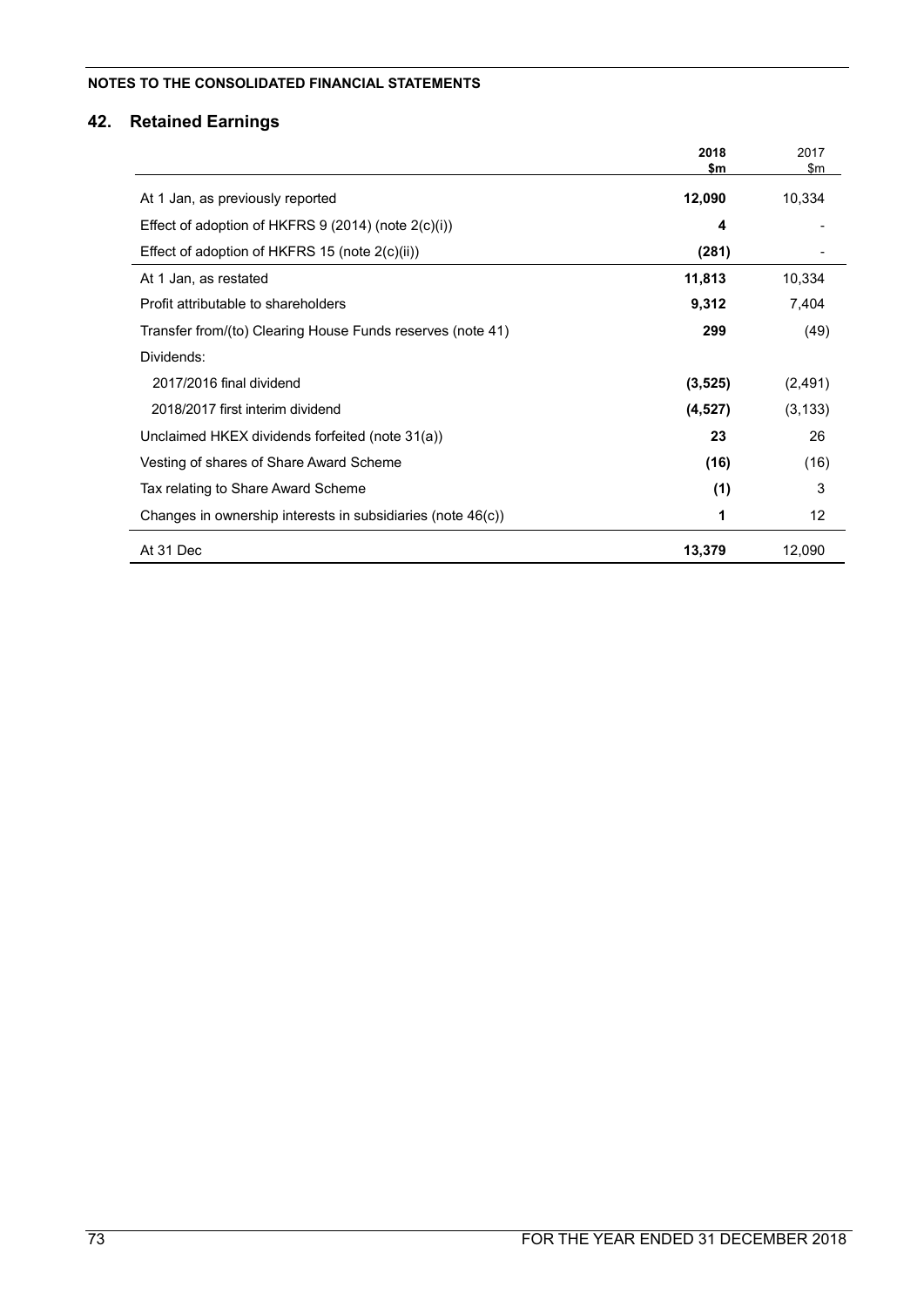## **43. Notes to the Consolidated Statement of Cash Flows**

(a) Reconciliation of profit before taxation to net cash inflow from principal operating activities

|                                                                                                                                                                                                            | 2018<br>\$m | 2017<br>$\mathsf{Sm}$ |
|------------------------------------------------------------------------------------------------------------------------------------------------------------------------------------------------------------|-------------|-----------------------|
| Profit before taxation                                                                                                                                                                                     | 10,883      | 8,610                 |
| Adjustments for:                                                                                                                                                                                           |             |                       |
| Net interest income                                                                                                                                                                                        | (1,704)     | (912)                 |
| Net fair value losses/(gains) including interest income on financial<br>assets mandatorily measured at fair value through profit or loss<br>and financial liabilities at fair value through profit or loss | 106         | (682)                 |
| Finance costs                                                                                                                                                                                              | 114         | 134                   |
| Depreciation and amortisation                                                                                                                                                                              | 762         | 858                   |
| Employee share-based compensation benefits                                                                                                                                                                 | 226         | 220                   |
| Provision for impairment losses of receivables                                                                                                                                                             | 1           | 6                     |
| Other non-cash adjustments                                                                                                                                                                                 | (4)         | 37                    |
| Net decrease/(increase) in financial assets of Margin Funds                                                                                                                                                | 34,084      | (30, 964)             |
| Net (decrease)/increase in financial liabilities of Margin Funds                                                                                                                                           | (34,086)    | 30,968                |
| Net decrease/(increase) in Clearing House Fund financial assets                                                                                                                                            | 2,137       | (8,040)               |
|                                                                                                                                                                                                            | (1,838)     | 7,991                 |
| Net (decrease)/increase in Clearing House Fund financial liabilities<br>Net decrease in financial assets measured at fair value through profit or                                                          |             |                       |
| loss less financial liabilities at fair value through profit or loss                                                                                                                                       |             | 5                     |
| Increase in cash prepayments and collateral for A shares                                                                                                                                                   | (1, 325)    | (1,426)               |
| Increase in Corporate Funds used for supporting Skin-in-the-Game and                                                                                                                                       |             |                       |
| default fund credits                                                                                                                                                                                       | (724)       |                       |
| Increase in accounts receivable, prepayments and deposits                                                                                                                                                  | (704)       | (2,833)               |
| Increase in other liabilities                                                                                                                                                                              | 2,168       | 4,245                 |
| Net cash inflow from principal operations                                                                                                                                                                  | 10,096      | 8,217                 |
| Interest received from financial assets measured at amortised cost and                                                                                                                                     |             |                       |
| cash and cash equivalents                                                                                                                                                                                  | 2,714       | 1,484                 |
| Interest paid to Participants                                                                                                                                                                              | (1,071)     | (572)                 |
| Income tax paid                                                                                                                                                                                            | (1, 323)    | (1, 116)              |
| Net cash inflow from principal operating activities                                                                                                                                                        | 10,416      | 8,013                 |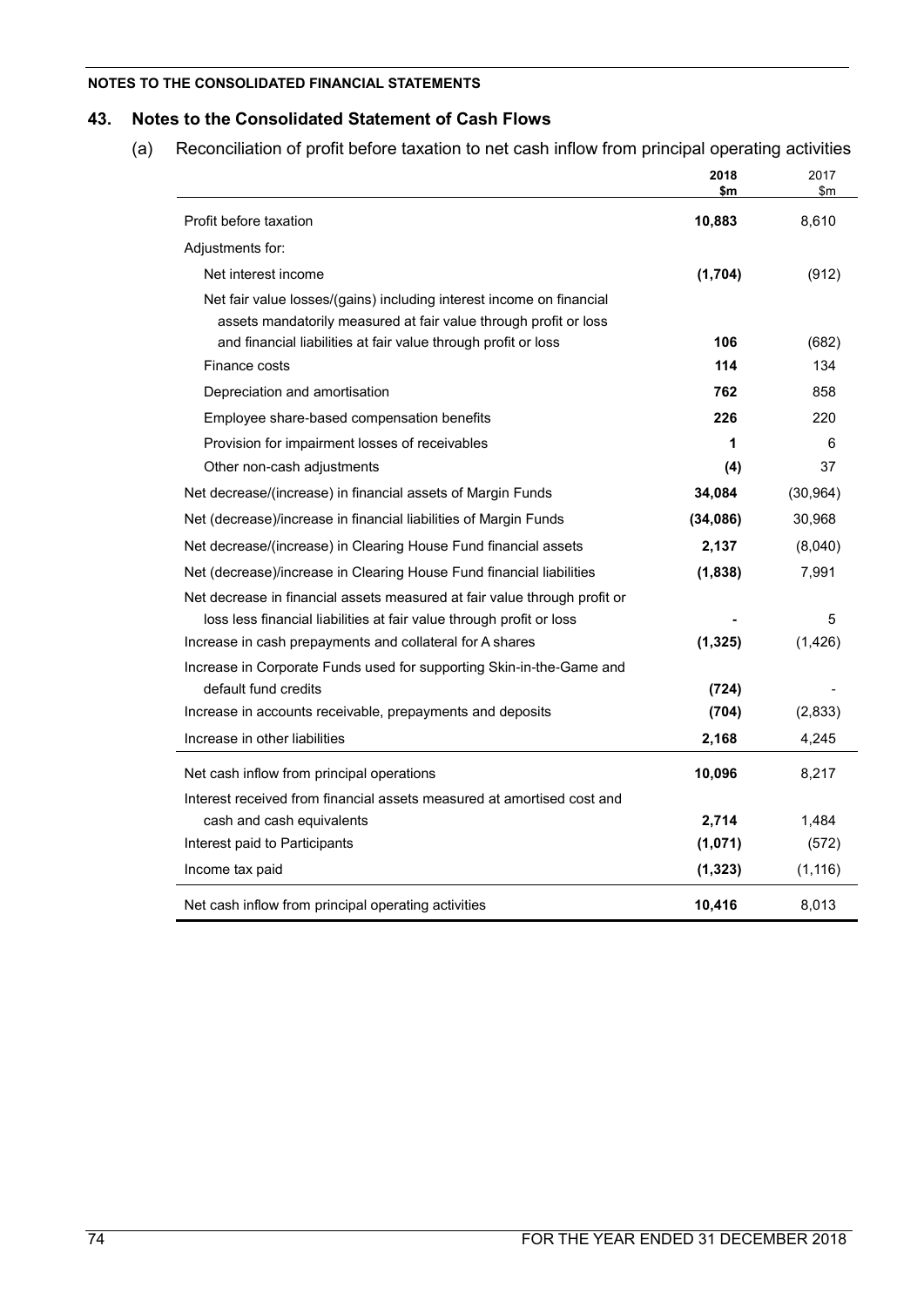# **43. Notes to the Consolidated Statement of Cash Flows (continued)**

(b) Reconciliation of liabilities arising from financing activities

|                                                 | <b>Borrowings due</b><br>within one year<br>\$m | <b>Borrowings due</b><br>after one year<br>\$m |
|-------------------------------------------------|-------------------------------------------------|------------------------------------------------|
| At 1 Jan 2017                                   |                                                 | 3,422                                          |
| Borrowings becoming due within one year in 2017 | 1,025                                           | (1,025)                                        |
| Interest on borrowings (note 12)                | $\overline{2}$                                  | 78                                             |
| Cash flows                                      |                                                 |                                                |
| - Repayment of bank borrowings                  |                                                 | (1,603)                                        |
| - Payments of interest on borrowings            |                                                 | (66)                                           |
| Exchange differences                            |                                                 | 27                                             |
| At 31 Dec 2017                                  | 1,027                                           | 833                                            |
| At 1 Jan 2018                                   | 1,027                                           | 833                                            |
| Borrowings becoming due within one year in 2018 | 743                                             | (743)                                          |
| Issuance of written put options during the year |                                                 | 76                                             |
| Interest on borrowings (note 12)                | 47                                              | 5                                              |
| Cash flows                                      |                                                 |                                                |
| - Repayment of notes                            | (781)                                           |                                                |
| - Payments of interest on borrowings            | (32)                                            | (10)                                           |
| Exchange differences                            | 1                                               |                                                |
| At 31 Dec 2018                                  | 1,005                                           | 161                                            |

## **44. Commitments**

## (a) Commitments in respect of capital expenditures

|                                    | At<br>31 Dec 2018<br>\$m | At<br>31 Dec 2017<br>\$m |
|------------------------------------|--------------------------|--------------------------|
| Contracted but not provided for:   |                          |                          |
| - fixed assets                     | 30                       | 13                       |
| - intangible assets                | 64                       | 65                       |
| Authorised but not contracted for: |                          |                          |
| - fixed assets                     | 270                      | 400                      |
| - intangible assets                | 571                      | 955                      |
|                                    | 935                      | 1,433                    |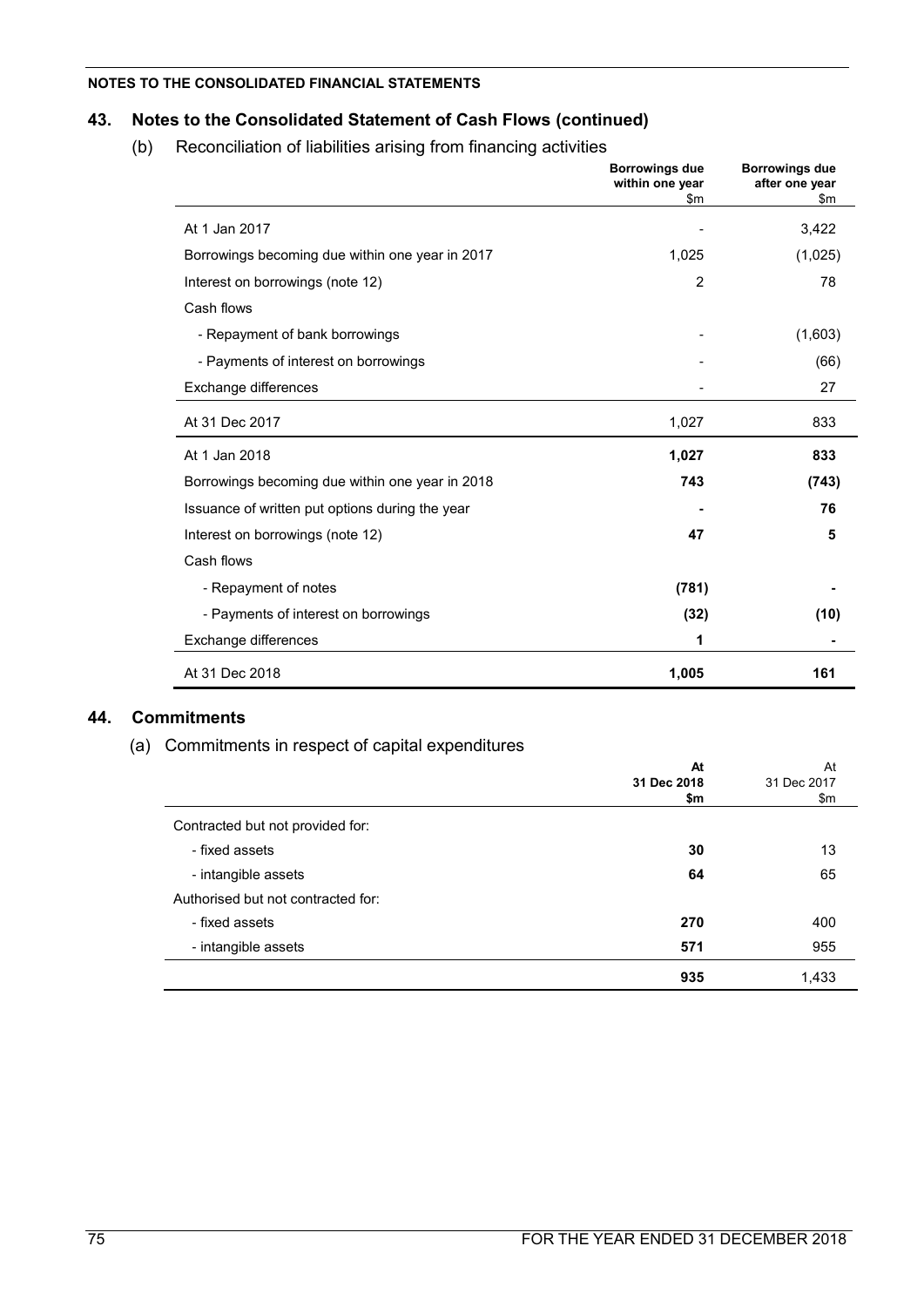## **44. Commitments (continued)**

(b) Commitments for total future minimum lease payments under non-cancellable operating leases

## **Accounting Policy**

Leases where substantially all the rewards and risks of ownership of assets remain with the lessor are accounted for as operating leases. Rentals under such operating leases net of any incentives received from the lessor are charged to the consolidated income statement on a straight-line basis over the lease term.

|                                          | At<br>31 Dec 2018<br>\$m | At<br>31 Dec 2017<br>\$m |
|------------------------------------------|--------------------------|--------------------------|
| Land and buildings                       |                          |                          |
| - within one year                        | 244                      | 321                      |
| - in the second to fifth years           | 1,234                    | 1,008                    |
| - after the fifth year                   | 1,597                    | 1,026                    |
|                                          | 3,075                    | 2,355                    |
| Computer systems, software and equipment |                          |                          |
| - within one year                        | 60                       | 58                       |
| - in the second to fifth years           | 105                      | 216                      |
|                                          | 165                      | 274                      |
|                                          | 3,240                    | 2,629                    |

At 31 December 2018 and 31 December 2017, the Group did not have any purchase options in respect of computer systems, software and equipment.

(c) Commitments in respect of financial contributions to Financial Reporting Council

The Financial Reporting Council (FRC) is an independent statutory body established to receive and investigate complaints concerning irregularities of auditors and reporting accountants of listed companies and non-compliances with accounting requirements in the financial reports of listed companies. Since the establishment of the FRC in 2006, the Group has been contributing to the funding of the FRC's operations.

Under a memorandum of understanding signed in November 2014, the Group has agreed to make recurrent contributions to the FRC as follows:

- $\bullet$  2015 2016: \$7 million per annum
- $\bullet$  2017 2019: \$8 million per annum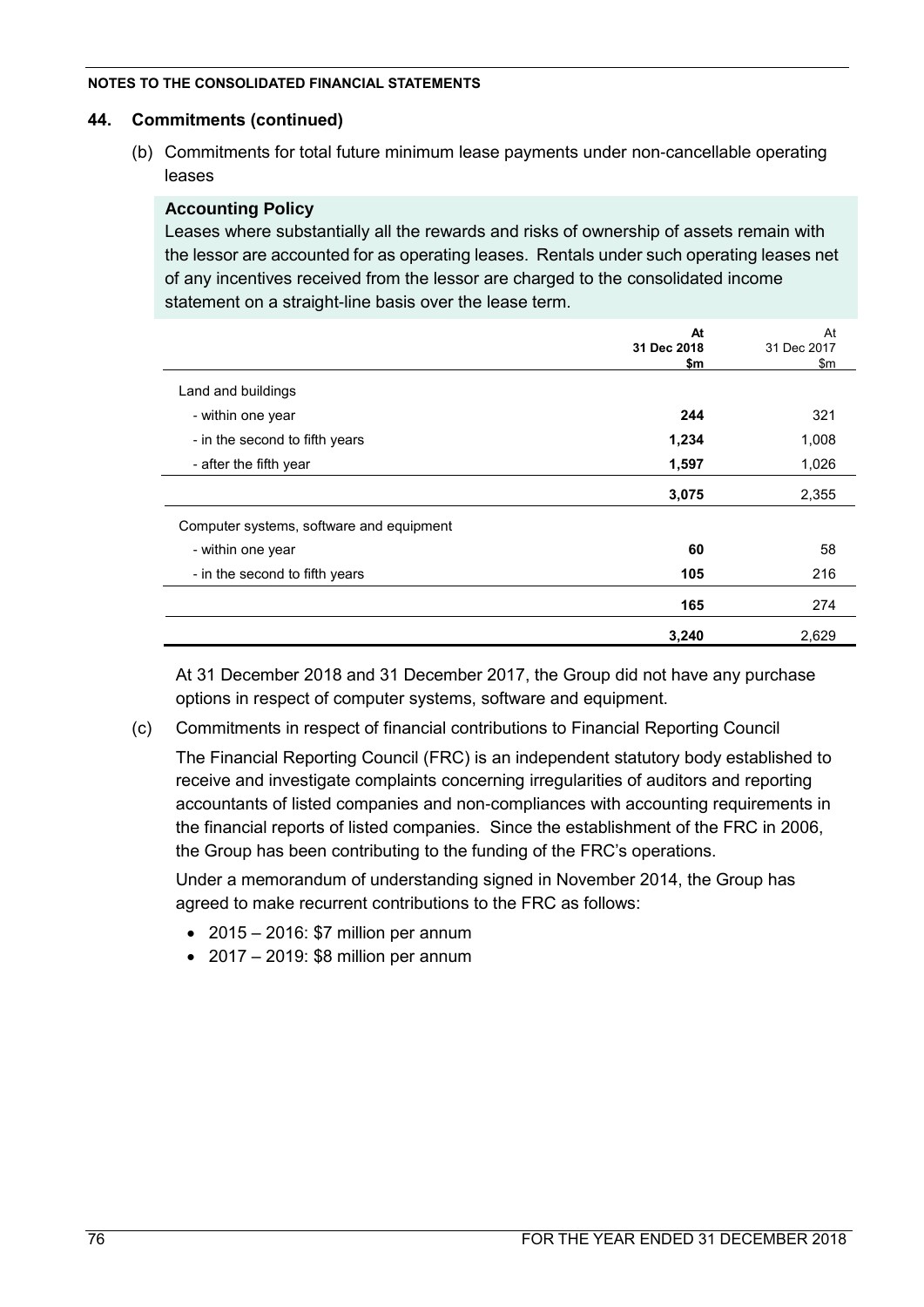## **45. Contingent Liabilities**

## **Accounting Policy**

A contingent liability is a possible obligation that arises from past events and whose existence will only be confirmed by the occurrence or non-occurrence of one or more uncertain future events not wholly within the control of the Group. It can also be a present obligation arising from past events that is not recognised because it is not probable that outflow of economic resources will be required or the amount of obligation cannot be measured reliably.

A contingent liability is not recognised but is disclosed in the consolidated financial statements. When a change in the probability of an outflow occurs so that outflow is probable or when the amount of obligation becomes reliably measurable, it will then be recognised as a provision.

At 31 December 2018, the Group's material contingent liabilities were as follows:

- (a) The Group had a contingent liability in respect of potential calls to be made by the SFC to replenish all or part of compensation less recoveries paid by the Unified Exchange Compensation Fund established under the repealed Securities Ordinance up to an amount not exceeding \$71 million (31 December 2017: \$71 million). Up to 31 December 2018, no calls had been made by the SFC in this connection.
- (b) The Group had undertaken to indemnify the Collector of Stamp Revenue against any underpayment of stamp duty by its Participants of up to \$200,000 for each Participant (note 33(a)). In the unlikely event that all of its 640 trading Participants (31 December 2017: 622) covered by the indemnity at 31 December 2018 defaulted, the maximum contingent liability of the Group under the indemnity would amount to \$128 million (31 December 2017: \$124 million).
- (c) HKEX has given an undertaking in favour of HKSCC to contribute up to \$50 million in the event of HKSCC being wound up while it is a wholly-owned subsidiary of HKEX or within one year after HKSCC ceases to be a wholly-owned subsidiary of HKEX, for payment of the liabilities of HKSCC contracted before HKSCC ceases to be a wholly-owned subsidiary of HKEX, and for the costs of winding up.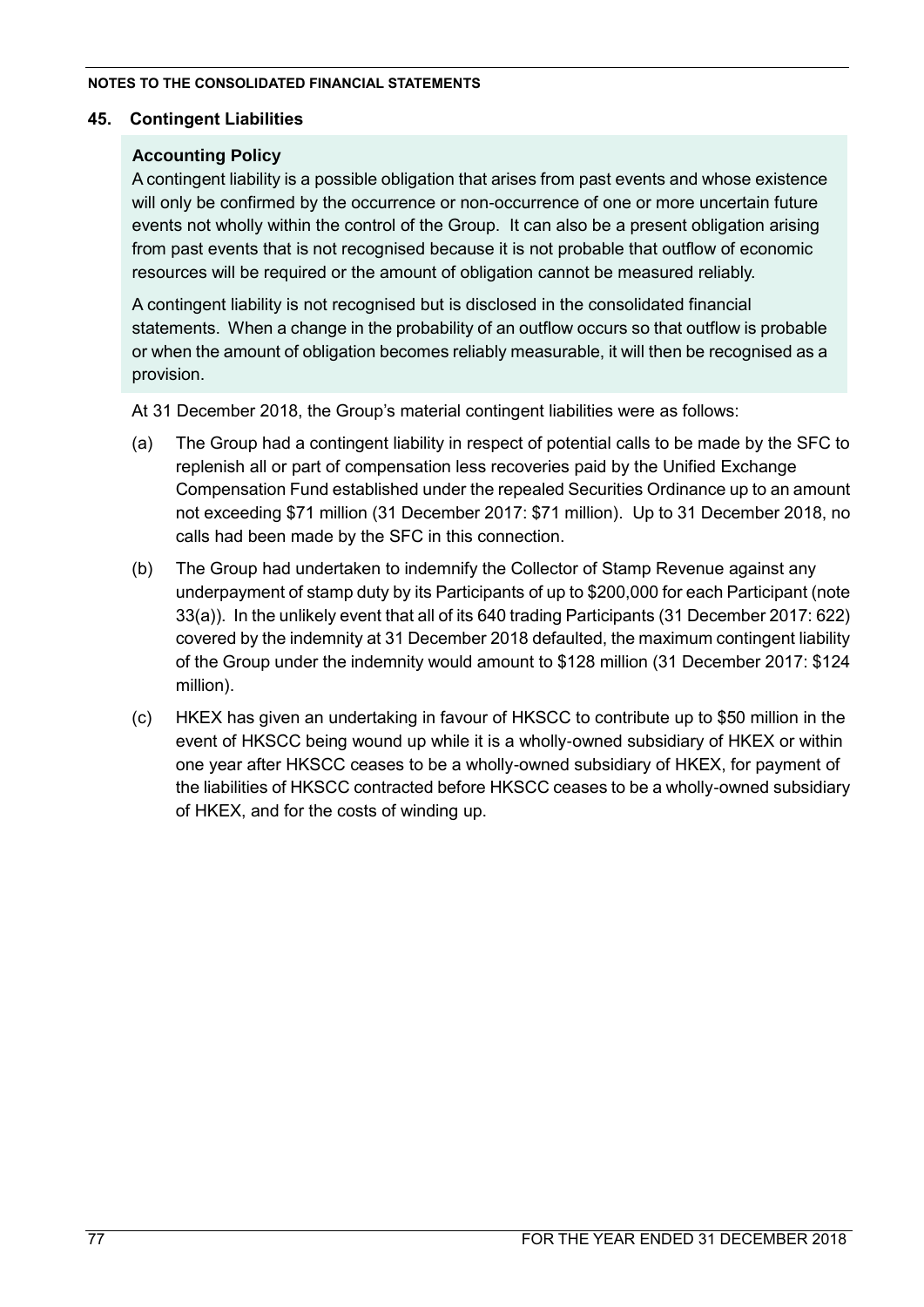### **46. Transactions with Non-Controlling Interests**

## **Accounting Policy**

Transactions with non-controlling interests that do not result in loss of control are accounted for as equity transactions. The difference between the fair value of any consideration paid/received and the relevant share of the carrying value of net assets of the subsidiary acquired/disposed of is recorded in retained earnings.

## (a) Acquisition of additional interest in OTC Clear

|                                                       | 2018<br>\$m |
|-------------------------------------------------------|-------------|
| Carrying amount of non-controlling interests acquired | 302         |
| Consideration paid                                    | (300)       |
| Surplus credited to retained earnings (note (c))      |             |

In July 2018, OTC Clear issued 6,186 ordinary shares to HKEX at a consideration of \$300 million. After the issue, the Group's interest in OTC Clear increased to 87.2 per cent while the interest held by non-controlling interests dropped to 12.8 per cent.

## (b) Disposal of interest in subsidiaries without loss of control

|                                                                            | 2018<br>\$m | 2017<br>\$m |
|----------------------------------------------------------------------------|-------------|-------------|
| Consideration received from non-controlling interests                      | 93          | 28          |
| Less: carrying amount of non-controlling interests disposed of             | (94)        | (16)        |
| (Loss)/gain on disposal (debited)/credited to retained earnings (note (c)) |             | 12          |

In 2017, the Group entered into an agreement to sell a 9.99 per cent stake in QME to an independent third party at a consideration of RMB25 million. After the sale, the Group's interest in QME dropped to 90.01 per cent. Subsequent to the disposal, RMB135 million and RMB15 million were further injected by the Group and the non-controlling interests into QME respectively as its registered capital in 2017 in proportion to their interests.

In October 2018, OTC Clear issued 1,921 non-voting ordinary shares to the non-controlling interests at a consideration of \$93 million and 141 ordinary shares to HKEX at a consideration of \$7 million. After the issue, the Group's interest in OTC Clear dropped to 76 per cent while the interest held by non-controlling interests rose to 24 per cent.

## (c) Effects of transactions with non-controlling interests on retained earnings

|                                                                           | 2018<br>\$m | 2017<br>\$m |
|---------------------------------------------------------------------------|-------------|-------------|
| Changes in retained earnings arising from:                                |             |             |
| - Acquisition of additional interest in OTC Clear (note (a))              |             |             |
| - Disposal of interest in subsidiaries without loss of control (note (b)) | (1)         | 12          |
| Net amount credited to retained earnings (note 42)                        |             |             |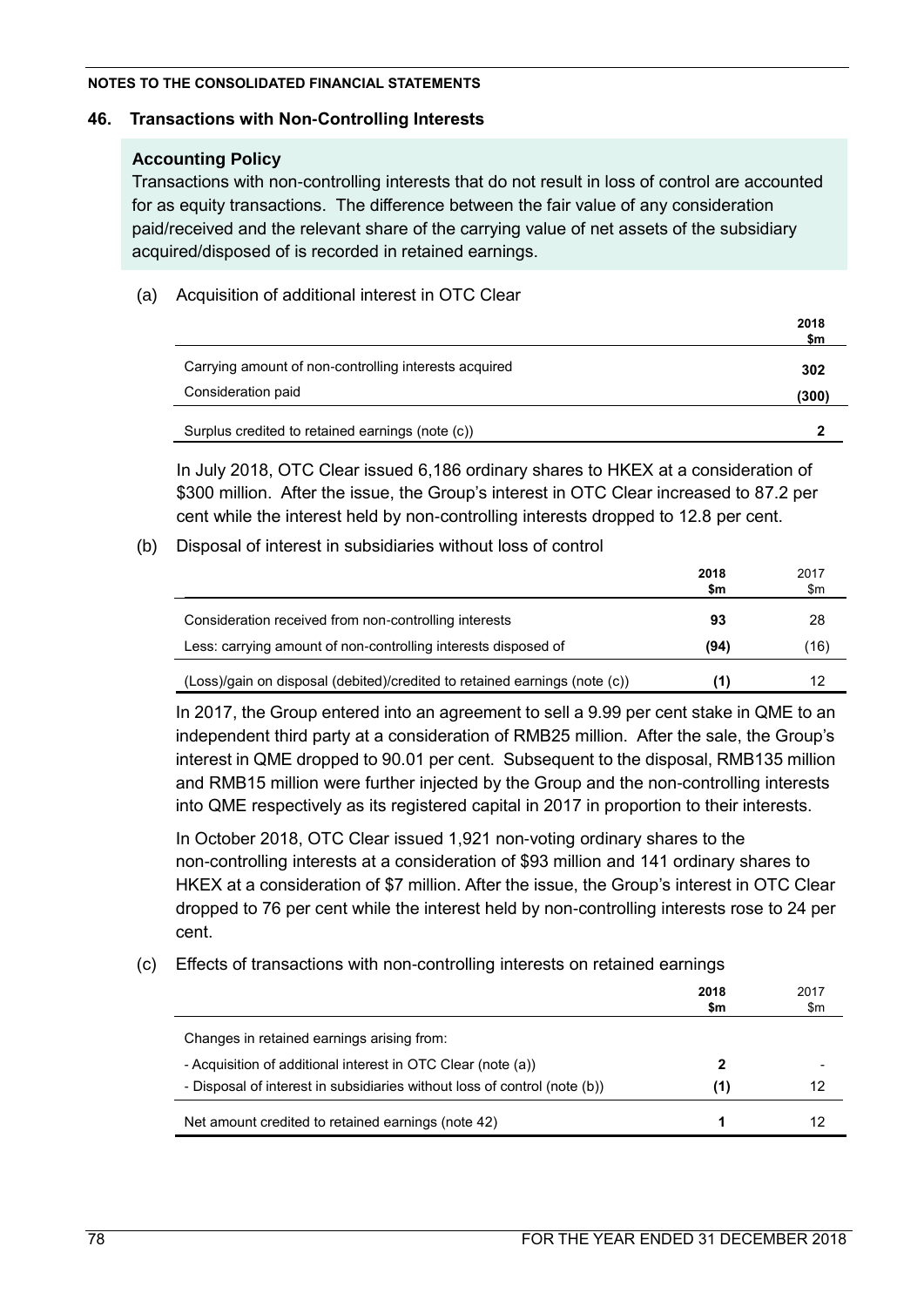### **47. Connected Transactions and Material Related Party Transactions**

(a) Connected transactions and related party transactions

Certain Directors of HKEX may be directors and/or shareholders of (i) Exchange Participants of the Stock Exchange, Futures Exchange, the LME and QME (Exchange Participants) and Clearing Participants of HKSCC, HKCC, SEOCH, LME Clear and OTC Clear (Clearing Participants); (ii) companies listed on the Stock Exchange; and (iii) Exchange Participants for buying shares on behalf of HKSCC. Securities and derivatives contracts traded by, and fees levied on, these Exchange Participants and Clearing Participants, fees levied on these listed companies and fees paid to these Exchange Participants for buying shares on behalf of HKSCC are all undertaken in the ordinary course of business of the Group on the standard terms and conditions applicable to all other Exchange Participants, Clearing Participants, listed companies and Exchange Participants for buying shares on behalf of HKSCC.

(b) Material related party transactions

In addition to the above and those disclosed elsewhere in these consolidated financial statements, the Group entered into the following material related party transactions:

(i) Key management personnel compensation

|                                                 | 2018<br>\$m | 2017<br>\$m |
|-------------------------------------------------|-------------|-------------|
| Salaries and other short-term employee benefits | 179         | 173         |
| Employee share-based compensation benefits      | 74          | 77          |
| Retirement benefit costs                        | 8           | 8           |
|                                                 | 261         | 258         |

### (ii) Post-retirement benefit plans

The Group has sponsored an ORSO Plan and the LME Pension Scheme as its post-retirement benefit plans (note 8(a)).

(iii) Save as aforesaid, the Group has entered into other transactions in the ordinary course of business with companies that are related parties but the amounts were immaterial.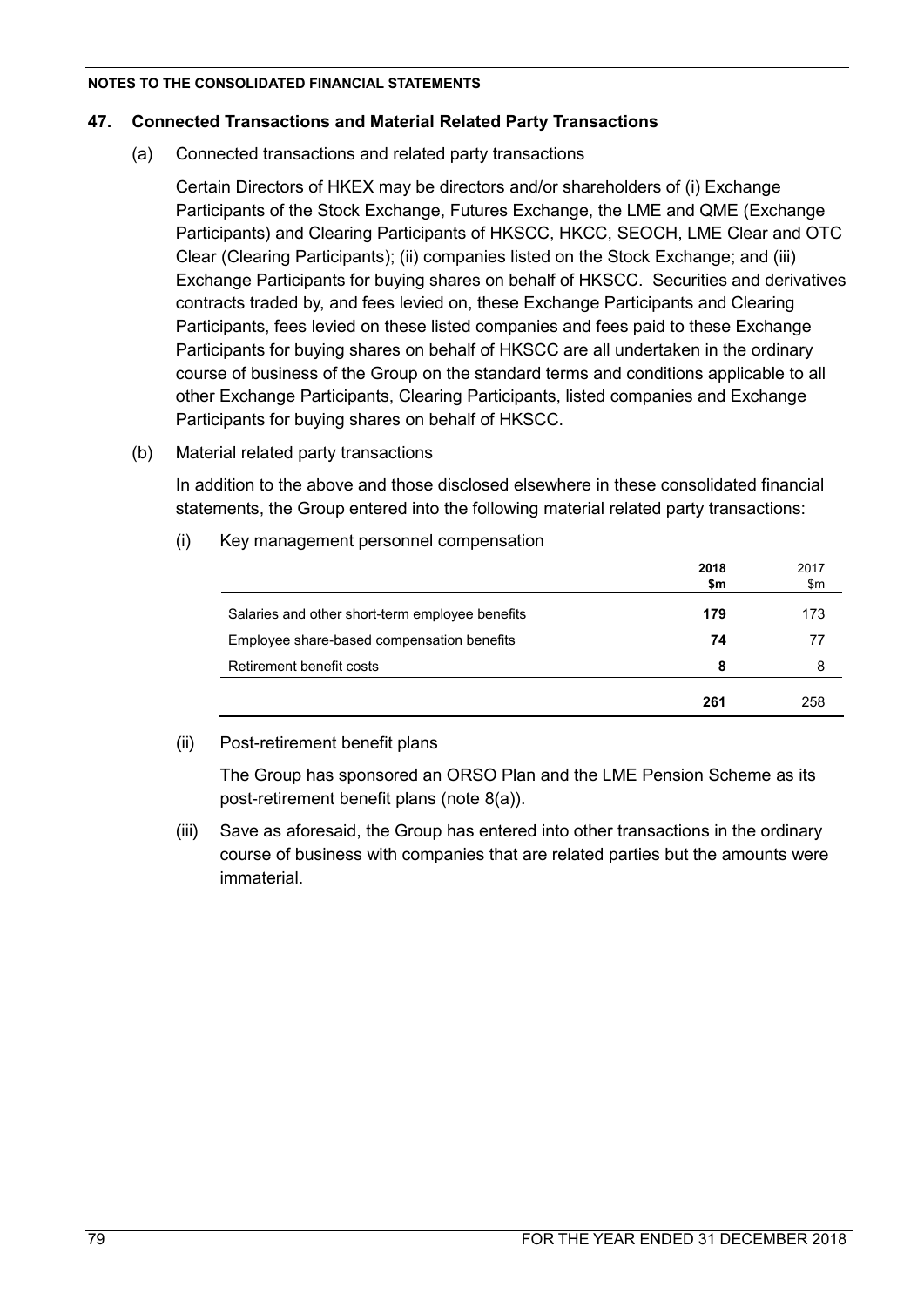## **48. Pledges of Assets**

LME Clear receives securities, gold bullion and warrants as collateral for margins posted by its Clearing Participants. The total fair value of this collateral was US\$1,490 million (HK\$11,666 million) at 31 December 2018 (31 December 2017: US\$1,319 million (HK\$10,311 million)). LME Clear is obliged to return this non-cash collateral upon request when the Clearing Participants' collateral obligations have been substituted with cash collateral or otherwise discharged.

LME Clear also holds securities as collateral in respect of its investments in overnight triparty reverse repurchase agreements under which it is obliged to return equivalent securities to the counterparties at maturity of the reverse repurchase agreements. The fair value of this collateral was US\$7,650 million (HK\$59,895 million) at 31 December 2018 (31 December 2017: US\$11,462 million (HK\$89,602 million)).

The above non-cash collateral, which LME Clear is permitted to sell or repledge in the absence of default by the counterparties, was not recorded on the consolidated statement of financial position of the Group at 31 December 2018. Such non-cash collateral, together with certain financial assets amounting to US\$420 million (HK\$3,288 million) at 31 December 2018 (31 December 2017: US\$471 million (HK\$3,686 million)), have been repledged to LME Clear's investment agent and custodian banks under first floating charge and security arrangements for the settlement and depository services they provide in respect of the collateral and investments held. The floating charge could convert to a fixed charge in the event of contract termination, or default or insolvency of LME Clear.

## **49. Capital Management**

The Group's objectives when managing capital are:

- To safeguard the Group's ability to continue as a going concern, so that it continues to provide returns for shareholders and benefits for other stakeholders;
- To support the Group's stability and growth;
- To provide capital for the purpose of strengthening the Group's risk management capability; and
- To ensure that the Group's regulated entities comply with their respective regulatory capital requirements.

The Group actively and regularly reviews and manages its capital structure to ensure an optimal capital structure and shareholder returns. The Group takes into consideration the expected capital requirements and capital efficiency, regulatory capital requirements of its regulated entities, prevailing and projected profitability, projected operating cash flows, projected capital expenditures and projected strategic investment opportunities.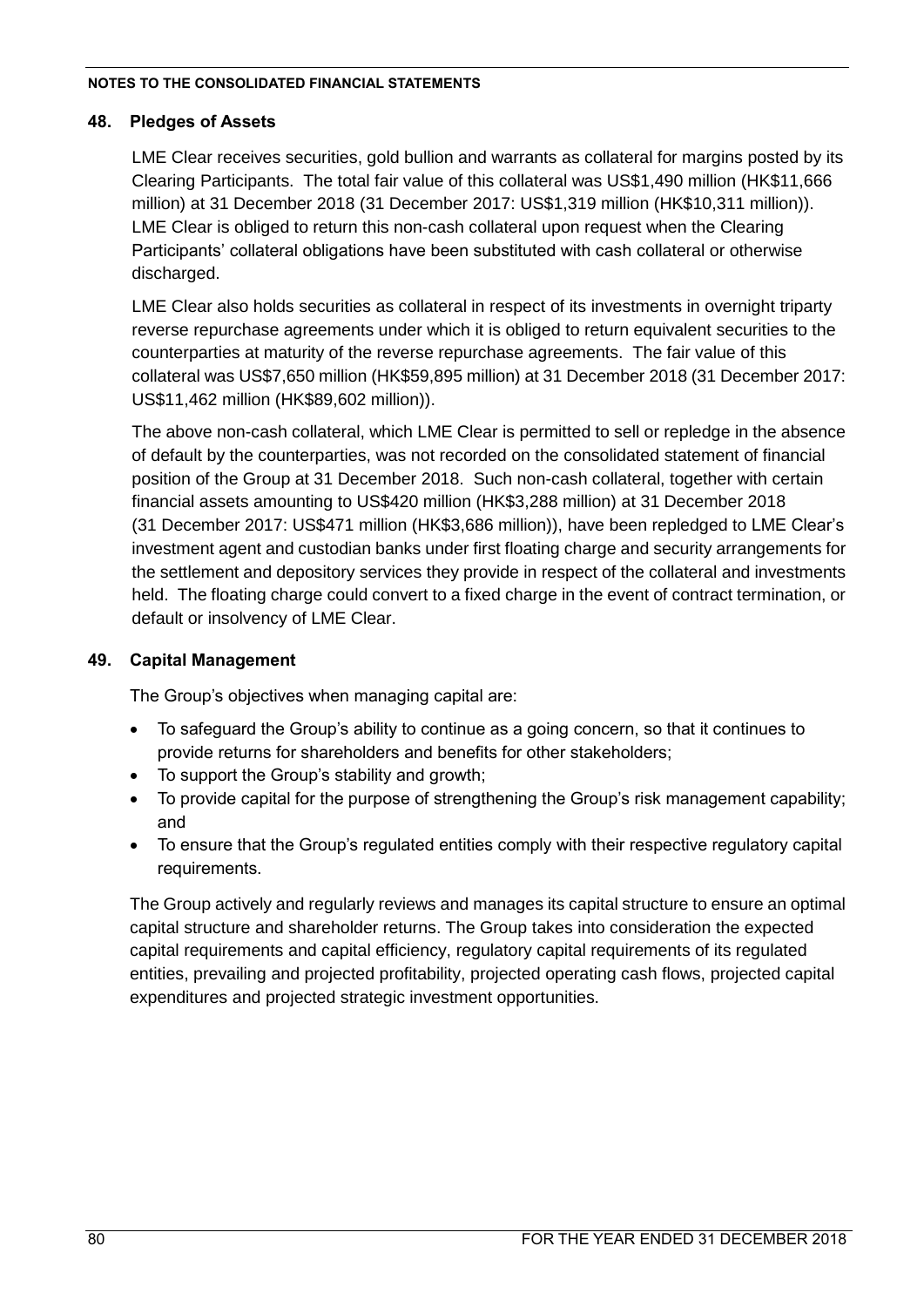## **49. Capital Management (continued)**

The Group has a number of regulated entities that are subject to capital requirements set by the respective regulators. The regulatory capital requirements of the Group's subsidiaries at 31 December 2018 are summarised as follows:

| <b>Subsidiaries</b>                                     | Regulatory authority                      | Regulatory capital requirements                                                                                                                                                                                                                                                                                                                                                                                                                                                                                                                                                                                                                                                                                                              |
|---------------------------------------------------------|-------------------------------------------|----------------------------------------------------------------------------------------------------------------------------------------------------------------------------------------------------------------------------------------------------------------------------------------------------------------------------------------------------------------------------------------------------------------------------------------------------------------------------------------------------------------------------------------------------------------------------------------------------------------------------------------------------------------------------------------------------------------------------------------------|
| <b>Stock</b><br>Exchange,<br><b>Futures</b><br>Exchange | SFC, Hong Kong                            | Maintain at all times net current assets funded by equity<br>sufficient to cover each subsidiary's projected total operating<br>expenses for at least the following six months (approximately<br>\$1,362 million), and net current assets funded by equity or<br>long-term loans from HKEX sufficient to cover its projected<br>total operating expenses for at least the following twelve<br>months (approximately \$2,725 million).                                                                                                                                                                                                                                                                                                        |
| HKSCC,<br>HKCC,<br>SEOCH,<br><b>OTC Clear</b>           | SFC, Hong Kong                            | Maintain at all times liquid net assets funded by equity (ie,<br>liquid assets of Corporate Funds (excluding those solely<br>used to support Skin-in-the-Game and default fund credits of<br>Clearing House Funds) minus non-current liabilities)<br>sufficient to cover each subsidiary's projected total operating<br>expenses for at least the following six months (approximately<br>\$604 million), and net current assets funded by equity or<br>long-term loans from HKEX (excluding those solely used to<br>support Skin-in-the-Game and default fund credits of<br>Clearing House Funds) sufficient to cover its projected total<br>operating expenses for at least the following twelve months<br>(approximately \$1,208 million). |
| <b>LME</b>                                              | <b>Financial Conduct</b><br>Authority, UK | Maintain at all times liquid financial assets amounting to at<br>least six months' operating costs plus a risk based capital<br>charge (approximately US\$56 million (HK\$435 million)), and<br>net capital of at least this amount.                                                                                                                                                                                                                                                                                                                                                                                                                                                                                                         |
| <b>LME Clear</b>                                        | Bank of England, UK                       | Maintain cash or highly liquid financial instruments with<br>minimal market and credit risk, amounting to US\$81.3 million<br>(HK\$636 million), plus 10 per cent minimum reporting<br>threshold of US\$8.1 million (HK\$63 million) and US\$20.3<br>million (HK\$159 million) financial resources available to set<br>off losses in the event of default. Capital resources must be<br>in the form of share capital, retained earnings and reserves,<br>reduced by intangible assets and retained losses.                                                                                                                                                                                                                                   |

At 31 December 2018, the Group had set aside \$4,000 million (31 December 2017: \$4,000 million) of shareholders' funds for the purpose of supporting the risk management regime of the clearing houses in their roles as central counterparties, of which \$2,160 million had been injected into HKSCC, HKCC and SEOCH as share capital.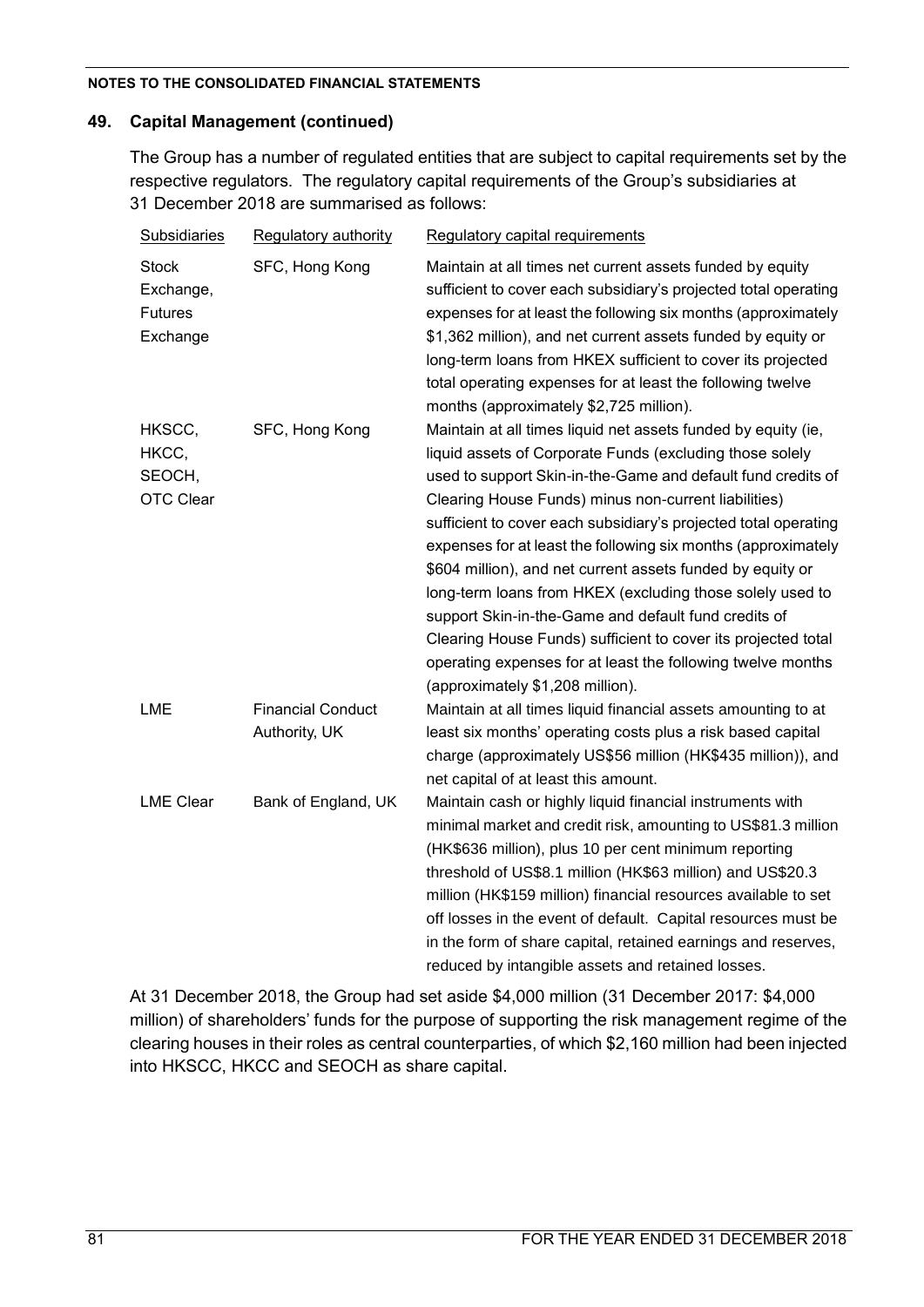## **49. Capital Management (continued)**

All regulated entities of the Group had adequate capital to meet their regulatory requirements at 31 December 2018 and 31 December 2017.

The Group adopts a dividend policy of providing shareholders with regular dividends with a normal target payout ratio of 90 per cent of the Group's profit of the year and it may also offer a scrip dividend alternative to shareholders. The consideration of share capital issued under the scrip dividend scheme, together with the 10 per cent of the profit not declared as dividends, are retained as capital of the Group for future use.

The Group monitors capital on the basis of its gross gearing ratio (ie, gross debt divided by adjusted capital) and net gearing ratio (ie, net debt divided by adjusted capital). For this purpose, the Group defines gross debt as total borrowings, net debt as total borrowings less cash and cash equivalents of Corporate Funds (excluding those reserved for supporting Skin-in-the-Game and default fund credits of Clearing House Funds), and adjusted capital as all components of equity attributable to shareholders of HKEX other than designated reserves. The Group's strategy is to maintain the ratios at less than 50 per cent.

|                                                                    | At          | At          |
|--------------------------------------------------------------------|-------------|-------------|
|                                                                    | 31 Dec 2018 | 31 Dec 2017 |
|                                                                    | \$m         | \$m         |
| Total borrowings                                                   | 1,166       | 1,860       |
| Less:                                                              |             |             |
| Cash and cash equivalents of Corporate Funds (note 19)             | 11,904      | 13,546      |
| Less: Amounts reserved for supporting Skin-in-the-Game and default |             |             |
| fund credits of Clearing House Funds (note 19(b))                  | (724)       |             |
|                                                                    | (11, 180)   | (13, 546)   |
| Net debt (note $(a)$ )                                             |             |             |
| Equity attributable to shareholders of HKEX                        | 40,729      | 37,273      |
| Less: designated reserves                                          | (523)       | (822)       |
| Adjusted capital                                                   | 40,206      | 36,451      |
| Gross gearing ratio                                                | 3%          | 5%          |
| Net gearing ratio                                                  | 0%          | $0\%$       |

(a) Net debt is zero when the amount of cash and cash equivalents of Corporate Funds (excluding those reserved for supporting Skin-in-the-Game and default fund credits of Clearing House Funds) is higher than total borrowings.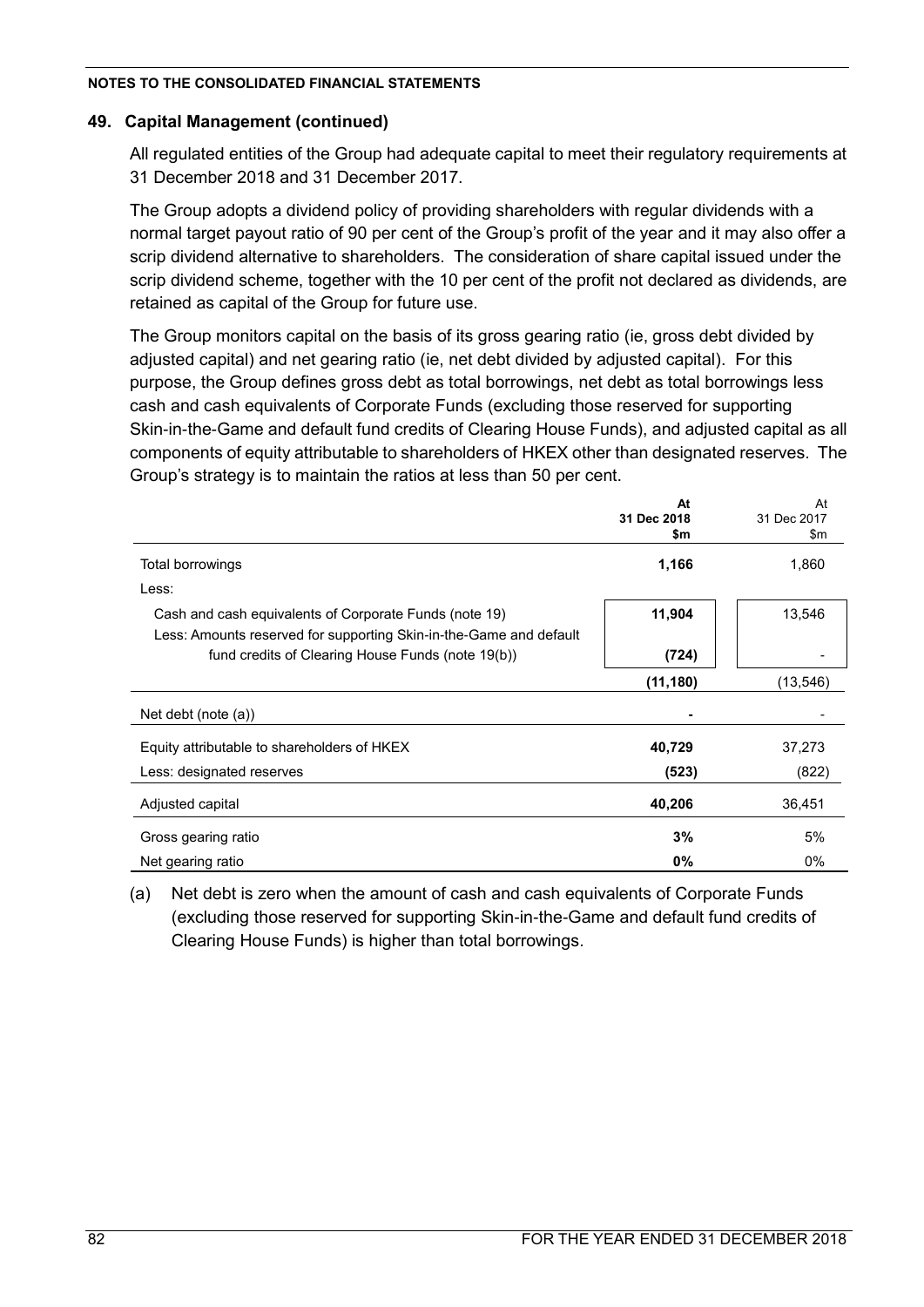### **50. Financial Risk Management**

The Group's activities expose it to a variety of financial risks: market risk (including foreign exchange risk, price risk and interest rate risk), liquidity risk and credit risk. The Group's overall risk management programme focuses on the unpredictability of financial markets and seeks to minimise potential adverse effects on the Group's performance.

## (a) Market risk

## Nature of risk

Market risk is the risk of loss arising from movements in observable market variables such as foreign exchange rates, equity prices and interest rates. The Group is exposed to market risk primarily through its financial assets and financial liabilities (including borrowings).

## Risk management

The Group's investment policy is to prudently invest all funds managed by the Group in a manner which will satisfy liquidity requirements, safeguard financial assets and manage risks while optimising return on investments.

Investment and fund management by HKEX and the Group's subsidiaries is governed by the HKEX Investment Policy, Restrictions and Guidelines (Investment Guidelines), which is approved by the Board and reviewed regularly. Investment restrictions and guidelines form an integral part of risk control. Fund-specific restrictions and guidelines are set according to the investment objectives of each fund (ie, Corporate Funds, Clearing House Funds, Margin Funds and Cash for A shares). Specific limits are set for each fund to control risks (eg, permissible asset type, asset allocation, liquidity, credit requirement, counterparty concentration, maturity, foreign exchange exposures and interest rate risks) of the investments.

A portion of the Corporate Funds is invested in collective investment schemes (External Portfolio) under the External Investment Guidelines (the Investment Policy, Restrictions and Guidelines for externally-managed Corporate Funds) approved by the Board. The guidelines include an asset allocation policy which aims to preserve and enhance the return of the External Portfolio by investing in a diverse mix of asset classes whose returns are not highly correlated to each other over time to mitigate portfolio volatility and asset class concentration risk. The guidelines also define the risk-return parameters for the External Portfolio and restrictions to be observed, and the governance structure on selection and monitoring of fund managers. The fund managers of the collective investment schemes are selected based on their performance track records and areas of expertise, and each should be financially strong and stable, and their selections are approved by the Investment Advisory Committee as delegated by the Board. Specific risk management limits are set for the External Portfolio (eg, permissible asset type, asset allocation, liquidity and foreign exchange exposures).

The Investment Advisory Committee, comprised of Non-executive Directors of HKEX, advises the Board on portfolio management and monitors the risk and performance of HKEX's investments. A Treasury team in the Finance Division is dedicated to the day-to-day management and investment of the internally-managed funds and monitor the performance of the External Portfolio.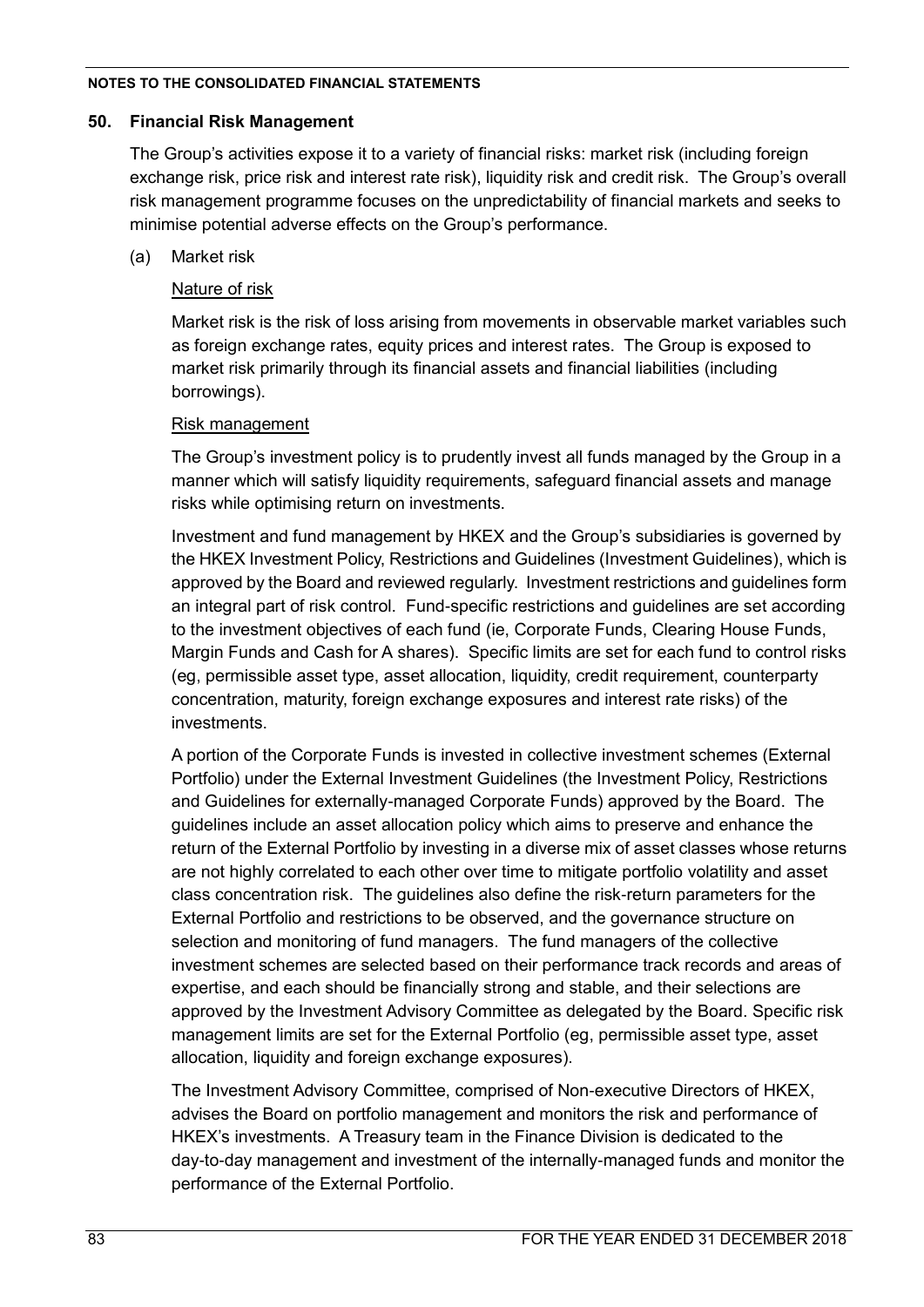### **50. Financial Risk Management (continued)**

- (a) Market risk (continued)
	- (i) Foreign exchange risk

## Nature of risk

Foreign exchange risk is the risk that the value or cash flows of an asset, liability or forecast transaction denominated in foreign currency (ie, a currency other than the functional currency of the entity to which the transactions relate) will fluctuate because of changes in foreign exchange rates. The functional currency of the Hong Kong and PRC entities are HKD and Renminbi (RMB) respectively and the functional currency of LME entities is USD. Foreign exchange risks arise mainly from the Group's investments and bank deposits in currencies other than HKD and USD and its GBP expenditure for the LME entities.

## Risk management

Forward foreign exchange contracts and foreign currency bank deposits may be used to hedge the currency exposure of the Group's non-HKD and non-USD assets and liabilities and highly probable forecast transactions to mitigate risks arising from fluctuations in exchange rates. In particular, the LME Group designates certain GBP bank balances as cash flow hedges for hedging the foreign exchange risk of certain operating expenses.

Under the Investment Guidelines, investment in non-HKD financial instruments is subject to the following restrictions:

- Under the External Investment Guidelines, up to 50 per cent of the External Portfolio may be invested in non-HKD or non-USD investments not hedged back to HKD or USD.
- For internally-managed Corporate Funds, Clearing House Funds, Margin Funds and Cash for A shares, unhedged investments in currencies other than HKD or USD must fully match the respective liabilities or forecast payments for the funds. Unhedged investments in USD may not exceed 20 per cent of the respective funds.

The Group's non-HKD borrowings by the Hong Kong entities are denominated in USD, which is pegged against HKD, and are therefore not subject to significant foreign currency risks.

For LME Clear, investments of the Margin Fund and Default Fund will generally be in the currency in which cash was received.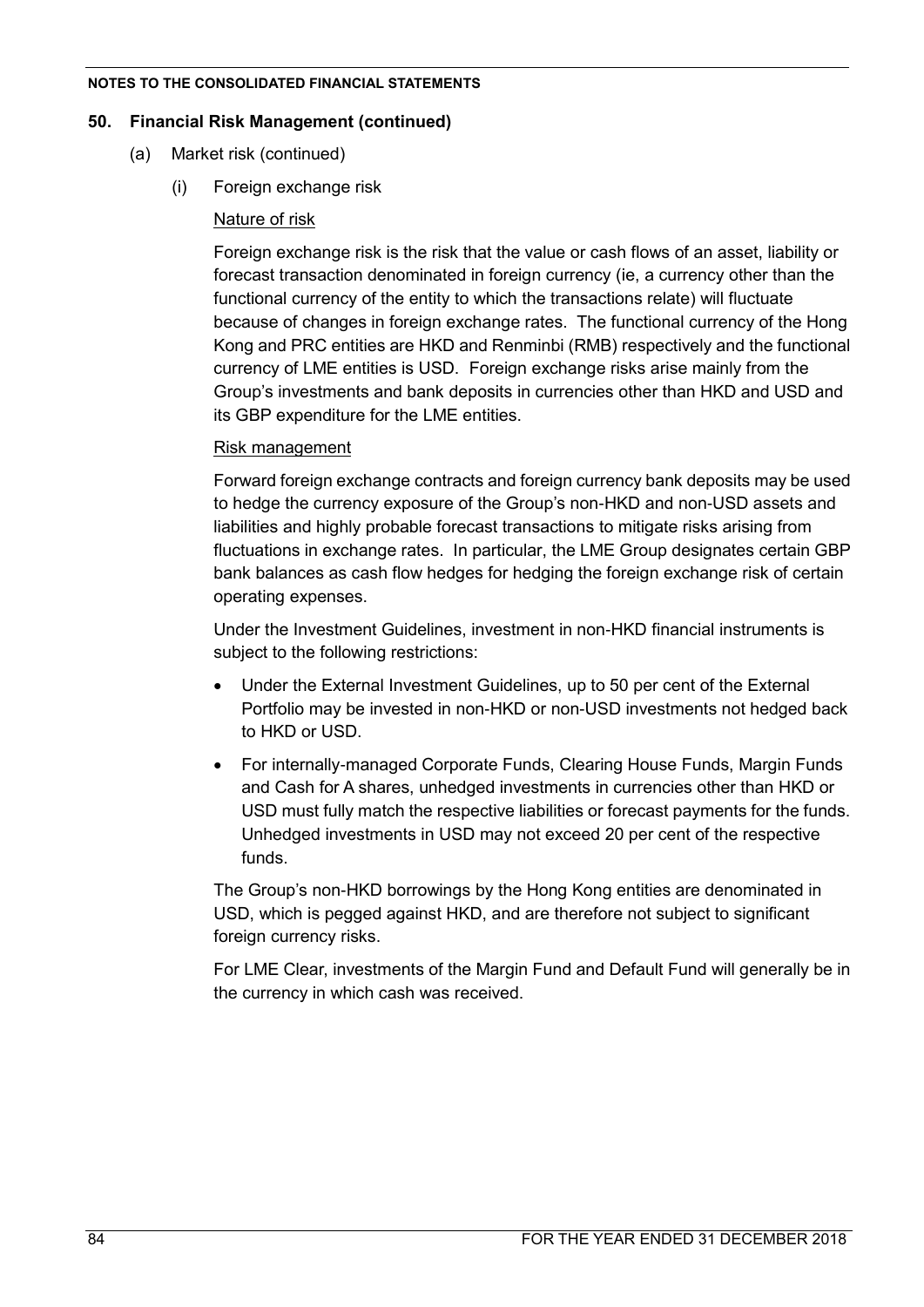### **50. Financial Risk Management (continued)**

- (a) Market risk (continued)
	- (i) Foreign exchange risk (continued)

## Exposure

The following table details the Group's financial assets and financial liabilities denominated in a currency other than the functional currency of the entity to which they relate and the net open foreign currency positions (ie, gross positions less forward foreign exchange contracts and other offsetting exposures (hedges)), at 31 December presented in HKD equivalents.

|                                    |            | At 31 Dec 2018 |               |            | At 31 Dec 2017 |          |          |
|------------------------------------|------------|----------------|---------------|------------|----------------|----------|----------|
|                                    |            | <b>Gross</b>   |               | <b>Net</b> | Gross          |          | Net      |
|                                    |            | open           |               | open       | open           |          | open     |
|                                    | Foreign    | position       | <b>Hedges</b> | position   | position       | Hedges   | position |
|                                    | currency   | \$m            | \$m           | \$m        | \$m            | \$m      | \$m      |
| Financial assets <sup>1</sup>      | <b>EUR</b> | 5,664          | (5,655)       | 9          | 5,471          | (5,465)  | 6        |
|                                    | <b>GBP</b> | 9,110          | (8, 577)      | 533        | 9,125          | (8,775)  | 350      |
|                                    | <b>JPY</b> | 229            | (228)         | 1          | 232            | (231)    | 1        |
|                                    | <b>RMB</b> | 10,011         | (9,806)       | 205        | 6,514          | (6, 502) | 12       |
|                                    | <b>USD</b> | 4,228          | (801)         | 3,427      | 2,847          | (445)    | 2,402    |
|                                    | Others     | 3              |               | 3          | 1              |          | 1        |
| Financial liabilities <sup>2</sup> | <b>EUR</b> | (5,657)        | 5,655         | (2)        | (5, 465)       | 5,465    |          |
|                                    | <b>GBP</b> | (8,737)        | 8,577         | (160)      | (8,942)        | 8,775    | (167)    |
|                                    | <b>JPY</b> | (228)          | 228           |            | (231)          | 231      |          |
|                                    | <b>RMB</b> | (9,808)        | 9,806         | (2)        | (6, 505)       | 6,502    | (3)      |
|                                    | <b>USD</b> | (1, 577)       | 801           | (776)      | (2,012)        | 445      | (1, 567) |
|                                    | Others     | (3)            |               | (3)        |                |          |          |
| Total net open                     | <b>EUR</b> |                |               | 7          |                |          | 6        |
| positions for                      | <b>GBP</b> |                |               | 373        |                |          | 183      |
| the Group                          | <b>JPY</b> |                |               |            |                |          |          |
|                                    | <b>RMB</b> |                |               | 203        |                |          | 9        |
|                                    | <b>USD</b> |                |               | 2,651      |                |          | 835      |
|                                    | Others     |                |               |            |                |          | 1        |
|                                    |            |                |               | 3,235      |                |          | 1,035    |

1 Financial assets comprised cash and cash equivalents, financial assets measured at fair value through profit or loss (excluding collective investment schemes), financial assets measured at fair value through other comprehensive income, financial assets measured at amortised cost, and accounts receivable and deposits.

2 Financial liabilities comprised margin deposits, Mainland security and settlement deposits, and cash collateral from Clearing Participants, financial liabilities at fair value through profit or loss, borrowings and accounts payable and other liabilities.

(ii) Equity and commodity price risk

## Nature of risk

The Group is exposed to equity price risk from collective investment schemes held as part of the External Portfolio. The movements of fair value of base and precious metals futures and options contracts cleared through LME Clear would not have any financial impact on the Group's results as the assets and liabilities will move by the same amount and fully offset each other.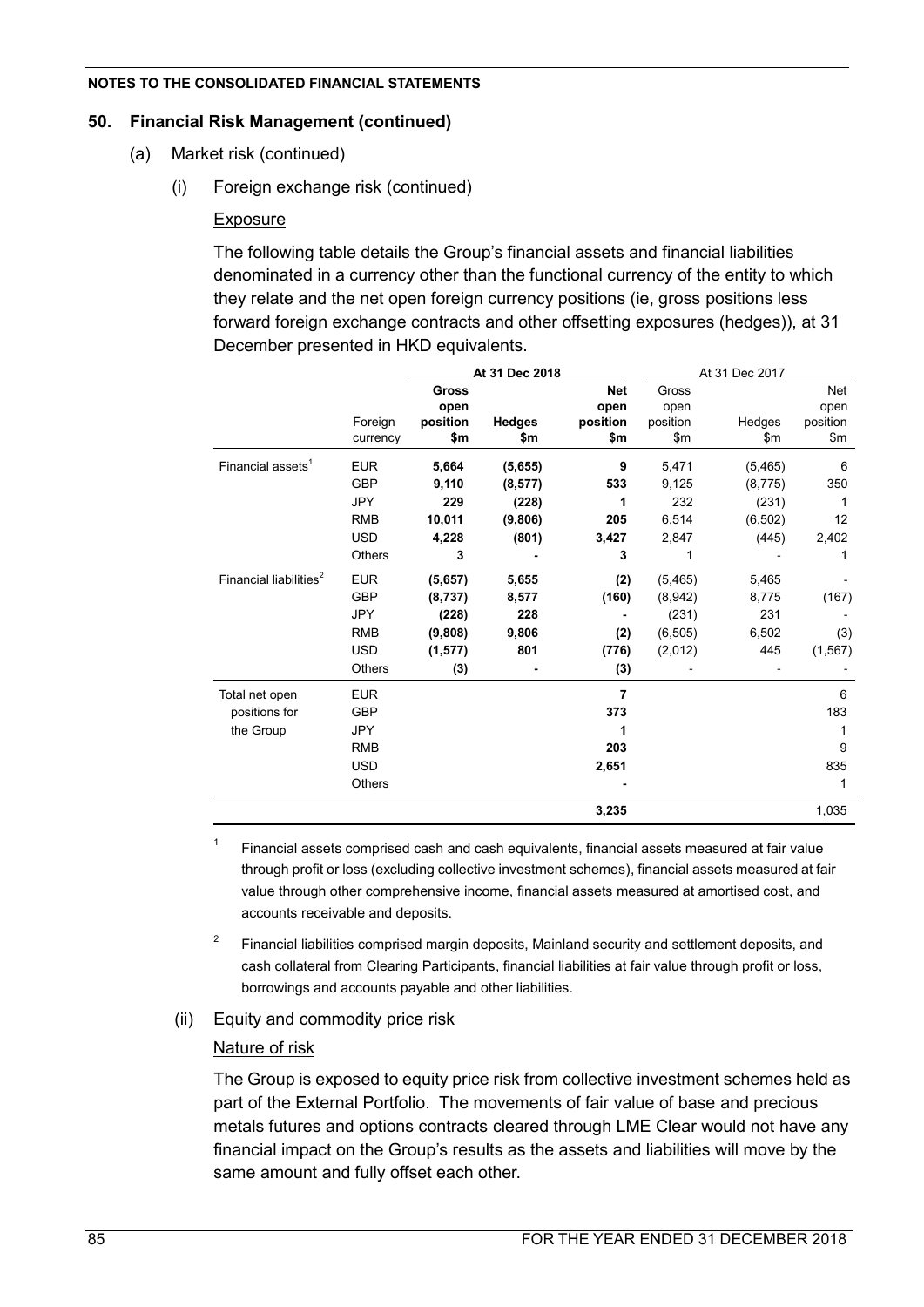### **50. Financial Risk Management (continued)**

- (a) Market risk (continued)
	- (ii) Equity and commodity price risk (continued)

### Risk management

The Group sets prudent investment limits and restrictions to control investment in collective investment schemes. The Group selects fund managers after an extensive assessment of the underlying funds, their strategy and the overall quality of the fund managers, and the performance of the funds is monitored on a monthly basis.

(iii) Interest rate risk

## Nature of risk

There are two types of interest rate risk:

- Fair value interest rate risk the risk that the value of a financial instrument will fluctuate because of changes in market interest rates; and
- Cash flow interest rate risk the risk that the future cash flows of a financial instrument will fluctuate because of changes in market interest rates.

The Group is exposed to both fair value and cash flow interest rate risks as the Group has significant assets and liabilities (including borrowings) which are interest-bearing.

## Risk management

The Group manages its interest rate risks by setting limits on the residual maturity of the investments and on the fixed and floating rate mismatches of its assets and liabilities.

## Exposure

1

The following tables present the carrying value and highest and lowest contractual interest rates of the financial assets held by the Group (excluding collective investment schemes and bank deposits held at savings and current accounts) at 31 December:

|                                                |             | <b>Fixed rate financial assets</b> | <b>Floating rate financial assets</b> |             |  |
|------------------------------------------------|-------------|------------------------------------|---------------------------------------|-------------|--|
|                                                | At          | At                                 | At                                    | At          |  |
|                                                | 31 Dec 2018 | 31 Dec 2017                        | 31 Dec 2018                           | 31 Dec 2017 |  |
| Carrying value (\$m)                           | 72.229      | 70.863                             | 60,724                                | 94,365      |  |
| Highest contractual interest rates             | 5.90%       | 3.80%                              | 3.25%                                 | 1.93%       |  |
| Lowest contractual interest rates <sup>1</sup> | 0.69%       | $0.00\%$                           | $-1.00\%$                             | $-4.00\%$   |  |

The contractual interest rates for certain reverse repurchase investments denominated in Euro held by LME Clear were below 0 per cent.

The contractual interest rates of the borrowings are disclosed in note 35 to the consolidated financial statements.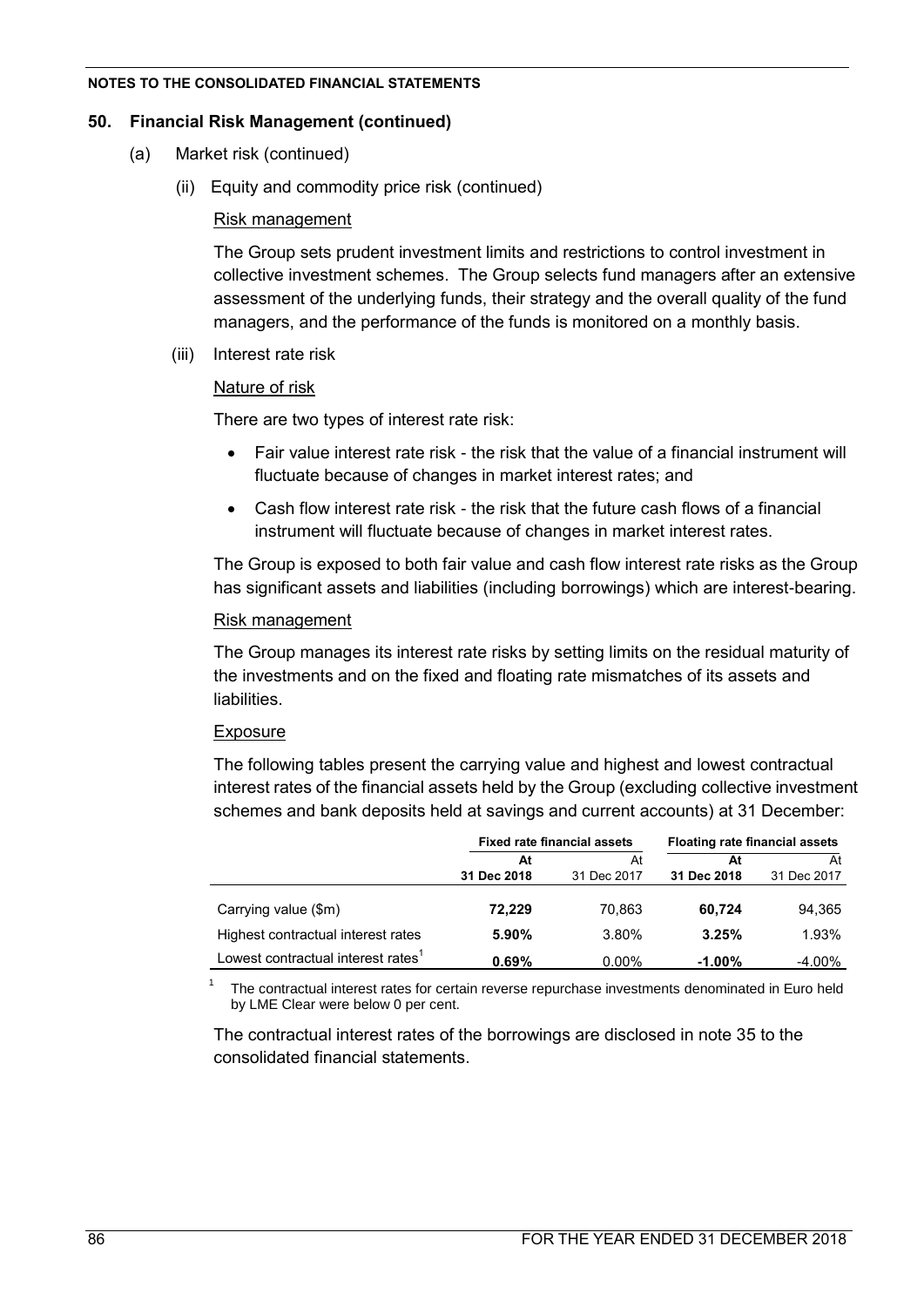### **50. Financial Risk Management (continued)**

- (a) Market risk (continued)
	- (iv) Sensitivity analysis

Investments other than collective investment schemes

The Group uses Value-at-Risk (VaR) and portfolio stress testing to identify, measure, monitor and control foreign exchange risk and interest rate risks of the Group's investments other than collective investment schemes.

VaR measures the expected maximum loss over a given time interval (a holding period of 10 trading days is used by the Group) at a given confidence level (95 per cent confidence interval is adopted by the Group) based on historical data (one year is used by the Group). VaR is monitored on a weekly basis and the Board sets a limit on total VaR for the Group.

VaR is a statistical measure of risks and has limitations associated with the assumptions employed. The calculation is based on historical simulation and therefore vulnerable to sudden changes in market behaviour. The use of a 10-day holding period may be insufficient at times of severe illiquidity. Also, VaR does not necessarily reflect all aspects of risks that affect the price of financial instruments and may underestimate real market risk exposure. In addition, VaR does not factor in the possibility of catastrophic risks but the use of stress testing for abnormal market conditions can mitigate this limitation.

The VaR for each risk factor and the total VaR of the investments other than collective investment schemes and related hedges of the Group at 31 December were as follows:

|                       | At<br>31 Dec 2018<br>\$m | At<br>31 Dec 2017<br>\$m |
|-----------------------|--------------------------|--------------------------|
| Foreign exchange risk | 16                       | 10                       |
| Interest rate risk    | 17                       |                          |
| <b>Total VaR</b>      | 24                       | 12                       |

VaR for each risk factor is the independently derived largest potential loss due to fluctuations solely in that risk factor. The individual VaRs did not add up to the total VaR as there was diversification effect due to correlation amongst the risk factors.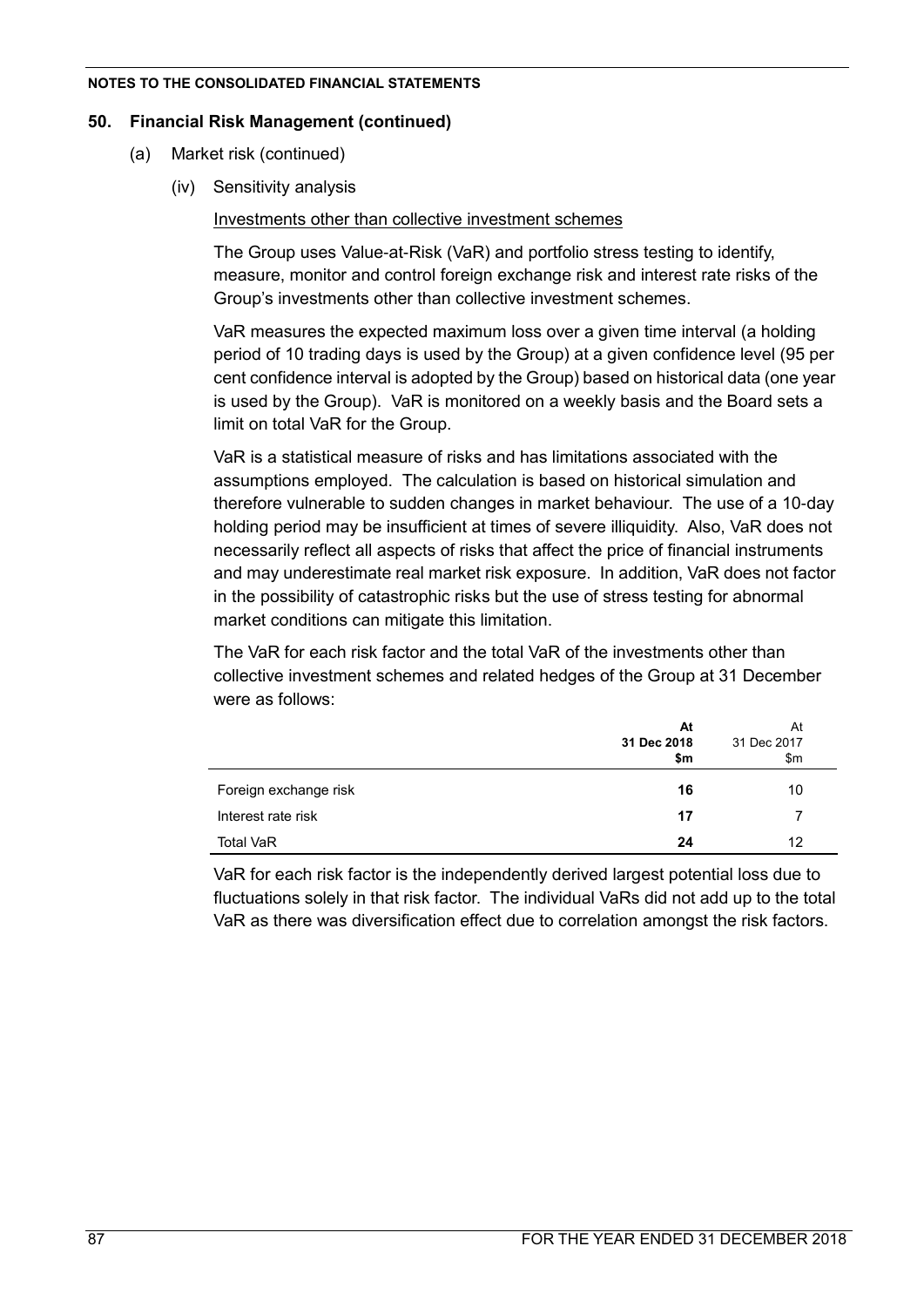## **50. Financial Risk Management (continued)**

- (a) Market risk (continued)
	- (iv) Sensitivity analysis (continued)

## Collective investment schemes

At 31 December, the fair value of the Group's collective investment schemes (Funds) by strategy employed was as follows:

| <b>Strategy</b>                                    | At<br>31 Dec 2018<br>\$m | At<br>31 Dec 2017<br>\$m |
|----------------------------------------------------|--------------------------|--------------------------|
| <b>Public Equities</b>                             | 2,021                    | 2,225                    |
| Absolute Return                                    | 1,312                    | 1,245                    |
| Multi-Sector Fixed Income                          | 2,108                    | 1,922                    |
| US Government Bonds and Mortgage-backed Securities | 1,648                    | 1,251                    |
| Total                                              | 7,089                    | 6,643                    |
| Number of Funds                                    | 18                       | 15                       |

The Group monitors the market value sensitivity of the Funds through a high-level simulation of the Funds' 1-year Value at Risk (simplified 1-year VaR) using the Funds' returns and volatilities. The simplified 1-year VaR helps to determine the potential changes in the market values of the Funds over a 1-year period. At 31 December 2018, the simplified 1-year VaR calculated at a 95 per cent confidence level was 1.7 per cent (31 December 2017: 0.2 per cent), implying that the market value of the Group's Funds during the year ended 31 December 2018 could potentially change by approximately \$121 million (2017: \$13 million).

The simplified 1-year VaR is computed using historical monthly returns of the Funds with the following steps:

- 1. Compute blended monthly returns of the Group's Funds using monthly historical returns of the respective Funds for the past 36 months (2017: 36 months), and their corresponding portfolio weights, assuming monthly rebalancing to the intended portfolio weights of the respective Funds;
- 2. Compute the average monthly return and standard deviation of the Funds' returns and derive the annualised amounts; and
- 3. Compute the simplified 1-year VaR, at a 95 per cent confidence level, by subtracting 1.65 times of the annualised standard deviation from the annualised average return.

The simplified 1-year VaR is a statistical measure of the historical risks and has limitations associated with the assumptions employed. Historical simulation assumes that actual observed historical changes in the respective Funds' monthly performance reflect possible future changes. This implies that the approach is vulnerable to sudden changes in market behaviour. In addition, it does not cover stressed market events, nor does it represent the Group's forecast of the Funds' future returns.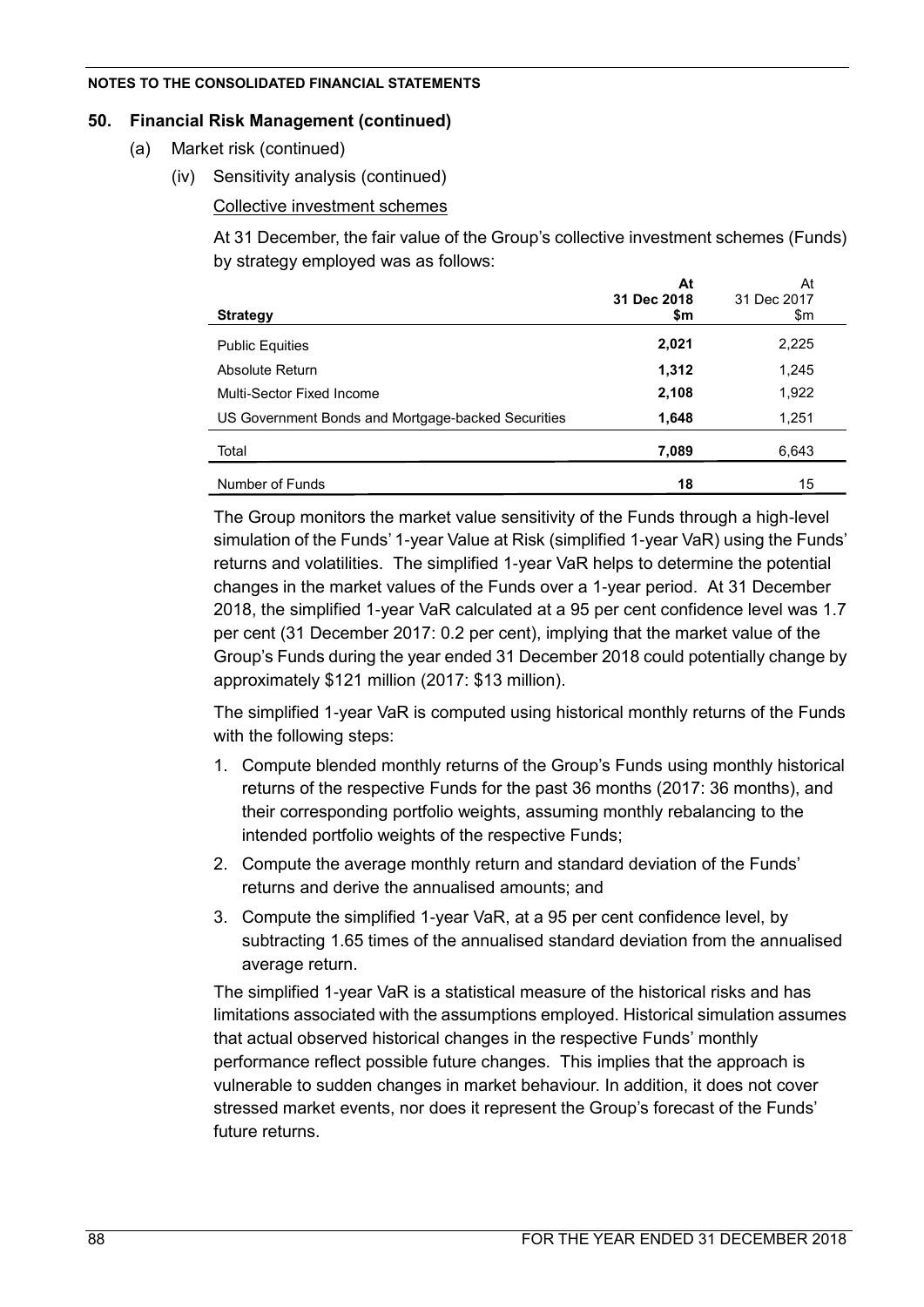### **50. Financial Risk Management (continued)**

(b) Liquidity risk

## Nature of risk

Liquidity risk is the risk that an entity will encounter difficulty in meeting obligations associated with financial liabilities that are settled by delivering cash or another financial asset, and it results from amount and maturity mismatches of assets and liabilities.

## Risk management

The Group employs projected cash flow analysis to manage liquidity risk by forecasting the amount of cash required and monitoring the working capital of the Group to ensure that all liabilities due and known funding requirements could be met.

Investments are kept sufficiently liquid to meet operational needs and regulatory requirements, and possible liquidity requirements of the Clearing House Funds and Margin Funds. The Group sets minimum levels of highly liquid assets for Corporate Funds, Clearing House Funds and Margin Funds. In particular, Corporate Funds solely used for supporting the Skin-in-the Game and default fund credits of Clearing House Funds are invested in overnight deposits and monitored on a daily basis.

Apart from the borrowings used to fund the acquisition of the LME Group, banking facilities have been put in place for contingency purposes. At 31 December 2018, the Group's total available banking facilities for its daily operations amounted to \$20,024 million (31 December 2017: \$18,963 million), which included \$13,523 million (31 December 2017: \$11,954 million) of committed banking facilities and \$6,500 million (31 December 2017: \$7,000 million) of repurchase facilities.

The Group also put in place foreign exchange facilities for its daily clearing operations and for the RMB Equity Trading Support Facility to support the trading of RMB stocks listed on the Stock Exchange. At 31 December 2018, the total amount of such facilities was RMB21,500 million (HK\$24,501 million) (31 December 2017: RMB21,500 million (HK\$25,809 million)).

In addition, the Group has arranged contingency banking facilities amounting to RMB13,000 million (HK\$14,815 million) (31 December 2017: RMB13,000 million (HK\$15,606 million)) for settling payment obligations to ChinaClear should there be events that disrupt normal settlement arrangements for Stock Connect.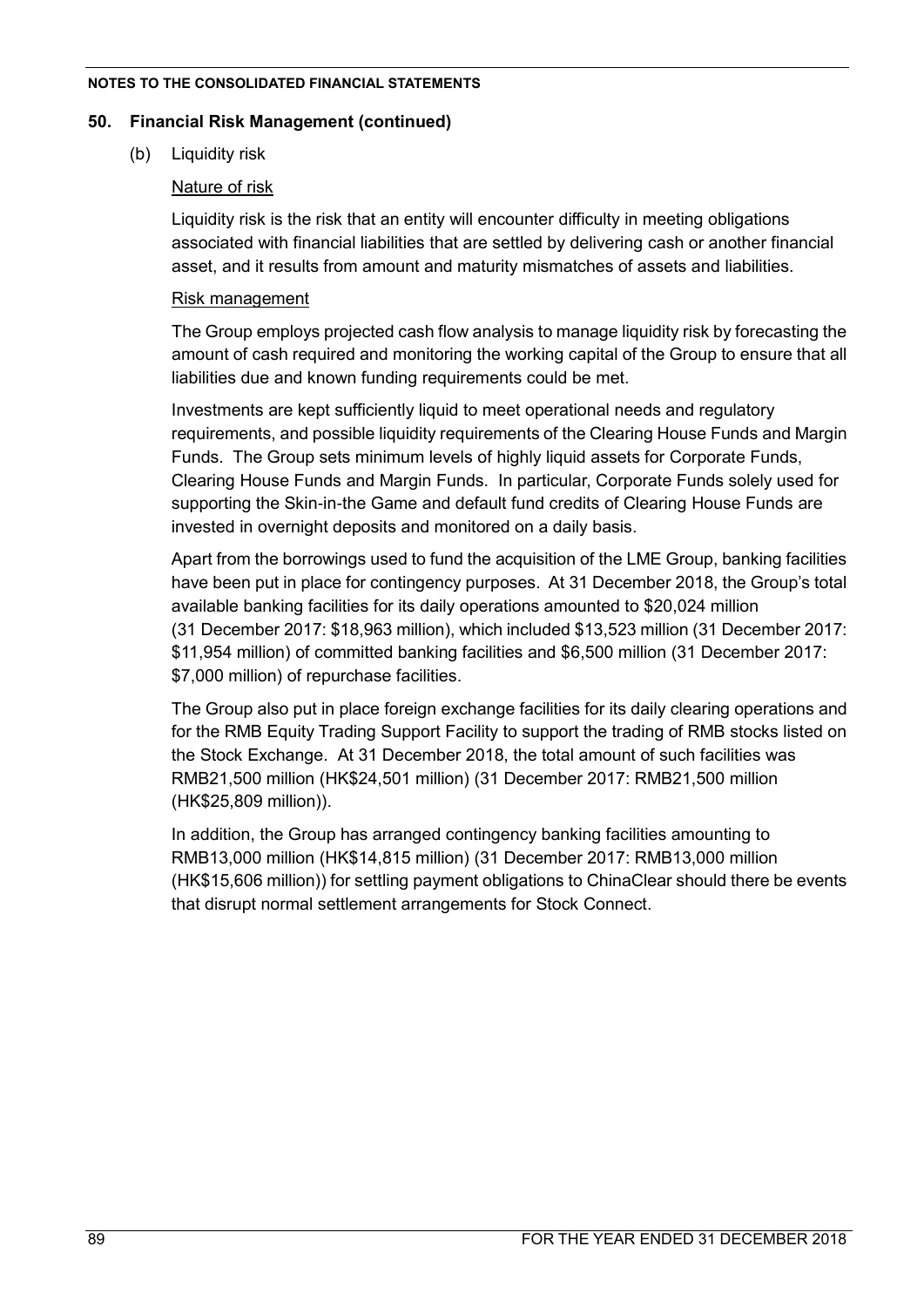### **50. Financial Risk Management (continued)**

(b) Liquidity risk (continued)

### Exposure

The Group is not exposed to liquidity risk on the outstanding base and precious metals futures and options contracts cleared through LME Clear. Accordingly, they are not included in the analyses for financial assets and financial liabilities in the tables below.

The tables below analyse the Group's financial assets into the relevant maturity buckets based on the following criteria:

- investments held under the collective investment schemes are allocated taking into account the redemption notice periods, lock-up periods and redemption restrictions;
- the expected amounts, subject to costs to liquidate that are expected to be immaterial, that could be realised from the investments (other than collective investment schemes), bank deposits and cash and cash equivalents within one month to meet cash outflows on financial liabilities if required are allocated to the up to 1 month bucket; and
- other financial assets are allocated based on their contractual maturity dates or the expected dates of disposal.

|                                                          | At 31 Dec 2018 |          |           |            |          |         |
|----------------------------------------------------------|----------------|----------|-----------|------------|----------|---------|
|                                                          |                | >1 month |           |            |          |         |
|                                                          | Up to          | to       | >3 months | >1 year    |          |         |
|                                                          | 1 month        | 3 months | to 1 year | to 5 years | >5 years | Total   |
|                                                          | \$m            | \$m      | \$m       | \$m        | \$m      | \$m     |
| Cash and cash equivalents                                | 121,196        |          |           |            |          | 121,196 |
| Financial assets measured at fair                        |                |          |           |            |          |         |
| value through profit or loss                             | 5,646          | 861      | 582       |            |          | 7,089   |
| Financial assets measured at<br>fair value through other |                |          |           |            |          |         |
| comprehensive income                                     | 3,755          |          |           |            |          | 3,755   |
| Financial assets measured at                             |                |          |           |            |          |         |
| amortised cost                                           | 31,788         |          | 3         | 19         | 75       | 31,885  |
| Accounts receivable and deposits <sup>1</sup>            | 18,213         | 32       | 1         |            | ۰        | 18,246  |
|                                                          | 180,598        | 893      | 586       | 19         | 75       | 182.171 |

|                                                                   | At 31 Dec 2017          |                       |                               |                              |                 |              |  |
|-------------------------------------------------------------------|-------------------------|-----------------------|-------------------------------|------------------------------|-----------------|--------------|--|
|                                                                   |                         | >1 month              |                               |                              |                 |              |  |
|                                                                   | Up to<br>1 month<br>\$m | to<br>3 months<br>\$m | >3 months<br>to 1 year<br>\$m | >1 year<br>to 5 years<br>\$m | >5 years<br>\$m | Total<br>\$m |  |
| Cash and cash equivalents                                         | 155.660                 |                       |                               |                              |                 | 155,660      |  |
| Financial assets measured at fair<br>value through profit or loss | 9,047                   | 334                   | 321                           |                              |                 | 9,702        |  |
| Financial assets measured at<br>amortised cost                    | 30,757                  |                       |                               | 9                            | 51              | 30.817       |  |
| Accounts receivable and deposits <sup>1</sup>                     | 16.420                  | 32                    | 29                            |                              | ۰.              | 16,481       |  |
|                                                                   | 211.884                 | 366                   | 350                           | 9                            | 51              | 212.660      |  |

<sup>1</sup> Amounts excluded prepayments of \$116 million (31 December 2017: \$104 million).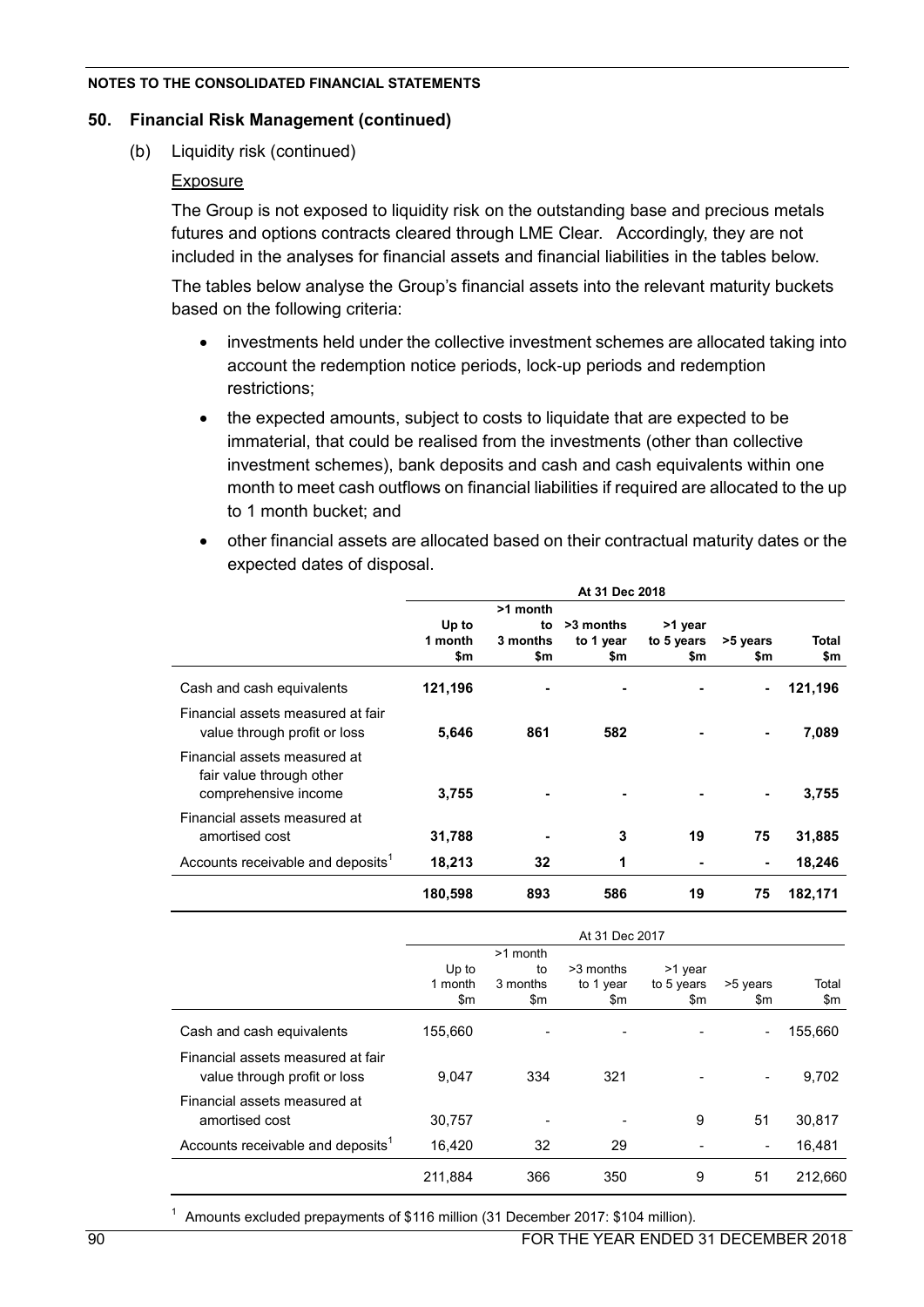### **50. Financial Risk Management (continued)**

(b) Liquidity risk (continued)

### Exposure (continued)

The table below analyses the Group's financial liabilities at 31 December into relevant maturity buckets based on their contractual maturity dates. The amounts disclosed in the tables are the contractual undiscounted cash flows.

|                                                                                                                             | At 31 Dec 2018          |                                |                               |                              |                     |  |  |
|-----------------------------------------------------------------------------------------------------------------------------|-------------------------|--------------------------------|-------------------------------|------------------------------|---------------------|--|--|
|                                                                                                                             | Up to<br>1 month<br>\$m | >1 month<br>to 3 months<br>\$m | >3 months<br>to 1 year<br>\$m | >1 year<br>to 5 years<br>\$m | <b>Total</b><br>\$m |  |  |
| Margin deposits, Mainland security and settlement<br>deposits, and cash collateral from Clearing                            |                         |                                |                               |                              |                     |  |  |
| Participants                                                                                                                | 123,728                 |                                |                               |                              | 123,728             |  |  |
| Accounts payable, accruals and other liabilities <sup>2</sup>                                                               | 18,190                  | 15                             | 111                           |                              | 18,316              |  |  |
| Other financial liabilities:                                                                                                |                         |                                |                               |                              |                     |  |  |
| Other financial liabilities of Clearing House Funds                                                                         | 38                      | 1                              |                               |                              | 39                  |  |  |
| Other financial liabilities of Corporate Funds:<br>Financial guarantee contract (maximum amount<br>quaranteed) (note 45(b)) | 128                     |                                |                               |                              | 128                 |  |  |
|                                                                                                                             |                         |                                |                               |                              |                     |  |  |
| Participants' contributions to Clearing House Funds                                                                         | 14,270                  | 465                            | 52                            | -                            | 14,787              |  |  |
| Borrowings:                                                                                                                 |                         |                                |                               |                              |                     |  |  |
| <b>Notes</b>                                                                                                                | 754                     |                                |                               |                              | 754                 |  |  |
| Written put options to non-controlling interests                                                                            |                         |                                | 252                           | 181                          | 433                 |  |  |
| Total                                                                                                                       | 157,108                 | 481                            | 415                           | 181                          | 158,185             |  |  |
|                                                                                                                             |                         |                                | At 31 Dec 2017                |                              |                     |  |  |
|                                                                                                                             | Up to                   | >1 month                       | >3 months                     | >1 year                      |                     |  |  |
|                                                                                                                             | 1 month                 | to 3 months                    | to 1 year                     | to 5 years                   | Total               |  |  |

|                                                                                                  |         |       | $\sim$ $\sim$ $\sim$ $\sim$ |     |         |  |
|--------------------------------------------------------------------------------------------------|---------|-------|-----------------------------|-----|---------|--|
|                                                                                                  | \$m     | \$m\$ | \$m                         | \$m | \$m\$   |  |
| Margin deposits, Mainland security and settlement<br>deposits, and cash collateral from Clearing |         |       |                             |     |         |  |
| Participants                                                                                     | 157,814 |       |                             |     | 157,814 |  |
| Accounts payable, accruals and other liabilities <sup>2</sup>                                    | 16,037  | 11    | 111                         |     | 16,159  |  |
| Other financial liabilities:                                                                     |         |       |                             |     |         |  |
| Other financial liabilities of Clearing House Funds                                              | 38      |       |                             |     | 38      |  |
| Other financial liabilities of Corporate Funds:<br>Financial guarantee contract (maximum amount  |         |       |                             |     |         |  |
| guaranteed) (note 45(b))                                                                         | 124     |       |                             |     | 124     |  |
| Participants' contributions to Clearing House Funds                                              | 16,122  | 453   | 51                          |     | 16,626  |  |
| Borrowings:                                                                                      |         |       |                             |     |         |  |
| <b>Notes</b>                                                                                     | 11      |       | 813                         | 753 | 1,577   |  |
| Written put options to non-controlling interests                                                 |         |       | 252                         | 88  | 340     |  |
| Total                                                                                            | 190,146 | 464   | 1,227                       | 841 | 192,678 |  |

<sup>2</sup> Amounts excluded non-financial liabilities of \$53 million (31 December 2017: \$51 million).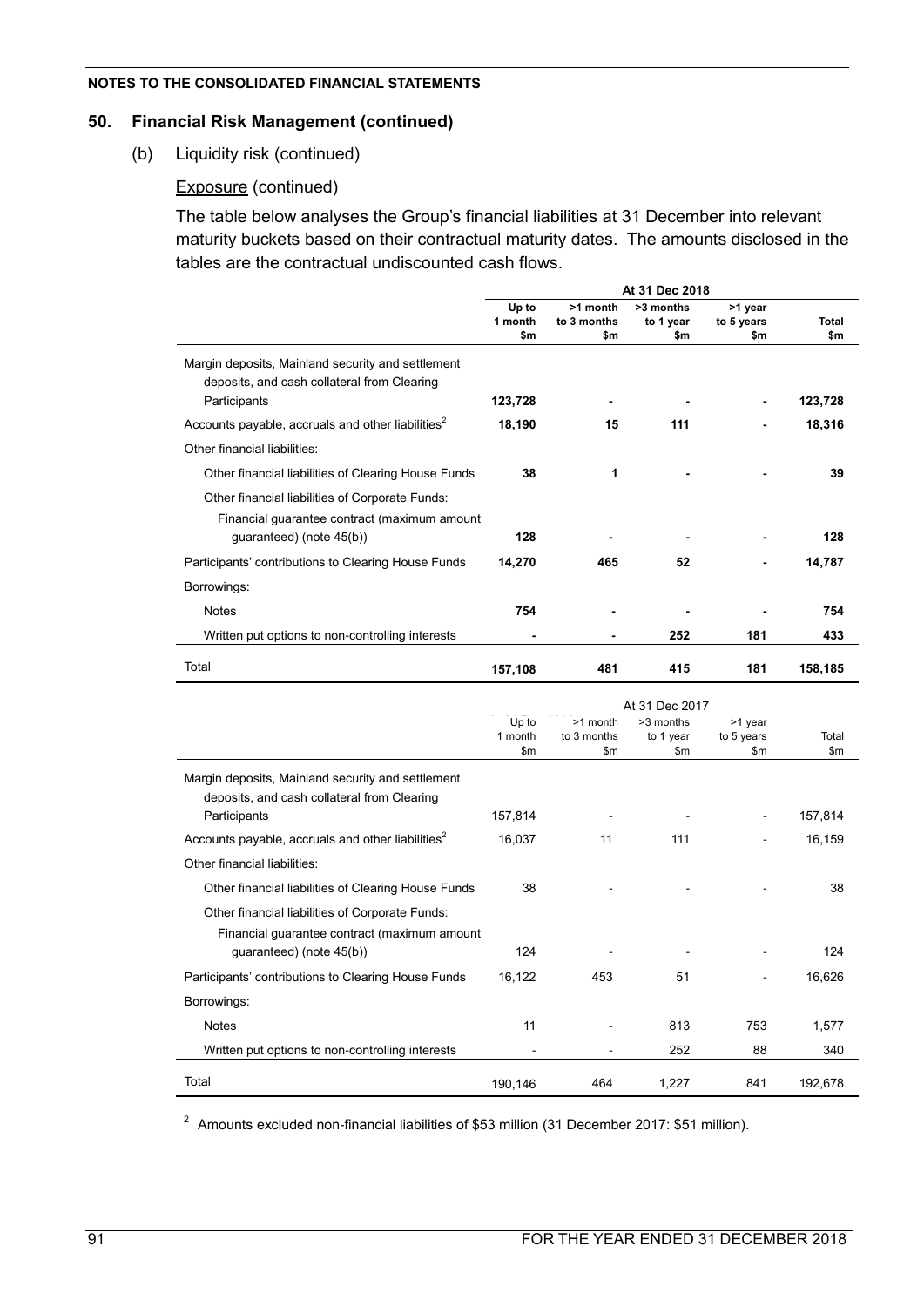### **50. Financial Risk Management (continued)**

(c) Credit risk

## Nature of risk

The Group is exposed to credit risk, which is the risk that a counterparty will be unable to pay amounts in full when due. It arises primarily from the Group's investments and accounts receivable. Impairment provisions are made against the Group's investments and accounts receivable based on the accounting policy set out in notes 21 and 22.

The Group is also exposed to clearing and settlement risk, as the clearing houses of the Group act as the counterparties to eligible trades concluded on the Stock Exchange, the Futures Exchange, the over-the-counter market and the LME through the novation of the obligations of the buyers and sellers. HKSCC is also responsible for the good title to the securities deposited and accepted in the CCASS depository. As a result, the Group has considerable market risk and credit risk since the Participants' ability to honour their obligations in respect of their trades and securities deposited may be adversely impacted by economic conditions. If the Participants default on their obligations on settlement or there are defects in the title of securities deposited and accepted in the CCASS depository, the Group could be exposed to potential risks not otherwise accounted for in these consolidated financial statements.

## Risk management - Investment and accounts receivable risk

The Group limits its exposure to credit risk by rigorously selecting the counterparties (ie, deposit-takers, bond issuers, debtors and fund managers) and by diversification. All investments (excluding those held by the collective investment schemes) were governed by the Group Credit Limit for Settlement and Investments framework. Under the framework, specific limits are set on an investment portfolio level and on single counterparty level. The investment portfolio is subject to a maximum portfolio expected loss limit, each investment counterparty is subject to a minimum investment grade rating, and each investment is also subject to maximum concentration limit per counterparty. Fund managers of the collective investment schemes are financially strong and stable and their selections are approved by the Investment Advisory Committee as delegated by the Board.

At 31 December 2018, the investments in debt securities held by the Group (excluding those held by the collective investment schemes) were of investment grade and had a weighted average credit rating of Aa1 (Moody) (31 December 2017: Aaa (Moody)). Deposits are placed only with the investment grade banks (licensed banks and restricted licence banks regulated by the Hong Kong Monetary Authority, and banks regulated by local banking regulators in the countries where the Group's subsidiaries operate). The LME Group invests a significant portion of cash in reverse repurchase investments, where high quality assets are held against such investments as collateral.

The Group mitigates its exposure to risks relating to accounts receivable from its Participants by requiring the Participants to meet the Group's established financial requirements and criteria for admission as Participants.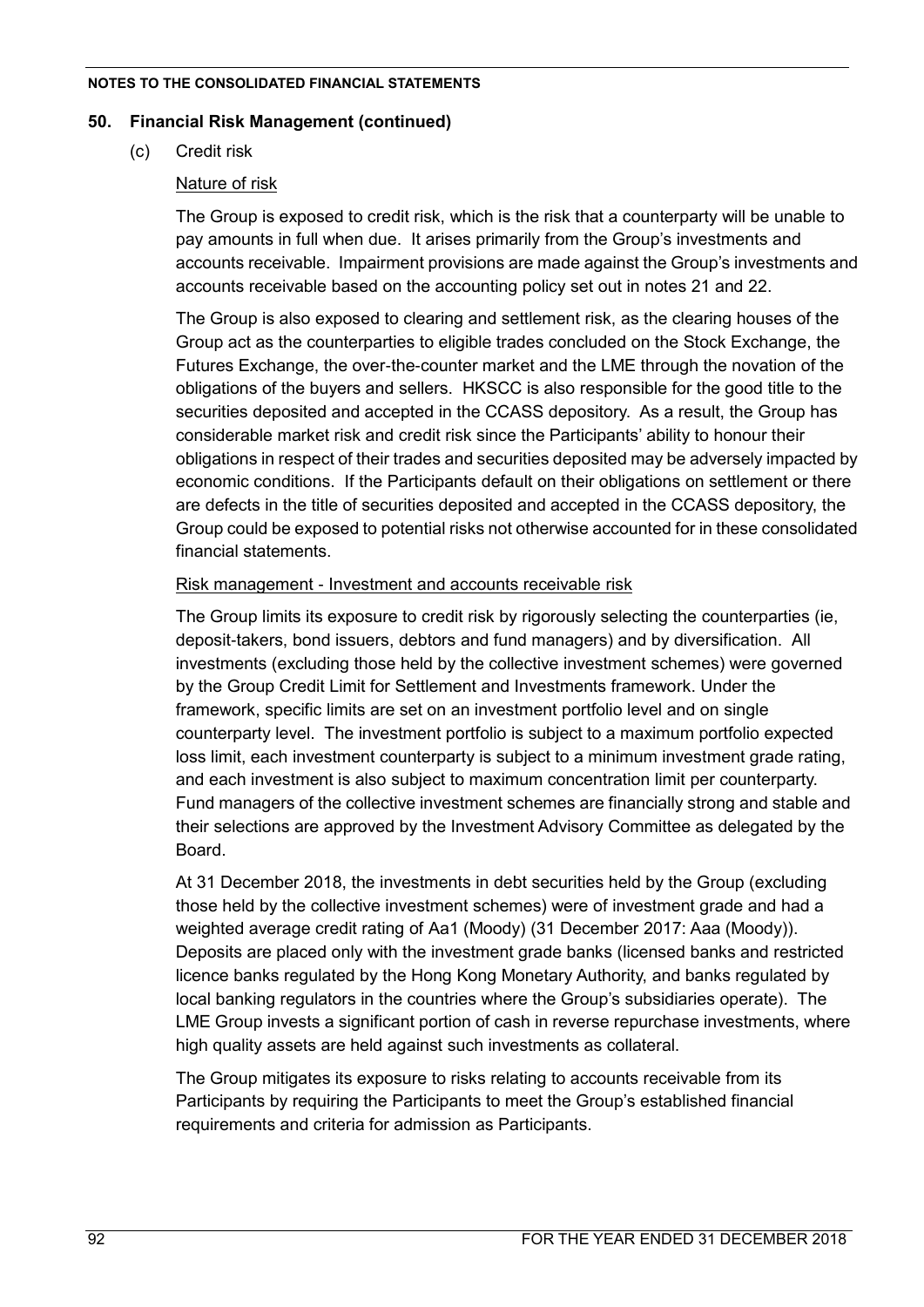### **50. Financial Risk Management (continued)**

(c) Credit risk (continued)

## Risk management - Clearing and settlement risk

The Group mitigates its exposure to clearing and settlement-related risks by requiring the Participants to meet the Group's established financial requirements and criteria for admission as Participants, monitoring compliance with risk management measures such as imposing position limits and requiring Clearing Participants to deposit margins, Mainland security and settlement deposits, and cash collateral and contribute to the Clearing House Funds set up by the Group's five clearing houses. HKSCC also retains recourse against those Participants whose securities are deposited and accepted in the CCASS depository.

Under the HKSCC Margining and Guarantee Fund arrangements, each HKSCC Clearing Participant is granted by HKSCC a Margin Credit of \$5 million and a Dynamic Contribution Credit of \$1 million. Effective from 1 June 2018, each HKCC Clearing Participant is granted a Dynamic Contribution Credit of HKCC Reserve Fund of \$1 million. If an HKSCC or HKCC Clearing Participant defaults and any loss arises, HKSCC will absorb the default loss up to the Margin Credit and Dynamic Contribution Credit utilised by the defaulting HKSCC Clearing Participant, after deducting its collateral and Guarantee Fund contribution maintained with HKSCC, and HKCC will absorb the default loss up to the Dynamic Contribution Credit utilised by the defaulting HKCC Clearing Participant, after deducting its collateral and Reserve Fund contribution maintained with HKCC. After the initial losses, HKSCC is required to absorb further losses after the HKSCC Guarantee Fund reserve and the Guarantee Fund contribution (excluding the Dynamic Contribution portion) of non-defaulting HKSCC Clearing Participants are depleted, and HKCC is required to absorb further losses after the HKCC Reserve Fund reserve and the Reserve Fund contribution (excluding the Dynamic Contribution portion) of non-defaulting HKCC Clearing Participants are depleted. The amount of losses borne by HKSCC and HKCC will be calculated on a pro rata basis with reference to the non-defaulting HKSCC and HKCC Clearing Participants' Dynamic Contributions and Dynamic Contribution Credits granted by HKSCC and HKCC respectively.

At 31 December 2018, HKSCC had 625 Clearing Participants (31 December 2017: 605) and the total amounts of Margin Credit and Dynamic Contribution Credit utilised by HKSCC Clearing Participants amounted to \$790 million (31 December 2017: \$1,017 million), while HKCC had 171 Clearing Participants and the total amount of Dynamic Contribution Credit utilised by Clearing Participants amounted to \$53 million.

The HKSCC Margin Credit and Dynamic Contribution Credit and the HKCC Dynamic Contribution Credit are supported by the \$4,000 million of shareholders' funds set aside by the HKEX Group for risk management purpose, of which \$1,060 million and \$830 million were injected into HKSCC and HKCC respectively in 2018.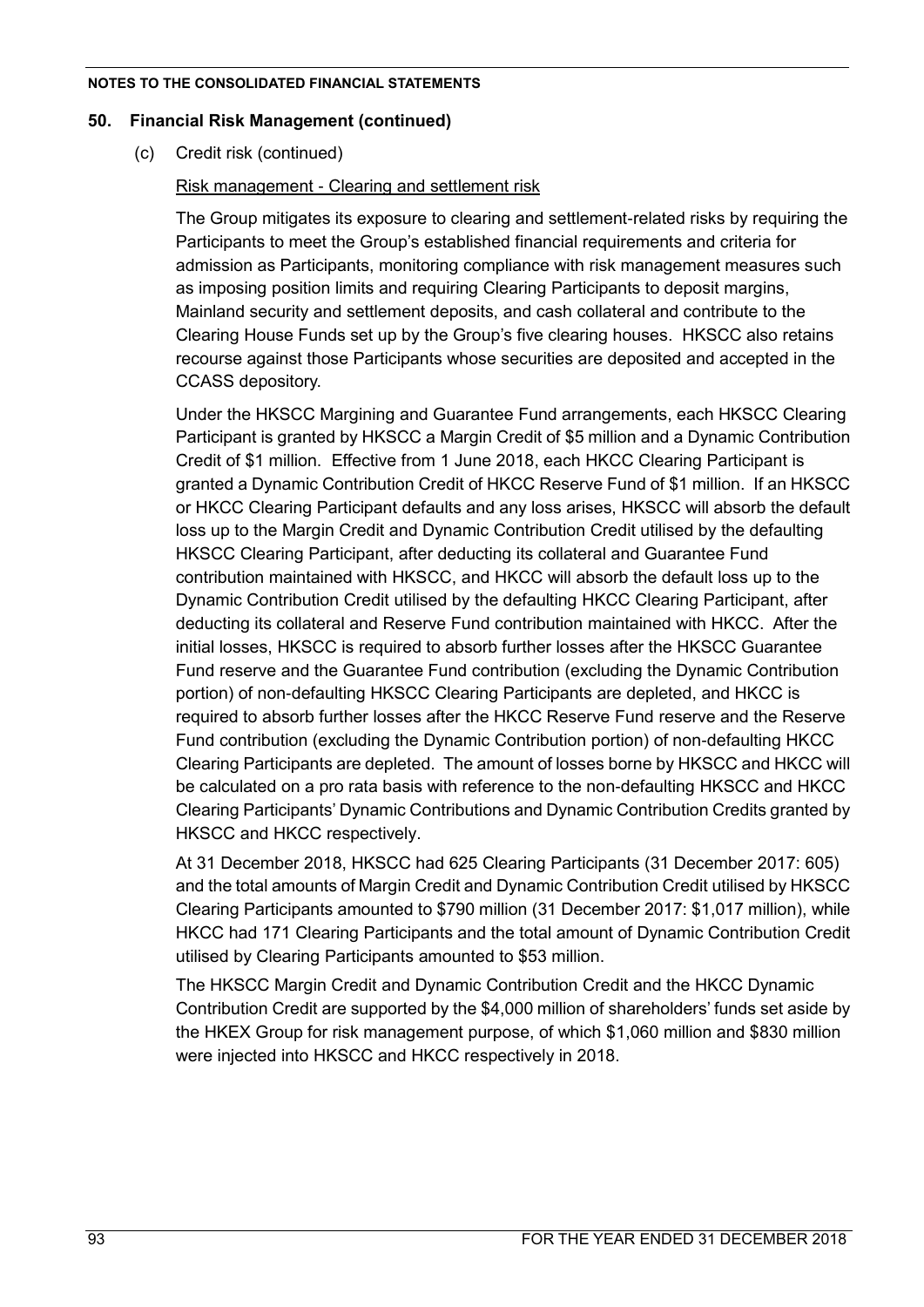### **50. Financial Risk Management (continued)**

(c) Credit risk (continued)

## Exposure

At 31 December, the maximum exposure to credit risk of the financial assets of the Group was equal to their carrying amounts. The maximum exposure to credit risk of the financial guarantee contract issued by the Group was as follows:

|                                   | At 31 Dec 2018            |                | At 31 Dec 2017            |           |  |
|-----------------------------------|---------------------------|----------------|---------------------------|-----------|--|
|                                   | Carrying                  |                | Carrying                  |           |  |
|                                   | amount in<br>consolidated | <b>Maximum</b> | amount in<br>consolidated | Maximum   |  |
|                                   | statement of              | exposure       | statement of              | exposure  |  |
|                                   | financial                 | to credit      | financial                 | to credit |  |
|                                   | position                  | risk           | position                  | risk      |  |
|                                   | \$m                       | \$m            | \$m                       | \$m       |  |
| Financial guarantee contract      |                           |                |                           |           |  |
| Undertaking to indemnify the      |                           |                |                           |           |  |
| <b>Collector of Stamp Revenue</b> |                           |                |                           |           |  |
| (note 45(b))                      | (20)                      | 128            | (20)                      | 124       |  |

## Collateral held for mitigating credit risk

Certain securities, cash deposits and non-cash collateral are being held by the Group to mitigate the Group's exposure to credit risk. The financial effect of the collateral, which is capped by the amount receivable from each counterparty, was as follows:

|                                                                                                                                             | At 31 Dec 2018                                                                        |                                                            | At 31 Dec 2017                                                                        |                                                            |  |
|---------------------------------------------------------------------------------------------------------------------------------------------|---------------------------------------------------------------------------------------|------------------------------------------------------------|---------------------------------------------------------------------------------------|------------------------------------------------------------|--|
|                                                                                                                                             | Carrying<br>amount in<br>consolidated<br>statement of<br>financial<br>position<br>\$m | Collateral<br>held for<br>mitigating<br>credit risk<br>\$m | Carrying<br>amount in<br>consolidated<br>statement of<br>financial<br>position<br>\$m | Collateral<br>held for<br>mitigating<br>credit risk<br>\$m |  |
| Accounts receivable and deposits <sup>1</sup><br>Fair value of base and precious<br>metals futures and options<br>contracts cleared through | 18,246                                                                                | 5,997                                                      | 16.481                                                                                | 3,424                                                      |  |
| <b>LME Clear</b>                                                                                                                            | 53,915                                                                                | 53,915                                                     | 85.335                                                                                | 85.335                                                     |  |
| Reverse repurchase investments                                                                                                              | 57,373                                                                                | 57,373                                                     | 90,608                                                                                | 90,608                                                     |  |

<sup>1</sup> Amounts excluded prepayments of \$116 million (31 December 2017: \$104 million).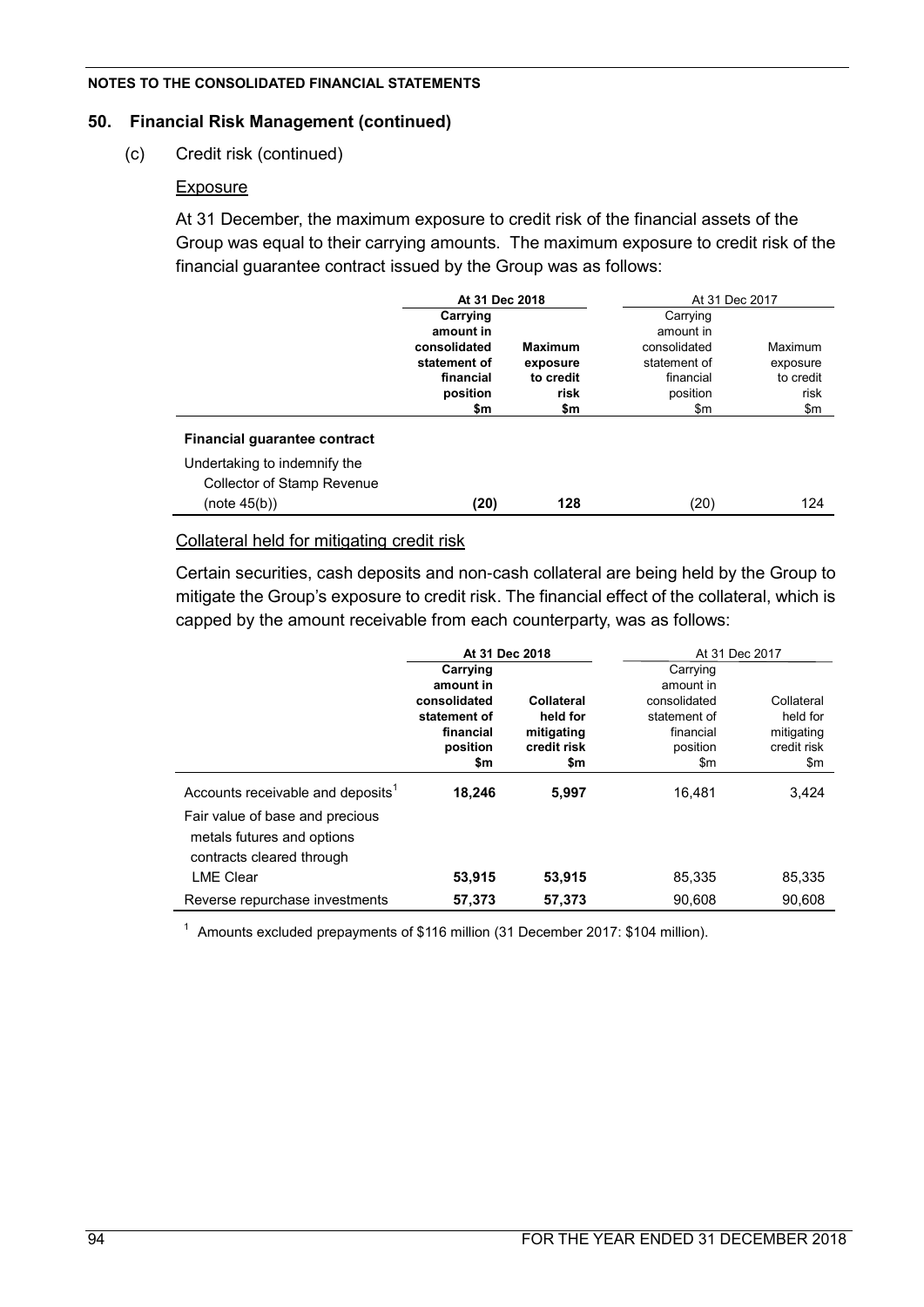### **50. Financial Risk Management (continued)**

- (d) Fair values of financial assets and financial liabilities
	- (i) Financial assets and financial liabilities carried at fair value

At 31 December 2018 and 31 December 2017, no non-financial assets or liabilities were carried at fair values.

The following tables present the carrying value of financial assets and financial liabilities measured at fair value according to the levels of the fair value hierarchy defined in HKFRS 13: Fair Value Measurement, with the fair value of each financial asset and financial liability categorised based on the lowest level of input that is significant to that fair value measurement. The levels are defined as follows:

- Level 1: fair values measured using quoted prices (unadjusted) in active markets for identical assets or liabilities.
- Level 2: fair values measured using valuation techniques in which all significant inputs other than quoted prices included within Level 1 are directly or indirectly based on observable market data.

| • Level 3: fair values measured using valuation techniques in which any significant |
|-------------------------------------------------------------------------------------|
| input is not based on observable market data.                                       |

|                                                                                                 | At 31 Dec 2018 |                           |                     | At 31 Dec 2017 |                             |              |
|-------------------------------------------------------------------------------------------------|----------------|---------------------------|---------------------|----------------|-----------------------------|--------------|
| Recurring fair value measurements:                                                              | Level 1<br>\$m | Level <sub>2</sub><br>\$m | <b>Total</b><br>\$m | Level 1<br>\$m | Level <sub>2</sub><br>\$m\$ | Total<br>\$m |
| <b>Financial assets</b>                                                                         |                |                           |                     |                |                             |              |
| Financial assets measured at fair value<br>through profit or loss:                              |                |                           |                     |                |                             |              |
| - collective investment schemes                                                                 | 1,987          | 5,102                     | 7,089               | 1,841          | 4,802                       | 6,643        |
| - debt securities                                                                               |                |                           |                     | 3,059          |                             | 3,059        |
| - base and precious metals futures and<br>options contracts cleared through<br><b>LME Clear</b> | $\blacksquare$ | 53,915                    | 53,915              |                | 85,335                      | 85,335       |
| Financial assets measured at fair value<br>through other comprehensive income:                  |                |                           |                     |                |                             |              |
| - debt securities                                                                               | 3,054          | 701                       | 3,755               |                |                             |              |
|                                                                                                 | 5,041          | 59,718                    | 64,759              | 4,900          | 90,137                      | 95,037       |
| <b>Financial liabilities</b>                                                                    |                |                           |                     |                |                             |              |
| Financial liabilities at fair value through<br>profit or loss:                                  |                |                           |                     |                |                             |              |
| - base and precious metals futures and<br>options contracts cleared through                     |                |                           |                     |                |                             |              |
| <b>LME Clear</b>                                                                                |                | 53,915                    | 53,915              |                | 85,335                      | 85,335       |
|                                                                                                 |                | 53,915                    | 53,915              |                | 85,335                      | 85,335       |
|                                                                                                 |                |                           |                     |                |                             |              |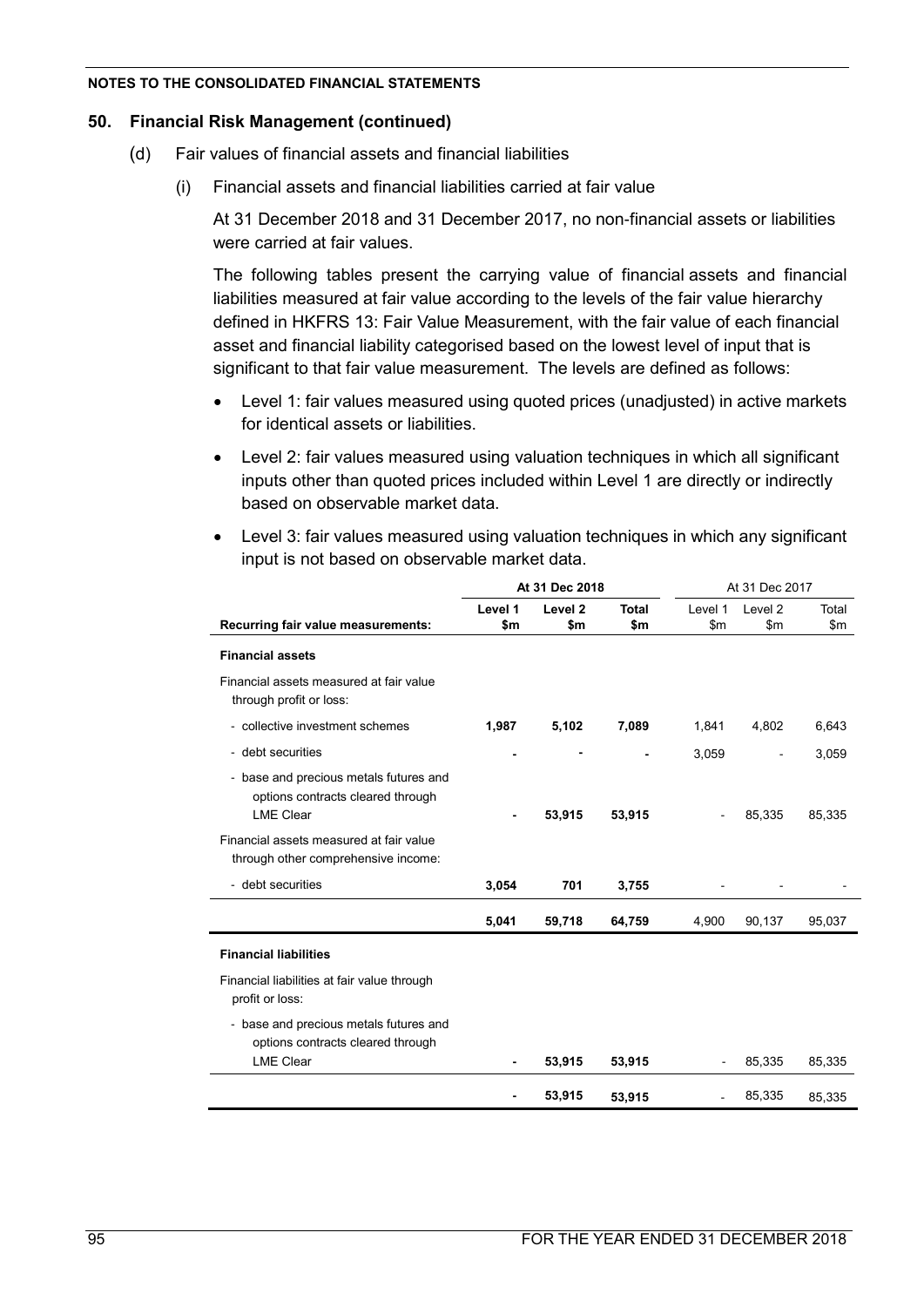## **50. Financial Risk Management (continued)**

- (d) Fair values of financial assets and financial liabilities (continued)
	- (i) Financial assets and financial liabilities carried at fair value (continued)

During 2018 and 2017, there were no transfers of instruments between Level 1 and Level 2.

Level 2 fair values of debt securities, base and precious metals futures and options contracts and collective investment schemes have been determined based on quotes from market makers, funds administrators or alternative pricing sources supported by observable inputs. The most significant input are market interest rates, market prices of metals, net asset values and latest redemption prices or transaction prices of the respective collective investment schemes.

The Group's policy is to recognise transfers into and out of fair value hierarchy levels as of the date of the event or change in circumstances that caused the transfer.

(ii) Fair values of financial assets and financial liabilities not reported at fair values

Summarised in the following table are the carrying amounts and fair values of financial assets and financial liabilities not presented in the consolidated statement of financial position at their fair values. These assets and liabilities were classified under Level 2 in the fair value hierarchy.

|                                                                 | At 31 Dec 2018 |       | At 31 Dec 2017 |       |
|-----------------------------------------------------------------|----------------|-------|----------------|-------|
|                                                                 | Carrying       |       | Carrying       |       |
|                                                                 | amount in      |       | amount in      |       |
|                                                                 | consolidated   |       | consolidated   |       |
|                                                                 | statement of   |       | statement of   |       |
|                                                                 | financial      | Fair  | financial      | Fair  |
|                                                                 | position       | value | position       | value |
|                                                                 | \$m            | \$m   | \$m            | \$m   |
| <b>Assets</b>                                                   |                |       |                |       |
| Financial assets measured at amortised cost:                    |                |       |                |       |
| - debt securities maturing over one year <sup>1</sup>           | 301            | 301   |                |       |
| - other financial assets maturing over one year <sup>2</sup>    | 97             | 74    | 60             | 54    |
| <b>Liabilities</b>                                              |                |       |                |       |
| Borrowings:                                                     |                |       |                |       |
| - $notes3$                                                      | 753            | 753   | 1,533          | 1,537 |
| - written put options to non-controlling interests <sup>3</sup> | 413            | 416   | 327            | 329   |
| Financial guarantee to the Collector of Stamp                   |                |       |                |       |
| Revenue <sup>4</sup>                                            | 20             | 46    | 20             | 47    |

1 The fair values are provided by the custodian of the investments, a reputable independent third party custodian bank, or by the banks from whom the investments were purchased.

 $\mathcal{P}$ The fair values are based on cash flows discounted using Hong Kong Government bond rates of a tenor similar to the contractual maturity of the respective assets, adjusted by an estimated credit spread. The discount rates used ranged from 2.59 per cent to 2.74 per cent at 31 December 2018 (31 December 2017: 1.84 per cent to 2.56 per cent).

- 3 The fair values are based on cash flows discounted using the prevailing market interest rates for loans with similar credit rating and similar tenor of the respective loans. The discount rates used ranged from 3.03 per cent to 3.15 per cent at 31 December 2018 (31 December 2017: 2.26 per cent to 2.75 per cent).
- 4 The fair values are based on the fees charged by financial institutions for granting such guarantees discounted to perpetuity using a ten-year Hong Kong Government bond rate, adjusted by an estimated credit spread, but capped at the maximum exposure of the financial guarantee. The discount rate used was 3.51 per cent at 31 December 2018 (31 December 2017: 3.30 per cent).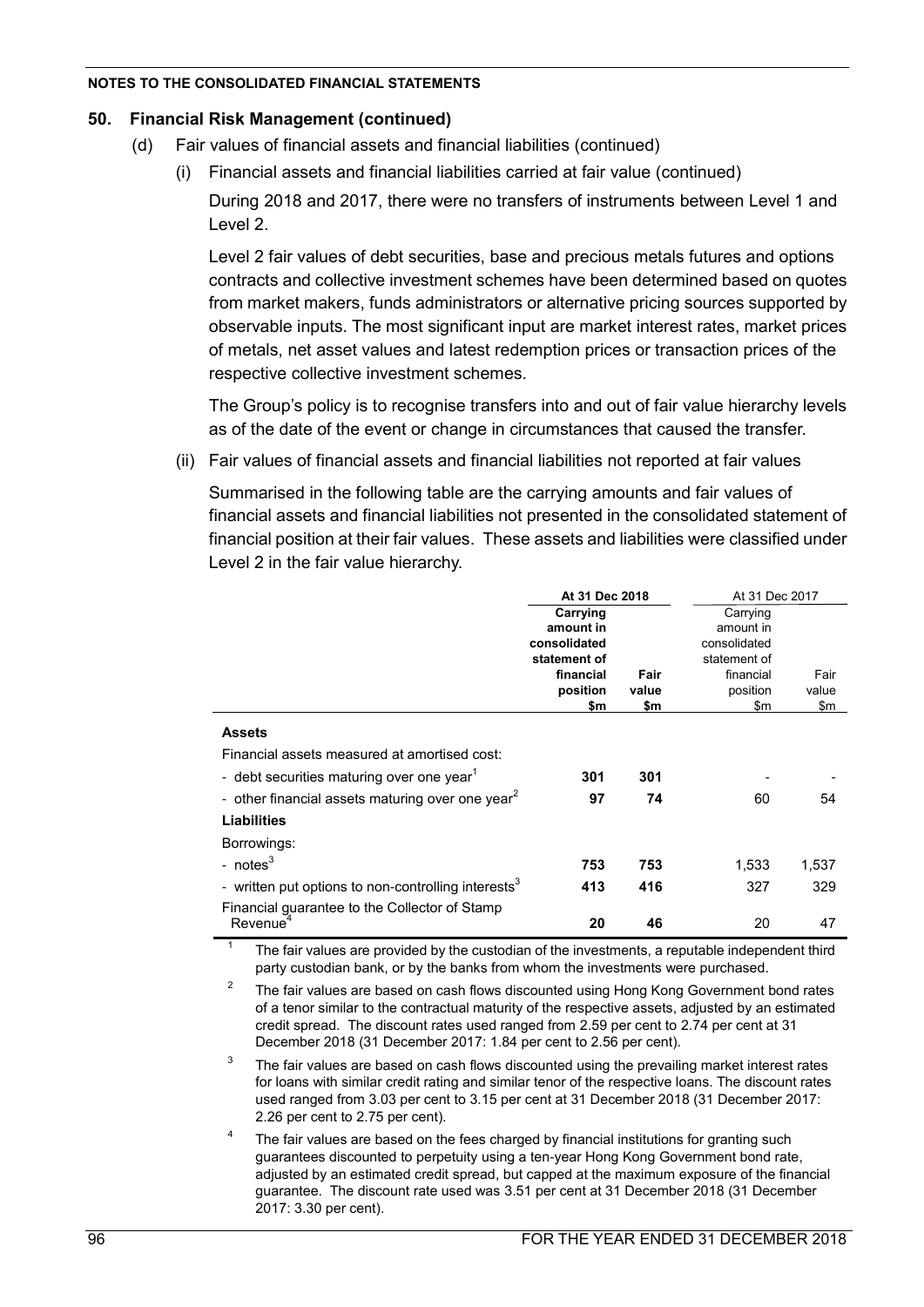### **50. Financial Risk Management (continued)**

- (d) Fair values of financial assets and financial liabilities (continued)
	- (ii) Fair values of financial assets and financial liabilities not reported at fair values (continued)

The carrying amounts of short-term financial assets and receivables (eg, accounts receivable, financial assets measured at amortised cost and cash and cash equivalents) and short-term payables (eg, accounts payable and other liabilities) approximated their fair values, and accordingly no disclosure of the fair values of these items is presented.

(e) Offsetting financial assets and financial liabilities

## **Accounting Policy**

Financial assets and liabilities are offset and the net amount reported in the consolidated statement of financial position when there is a legally enforceable right to offset the recognised amounts and there is an intention to settle on a net basis or realise the asset and settle the liability simultaneously. The legally enforceable right must not be contingent on future events and must be enforceable in the normal course of business and in the event of default, insolvency or bankruptcy of the company or the counterparty.

For base and precious metals futures and options contracts cleared through LME Clear, the asset and liability positions of LME Clear arising through its activities as a central counterparty are matched. Therefore, the same amounts are recorded for both assets and liabilities with the fair value gains and losses recognised, but offset, in the consolidated income statement.

The disclosures set out in the tables below include financial assets and financial liabilities that:

- are offset in the Group's consolidated statement of financial position; or
- are subject to an enforceable master netting arrangement or similar agreement that covers similar financial instruments, irrespective of whether they are offset in the consolidated statement of financial position.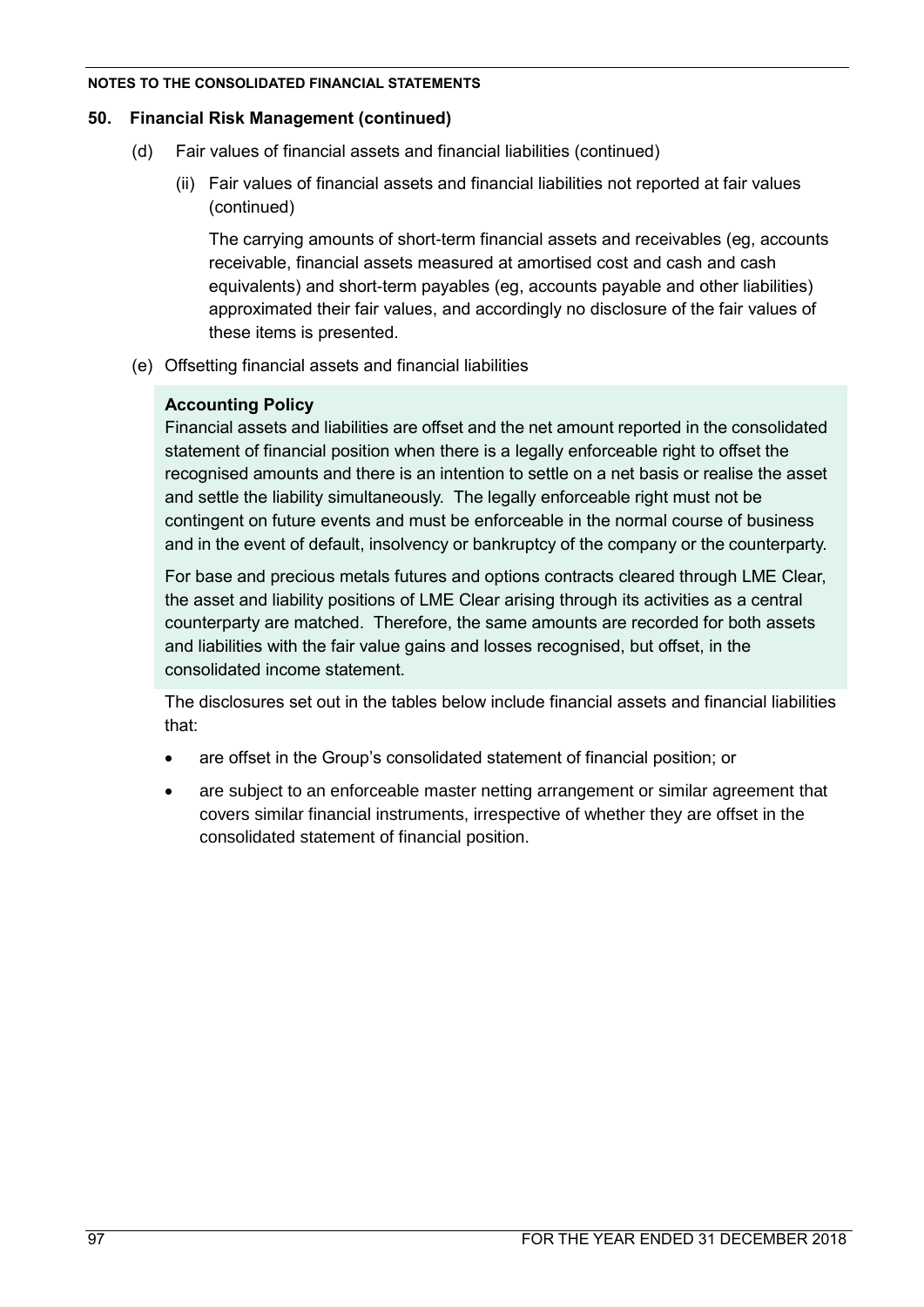## **50. Financial Risk Management (continued)**

- (e) Offsetting financial assets and financial liabilities (continued)
	- (i) Financial assets and financial liabilities subject to offsetting, enforceable master netting arrangements or similar agreements

|                                                                                                                                                 | At 31 Dec 2018         |                                                              |                                                                           |                                                                                                |                           |                      |
|-------------------------------------------------------------------------------------------------------------------------------------------------|------------------------|--------------------------------------------------------------|---------------------------------------------------------------------------|------------------------------------------------------------------------------------------------|---------------------------|----------------------|
|                                                                                                                                                 |                        | Gross<br>amount<br>offset in the                             | <b>Net</b><br>amount<br>presented<br>in the                               | <b>Related amounts not offset</b><br>in the<br>consolidated statement<br>of financial position |                           |                      |
| <b>Type of financial</b><br>instruments                                                                                                         | Gross<br>amount<br>\$m | consolidated<br>statement of<br>financial<br>position<br>\$m | consolidated<br>statement of<br>financial<br>position <sup>3</sup><br>\$m | <b>Amounts</b><br>subject to<br>master netting<br>arrangements<br>\$m                          | Cash<br>collateral<br>\$m | Net<br>amount<br>\$m |
| <b>Financial assets:</b><br>CNS money obligations<br>receivable <sup>1</sup><br>Base and precious metals<br>futures and options                 | 172,937                | (159, 466)                                                   | 13,471                                                                    | (3, 412)                                                                                       | (4, 399)                  | 5,660                |
| contracts cleared through<br>LME Clear $2$<br>Other accounts receivable<br>from Participants,<br>ChinaClear, information<br>vendors and hosting | 1,288,531              | (1, 234, 616)                                                | 53,915                                                                    | (26,992)                                                                                       | (26, 923)                 |                      |
| services customers, net<br>of provision for<br>impairment losses                                                                                | 3,533                  |                                                              | 3,533                                                                     | (2, 541)                                                                                       | (89)                      | 903                  |
| Total                                                                                                                                           | 1,465,001              | (1, 394, 082)                                                | 70,919                                                                    | (32, 945)                                                                                      | (31, 411)                 | 6,563                |
| <b>Financial liabilities:</b><br>CNS money obligations<br>payable <sup>1</sup>                                                                  | 175,745                | (159, 466)                                                   | 16,279                                                                    | (5,953)                                                                                        |                           | 10,326               |
| Base and precious metals<br>futures and options<br>contracts cleared through<br>LME Clear $2$                                                   | 1,288,531              | (1, 234, 616)                                                | 53,915                                                                    | (26, 992)                                                                                      | ٠                         | 26,923               |
| Total                                                                                                                                           | 1,464,276              | (1, 394, 082)                                                | 70,194                                                                    | (32, 945)                                                                                      |                           | 37,249               |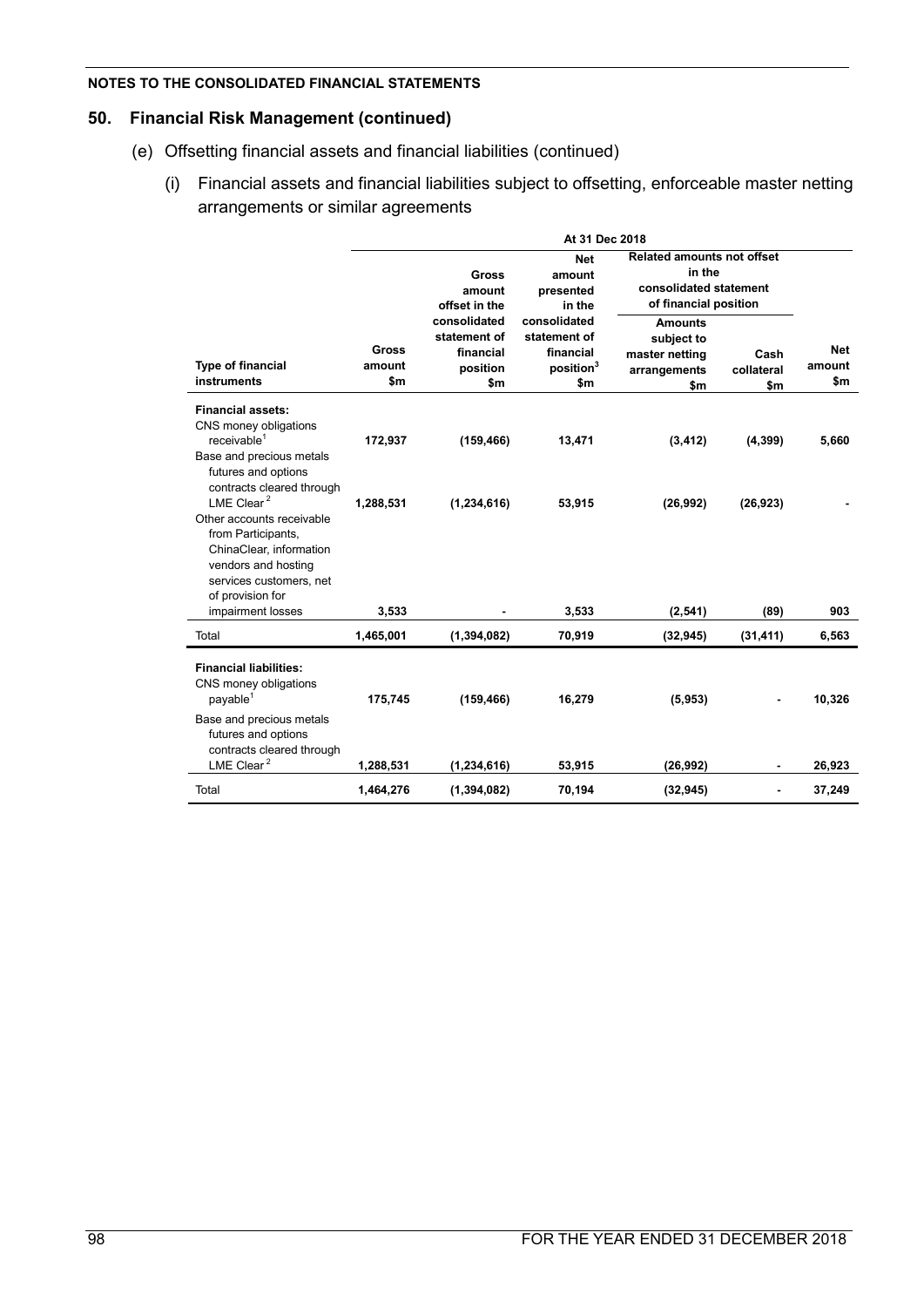### **50. Financial Risk Management (continued)**

- (e) Offsetting financial assets and financial liabilities (continued)
	- (i) Financial assets and financial liabilities subject to offsetting, enforceable master netting arrangements or similar agreements (continued)

|                                                                                                                                                                            | At 31 Dec 2017         |                                                                        |                                                                           |                                                                                         |                                     |                             |
|----------------------------------------------------------------------------------------------------------------------------------------------------------------------------|------------------------|------------------------------------------------------------------------|---------------------------------------------------------------------------|-----------------------------------------------------------------------------------------|-------------------------------------|-----------------------------|
|                                                                                                                                                                            |                        | Gross<br>amount<br>offset in the                                       | <b>Net</b><br>amount<br>presented<br>in the                               | Related amounts not offset<br>in the<br>consolidated statement<br>of financial position |                                     |                             |
| Type of financial<br>instruments                                                                                                                                           | Gross<br>amount<br>\$m | consolidated<br>statement of<br>financial<br>position<br>$\mathsf{Sm}$ | consolidated<br>statement of<br>financial<br>position <sup>3</sup><br>\$m | Amounts<br>subject to<br>master netting<br>arrangements<br>$\mathsf{S}$ m               | Cash<br>collateral<br>$\mathsf{Sm}$ | <b>Net</b><br>amount<br>\$m |
| <b>Financial assets:</b><br>CNS money obligations<br>receivable <sup>1</sup><br>Base and precious metals<br>futures and options<br>contracts cleared through               | 141,775                | (129, 260)                                                             | 12,515                                                                    | (2,042)                                                                                 | (3,006)                             | 7,467                       |
| LME Clear <sup>2</sup><br>Other accounts receivable<br>from Participants,<br>ChinaClear, information<br>vendors and hosting<br>services customers, net<br>of provision for | 1,572,390              | (1,487,055)                                                            | 85,335                                                                    | (43,037)                                                                                | (42, 298)                           |                             |
| impairment losses                                                                                                                                                          | 2,888                  |                                                                        | 2,888                                                                     | (171)                                                                                   | (203)                               | 2,514                       |
| Total                                                                                                                                                                      | 1,717,053              | (1,616,315)                                                            | 100,738                                                                   | (45, 250)                                                                               | (45, 507)                           | 9,981                       |
| <b>Financial liabilities:</b><br>CNS money obligations<br>payable <sup>1</sup><br>Base and precious metals                                                                 | 143,464                | (129, 260)                                                             | 14,204                                                                    | (2, 213)                                                                                |                                     | 11,991                      |
| futures and options<br>contracts cleared through<br>LME Clear <sup>2</sup>                                                                                                 | 1,572,390              | (1,487,055)                                                            | 85,335                                                                    | (43, 037)                                                                               |                                     | 42.298                      |
| Total                                                                                                                                                                      | 1,715,854              | (1,616,315)                                                            | 99,539                                                                    | (45, 250)                                                                               |                                     | 54,289                      |

<sup>1</sup> HKSCC currently has a legally enforceable right to set off certain CNS money obligations receivable and payable relating to the same Clearing Participant and it intends to settle on a net basis.

2 LME Clear has a legally enforceable right to set off open positions of certain contracts within an individual member's account for those contracts settling on the same date and it intends to settle on a net basis.

3 For the net amounts of CNS money obligations receivable or payable and net fair value of base and precious metals futures and options contracts (ie, after set-off) and other accounts receivable due from customers, they do not meet the criteria for offsetting in the consolidated statement of financial position since the right of set-off of the recognised amounts is only enforceable following an event of default of the customers. In addition, the Group does not intend to settle the balances on a net basis.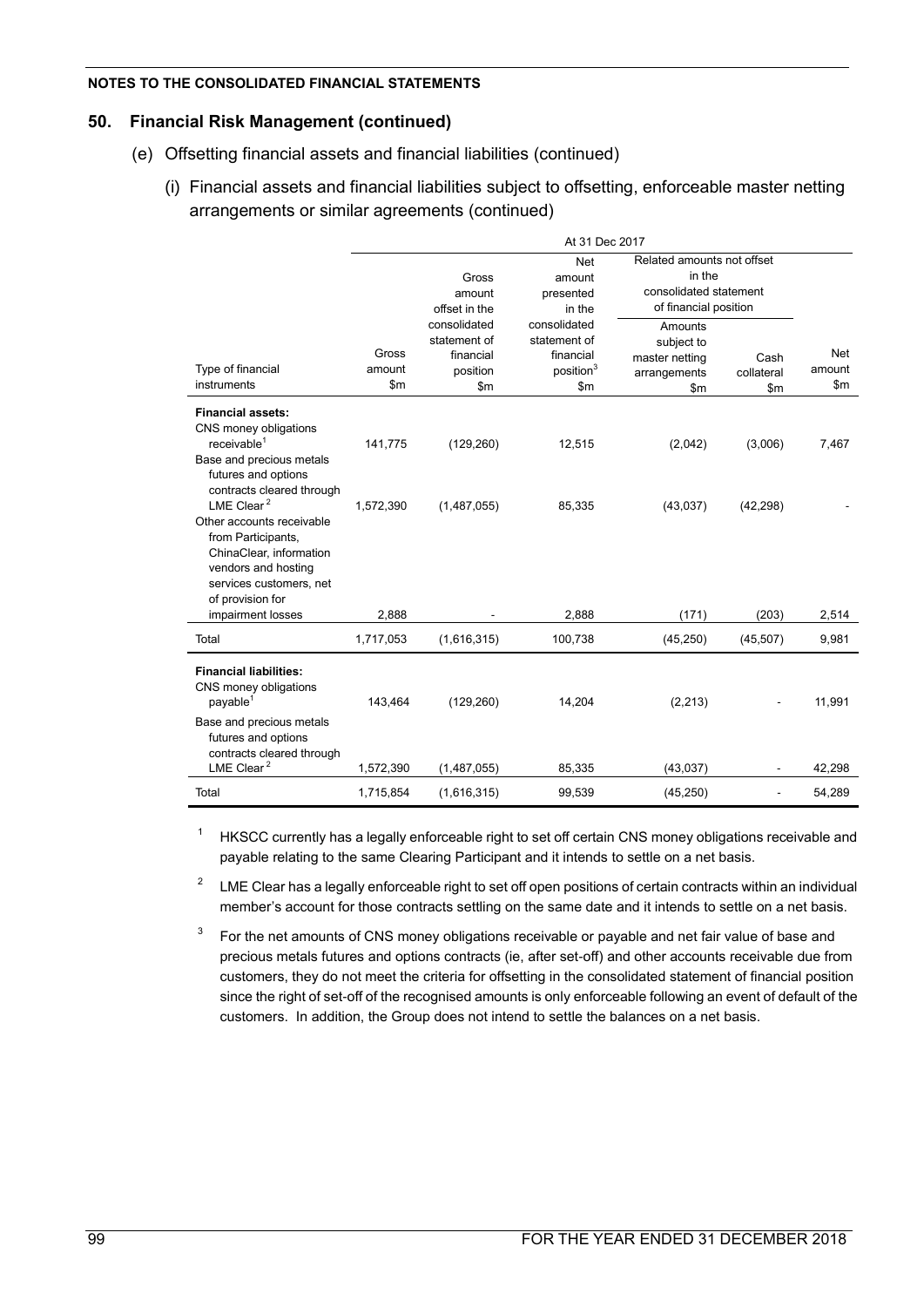### **50. Financial Risk Management (continued)**

- (e) Offsetting financial assets and financial liabilities (continued)
	- (ii) The tables below reconcile the "net amounts of financial assets and financial liabilities presented in the consolidated statement of financial position", as set out above, to the "accounts receivable, prepayments and deposits", "accounts payable, accruals and other liabilities", "financial assets measured at fair value through profit or loss" and "financial liabilities at fair value through profit or loss" presented in the consolidated statement of financial position.

|                                                                                                                                                              |                                                        |                                                  | <b>Financial assets measured</b> |                                                                               |  |  |
|--------------------------------------------------------------------------------------------------------------------------------------------------------------|--------------------------------------------------------|--------------------------------------------------|----------------------------------|-------------------------------------------------------------------------------|--|--|
|                                                                                                                                                              |                                                        | Accounts receivable,<br>prepayments and deposits |                                  | at fair value<br>through profit or loss                                       |  |  |
|                                                                                                                                                              | At                                                     | At                                               | At                               | At                                                                            |  |  |
|                                                                                                                                                              | 31 Dec 2018                                            | 31 Dec 2017                                      | 31 Dec 2018                      | 31 Dec 2017                                                                   |  |  |
|                                                                                                                                                              | \$m                                                    | \$m                                              | \$m                              | \$m                                                                           |  |  |
| Net amount of financial assets after<br>offsetting as stated above:                                                                                          |                                                        |                                                  |                                  |                                                                               |  |  |
| - CNS money obligations receivable                                                                                                                           | 13,471                                                 | 12,515                                           |                                  |                                                                               |  |  |
| Other accounts receivable from<br>Participants, ChinaClear, information<br>vendors and hosting services customers,<br>net of provision for impairment losses | 3,533                                                  | 2,888                                            |                                  |                                                                               |  |  |
| - Base and precious metals futures and<br>options contracts cleared through<br><b>LME Clear</b>                                                              |                                                        |                                                  | 53,915                           | 85,335                                                                        |  |  |
| Financial assets not in scope of offsetting                                                                                                                  |                                                        |                                                  |                                  |                                                                               |  |  |
| disclosures                                                                                                                                                  | 1,242                                                  | 1,078                                            | 7,089                            | 9,702                                                                         |  |  |
| Prepayments                                                                                                                                                  | 116                                                    | 104                                              |                                  |                                                                               |  |  |
| Amounts presented in the consolidated<br>statement of financial position                                                                                     | 18,362                                                 | 16,585                                           | 61,004                           | 95,037                                                                        |  |  |
|                                                                                                                                                              | Accounts payable,<br>accruals and other<br>liabilities |                                                  |                                  | <b>Financial liabilities</b><br>at fair value<br>through profit or loss<br>At |  |  |
|                                                                                                                                                              | At                                                     | At                                               |                                  | At                                                                            |  |  |
|                                                                                                                                                              | 31 Dec 2018                                            | 31 Dec 2017                                      | 31 Dec 2018                      | 31 Dec 2017                                                                   |  |  |
|                                                                                                                                                              | \$m                                                    | \$m                                              | \$m                              | \$m                                                                           |  |  |
| Net amount of financial liabilities after<br>offsetting as stated above:                                                                                     |                                                        |                                                  |                                  |                                                                               |  |  |
| - CNS money obligations payable                                                                                                                              | 16,279                                                 | 14,204                                           |                                  |                                                                               |  |  |
| Base and precious metals futures and<br>options contracts cleared through<br><b>LME Clear</b>                                                                |                                                        |                                                  | 53,915                           | 85,335                                                                        |  |  |
| Financial liabilities not in scope of offsetting                                                                                                             |                                                        |                                                  |                                  |                                                                               |  |  |
| disclosures                                                                                                                                                  | 2,037                                                  | 1,955                                            |                                  |                                                                               |  |  |
| Non-financial liabilities                                                                                                                                    | 53                                                     | 51                                               |                                  |                                                                               |  |  |
| Amounts presented in the consolidated<br>statement of financial position                                                                                     | 18,369                                                 | 16,210                                           | 53,915                           | 85,335                                                                        |  |  |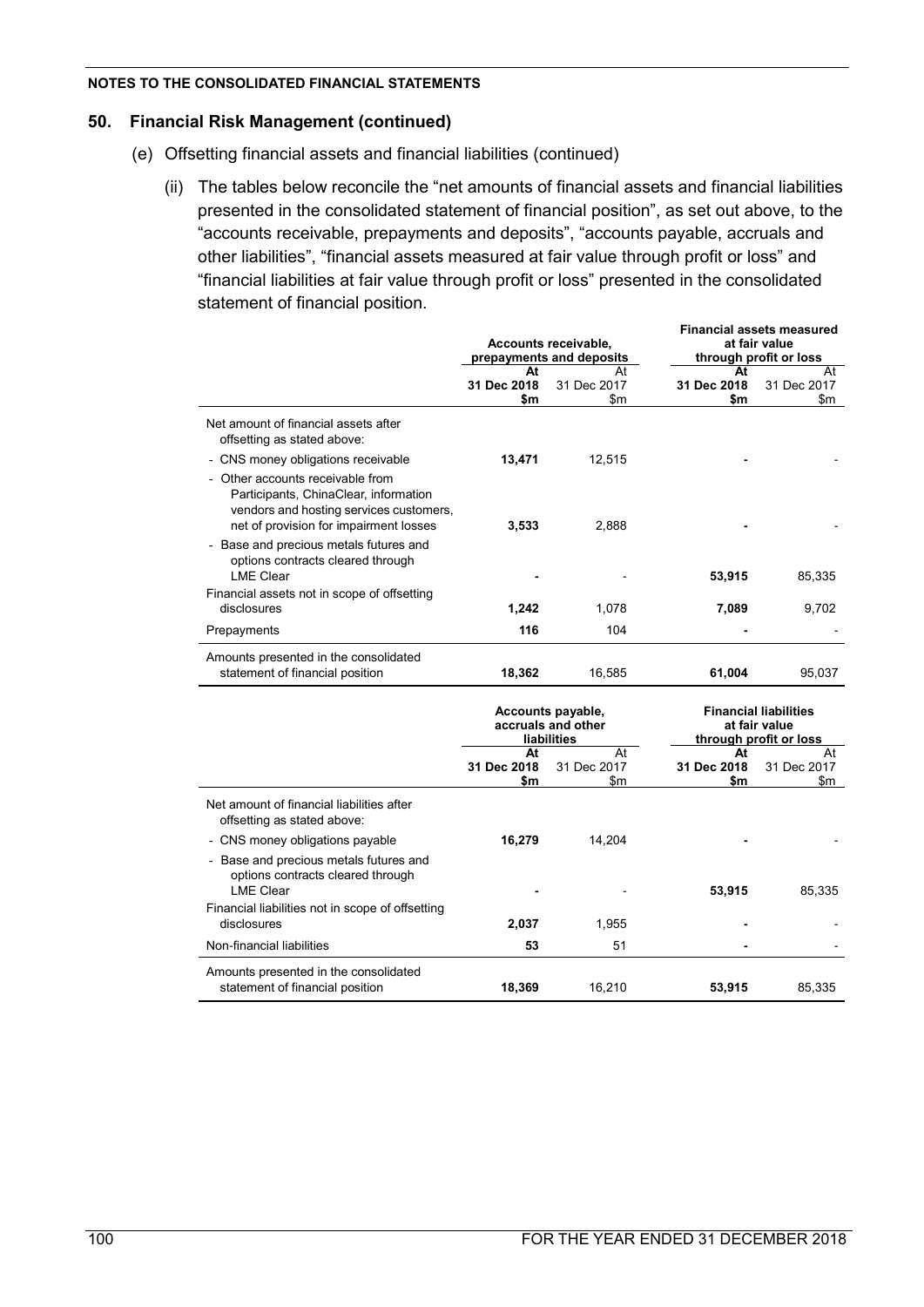## **51. Events Occurring after the Reporting Period**

On 20 February 2019, the Group signed a letter of intent to acquire a 51 per cent stake in Shenzhen Ronghui Tongjin Technology Co. Ltd., a subsidiary of Shenzhen Kingdom Sci-Tech Co. Ltd., which is a technology services provider that specialises in financial exchanges, regulation technologies and data applications. The transaction is subject to the signing of binding agreements and is expected to complete in the second quarter of 2019.

## **52. Statement of Financial Position and Reserve Movements of HKEX**

## **Accounting Policy**

In HKEX's statement of financial position, investments in subsidiaries are stated at cost less impairment losses, if necessary. The results of subsidiaries are accounted for by HKEX on the basis of dividends received and receivable.

Investment in a subsidiary is tested for impairment upon receiving a dividend from that subsidiary if the dividend exceeds the total comprehensive income of the subsidiary concerned in the period the dividend is declared or if the carrying amount of the subsidiary in HKEX's statement of financial position exceeds the carrying amount of the subsidiary's net assets.

The financial statements of the controlled special purpose entity, The HKEX Employees' Share Award Scheme, are included in HKEX's financial statements.

Written put options to non-controlling interests initially recognised at fair value are accounted for as an investment in subsidiaries with a corresponding credit to financial liabilities at fair value through profit or loss. Subsequent changes in fair value of the financial liabilities are recognised in HKEX's income statement. Written put options to non-controlling interests are included under financial liabilities at fair value through profit or loss on the statement of financial position.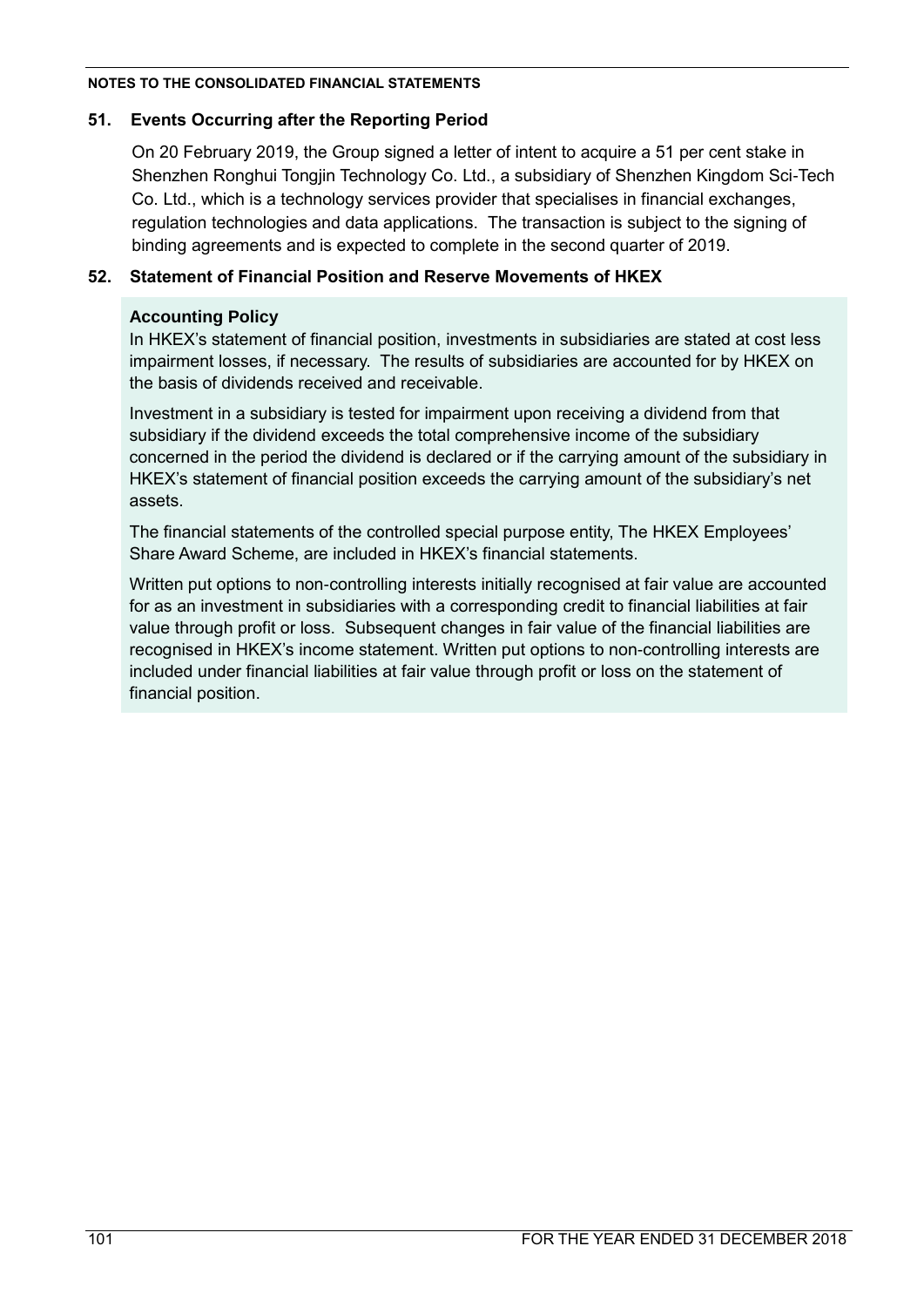## **52. Statement of Financial Position and Reserve Movements of HKEX (continued)**

## **Statement of Financial Position of HKEX**

|                                                                   |                | At 31 Dec 2018 |              |         | At 31 Dec 2017 |        |
|-------------------------------------------------------------------|----------------|----------------|--------------|---------|----------------|--------|
|                                                                   | <b>Current</b> | Non-current    | <b>Total</b> | Current | Non-current    | Total  |
|                                                                   | \$m            | \$m            | \$m          | \$m     | \$m            | \$m    |
| <b>ASSETS</b>                                                     |                |                |              |         |                |        |
| Cash and cash equivalents                                         | 3,530          | -              | 3,530        | 5,715   |                | 5,715  |
| Financial assets measured at fair value<br>through profit or loss | 7,089          | $\blacksquare$ | 7,089        | 6,643   |                | 6,643  |
| Financial assets measured at amortised cost                       | 2,216          | 303            | 2,519        | 1       | 1              | 2      |
| Accounts receivable, prepayments and<br>deposits                  | 428            | 21             | 449          | 45      | 21             | 66     |
| Amounts due from subsidiaries                                     | 948            | 11,700         | 12,648       | 1,123   | 12,908         | 14,031 |
| Interests in joint ventures                                       | $\blacksquare$ | 114            | 114          |         | 114            | 114    |
| Intangible assets                                                 |                | 181            | 181          |         | 129            | 129    |
| <b>Fixed assets</b>                                               |                | 436            | 436          |         | 250            | 250    |
| Investments in subsidiaries                                       | $\blacksquare$ | 14,766         | 14,766       |         | 12,115         | 12,115 |
| <b>Total assets</b>                                               | 14,211         | 27,521         | 41,732       | 13,527  | 25,538         | 39,065 |
| <b>LIABILITIES AND EQUITY</b>                                     |                |                |              |         |                |        |
| <b>Liabilities</b>                                                |                |                |              |         |                |        |
| Financial liabilities at fair value through<br>profit or loss     | 327            |                | 327          | 278     |                | 278    |
| Accounts payable, accruals and other<br>liabilities               | 513            | -              | 513          | 389     | $\blacksquare$ | 389    |
| Amounts due to subsidiaries                                       | 284            |                | 284          | 422     |                | 422    |
| Taxation payable                                                  | 78             |                | 78           | 5       |                | 5      |
| Other financial liabilities                                       | 11             |                | 11           | 11      |                | 11     |
| <b>Borrowings</b>                                                 | 753            |                | 753          | 782     | 751            | 1,533  |
| Provisions                                                        | 74             | 1              | 75           | 67      | 1              | 68     |
| Deferred tax liabilities                                          | ٠              | 41             | 41           |         | 18             | 18     |
| <b>Total liabilities</b>                                          | 2,040          | 42             | 2,082        | 1,954   | 770            | 2,724  |
| <b>Equity</b>                                                     |                |                |              |         |                |        |
| Share capital                                                     |                |                | 27,750       |         |                | 25,141 |
| Shares held for Share Award Scheme                                |                |                | (682)        |         |                | (606)  |
| Employee share-based compensation<br>reserve                      |                |                | 218          |         |                | 222    |
| Merger reserve                                                    |                |                | 694          |         |                | 694    |
| Retained earnings                                                 |                |                | 11,670       |         |                | 10,890 |
| Equity attributable to shareholders of HKEX                       |                |                | 39,650       |         |                | 36,341 |
| <b>Total liabilities and equity</b>                               |                |                | 41,732       |         |                | 39,065 |
| <b>Net current assets</b>                                         |                |                | 12,171       |         |                | 11,573 |

Approved by the Board of Directors on 27 February 2019

Director

**Laura M CHA LI Xiaojia, Charles**